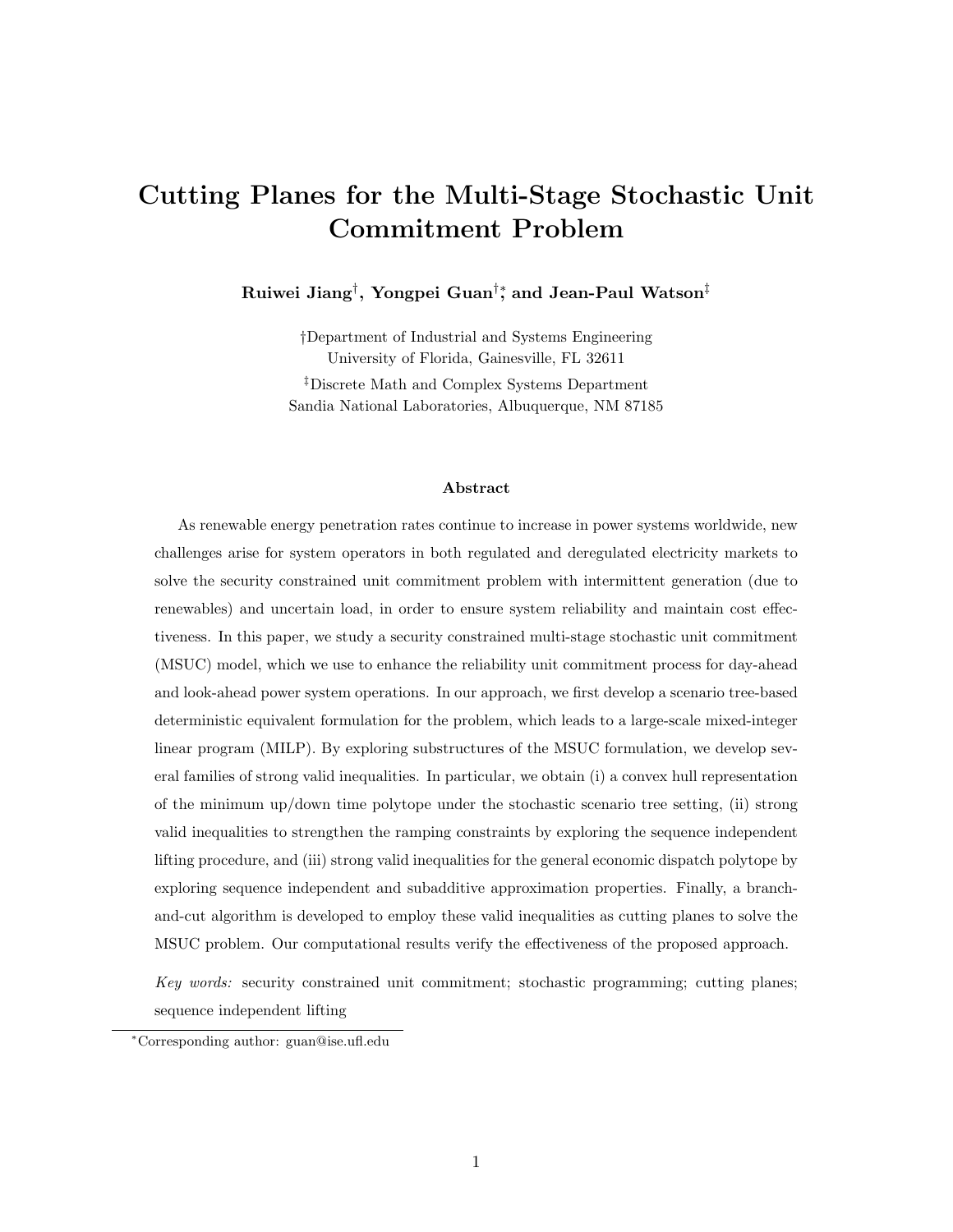### 1 Introduction

Unit commitment (UC) is a fundamental optimization problem in power system operations (see, e.g., [25]), in which a system operator determines the on/off status and the power output levels for each generator at each time unit over a given operational time horizon, such that loads are satisfied with minimum total cost (see, e.g., [10] and [29]). Besides satisfying the loads in each time unit at each bus, other physical restrictions are considered, including the upper/lower output limit, the minimum up/down time, and the up/down ramp-rate limit of each generator, as well as the flow limit of each transmission line. Recently, due to the increased penetration rates of intermittent renewable energy and the introduction of demand response programs, volatilities and uncertainties on both the supply and demand sides of a power system have been increased (see, e.g., [29] and [7]), which brings extra challenges for power system operators. To prevent load shedding and blackouts, most ISOs/RTOs (e.g., Midwest-ISO and ERCOT) forecast the real time net load (e.g., the actual load minus the intermittent renewable generation if renewable generation curtailment is not allowed) and then perform day-ahead and look-ahead reliability unit commitment  $(RUC)^1$  runs. The day-ahead RUC runs (see, e.g., [32]) are executed after the day-ahead financial market closes, and ensures that sufficient generation capacity is available to accommodate (projected) real time net load fluctuations. Accordingly, the look-ahead RUC runs (see, e.g., [19]) are executed hours ahead to ensure that sufficient numbers of fast-start generators (i.e., peaker units) are available to accommodate (projected) real time net load fluctuations. Most ISOs/RTOs utilize these two RUC runs to ensure power system reliability. A traditional approach for these RUC runs is to impose reserve requirements to achieve reliability goals, as opposed to explicitly addressing the various sources of uncertainty. That is, in current practice, RUC uses reserve margins instead of treating stochastics explicitly. Similar approaches have also been utilized for vertically integrated utilities (e.g., FPL and APS).

Recently, stochastic optimization approaches have been utilized to enhance RUC runs, while maintaining cost effectiveness. The two-stage stochastic optimization formalism accurately reflects the day-ahead RUC process, in which the first stage provides the unit commitment decisions and the second stage provides the generator dispatch levels. The objective is to minimize the total

<sup>&</sup>lt;sup>1</sup>It is named Reliability Unit Commitment Process at ERCOT and Reliability Assessment Commitment Process at Midwest-ISO.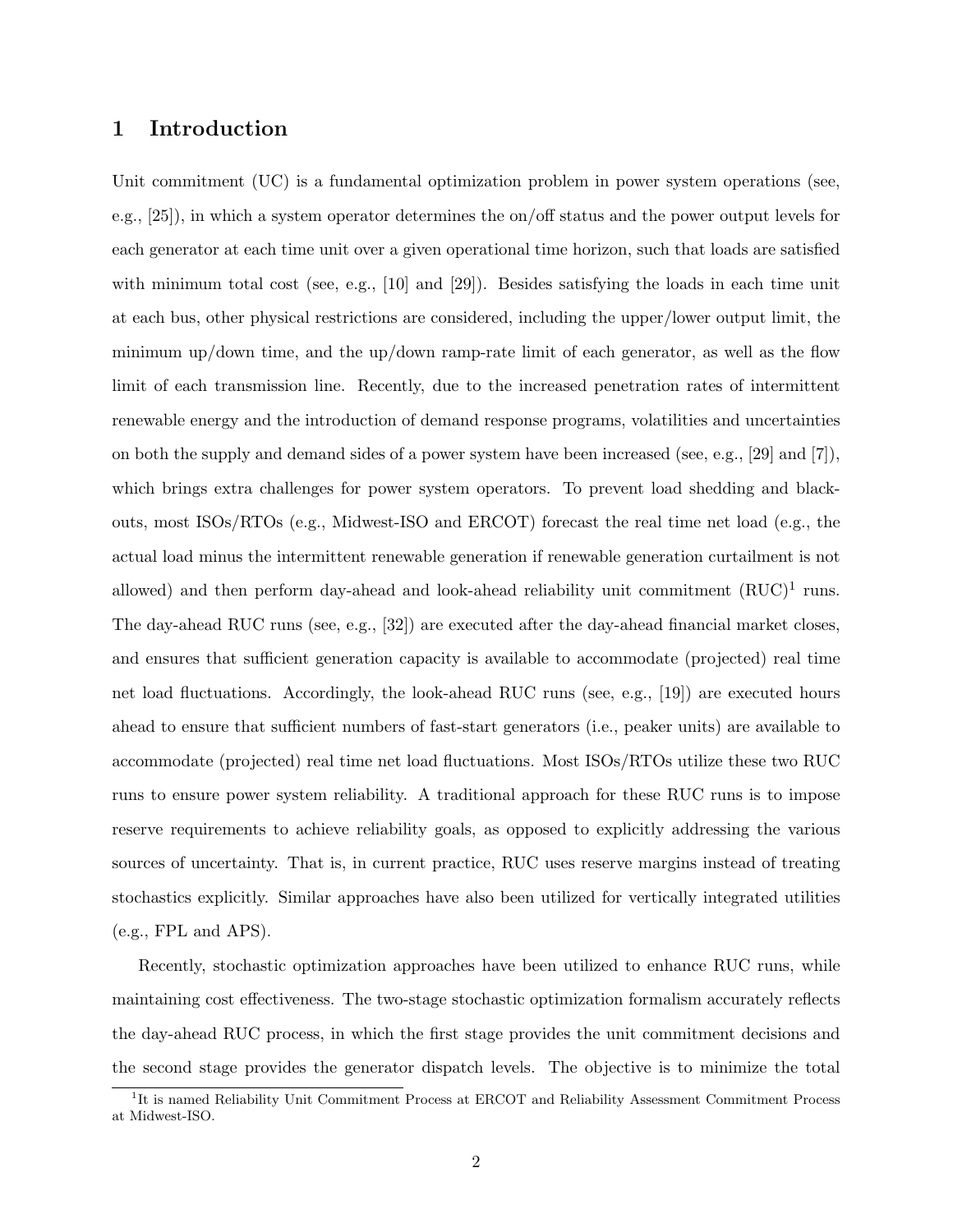expected cost and the uncertain problem parameter (e.g., uncertain net load) is approximated by a finite number of scenarios. Significant research progress has been made recently on developing innovative security constrained two-stage stochastic UC models accommodating renewable energy generation. Instances include a security-constrained UC model taking into account intermittent wind power [29], a stochastic UC model considering various wind power forecasts with different levels of reserve requirements [28], a stochastic programming model combining slow-start generator commitment in day-ahead and fast-start generator commitment in real time operations [21], and a two-stage chance constrained stochastic programming model ensuring high utilization of wind power output [30].

Compared to two-stage stochastic UC models, multi-stage stochastic UC models can help smooth the boundary conditions (e.g., the unit on/off status mismatch at the beginning and end of an operational time horizon between runs for two consecutive operating days) in the case of day-ahead RUC runs, and allow incorporation of multi-stage forecasting information with varying accuracy, e.g., from one day to several hours ahead (see, e.g., [2]) in the case of look-ahead RUC runs. The latter provides more efficient decisions because the forecast of renewable generation output becomes more accurate as the time horizon shrinks. In addition, multi-stage stochastic UC approaches, e.g., the scenario tree-based approach, allow us to explicitly model the dependency between time periods, reflecting current management practices of renewable power generation (e.g., wind and its associated ramping restrictions). Multi-stage stochastic UC (MSUC) formulations were originally proposed in the 1990s, addressing load uncertainty while ignoring transmission constraints. For instance, in [26], an augmented Lagrangian decomposition framework to solve MSUC is introduced. More recently, in [34], the security constrained MSUC formulations have been studied. In addition, in [5], a multi-stage stochastic UC model is proposed for a power generation company that takes part in an electricity spot market. The performance of four solution approaches is compared: a direct commercial software product, a standard Lagrangean relaxation algorithm, and two original variants of Benders decomposition for multi-stage stochastic integer programs. In this paper, we consider a similar multi-stage stochastic UC formulation, i.e., the MSUC with transmission constraints, with the purpose of enhancing both day-ahead and look-ahead RUC runs.

Scenario tree-based MSUC formulations usually lead to large-scale deterministic equivalent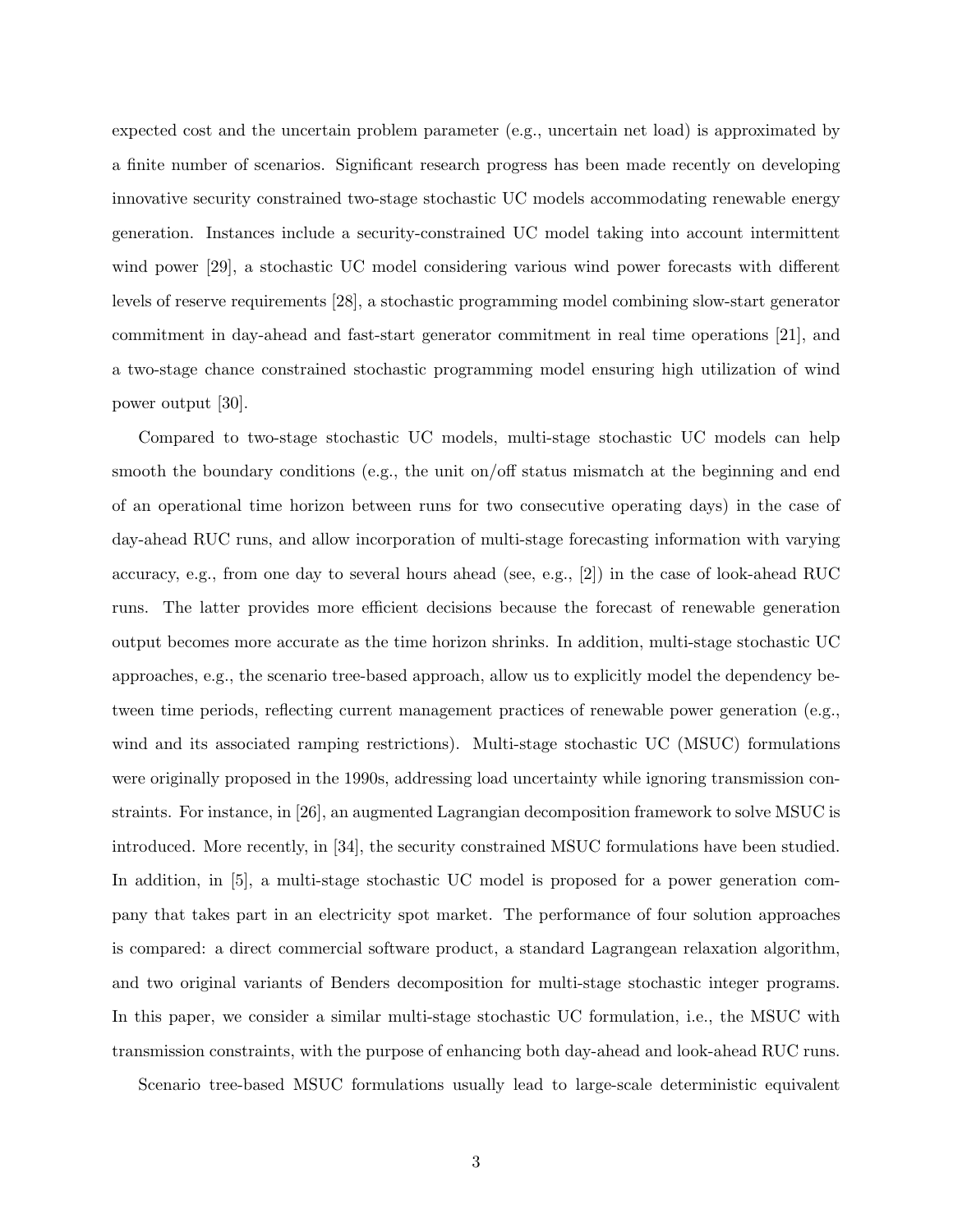mixed-integer linear programs (MILPs), which are hard to solve in general. Cutting plane approaches, which develop strong valid inequalities as cutting planes to tighten the linear programming relaxation of the original mixed-integer linear program, can be leveraged to efficiently solve mixed-integer linear programs [20]. In the case of stochastic mixed-integer linear program (SMILP), significant research progress has been made to solve two-stage variant. In [15], two-stage SMILPs with simple integer recourse have been proposed, using a solution approach based on the construction of the convex hull of the second-stage value function. In [16], an integer L-shaped method in which optimality cuts approximate the non-convex second-stage value function for a given binary first-stage solution is proposed. A slightly more general stochastic mixed-integer linear program is studied in [3]. In [24], a decomposition-based algorithm is developed for the solution of the two-stage SMILPs emphasizing decomposition among the integer variables that appear in the first and second stages. In [1], a branch-and-bound algorithm for two-stage stochastic integer programs with mixed-integer first-stage variables and pure integer second-stage variables is proposed.

There has been limited research on developing solution approaches for general multi-stage SMILPs. In [17], a heuristic in which the progressive hedging algorithm is combined with a tabu search is proposed to solve multi-stage SMILPs. In [4], a Lagrangian relaxation approach is proposed and implemented within a branch-and-bound algorithm for multi-stage SMILPs. In [18], a branch-and-price methodology is proposed to solve multi-stage SMILPs. In [11], a general framework is described to derive efficient cutting planes utilizing the scenario tree structure for multi-stage SMILPs, with specific applications to multi-stage stochastic lot-sizing problems [12]. In [13], the value of the multi-stage stochastic capacity planning is investigated.

In this paper, we propose novel cutting planes to solve the MSUC problems more efficiently. Specifically, we introduce several classes of strong valid inequalities to strengthen the linear programming relaxations of the MSUC formulations, which we obtain by studying the substructures of the constraints. Then we incorporate the resulting inequalities as cutting planes into a branch-andcut framework to solve the MSUC problems efficiently. Finally, the effectiveness of our approach is analyzed on a number of test instances. To the best of our knowledge, this research represents one of the first studies developing efficient cutting planes to solve the MSUC. The proposed cutting planes can additional be integrated with other decomposition methods. We summarize our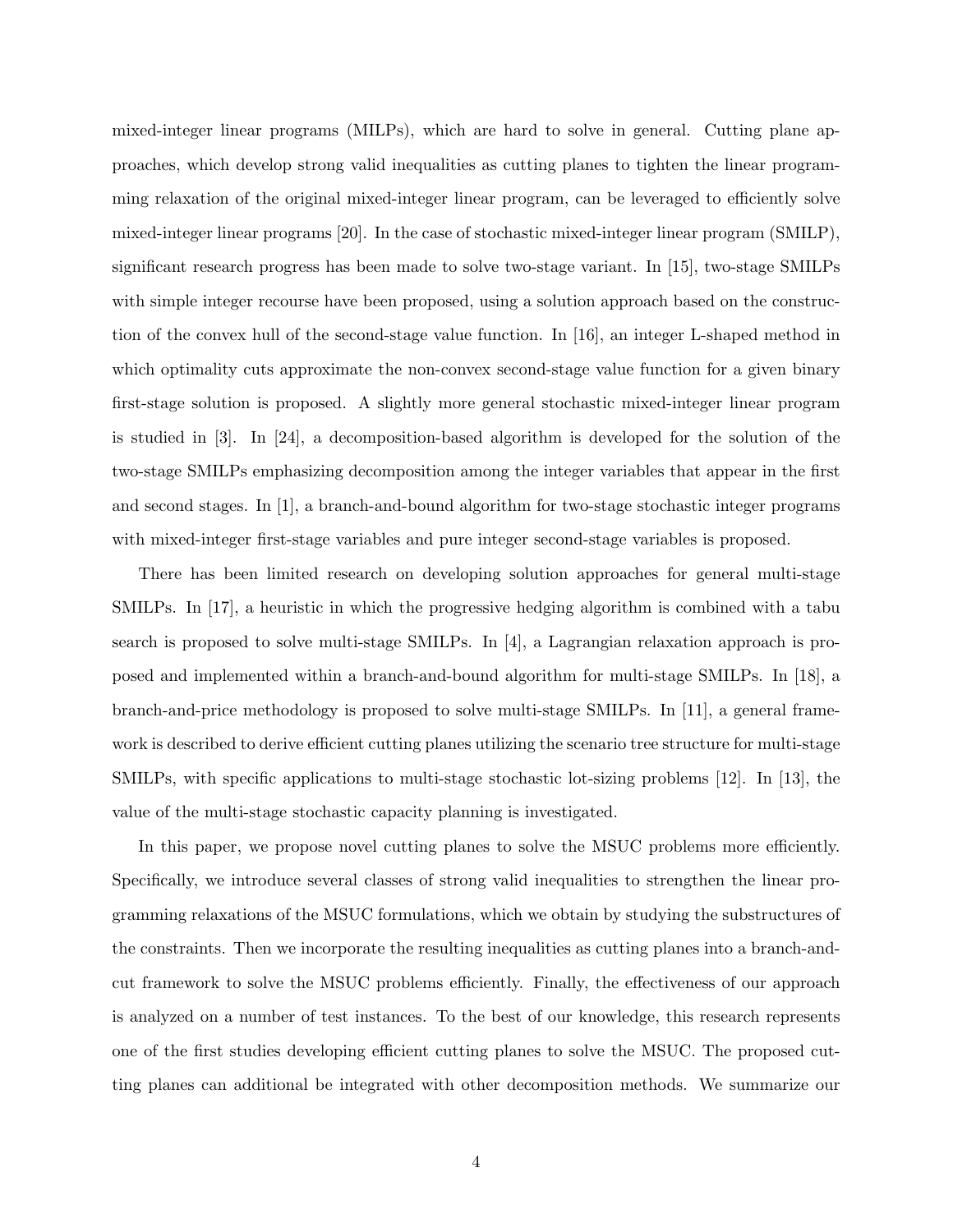contributions of this paper as follows:

- (i) We introduce a convex hull representation of the minimum up/down time polytope under the multi-stage stochastic scenario tree setting. The number of constraints in the representation is a polynomial function of the input size of the problem.
- (ii) We derive strong valid inequalities to strengthen the generation ramping constraints, by exploring sequence independent lifting properties and deriving strong valid lifted inequalities. The lifted inequalities are in closed-form and the numbers for these inequalities are a polynomial function of the input size of the problem.
- (iii) We derive strong cover inequalities for the economic dispatch polytope by using the lifting procedure and by deriving sequence independent and subadditive approximation lifting properties. Although the separations for these inequalities are NP-hard in general, we provide efficient heuristic separation algorithms, which are shown effective based on the computational results described in Section 6.

The remainder of this paper is organized as follows. In Section 2, we introduce the notation and mathematical formulation of the MSUC problem. For the given formulation, we develop strong valid inequalities for its substructures, in Sections 3, 4, and 5. Using the resulting inequalities as cutting planes, we develop a branch-and-cut algorithm to solve the MSUC problem, and report the computational results under various parameter settings in Section 6. Finally, we provide concluding remarks in Section 7.

### 2 Notation and Formulation

We assume the net loads of the MSUC problem are uncertain and follow a discrete-time stochastic process with finite support. To illustrate the multi-stage stochastic scenario tree approach, we use a scenario tree  $\mathcal{T} = (\mathcal{V}, \mathcal{E})$  with T levels (stages) to describe the possible realizations of the uncertain problem parameters, as shown in Figure 1. Each node  $n \in V$  at stage t of the tree specifies the state of the system that can be distinguished by information available up to and including stage t. Accordingly, for each node  $n \in V$ , we let  $t(n)$  denote the corresponding time period,  $P(n)$  denote the nodes along the path from the root node to node n, and  $p_n$  denote the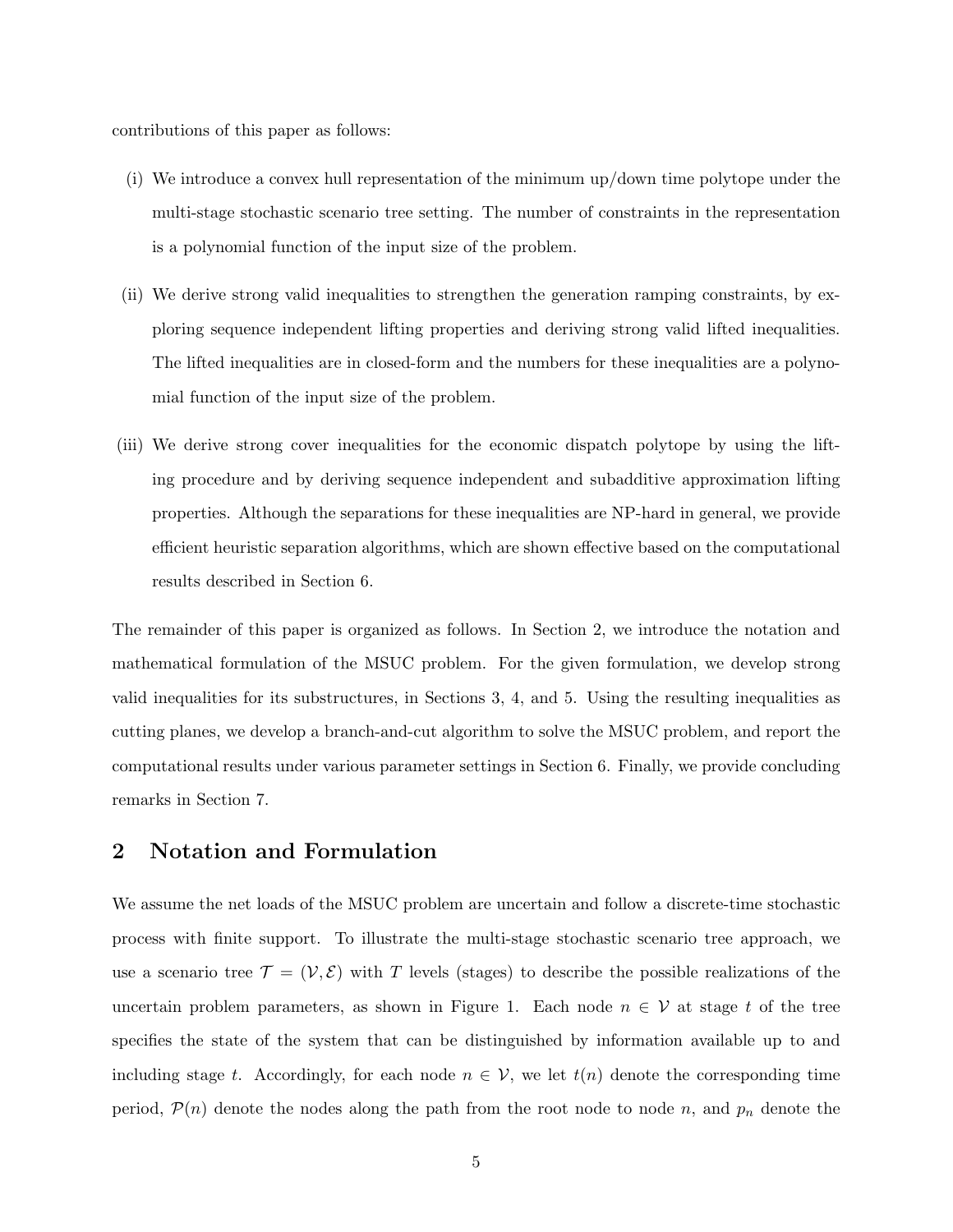

Time 1 Time  $t_1$  Time  $t_2$  Time T

Figure 1: A multi-stage stochastic scenario tree

(absolute) probability associated with the state represented by node  $n$ . With the exception of the root node, each node n in the scenario tree has a unique parent  $n^-$ . Accordingly, all immediate children of node n are collected into set  $\mathcal{C}(n)$  and all descendants are collected into set  $\mathcal{V}(n)$ . Finally, we let  $\mathcal{H}_L(n) = \{m \in \mathcal{V}(n) : t(n) + 1 \leq t(m) \leq t(n) + L - 1\}$ , where L represents the minimum up or minimum down time. To formulate the MSUC problem, we let  $\mathcal{B} = \{1, \ldots, B\}$  represent the set of buses and  $A \subseteq B \times B$  represent the set of transmission lines linking two buses. We also let  $\mathcal{I} = \{1, ..., I\}$  represent the set of generators and accordingly let  $\mathcal{I}_b \subseteq \mathcal{I}$  represent the set of generators at bus b. For each transmission line  $(j, h) \in A$ , we let  $C_{jh}$  represent the capacity of the transmission line  $(j, h)$ , and let  $K_{jh}^b$  represent the line flow distribution factor for the flow on the transmission line  $(j, h)$  contributed by the net injection at bus b (see, e.g., [31] for details concerning the calculation of  $K_{jh}^b$ ). For each generator  $i \in \mathcal{I}$ , we let  $\overline{L}_i$  ( $\underline{L}_i$ ) denote its minimum up (down) time,  $\bar{Q}_i$  (Q  $Q_i$ ) denote its upper (lower) generation limit if the unit is on,  $V^i$  ( $\bar{V}^i$ ) denote its ramp-up (start-up) rate limits,  $B^i$  ( $\bar{B}^i$ ) denote its ramp-down (shut-down) ramp-rate limits,  $\bar{S}^i$  (S  $i)$  denote its start-up (shut-down) cost, and  $f^i(\cdot)$  denote the fuel cost function. Finally, we let  $D_n^b$  denote the net load of bus b at node n.

Before we describe the mathematical formulation of the MSUC problem, we introduce decision variables  $(y_n^i, u_n^i, v_n^i)$  for each node n and each generator i to represent the unit commitment deci-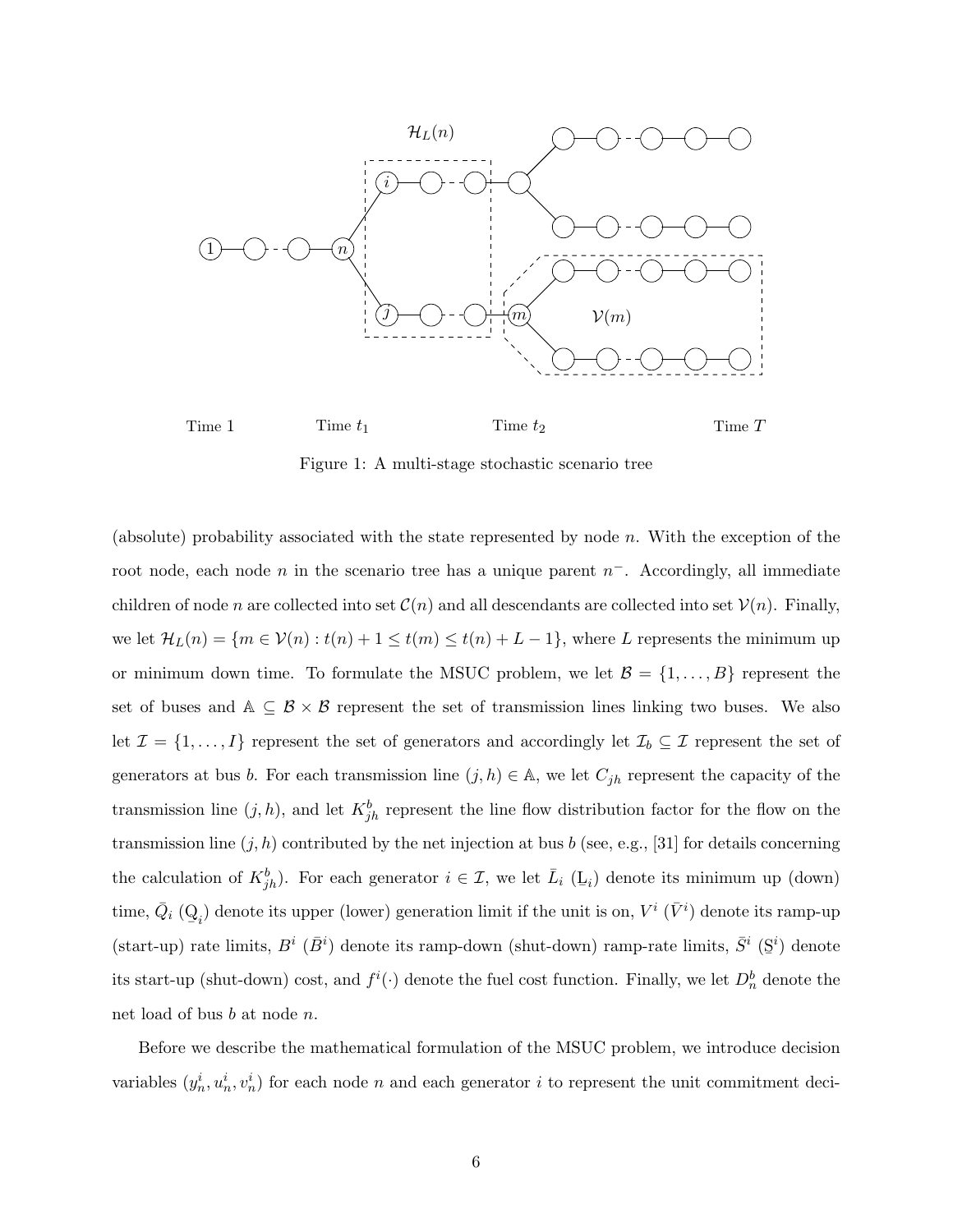sions (e.g.,  $y_n^i = 1$  if the generator is on and  $y_n^i = 0$  otherwise;  $u_n^i = 1$  if the generator is started up and  $u_n^i = 0$  otherwise;  $v_n^i = 1$  if the generator is shut down and  $v_n^i = 0$  otherwise), and the decision variables  $x_n^i$  to represent the generation power output level. Accordingly, the MSUC formulation is given as follows:

$$
\min_{y,u,v,x} \qquad \sum_{n \in \mathcal{V}} p_n \bigg( \sum_{i=1}^I (\bar{S}^i u_n^i + \underline{S}^i v_n^i + f^i(x_n^i)) \bigg) \tag{1a}
$$

s.t. 
$$
y_n^i - y_{n-}^i \le y_k^i, \quad \forall n \in \mathcal{V} \setminus \{1\}, \forall i \in \mathcal{I}, \forall k \in \mathcal{H}_{\bar{L}_i}(n),
$$
 (1b)

(MSUC) 
$$
y_{n-}^i - y_n^i \le 1 - y_k^i, \quad \forall n \in \mathcal{V} \setminus \{1\}, \forall i \in \mathcal{I}, \forall k \in \mathcal{H}_{\underline{\mathbf{L}}_i}(n),
$$
 (1c)

$$
y_n^i - y_{n-}^i \le u_n^i, \quad \forall n \in \mathcal{V} \setminus \{1\}, \forall i \in \mathcal{I}, \tag{1d}
$$

$$
v_n^i = y_{n^-}^i - y_n^i + u_n^i, \quad \forall n \in \mathcal{V} \setminus \{1\}, \forall i \in \mathcal{I},
$$
\n<sup>(1e)</sup>

$$
\mathcal{Q}_i y_n^i \le x_n^i \le \bar{Q}_i y_n^i, \quad \forall n \in \mathcal{V}, \forall i \in \mathcal{I}, \tag{1f}
$$

$$
\sum_{i=1}^{I} x_n^i = \sum_{b=1}^{B} D_n^b, \quad \forall n \in \mathcal{V}, \tag{1g}
$$

$$
x_n^i - x_{n-}^i \le (2 - y_n^i - y_{n-}^i)\bar{V}^i + (1 + y_{n-}^i - y_n^i)V^i, \ \forall n \in \mathcal{V} \setminus \{1\}, \forall i \in \mathcal{I}, \text{ (1h)}
$$

$$
x_{n-}^i - x_n^i \le (2 - y_n^i - y_{n-}^i)\bar{B}^i + (1 - y_{n-}^i + y_n^i)B^i, \quad \forall n \in \mathcal{V} \setminus \{1\}, \forall i \in \mathcal{I}, \quad (1)
$$

$$
-C_{jh} \le \sum_{b=1}^{D} K_{jh}^{b} \Big( \sum_{i \in \mathcal{I}_b} x_n^i - D_n^b \Big) \le C_{jh}, \quad \forall n \in \mathcal{V}, \forall (j, h) \in \mathbb{A}, \tag{1j}
$$

$$
y_n^i, u_n^i, v_n^i \in \{0, 1\}, \quad \forall n \in \mathcal{V}, \forall i \in \mathcal{I}.\tag{1k}
$$

In the above formulation, the objective is to minimize the expected total cost, including start-up, shut-down, and fuel costs. Constraints (1b) and (1c) are minimum up/down time constraints. For instance, if generator *i* is started up at node *n*, then it should be kept on at all nodes in  $\mathcal{H}_{\bar{L}_i}(n)$ . Similarly, if generator *i* is shut down at node *n*, then it should be kept off at all nodes in  $\mathcal{H}_{\mathbf{L}_i}(n)$ . Constraints (1d) are start-up constraints: generator i is started up at node n if it is off at node  $n^{-}$  but on at node n. Constraints (1e) define the relationship between  $v_n^i$  and variables  $y_n^i$  and  $u_n^i$ . Note that in an optimal solution (with  $\bar{S}^i > 0$  and  $S^i > 0$ ), we have  $u_n^i = 0$  except the case when  $y_{n^-}^i = 0$  and  $y_n^i = 1$ . Therefore,  $u_n^i$  will be forced to equal 1 only for the case  $y_{n^-}^i = 0$  and  $y_n^i = 1$ . Constraints (1f) enforce the upper and lower bounds of power output by generator i if it is on at node n. Constraints  $(1g)$  ensure the load balance requirement. Constraints  $(1h)$  and  $(1i)$  are ramping constraints enforcing ramp-rate limits and start-up and shut-down ramp-rate limits of each generator  $i$ , as described in [10]. Finally, constraints (1j) are transmission capacity constraints as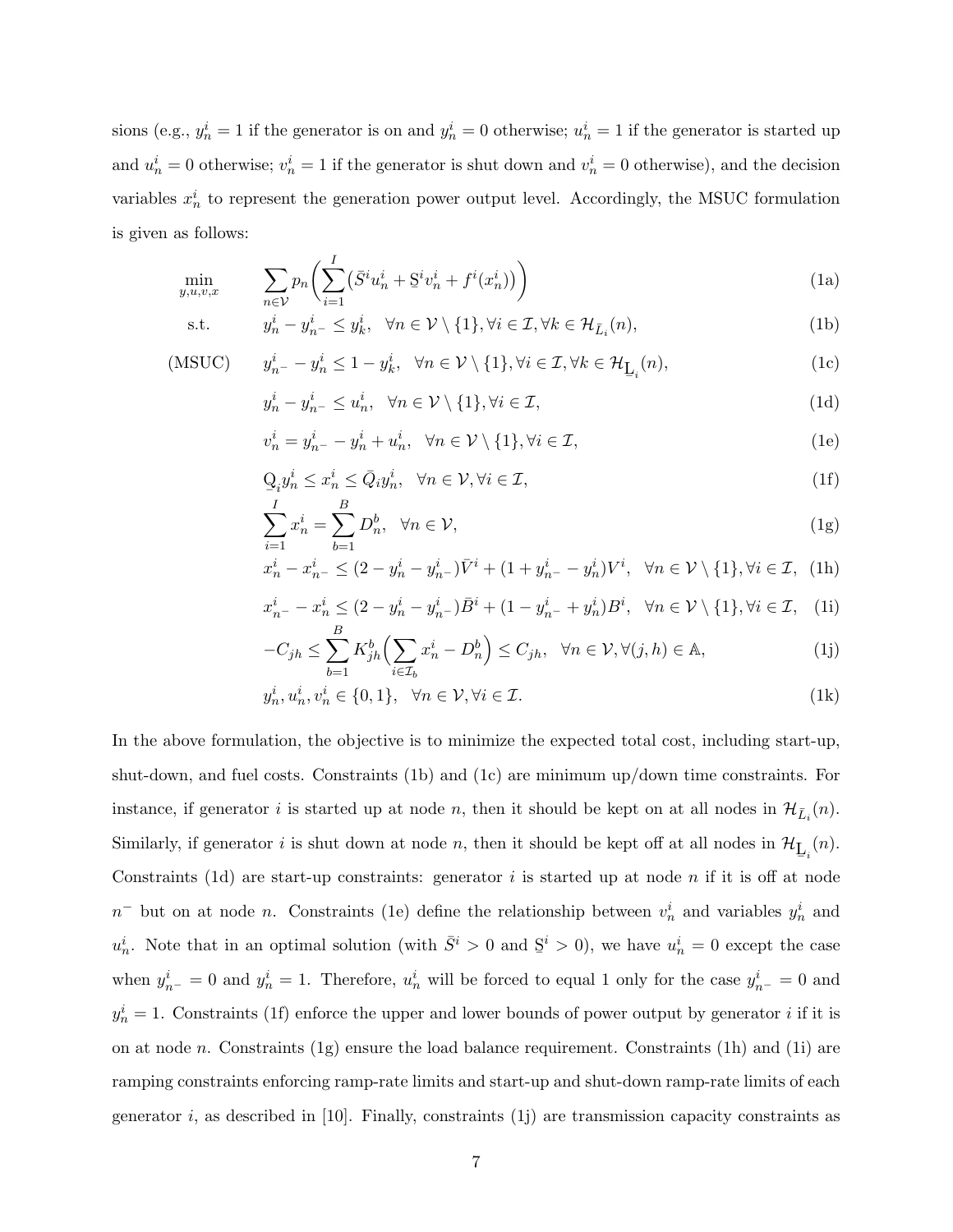described in [31] and [27], and constraints (1k) indicate the binary unit commitment decisions. Note that we combine the uncertainties in the generation and load sides in this formulation, and regard the combined uncertainty as the net load uncertainty. In other words, we assume no curtailment of renewable energy, and consider renewable energy generation as the negative load in the power system. We make this assumption based on the fact that, in practice, the system operators are often required to use renewable energy as a priority over other resources (see, e.g., [8] and [30]). On the other hand, it can be observed that this formulation can be easily extended to explicitly incorporate the renewable energy by introducing an additional variable representing renewable energy quantity utilized with its upper bound defined as the renewable energy output. We simplify this formulation without loss of generality.

### 3 Strengthening the Minimum Up/Down Time Polytope

In this section, we derive strong valid inequalities for the minimum up/down time polytope. In particular, we provide a convex hull representation for the minimum up/down time constraints. The deterministic counterpart of this proof is shown in [22]. We generalize the result in [22] and extend it to a general stochastic scenario tree setting.

First, we note that constraints (1b)-(1e) allow  $u_i^b = 1$  in cases (i)  $y_{n^-}^i = y_n^i$  and (ii)  $y_{n^-}^i = 1$  and  $y_n^i = 0$ . To ruling out case (i), we add the following constraint into (MSUC):

$$
u_n^i \le \min\{y_n^i, \ 1 - y_{n-}^i\}, \ \ \forall n \in \mathcal{V} \setminus \{1\}, \forall i \in \mathcal{I}.\tag{2}
$$

Considering constraints  $(1b)-(1e)$ ,  $(1k)$  and  $(2)$ , we notice that (i) these constraints are decomposable to each generator i, and (ii) v can be represented by variables y and u. Hence, it is sufficient to analyze the following polytope for each generator  $i \in \mathcal{I}$  by omitting the superscript i of y and u for notation brevity:

$$
P := \Big\{ (y, u) \in \mathbb{B}^{|\mathcal{V}|} \times \mathbb{B}^{|\mathcal{V}|-1} : y_n - y_{n^-} \leq y_i, \forall n \in \mathcal{V} \setminus \{1\}, \forall i \in \mathcal{H}_{\bar{L}}(n),
$$
  

$$
y_{n^-} - y_n \leq 1 - y_i, \forall n \in \mathcal{V} \setminus \{1\}, \forall i \in \mathcal{H}_{\underline{L}}(n),
$$
  

$$
y_n - y_{n^-} \leq u_n \leq \min\{y_n, 1 - y_{n^-}\}, \forall n \in \mathcal{V} \setminus \{1\} \Big\}.
$$

In the following, we focus on the convex hull of  $P$ , denoted as conv $(P)$ .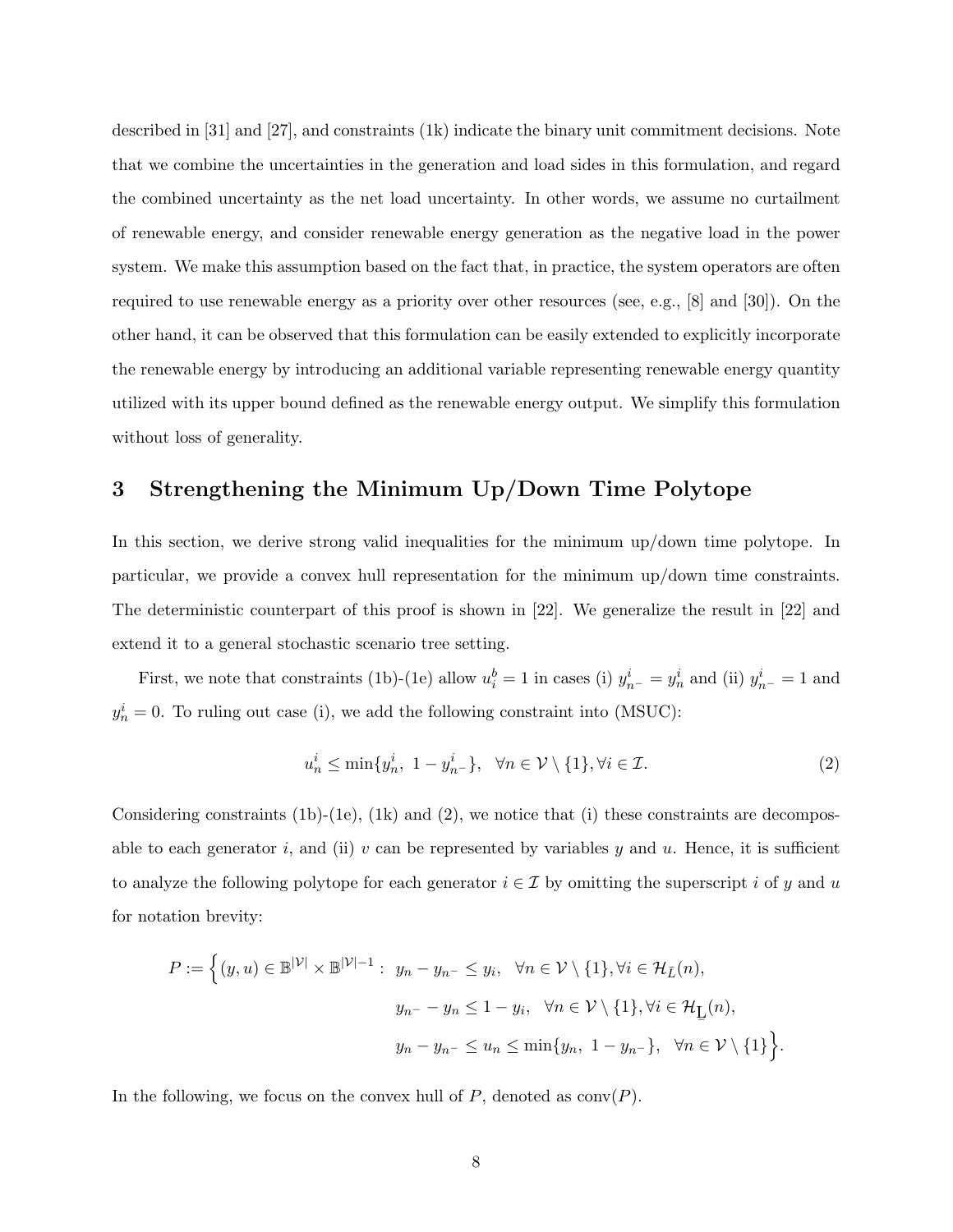We propose the turn on/off inequalities on the scenario tree as follows:

Turn on inequality: 
$$
\sum_{i=0}^{\bar{L}-1} u_{n_i^-} \leq y_n, \qquad \forall n, \text{ such that } t(n) = \bar{L} + 1, ..., T,
$$
 (3)

Turn off inequality: 
$$
\sum_{i=0}^{\underline{L}-1} u_{n_i^-} \le 1 - y_{n_{\underline{L}}}, \qquad \forall n, \text{ such that } t(n) = \underline{L} + 1, \dots, T,
$$
 (4)

where  $n_j^-$  represents the j-fold ancestor of node n, i.e.,  $n_j^- = \{m \in \mathcal{P}(n) : t(m) = t(n) - j\}.$ For example,  $n_0^- = n$  and  $n_1^- = n^-$ . We show that the turn on/off inequalities are (i) valid for  $conv(P)$ , and (ii) sufficient to describe  $conv(P)$  together with some trivial inequalities. We state the following claim and readers are referred to Appendix A for the detailed proofs.

**Theorem 1** The turn on/off inequalities (3) and (4) are valid for conv(P). Furthermore, we have  $conv(P) = Q$ , where

$$
Q = \left\{ (y, u) \in \mathbb{R}_+^{|\mathcal{V}|} \times \mathbb{R}_+^{|\mathcal{V}|-1} : \sum_{i=0}^{\bar{L}-1} u_{n_i^-} \leq y_n, \forall n, \text{ such that } t(n) = \bar{L} + 1, \dots, T,
$$
  

$$
\sum_{i=0}^{L-1} u_{n_i^-} \leq 1 - y_{n\bar{L}}, \forall n, \text{ such that } t(n) = L+1, \dots, T,
$$
  

$$
y_n - y_{n^-} \leq u_n, \forall n \in \mathcal{V} \setminus \{1\} \right\}.
$$

*Proof:* We first prove the validity of the turn on/off inequalities for conv(P), which implies that conv $(P) \subseteq Q$ . On the other hand, the claim  $Q \subseteq \text{conv}(P)$  follows from the following two claims. The detailed proofs are shown in Appendix A.

**Claim 1** All the extreme points of  $Q$  are integral.

**Claim 2** Any integral point in  $Q$  is also in  $P$ .

Note here that the number of constraints in  $Q$  is a polynomial function of the input size of the scenario tree. Therefore, in the implementation of MSUC problem we can conveniently replace the minimum up/down time constraints with the constraints described in  $Q$ .

 $\blacksquare$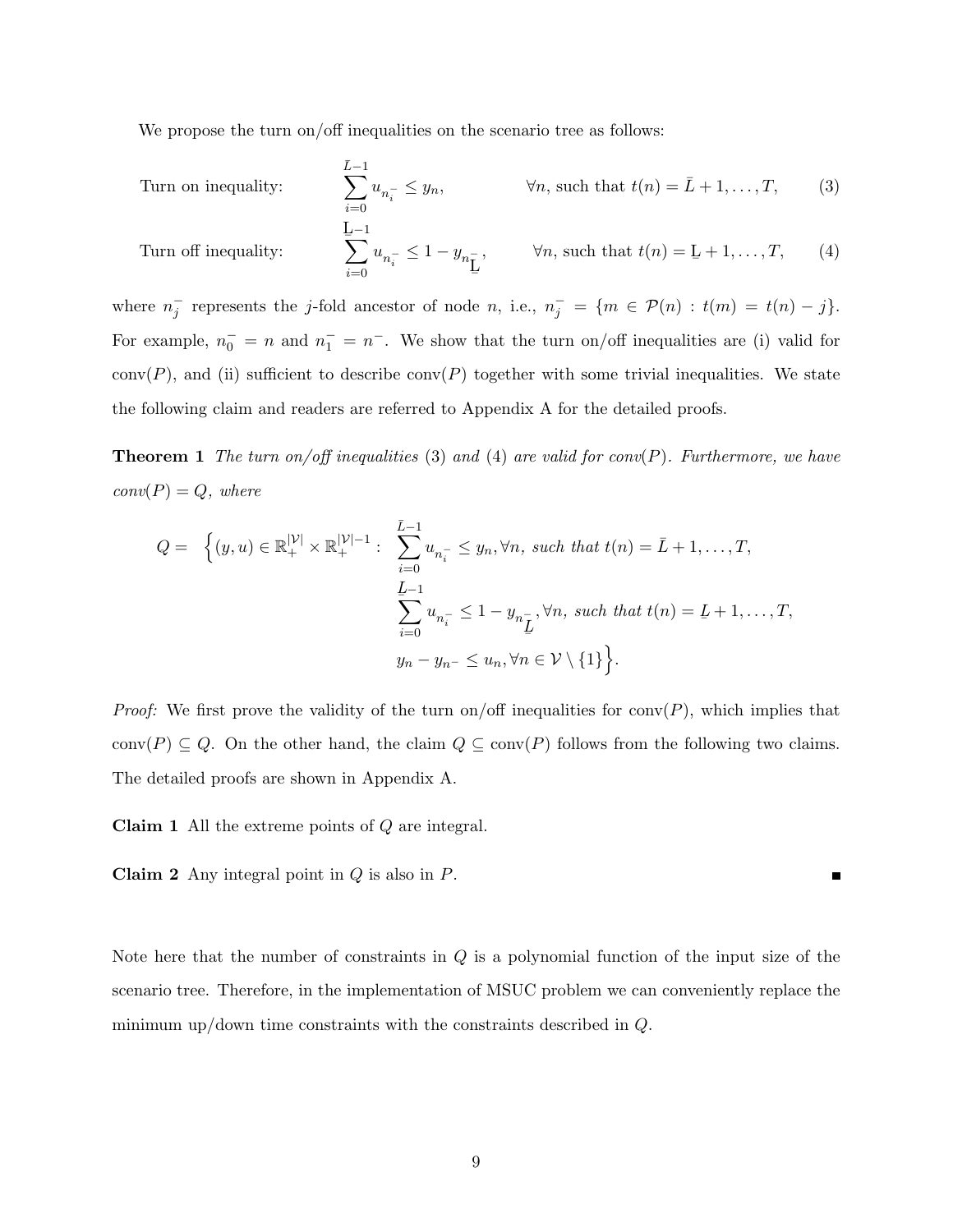### 4 Strengthening the Ramping Polytope

In this section, we extend our study by incorporating the ramping constraints into P. For each leaf node *n* of  $V$  and each generator  $i \in \mathcal{I}$ , we let

$$
Y_n^i = \left\{ (y, u, x) \in P \times \mathbb{R}_+^T : (1f), (1h), \text{ and (1i) are enforced} \right\}.
$$
 (5)

In view that all the nodes considered in  $conv(Y_n^i)$  belong to a particular scenario path, we can distinguish them by the time periods, e.g., we denote  $y_n$  as  $y_t$  where  $t(n) = t$  and neglect the superscript i for notation brevity. We first observe that

(i) 
$$
\bar{Q} > Q > 0, V > 0
$$
 and  $B > 0$ , and (6)

(ii) 
$$
\bar{V} \in [\mathcal{Q}, \bar{Q}]
$$
 and  $\bar{B} \in [\mathcal{Q}, \bar{Q}].$  (7)

Similarly, we state the following claims and readers are referred to Appendix B for the detailed proofs.

# **Proposition 1** The ramping polytope  $conv(Y_n^i)$  is full-dimensional.

Proof: See Appendix B.1 for the detailed proof.

In the remaining part of this section, we first propose two classes of extended ramping inequalities to strengthen the formulation describing ramping polytope conv $(Y_n^i)$  in Section 4.1, and thereafter we lift the extended ramping inequalities to obtain an even stronger valid inequalities in Section 4.2.

### 4.1 Extended Ramping Inequalities

For the two classes of extended ramping inequalities, the first one bounds the generation quantity for a single time period (see Propositions 2 and 3). For notation brevity, we let  $[a, b]_{{\mathbb{Z}}}$  represent  $[a,b]\cap\mathbb{Z},$  i.e.,  $\{a,a+1,\ldots,b\}$  for integers  $a$  and  $b.$ 

**Proposition 2** For  $t \in [2, T]_{\mathbb{Z}}$ , the inequality

$$
x_{t-1} - \bar{B}y_{t-1} - (\bar{Q} - \bar{B})y_t \le 0
$$
\n<sup>(8)</sup>

Е

is valid for  $conv(Y_n^i)$ .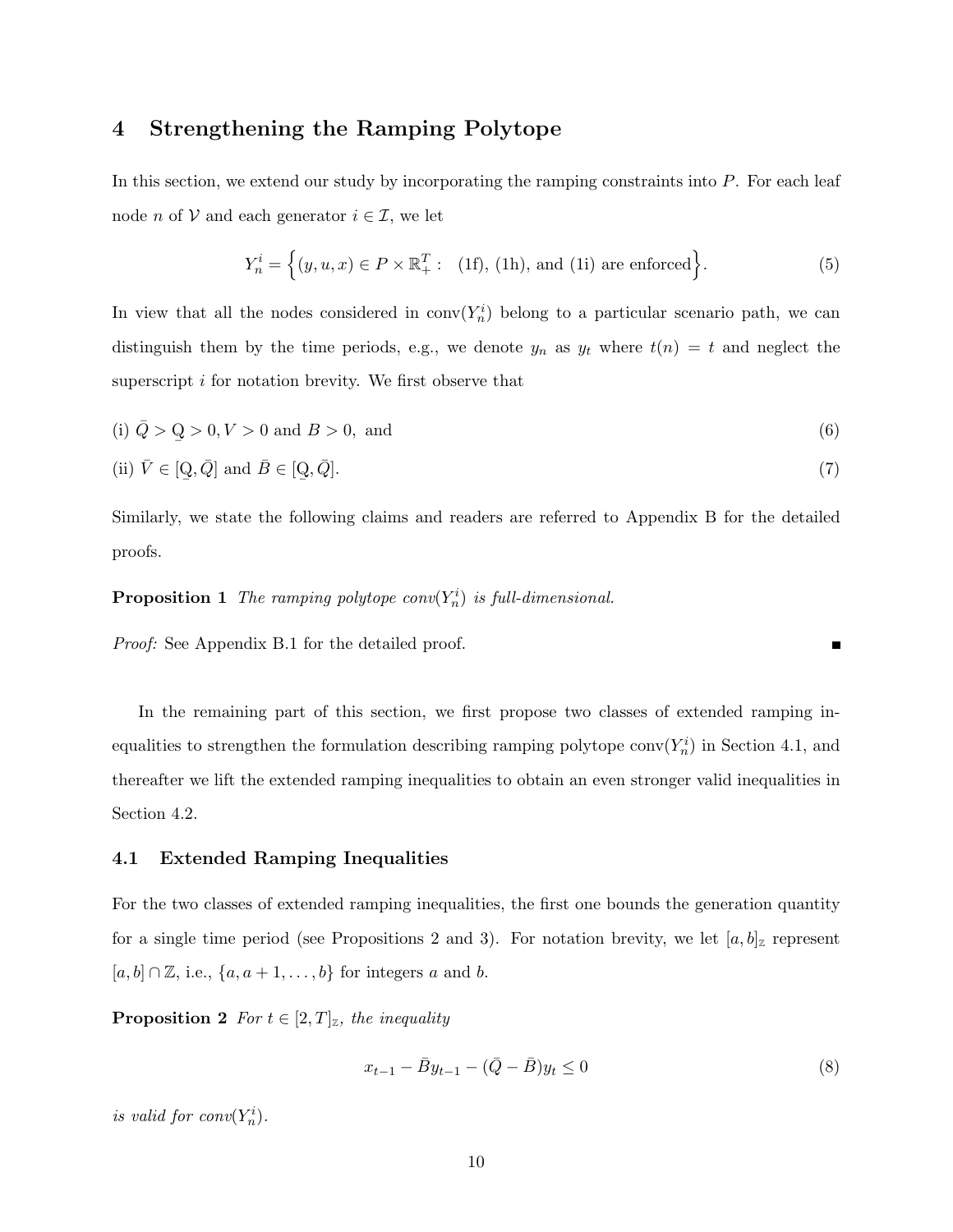*Proof:* We discuss the following cases based on the values of  $y_{t-1}$  and  $y_t$ .

- (i) If  $y_{t-1} = y_t = 0$ , inequality (8) is satisfied since  $x_t = 0$  due to constraint (1f) in the definition of  $Y_n^i$  in (5).
- (ii) If  $y_{t-1} = 0$  and  $y_t = 1$ , inequality (8) is satisfied since  $x_{t-1} = 0$  due to constraint (1f) and  $\overline{Q} - \overline{B} \geq 0$  due to observation (7).
- (iii) If  $y_{t-1} = 1$  and  $y_t = 0$ , inequality (8) reduces to ramping-down constraint (1i) in the definition of  $Y_n^i$  in (5).
- (iv) If  $y_{t-1} = y_t = 1$ , inequality (8) reduces to constraint (1f) in the definition of  $Y_n^i$  in (5).  $\blacksquare$

We observe that inequality  $(8)$  bounds the generation quantity by considering a ramp-down case. Symmetrically, the inequality considering a ramp-up case can be shown as follows without proof.

**Proposition 3** For  $t \in [2, T]_{\mathbb{Z}}$ , the inequality

$$
x_t - \bar{V}y_t - (\bar{Q} - \bar{V})y_{t-1} \le 0
$$
\n(9)

is valid for  $conv(Y_n^i)$ .

The second class of extended ramping inequalities bounds the difference of generation quantity in two consecutive time periods (see Propositions 4 and 5).

**Proposition 4** For  $t \in [2, T]_{\mathbb{Z}}$ , the inequality

$$
x_{t-1} - x_t - \bar{B}y_{t-1} + \min\{Q, \bar{B} - B\}y_t \le 0
$$
\n(10)

 $\blacksquare$ 

is valid for conv $(Y_n^i)$ . Furthermore, it is facet-defining if Q ¯  $=\bar{B}-B, \bar{V}\geq \bar{B}, \text{ and } \bar{Q} > \bar{B} + B.$ 

Proof: See Appendix B.2 for the detailed proof.

Again, by considering symmetry, the following three conclusions in Proposition 5 hold and are presented without proof.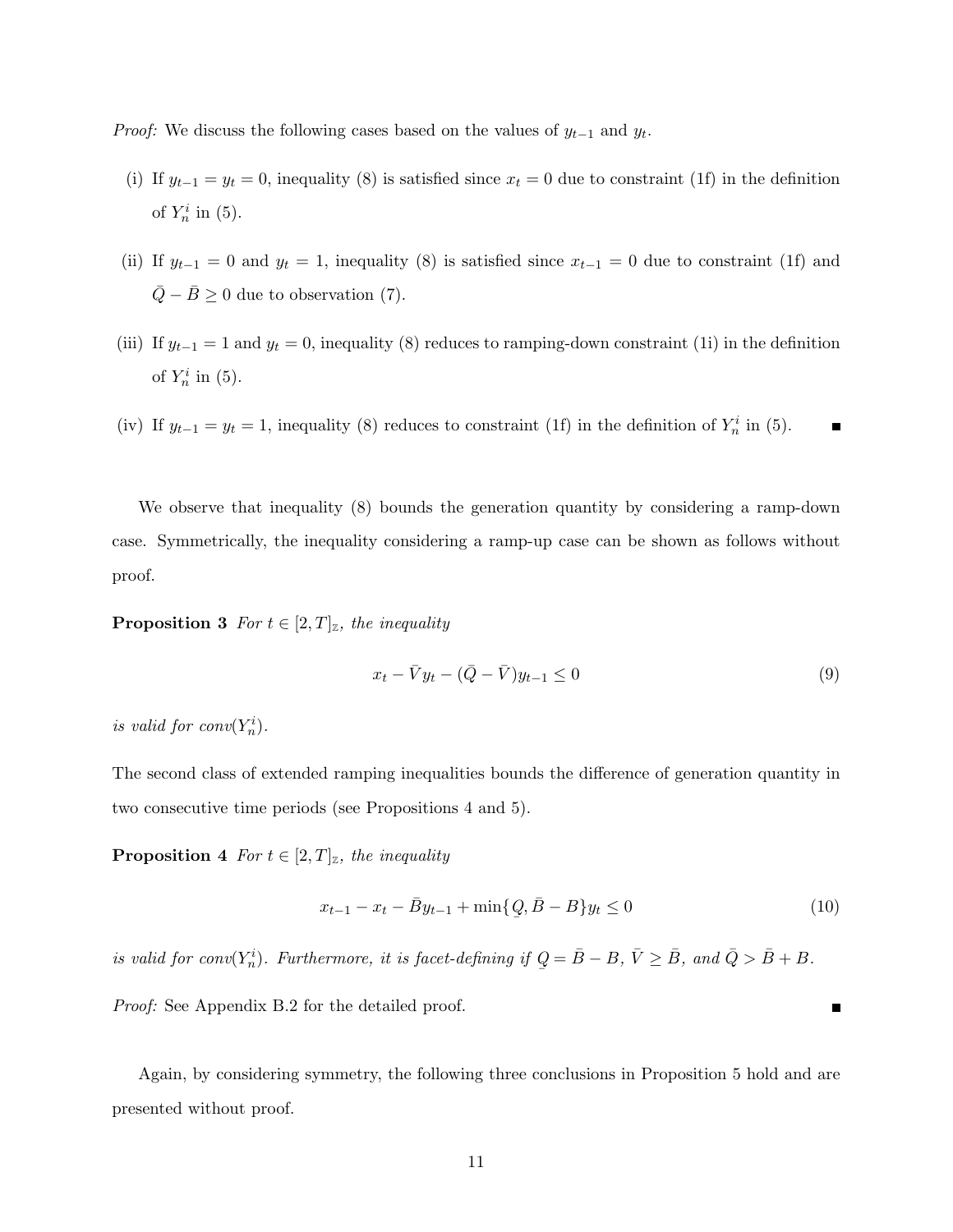**Proposition 5** For  $t \in [2, T]_{\mathbb{Z}}$ , the inequalities

$$
x_{t-1} - x_t + Qy_t - \max{\{\bar{B}, \, Q + B\} y_{t-1} \le 0},\tag{11}
$$

$$
x_t - x_{t-1} - \bar{V}y_t + \min\{\mathcal{Q}, \bar{V} - V\}y_{t-1} \le 0,\tag{12}
$$

and 
$$
x_t - x_{t-1} + Qy_{t-1} - \max{\bar{V}, Q + V}y_t \le 0
$$
 (13)

are valid for conv $(Y_n^i)$ . Furthermore, inequality (11) is facet-defining for conv $(Y_n^i)$  if  $Q = \bar{B} - B$ , ¯  $\bar{V} \geq \bar{B}$ , and  $\bar{Q} > \bar{B} + B$ . Besides, inequalities (12) and (13) are facet-defining for conv( $Y_n^i$ ) if  $Q$ ¯  $=\bar{V}-V, \,\bar{B}\geq \bar{V}, \text{ and } \bar{Q} > \bar{B}+B.$ 

**Observation:** The facet-defining conditions for inequalities  $(10)-(13)$  indicate that inequalities (10) and (11) are equivalent when the facet-defining conditions Q ¯  $=\bar{B}-B, \bar{V}\geq \bar{B}$ , and  $\bar{Q} > \bar{B}+B$ hold, and inequalities (12) and (13) are equivalent when the facet-defining conditions Q ¯  $=\bar{V}-V,$  $\bar{B} \geq \bar{V}$ , and  $\bar{Q} > \bar{B} + B$  hold. However, they are different when the facet-defining conditions are not satisfied.

### 4.2 Lifted Ramping Inequalities

In this subsection, we lift the extended ramping inequalities (8) and (9) to obtain further stronger valid inequalities for  $conv(Y_n^i)$ . Inequalities (8) and (9) only consider two consecutive time periods and only include variables  $x$  and  $y$ . In this part, we generalize these inequalities by considering more consecutive time periods and utilize the minimum up/down time polytope by introducing variable  $u$  in the inequalities through the lifting procedure. More importantly, this procedure maintains the sequence independent property due to the problem structure.

First, we generalize inequality (8) by considering more consecutive time periods and obtain a seed inequality with the corresponding variable u fixed at zero. We define constants  $K_1 = \max\{n \in \mathbb{R}^n\}$  $\mathbb{Z}: \bar{V} + nV < \bar{Q}$ ,  $K_2 = \max\{n \in \mathbb{Z}: \bar{B} + nB < \bar{Q}\}$ , and  $K = \min\{K_2 + 1, \bar{L} - 1, \underline{L}\}$ . Note here that  $K_1, K_2 \ge -1$  due to observation (7), and  $K \ge 0$  since  $K_2 \ge -1$  and  $\overline{L} \ge 1$ . We also define  $a^+ = \max\{a, 0\}$  for any  $a \in \mathbb{R}$ .

**Lemma 1** For  $t \in [\bar{L} - K + 1, T - K]_{\mathbb{Z}}$ , the seed inequality

$$
x_t \le \bar{B}y_t + \sum_{i=1}^{K-1} By_{t+i} + \left(\bar{Q} - \bar{B} - (K-1)^+B\right)y_{t+K}
$$
\n(14)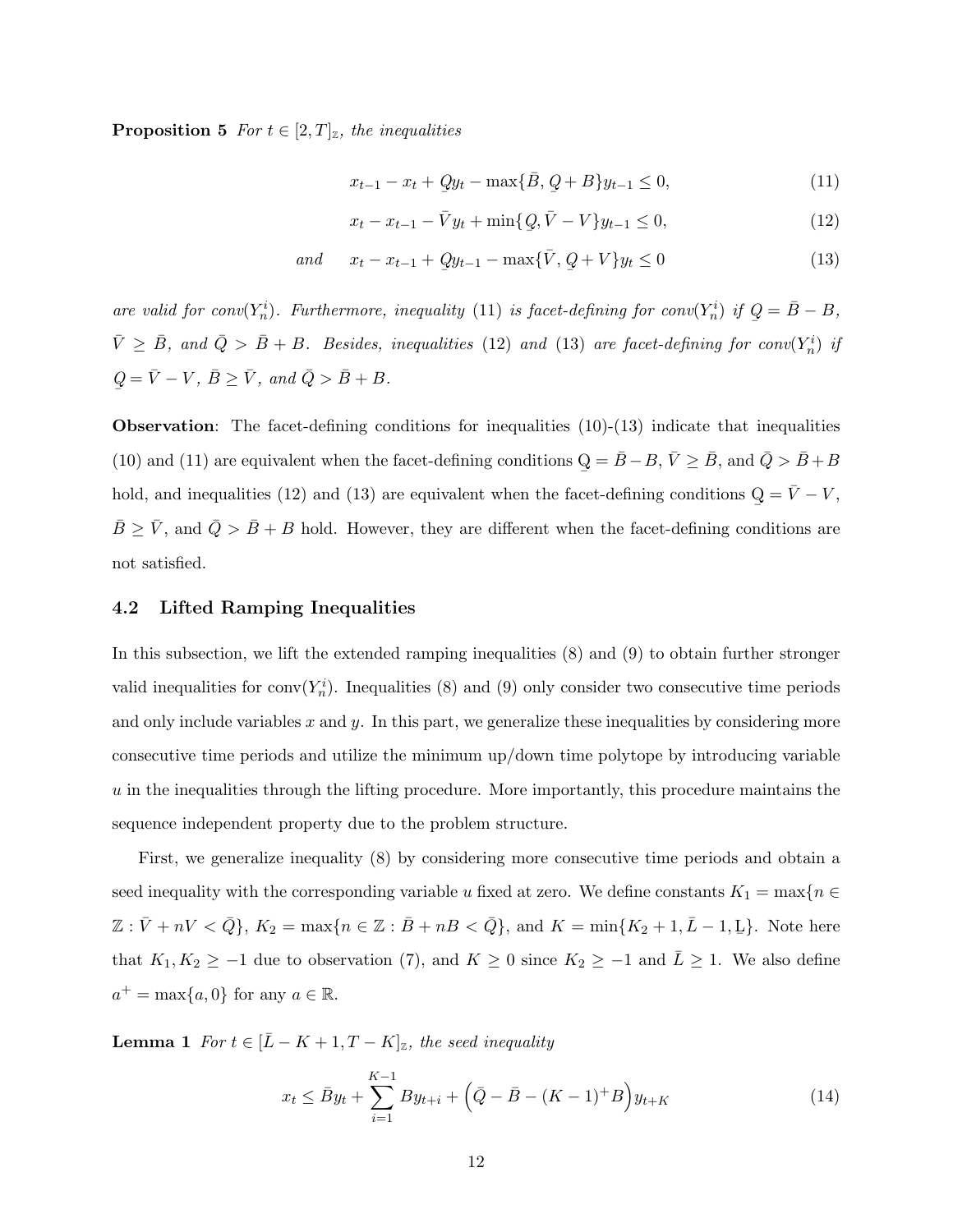is valid for the lower-dimensional space of  $conv(Y_n^i)$  by fixing  $u_{t+i} = 0$ ,  $\forall i \in W := [K - \overline{L} + 1,$  $\min\{T-t,L\}]_{{\mathbb Z}}$ , and facet-defining if  $K=K_2+1$  and  $\bar V+({\bar L}-K)V\geq \bar B+K_2B$ .

Proof: See Appendix B.3 for the detailed proof.

Then, we lift seed inequality (14) by reintroducing variables  $\{u_{t+i}, i \in W\}$ , where  $W =$  $[K - \bar{L} + 1, \min\{T - t, L\}]_z$ . As indicated before, we find that lifting these variables is convenient because it possesses the desired sequence independent property, as the following proposition states.

**Theorem 2** For  $t \in [\bar{L} - K + 1, T - K]_{\mathbb{Z}}$ , variables  $\{u_{t+i}, i \in W\}$  can be lifted in a sequence independent procedure from seed inequality  $(14)$ , i.e., lifting variable  $u_{t+i}$  is independent of any other variable  $u_{t+i'}$  for  $i, i' \in W$  and  $i' \neq i$ .

*Proof:* Since we include the minimum up/down time constraints in the ramping polytope conv $(Y_n^i)$ , we have

$$
\sum_{i \in W} u_{t+i} = \sum_{i=K-\bar{L}+1}^{\min\{T-t,\underline{L}\}} u_{t+i}
$$
\n
$$
= \sum_{i=K-\bar{L}+1}^0 u_{t+i} + \sum_{i=1}^{\min\{T-t,\underline{L}\}} u_{t+i}
$$
\n
$$
\leq \sum_{i=-\bar{L}+1}^0 u_{t+i} + \sum_{i=1}^{\min\{T-t,\underline{L}\}} u_{t+i}
$$
\n
$$
\leq y_t + (1 - y_t) = 1,
$$

where the first inequality follows from  $K \geq 0$  and the second inequality follows from the turn on/off inequalities. Hence,  $u_{t+i} = 1$  implies that  $u_{t+i'} = 0$ ,  $\forall i' \in W$  and  $i' \neq i$ . It follows that when we lift any variable  $u_{t+i}$  for  $i \in W$ , all the other variables  $u_{t+i'}$  with  $i' \in W$  and  $i' \neq i$  are automatically fixed to be zero. The sequence independent property follows since neither the lifting coefficient nor the value of  $u_{t+i'}$  influences the lifting procedure of  $u_{t+i}$ .  $\blacksquare$ 

By applying the sequence independent lifting property described in Theorem 2, the following conclusion holds.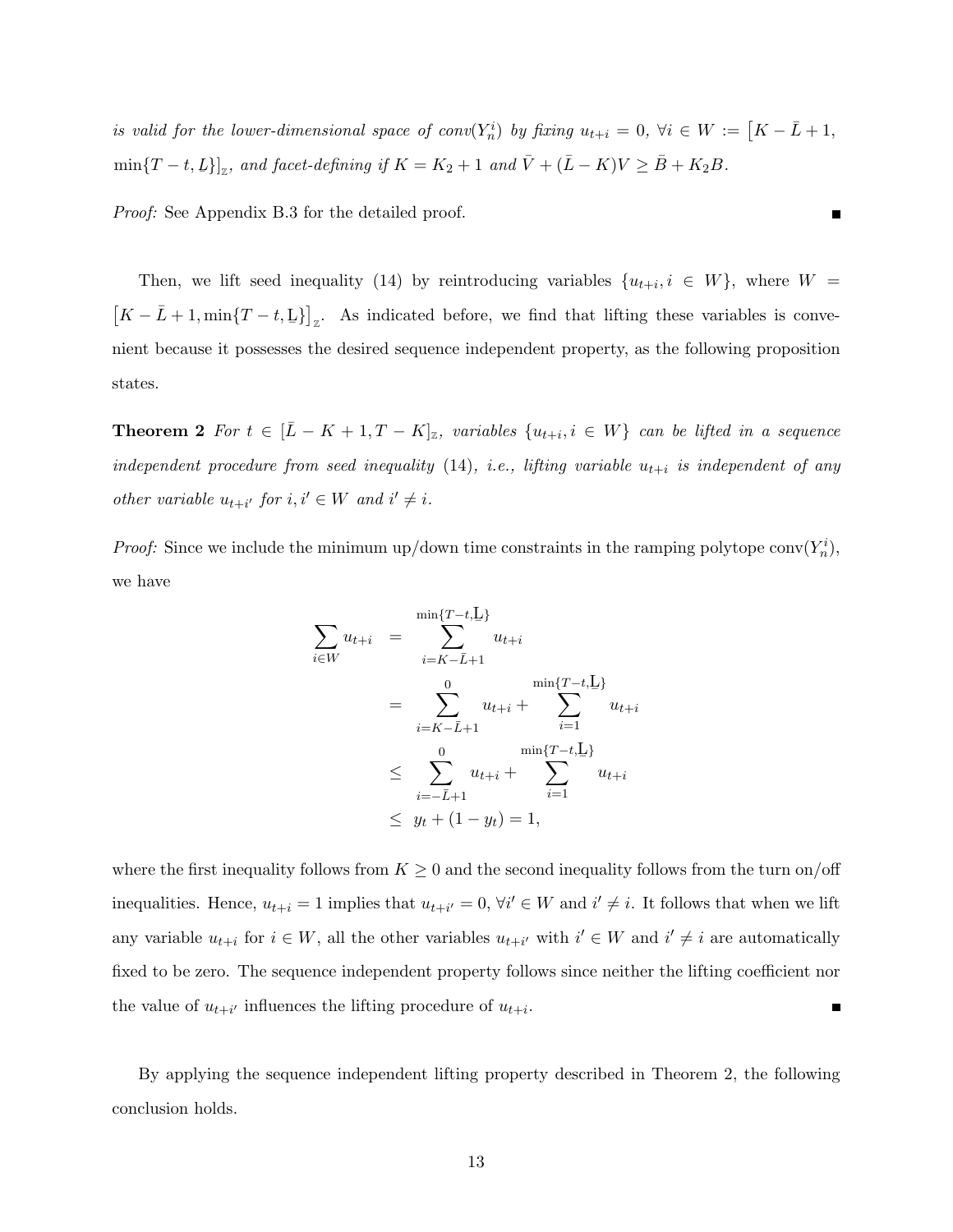**Proposition 6** For  $t \in [\bar{L} - K + 1, T - K]_{\mathbb{Z}}$ , the lifted ramping inequality

$$
x_{t} \leq \bar{B}y_{t} + \sum_{i=1}^{K-1} By_{t+i} + (\bar{Q} - \bar{B} - (K-1)^{+}B)y_{t+K} + \sum_{i=\max\{-K_{1}, K-\bar{L}+1\}}^{0} (\bar{V} - iV - \bar{Q})u_{t+i} + \sum_{i=1}^{K} (\bar{B} + (i-1)B - \bar{Q})u_{t+i}
$$
(15)

is valid for conv $(Y_n^i)$ , and is facet-defining if  $K = K_2 + 1$  and  $\bar{V} + (\bar{L} - K)V \ge \bar{B} + K_2B$ .

*Proof:* (Validity) We lift variables  $\{u_{t+i}, i \in W\}$  in seed inequality (14). We let  $\pi_{t+i}$  represent the desired lifting coefficient of each variable  $u_{t+i}$ , and hence the lifted ramping inequality is in the form

$$
x_t \le \bar{B}y_t + \sum_{i=1}^{K-1} By_{t+i} + \left(\bar{Q} - \bar{B} - (K-1)^+B\right)y_{t+K} + \sum_{i=K-\bar{L}+1}^{\min\{T-t,\underline{L}\}} \pi_{t+i}u_{t+i}.
$$
 (16)

Now we derive the value for each  $\pi_{i+i}$ . By lifting the variable  $u_{t+i}$  from zero to one, we discuss the following cases:

(i) If  $i \in [K - \overline{L} + 1, 0]_{{\mathbb{Z}}}$ , then  $y_{t+i'} = 1$ ,  $\forall i' \in [0, K]_{{\mathbb{Z}}}$  by the turn on inequality since  $i' - i + 1 \leq i'$  $K - (K - \bar{L} + 1) + 1 = \bar{L}$ . Hence, by inequality (16) we have  $x_t \leq \bar{Q} + \pi_{t+i}$ . But since we start up the generator at period  $t + i$ , we have  $x_t \le \min{\{\overline{Q}, \overline{V} - iV\}}$ . It follows that  $\pi_{t+i}$  should be chosen to be  $\min\{\overline{Q}, \overline{V} - iV\} - \overline{Q}$ . That is, by the definition of  $K_1$ ,

$$
\pi_{t+i} = \begin{cases} \n\bar{V} - iV - \bar{Q}, & \forall i \ge -K_1, \\ \n0, & \text{o.w.} \n\end{cases}
$$

.

- (ii) If  $i \in [1, K]_{\mathbb{Z}}$ , then  $y_{t+i'} = 0$  for each  $i' \in [0, i-1]_{\mathbb{Z}}$  and  $y_{t+i'} = 1$  for each  $i' \in [i, K]_{\mathbb{Z}}$  by the turn on/off inequalities since  $K \le \min\{\bar{L} - 1, \underline{L}\}\$ . Hence, by inequality (16) we have  $x_t \leq \bar{Q} - \bar{B} - (i-1)B + \pi_{t+i}$ . But since the generator is off at time period t, we have  $x_t \leq 0$ . It follows that  $\pi_{t+i}$  should be chosen to be  $\bar{B} + (i-1)B - \bar{Q}$ .
- (iii) If  $i \in [K+1, \min\{T-t, L\}]_{{\mathbb{Z}}}$ , then  $y_{t+i'} = 0$  for each  $i' \in [0, K]_{{\mathbb{Z}}}$  by the turn off inequality since  $i - i' \le \min\{T - t, L\} \le L$ . Hence, by inequality (16) we have  $x_t \le \pi_{t+i}$ . But since the generator is off at time period t, we have  $x_t \leq 0$ . It follows that  $\pi_{t+i}$  should be chosen to be 0.

The proof of validity is complete by substituting the values of  $\pi_{t+i}$  in inequality (16).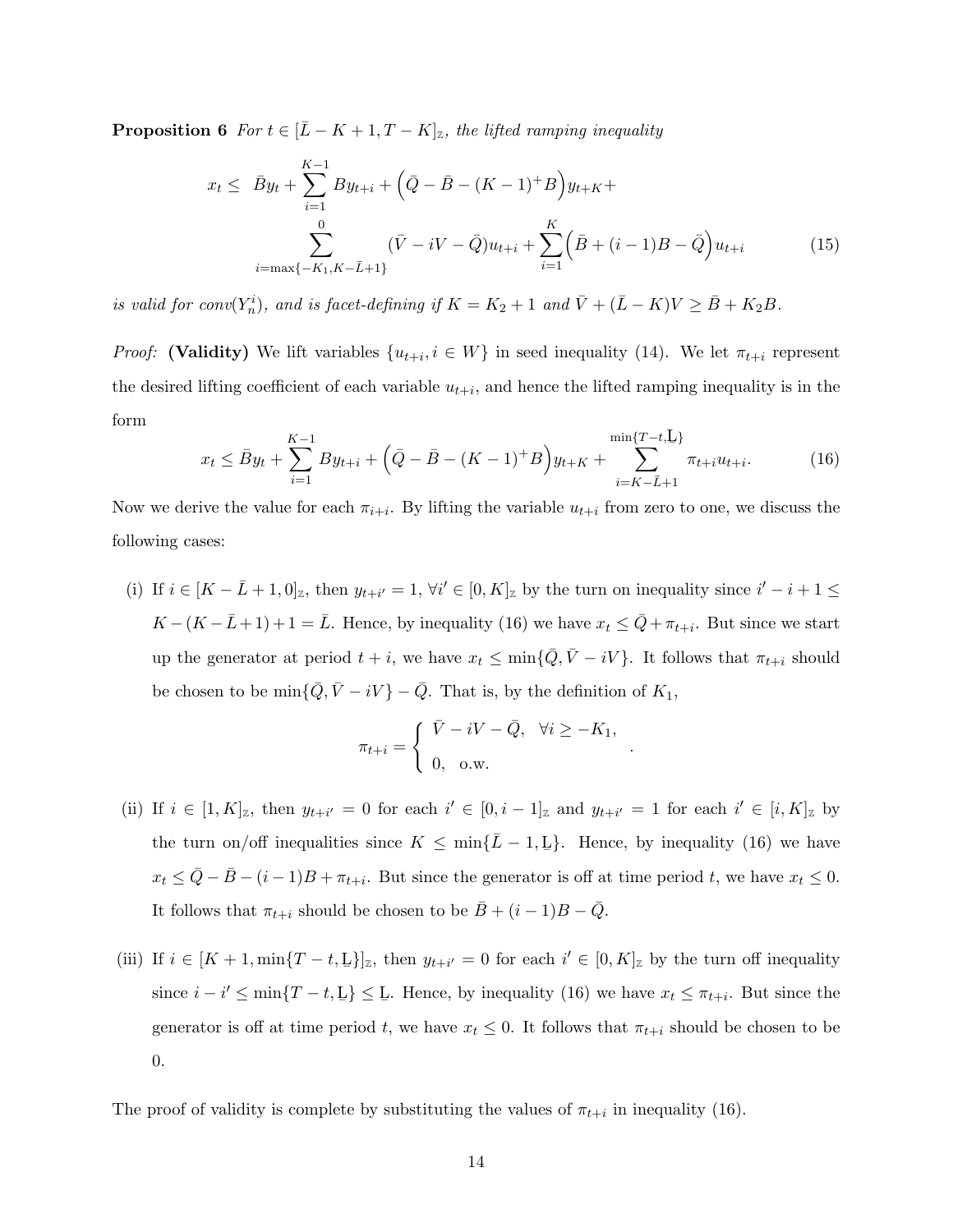(Facet-defining) We note that the seed inequality (14) is facet-defining under the conditions  $K = K_2 + 1$  and  $\bar{V} + (\bar{L} - K)V \ge \bar{B} + K_2B$ . It follows from the lifting theory (see, e.g., [9]) that the lifted ramping inequality is facet-defining for  $\text{conv}(Y_n^i)$ .  $\blacksquare$ 

Similarly, we can obtain a strong valid inequality for  $conv(Y_n^i)$  by generalizing the lifting inequality (9). Symmetrical to the argument we conduct in developing the lifted ramping inequality  $(15)$ , we now consider first fixing the variables v and lifting them back afterwards. The proof is similar as well and the following result is sated without proof.

**Proposition 7** For  $t \in [K' + 1, T + K' - \overline{L}]_{\mathbb{Z}}$ , the inequality

$$
x_{t} \leq \bar{V}y_{t} + \sum_{i=1}^{K'-1} V y_{t-i} + (\bar{Q} - \bar{V} - (K'-1)^{+} V) y_{t-K'} + \sum_{i=-K'+1}^{0} (\bar{V} - iV - \bar{Q}) v_{t+i} + \sum_{i=1}^{\min\{-K'+\bar{L}, K_{2}+1\}} (\bar{B} + (i-1)B - \bar{Q}) v_{t+i}
$$
(17)

with  $v_{t+i} = y_{t-1} - y_t + u_t$ ,  $\forall i \in [-K' + 1, -K' + \bar{L}]_{{\mathbb{Z}}}$  is valid for  $conv(Y_n^i)$ , and is facet-defining if  $K' = K_1 + 1$  and  $\bar{B} + (\bar{L} - K')B \ge \bar{V} + K_1V$ , where  $K' = \min\{K_1, \bar{L}, L - 1\}$ .

Finally, we note that the numbers of all the valid inequalities proposed in this section (i.e., inequalities  $(8)-(13)$ ,  $(15)$ ,  $(17)$  are polynomial functions of the input size of the problem. That is, we can introduce all these inequalities at the beginning of the implementation to strengthen the ramping polytope without increasing the problem size too much.

### 5 Strengthening the Economic Dispatch Polytope

In this section, we study the economic dispatch polytope, i.e., the polytope generated by constraints (1f), (1g) and (1k). Since this polytope appears at each node  $n \in V$ , we ignore the subscript n and accordingly

$$
Z = \Big\{(y,x)\in \mathbb{B}^I\times \mathbb{R}^I_+:\quad \sum_{i=1}^Ix_i\geq D,\ \mathcal{Q}_iy_i\leq x_i\leq \bar Q_iy_i, \forall i\in \mathcal{I}\Big\}.
$$

Meanwhile, the strong valid inequalities obtained can be applied for each node in the scenario tree.

It is easy to observe that  $\overline{Q}_i > Q$  $Q_i > 0$  for each  $i \in \mathcal{I}$ . Without loss of generality, we assume

$$
\sum_{j \in \mathcal{I} \setminus \{i\}} \bar{Q}_j \ge D \text{ for each } i \in \mathcal{I} = \{1, \dots, I\},\tag{18}
$$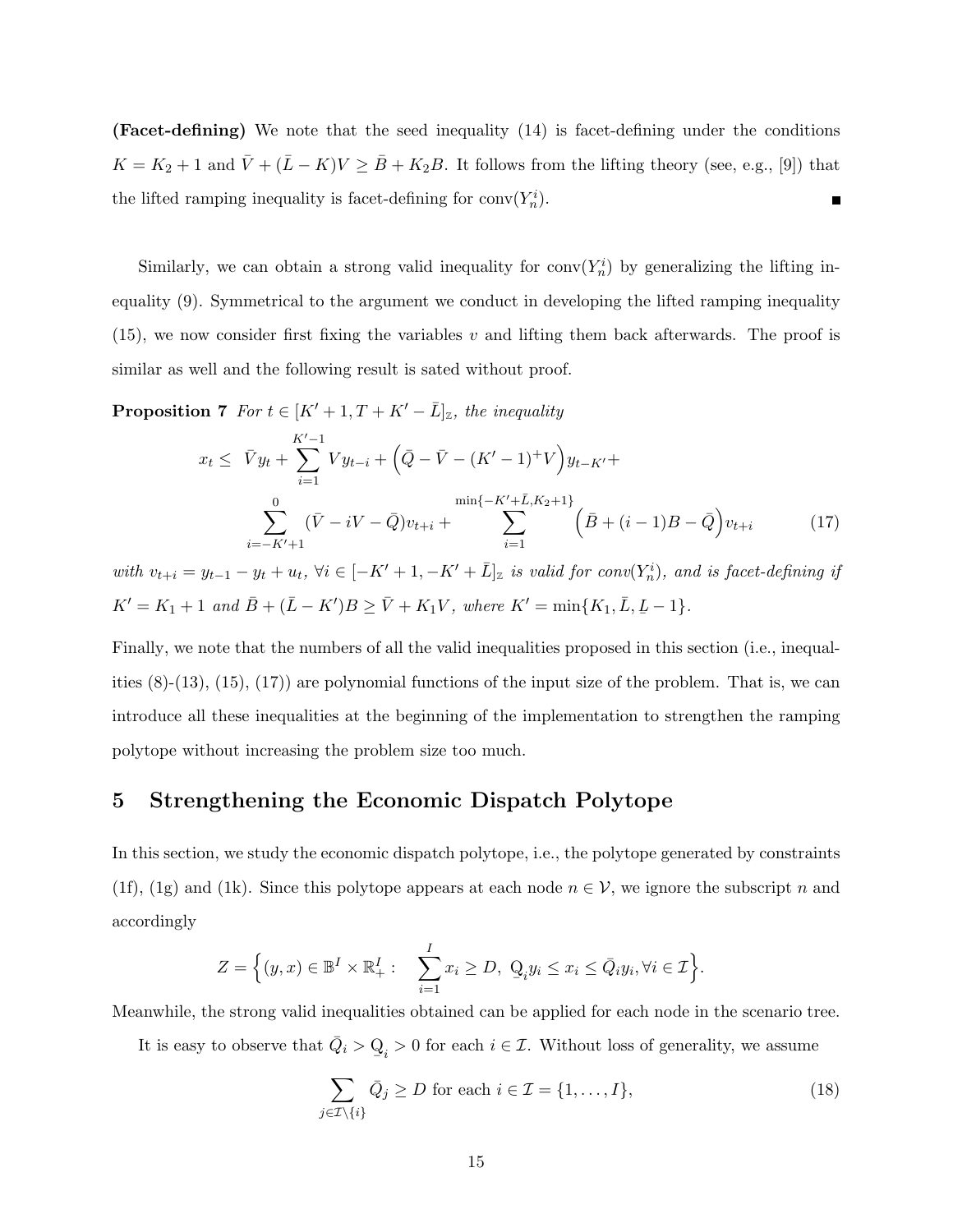which leads to the following claim.

#### **Proposition 8** The polytope conv(Z) is full-dimensional.

Proof: See Appendix C.1 for the detailed proof.

Now we develop strong valid inequalities for  $conv(Z)$ . We start with finding seed inequalities for  $conv(Z)$  in the low-dimensional space by fixing a part of binary variables  $y_i$  to zero. Then, we lift the seed inequalities to obtain valid inequalities for conv $(Z)$  in the original space. In our approach, we explicitly compute the corresponding lifting functions and discuss if they are subadditive. If a lifting function is subadditive, we can lift the seed inequality in a sequence independent manner. Otherwise, we can approximate the lifting function by a tight subadditive function, and again lift the seed inequality through a sequence independent lifting procedure. We also give sufficient conditions for the valid inequalities thus obtained to be facet-defining for conv $(Z)$ . More importantly, these lifted inequalities are in closed forms.

#### 5.1 Seed Inequalities

In this subsection, we introduce three classes of cover inequalities for  $conv(Z)$  in the low-dimensional space by fixing a part of binary variables  $y_i$  (and hence  $x_i$ ) to zero, which are used as seed inequalities for the following subsection. For a given set  $C \subseteq \mathcal{I}$ , we define

$$
Z_C = \text{proj}_{\mathbb{B}^{|C|} \times \mathbb{R}^{|C|}_+} \Big\{ (y, x) \in Z: \ y_i = 0, \ \forall i \in \mathcal{I} \setminus C \Big\},\
$$

where  $C$  is called a cover. Based on this cover definition, the following cover inequalities are valid for conv $(Z_C)$ .

**Lemma 2** For a given cover  $C = C_1 \cup C_2$  such that  $C_1 \cap C_2 = \emptyset$  and  $\sum_{i \in C_1} \overline{Q}_i + \sum_{i \in C_2} Q_i$  $Q_i < D \leq$  $\sum_{i\in C}\overline{Q}_i$ , we let  $\Delta = D - (\sum_{i\in C_1} \overline{Q}_i + \sum_{i\in C_2} Q_i)$  $Q_i$ , and the following cover inequality

$$
\sum_{i \in C_2} (x_i - \mathcal{Q}_i y_i) \ge \Delta \tag{19}
$$

 $\blacksquare$ 

is valid for  $conv(Z_C)$ .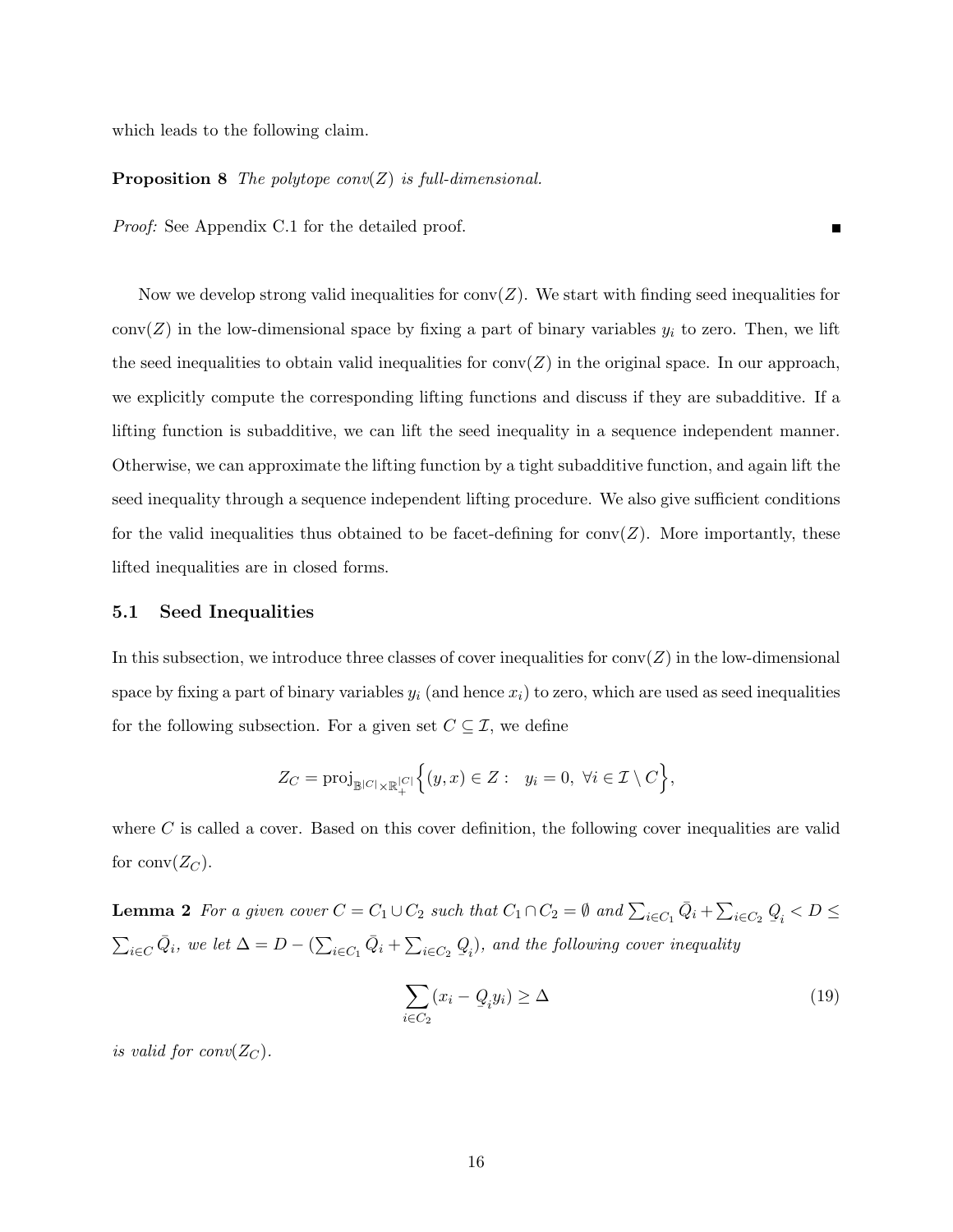*Proof:* For any given point  $(x, y) \in Z_C$ , we have  $x_i = 0$  because  $y_i = 0$  for each  $i \in \mathcal{I} \setminus C$ . Then, we have

$$
D \le \sum_{i \in C} x_i = \sum_{i \in C_1} x_i + \sum_{i \in C_2} (x_i - \mathcal{Q}_i y_i + \mathcal{Q}_i y_i) \le \sum_{i \in C_1} \bar{Q}_i + \sum_{i \in C_2} (x_i - \mathcal{Q}_i y_i) + \sum_{i \in C_2} \mathcal{Q}_i,
$$

where the first inequality follows from the condition  $D \leq \sum_{i \in C} \overline{Q}_i$ , and the second inequality follows from the fact that  $x_i \le \overline{Q}_i$  for each  $i \in C_1$  and  $y_i \le 1$  for each  $i \in C_2$ . Therefore, (19) is satisfied due to the definition of  $\Delta$ . Г

**Lemma 3** For a given cover C such that  $\sum_{i \in C} Q_i < D < \sum_{i \in C} \overline{Q}_i$ , we let  $\Gamma = D - \sum_{i \in C} Q_i$ , and the following cover inequality

$$
\sum_{i \in C} \left( x_i - (Q_i - 1)y_i \right) \ge \Gamma + |C| \tag{20}
$$

is valid for  $conv(Z_C)$ .

*Proof:* For any given point  $(x, y) \in Z_C$ , we let  $T = \{i \in C : y_i = 0\}$ . Accordingly, we have

$$
D \leq \sum_{i \in C} x_i = \sum_{i \in C} Q_i y_i + \sum_{i \in C} (x_i - Q_i y_i)
$$
  

$$
\leq \sum_{i \in C \setminus T} Q_i + \sum_{i \in C} (x_i - Q_i y_i),
$$

where the first inequality follows from the condition  $D < \sum_{i \in C} \overline{Q}_i$ , and the second inequality follows from the fact that  $y_i = 0$  for each  $i \in T$  and  $y_i = 1$  for each  $i \in C \setminus T$ . It follows from the definition of  $\Gamma$  that  $\sum_{i \in C} (x_i - \mathbf{Q})$  $\sum_i y_i$ )  $\geq \Gamma + \sum_{i \in T} \mathcal{Q}_i$ . Therefore, we have

$$
\sum_{i \in C} \Bigl(x_i - (\mathcal{Q}_i - 1)y_i\Bigr) = \sum_{i \in C} (x_i - \mathcal{Q}_i y_i) + \sum_{i \in C} y_i \ge \Gamma + \sum_{i \in T} \mathcal{Q}_i + |C| - |T| \ge \Gamma + |C|,
$$

where the first inequality is due to  $y_i = 0$  for each  $i \in T$  and  $y_i = 1$  for each  $i \in C \setminus T$ , and the second inequality follows from the fact that Q  $\mathcal{Q}_i \geq 1$  for each  $i \in T$ . Е

**Lemma 4** For a given cover C such that  $\sum_{i \in C} \overline{Q}_i \geq D$ , the cover inequality

$$
\sum_{i \in C} y_i \ge R \tag{21}
$$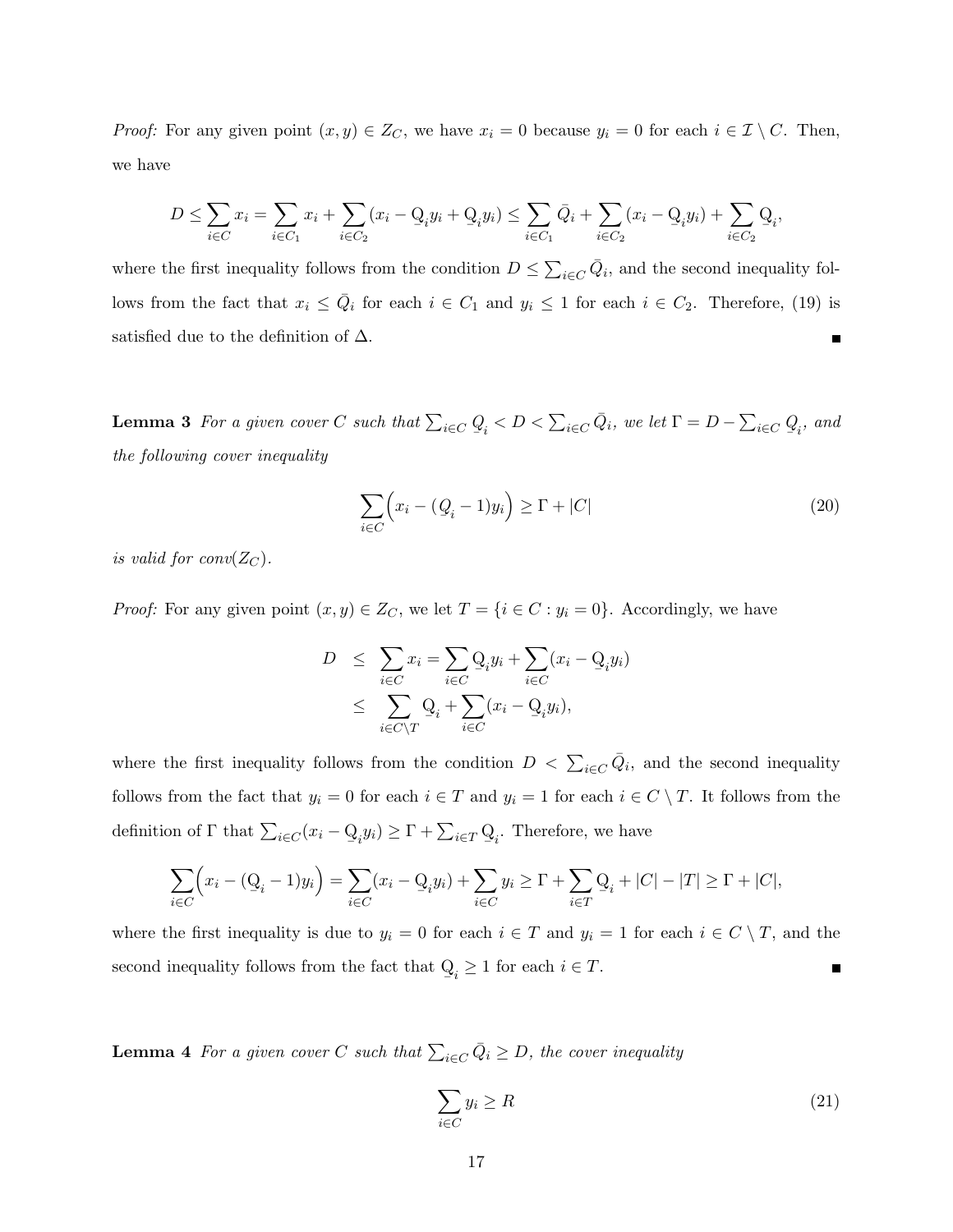is valid for conv $(Z_C)$ , where R is a nonnegative integer satisfying the condition  $\sum_{i=|C|-R+2}^{|C|} \bar{Q}_{[i]}$  $D \ \leq \ \sum_{i=|C|-R+1}^{|C|} \bar{Q}_{[i]}, \ \textit{and} \ \bar{Q}_{[1]} \ \leq \ \cdots \ \leq \ \bar{Q}_{[|C|]} \ \textit{is a sorted nondecreasing order of} \ \{\bar{Q}_i \ : \ \ i \ \in \mathcal{S}_i\}.$ C}. Furthermore, cover inequality (21) is facet-defining for conv( $Z_C$ ) if  $R = |C| - 1$  and  $D <$  $\sum_{i=1}^{|C|-1}\bar{Q}_{[i]}.$ 

*Proof:* (Validity) Proof by contradiction. For a given point  $(x, y) \in Z_C$ , if  $\sum_{i \in C} y_i \leq R - 1$ , then

$$
\sum_{i=1}^{I} x_i = \sum_{i \in C} x_i \le \sum_{i \in C} \bar{Q}_i y_i \le \sum_{i=|C|-R+2}^{|C|} \bar{Q}_{[i]} < D,
$$

where the second inequality follows from the sorted order definition of  $\overline{Q}_{[i]}$  for  $i \in C$ . This contradicts with the fact that  $\sum_{i=1}^{I} x_i \geq D$ . Therefore, the original condition holds.

(Facet-defining) We prove by generating affinely independent points. Detailed proof is shown in Appendix C.2.

### 5.2 Lifted Strong Inequalities

In this subsection, we lift cover inequalities  $(19)$ ,  $(20)$  and  $(21)$ . For inequality  $(19)$ , we obtain a subadditive lifting function and so the lifting procedure is sequence independent (see, e.g., [33] and [9]). For inequality (20), although the lifting function is not subadditive in general, the subadditivity property does hold under mild assumptions. For inequality (21), the lifting function is not subadditive in general, and we propose approximation lifting and identify the conditions under which this inequality is facet-defining.

In our approach, we lift unit commitment status (i.e., variable  $y$ ) and generation quantity (i.e., variable x) simultaneously each time, which is different from the traditional lifting procedures like the one described in Section 4.2. To the best of our knowledge, our lifting approach is most similar to the procedure by [23]. For a given valid inequality

$$
\sum_{i \in C \cup C^j} \alpha_i y_i + \sum_{i \in C \cup C^j} \beta_i x_i \ge \gamma \tag{22}
$$

for conv $(Z_{C\cup C_j})$  where C is a cover in  $\mathcal I$  and  $C^j \subseteq \mathcal I \setminus C$  and  $|C^j| = j$  with  $C^0 = \emptyset$ , the lifting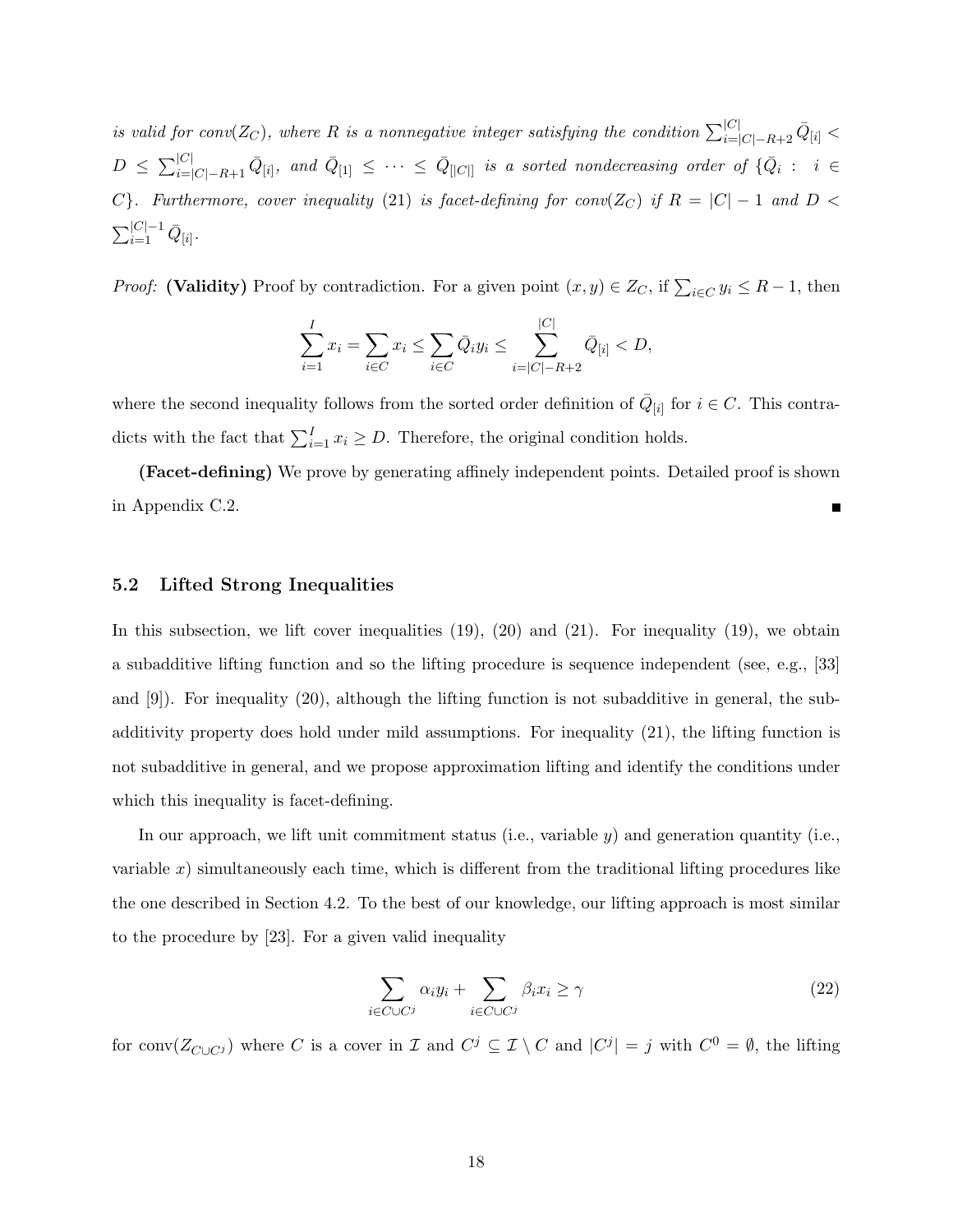function is

$$
F^{j}(z) = \gamma - \min_{y,x} \left\{ \sum_{i \in C \cup C^{j}} (\alpha_{i} y_{i} + \beta_{i} x_{i}) \right\}
$$
 (23a)

$$
\text{s.t.} \sum_{i \in C \cup C^j} x_i \ge D - z,\tag{23b}
$$

$$
Q_i y_i \le x_i \le \bar{Q}_i y_i, \quad \forall i \in C \cup C^j,
$$
\n(23c)

$$
y_i \in \{0, 1\}, \quad \forall i \in C \cup C^j. \tag{23d}
$$

To lift the pair  $(y_k, x_k)$  for some  $k \in \mathcal{I} \setminus \{C \cup C^j\}$ , if there exists a pair  $(\alpha_k, \beta_k) \in \mathbb{R}^2$  such that

$$
\alpha_k + \beta_k x_k \ge F^j(x_k), \quad \forall x_k \in [\mathcal{Q}_k, \bar{\mathcal{Q}}_k],
$$

then the inequality

$$
\sum_{i \in C \cup C^{j+1}} \alpha_i y_i + \sum_{i \in C \cup C^{j+1}} \beta_i x_i \ge \gamma \tag{24}
$$

is valid for  $\text{conv}(Z_{C\cup C^{j+1}})$  where  $C^{j+1} = C^j \cup \{k\}.$ 

Along this approach, we can obtain the following sequence independent lifting property.

**Lemma 5** Given a valid inequality (22) with  $j = 0$  for conv( $Z_C$ ), if (i)  $F^{|C|}(z)$  is subadditive over  $\mathbb{R}_+$  and (ii) there exists  $(\alpha_i, \beta_i) \in \mathbb{R}^2$  for all  $i \in \mathcal{I} \setminus C$  such that

$$
\alpha_i + \beta_i x_i \ge F^{|C|}(x_i), \quad \forall x_i \in [Q_i, \bar{Q}_i], \tag{25}
$$

then the inequality

$$
\sum_{i \in \mathcal{I}} \alpha_i y_i + \sum_{i \in \mathcal{I}} \beta_i x_i \ge \gamma \tag{26}
$$

is valid for conv(Z). Further, if (i) inequality (22) is facet-defining for conv(Z<sub>C</sub>), (ii) conv(Z<sub>C</sub>) is full-dimensional and (iii) coefficients  $(\alpha_i, \beta_i)$  are chosen in a way that two linearly independent points in  $conv(Z)$  satisfy (25) at equality, then (26) is facet-defining for  $conv(Z)$ .

In the remainder of this subsection, we derive strong valid inequalities based on seed inequalities (19), (20), and (21).

Theorem 3 For a given cover seed inequality (19), the lifting function is

$$
F_1(z) = \begin{cases} -\infty, & \text{if } z \in (-\infty, D - \sum_{i \in C} \bar{Q}_i), \\ z, & \text{if } z \in [D - \sum_{i \in C} \bar{Q}_i, \Delta), \\ \Delta, & \text{if } z \in [\Delta, \infty), \end{cases}
$$
(27)

which is subadditive on  $\mathbb{R}_+$  (see Figure 2 for illustration).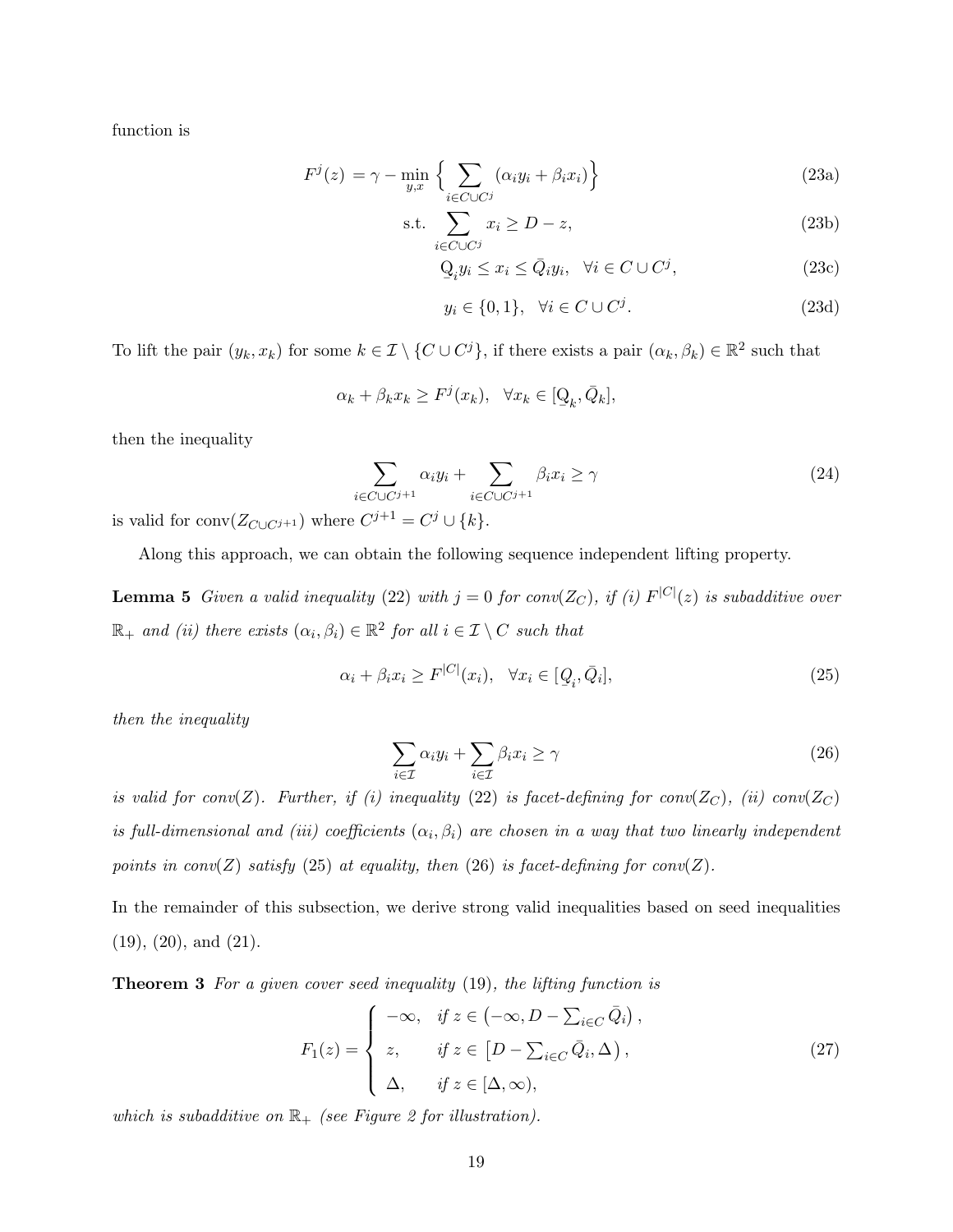*Proof:* We derive lifting function  $F_1(z)$  by solving the embedded optimization problem (23) and prove the subadditivity by showing that  $F_1(z_1 + z_2) \le F_1(z_1) + F_1(z_2)$  for any  $z_1, z_2 \in \mathbb{R}_+$ . The detailed proof is shown in Appendix C.3. г

In general, inequality (19) is not facet-defining for conv $(Z_C)$ . However, this inequality can be



Figure 2: Lifting function  $F_1(z)$  on  $\mathbb{R}_+$ 

strengthened to be facet-defining after the lifting procedure as shown in the following conclusion.

Proposition 9 For a given cover seed inequality (19), the lifted inequality

$$
\sum_{i \in C_2} (x_i - Q_i y_i) + \sum_{i \in \mathcal{I} \setminus C} (\alpha_i y_i + \beta_i x_i) \ge \Delta,
$$
\n(28)  
\nwhere  $(\alpha_i, \beta_i) = \begin{cases} (\Delta, 0), & \text{if } \Delta \le Q_i \\ (\Delta, 0) & \text{or } (0, 1), \quad \text{if } Q_i < \Delta < \bar{Q}_i \\ (0, 1), & \text{if } \Delta \ge \bar{Q}_i \end{cases}$ ,  $\forall i \in \mathcal{I} \setminus C$ , (29)

is valid for conv(Z). Furthermore, it is facet-defining for conv(Z) if

- (i) Q  $Q_i + \Delta \leq \bar{Q}_i, \ \forall i \in C_2;$
- (ii)  $\exists s \in \mathcal{I} \setminus C$ , such that  $\overline{Q}_s \ge \overline{Q}_i + \Delta$ ,  $\forall i \in C_1$ , and  $\overline{Q}_s \ge Q$  $Q_i + \Delta, \,\forall i \in C_2;$
- (iii)  $\Delta \neq \overline{Q}_i$ ,  $\forall i \in \mathcal{I} \setminus (C \cup \{s\}).$

Proof: We prove the validity of lifted inequality (28) by following the sequence independent procedure described in Lemma 5, and the facet-defining property by generating affinely independent points satisfying inequality (28) at equality. The detailed proof is shown in Appendix C.4. П

We now discuss how to find violated lifted cover inequalities (28) for a given point  $(y, x) \in$  $\mathbb{B}^I \times \mathbb{R}^I_+$ . In view that the separation problem for cover inequalities for binary integer programs is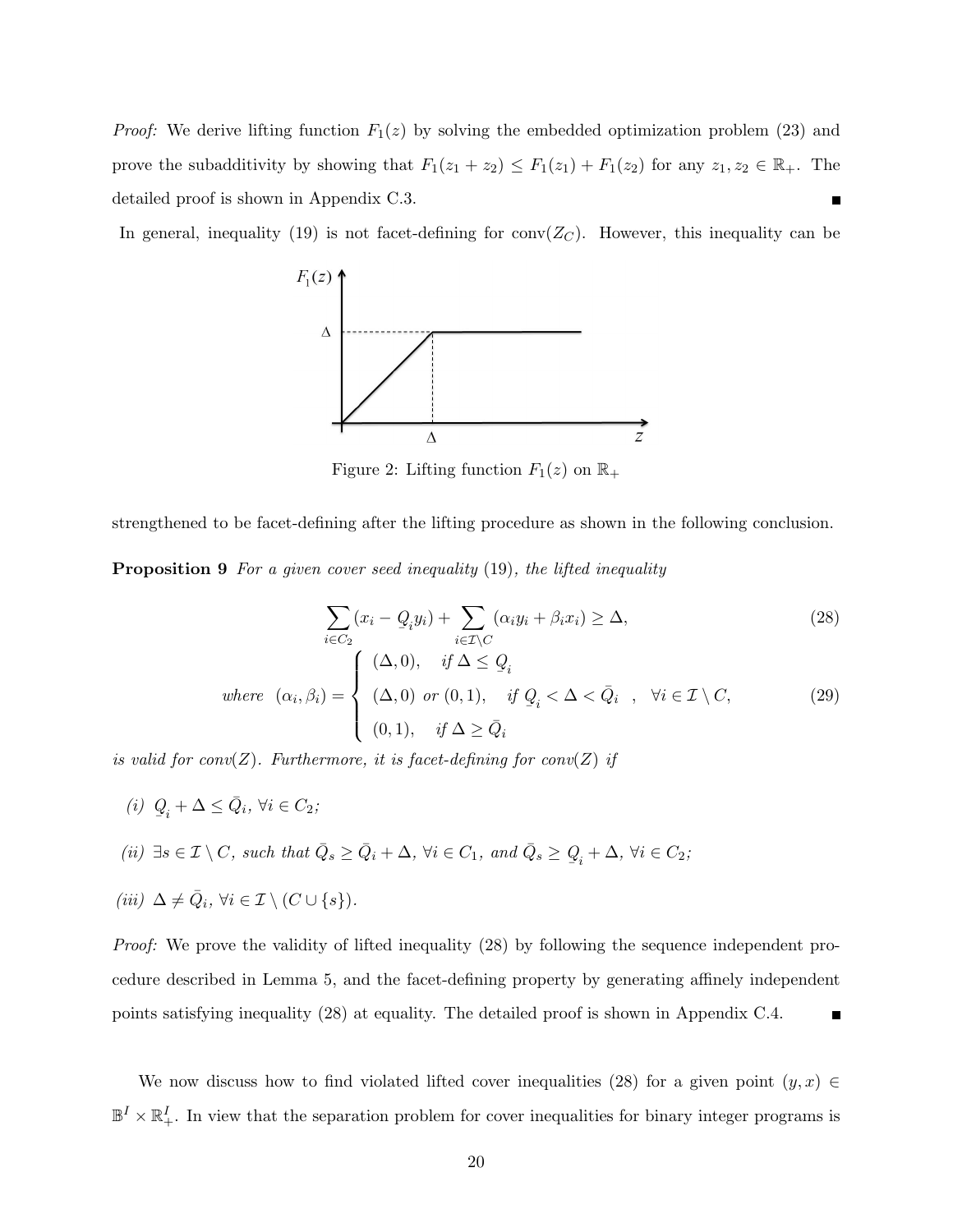NP-hard in general (see, e.g., [14]), we provide a heuristic separation algorithm. The effectiveness of the proposed separation algorithm is verified by the computational experiments in Section 6. The similar claim holds for separating the lifted cover inequalities (32) and (35) we will derive later on.

Separation 1: We note that inequality (28) is equivalent to

$$
\sum_{i \in C_1} \bar{Q}_i + \sum_{i \in C_2} \left( x_i + \mathcal{Q}_i (1 - y_i) \right) + \sum_{i \in \mathcal{I} \setminus C} (\alpha_i y_i + \beta_i x_i) \ge D. \tag{30}
$$

For a given point  $(\hat{y}, \hat{x}) \in \mathbb{B}^I \times \mathbb{R}^I_+$ , to separate (28), we try to find an inequality such that the left hand side of (30) is as small as possible. If  $\hat{y}_i$  is close to 1, there is no much difference between  $\bar{Q}_i$  and  $\hat{x}_i + Q$  $Q_i(1 - \hat{y}_i)$ . Thus, we put the corresponding indices i into  $C_1$ . If  $\hat{y}_i$  is positive but very small, e.g.,  $\hat{y}_i < 0.1$ , then  $\hat{x}_i + Q$  $Q_i(1 - \hat{y}_i)$  is close to  $(\bar{Q}_i - Q)$  $Q_i$ ) $\hat{y}_i + Q$  $Q_i$ , assuming  $\hat{x}_i = \bar{Q}_i \hat{y}_i$  in the linear program relaxation solution, which might be much smaller than  $\overline{Q}_i$ . Thus, we pre-select the corresponding indices i and put them into  $C_2$ . Now we sort the indices pre-selected into  $C_2$  in a non-decreasing order according to the value  $\hat{x}_i + Q$  $Q_i(1 - \hat{y}_i)$ , and meanwhile finalize the indices one by one based on this order until  $\sum_{i \in C_1 \cup C_2} \bar{Q}_i$  exceeds D for the first time with the remaining indices dropped (note here that the cover C is valid if  $\sum_{i \in C_1} \bar{Q}_i + \sum_{i \in C_2} Q_i$  $Q_i < D \leq \sum_{i \in C} \bar{Q}_i$  based on Lemma 2). Next we check if  $\sum_{i \in C_1} \bar{Q}_i + \sum_{i \in C_2} Q_i$  $Q_i < D$  for the validity of cover C. If not, then we stop with no inequality found; if yes, then we let  $\Delta = D - \left(\sum_{i \in C_1} \bar{Q}_i + \sum_{i \in C_2} Q_i\right)$  $\leq i$  and generate lifting coefficients  $(\alpha_i, \beta_i)$  for each  $i \in \mathcal{I} \setminus C$  according to (29). Finally, we check if the lifted cover inequality (28) is violated: if not, then we stop with no inequality found; if yes, then we return the corresponding inequality (28), which cuts off the given point  $(\hat{y}, \hat{x})$ .

**Theorem 4** For a given cover seed inequality  $(20)$ ,  $Q$  $Q_{[1]} \leq Q_{[2]} \leq \cdots \leq Q_{[|C|]}$  is a nondecreasing sorted order of the set {Q  $Q_i: i \in C$ ,  $A_j = \Gamma + \sum_{i=1}^j Q_{[i]}$  for each  $j = 0, \ldots, |C|$ , and the lifting function is

$$
F_2(z) = \begin{cases}\n-\infty, & \text{if } z \in (-\infty, D - \sum_{i \in C} \bar{Q}_i) \\
z, & \text{if } z \in [D - \sum_{i \in C} \bar{Q}_i, A_0) \\
\Gamma + j, & \text{if } z \in [A_j, A_{j+1} - 1), \ \forall j = 0, \dots, |C| - 2 \\
z - A_{j+1} + 1 + \Gamma + j, & \text{if } z \in [A_{j+1} - 1, A_{j+1}), \ \forall j = 0, \dots, |C| - 2 \\
\Gamma + |C| - 1, & \text{if } z \in [A_{|C| - 1}, A_{|C|}) \\
\Gamma + |C|, & \text{if } z \in [A_{|C|}, \infty)\n\end{cases}
$$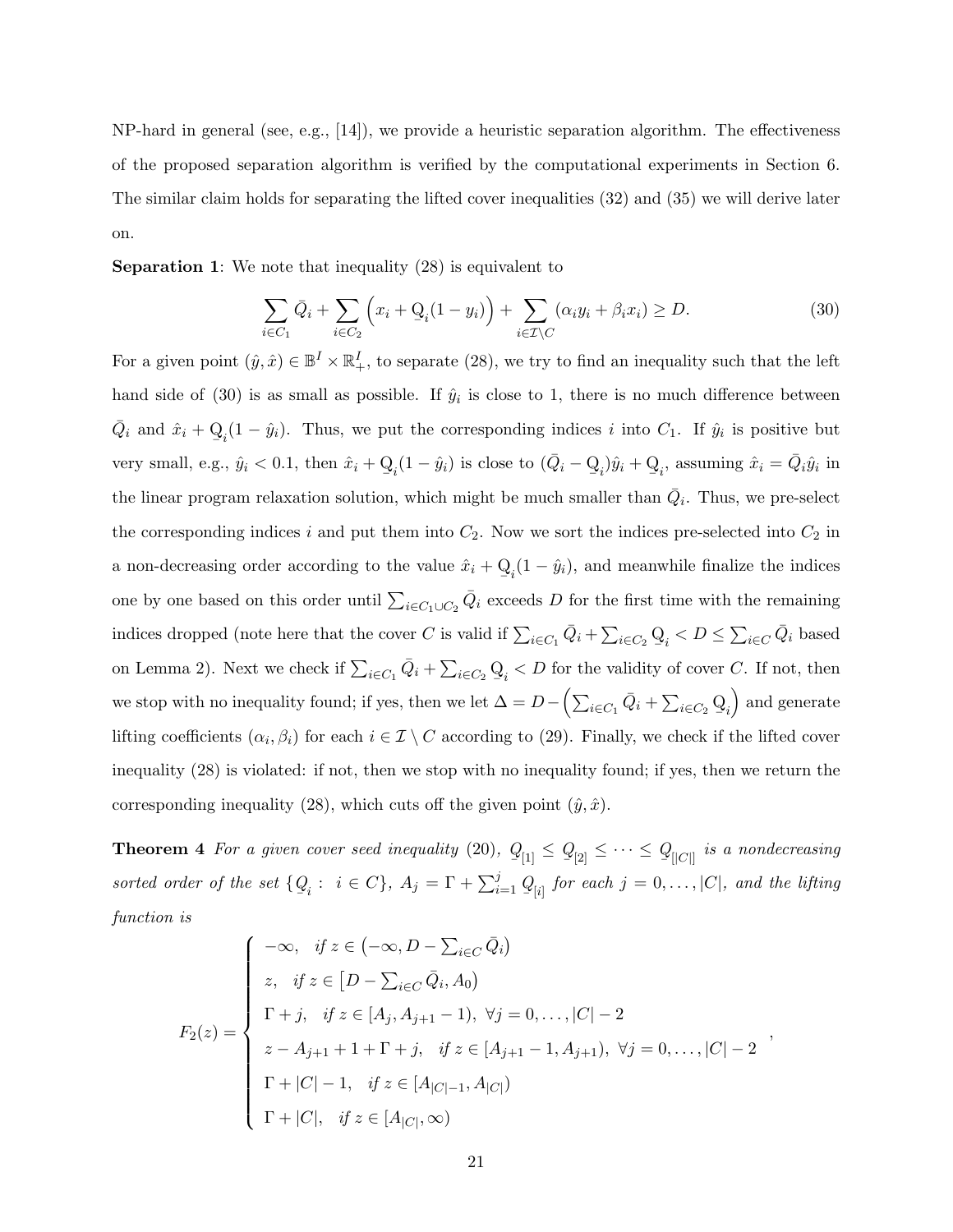We call this function "almost" subadditive over  $\mathbb{R}_+$  because a related function

$$
\hat{F}_2(z) = \begin{cases} z - A_{|C|} + \Gamma + |C|, & \text{if } z \in [A_{|C|} - 1, A_{|C|}) \\ F_2(z), & \text{o.w.} \end{cases}
$$

is subadditive over  $\mathbb{R}_+$ , and the two functions do not match only in a small interval with length less than 1 (see Figure 3 for comparison).

*Proof:* We derive lifting function  $F_2(z)$  by solving the embedded optimization problem (23) and prove the subadditivity by showing that  $F_2(z_1 + z_2) \leq F_2(z_1) + F_2(z_2)$  for any  $z_1, z_2 \in \mathbb{R}_+$ . The detailed proof is shown in Appendix C.5.

To obtain the lifting coefficients for inequality (20), we need to find piecewise linear functions that



Figure 3: Lifting functions  $F_2(z)$  and  $\hat{F}_2(z)$  on  $\mathbb{R}_+$ , where  $\hat{F}_2(z)$  is marked in red in interval  $[A_{|C|} - 1, A_{|C|}).$ 

overestimate the lifting function  $\hat{F}_2(z)$  over the interval [Q  $Q_i, \bar{Q}_i$  for each  $i \in C$ , and touch  $F_2(z)$  at two points. To that end, we construct a tight piecewise linear overestimation of  $\hat{F}_2(z)$  as follows:

**Lemma 6** For each  $i \in \mathcal{I} \setminus C$ , define set  $\Lambda_i = \{A_j : \ Q_i \leq A_j \leq \bar{Q}_i, j \in C \cup \{0\}\} \cup \{Q_i, \bar{Q}_i\}$ , and  $\frac{1}{2}i - \frac{1}{2} - \frac{1}{2}i$ let  $B_i^1 < B_i^2 < \cdots < B_i^{|\Lambda_i|}$  be its increasing sorted order. Then the piecewise linear function

$$
\Phi_i(z) = \min_{k=1,\dots,|\Lambda_i|-1} \{ \phi_i^k(z) \},\tag{31}
$$

where  $\phi_i^k(z) = \hat{F}_2(B_i^k) + \left(\frac{\hat{F}_2(B_i^{k+1}) - \hat{F}_2(B_i^k)}{B_i^{k+1} - B_i^k}\right)$  $B_i^{k+1}$ – $B_i^k$  $\Big)(z-B^{k}_{i})$  is an overestimation of  $\hat{F}_{2}(z)$  on  $[Q]$  $[Q_i, \bar{Q}_i]$ , and each  $\phi_i^k(z)$  touches  $\hat{F}_2(z)$  at two points  $(B_i^k, \hat{F}_2(B_i^k))$  and  $(B_i^{k+1}, \hat{F}_2(B_i^{k+1}))$ .

Proof: The detailed proof is shown in Appendix C.6.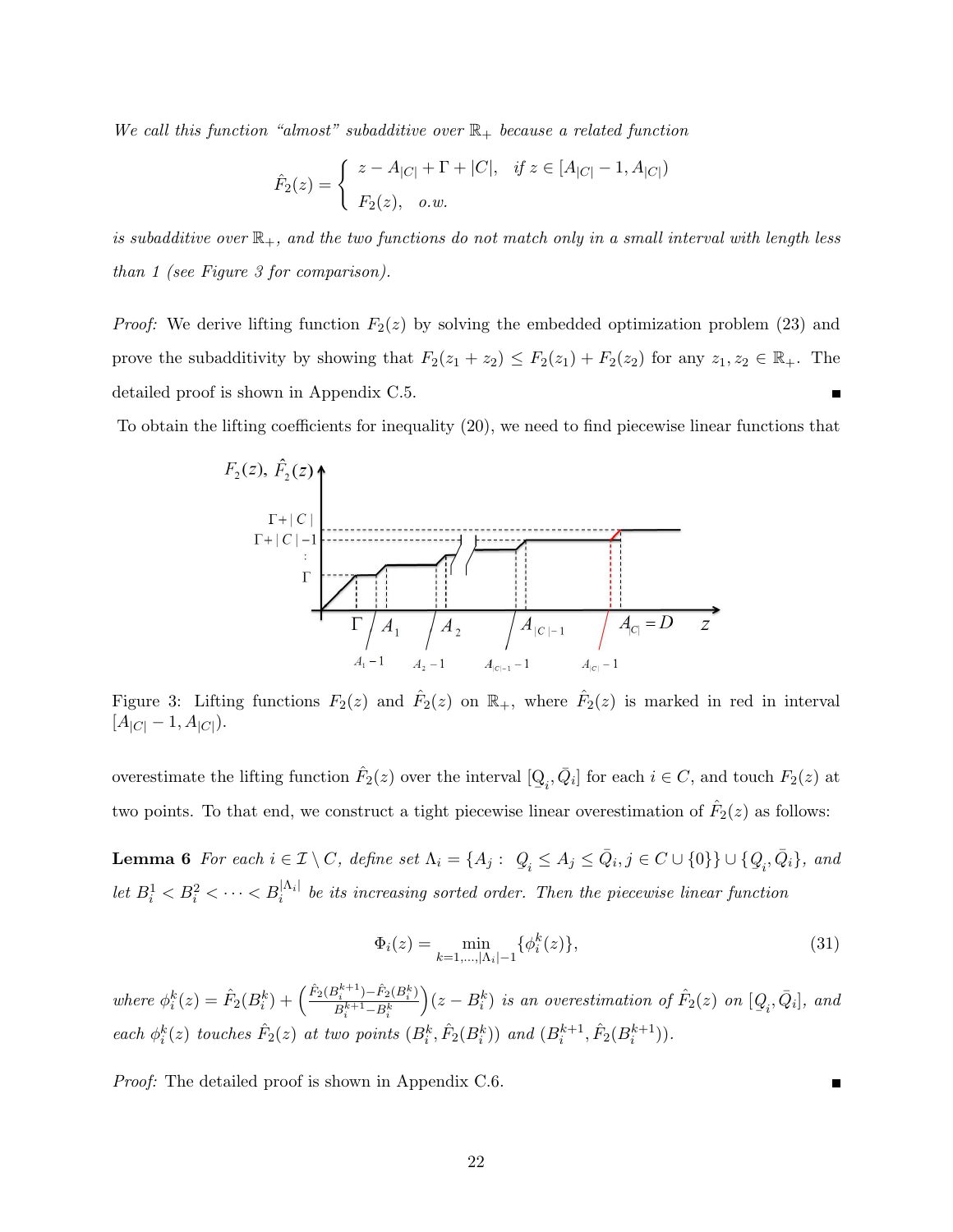With the piecewise linear overestimation of the lifting function defined in Lemma 6, we can lift the cover inequality (20) as follows by skipping the mismatch interval  $[A<sub>|C</sub>] - 1, A<sub>|C|</sub>$  through an assumption  $\overline{Q}_i \leq D-1$  for all  $i \in \mathcal{I}$ . Note here that  $A_{|C|} = \Gamma + \sum_{k=1}^{|C|} Q_{[k]} = D$  by the definition of  $A_{|C|}$ .

**Proposition 10** If  $\overline{Q}_i \leq D-1$  for all  $i \in \mathcal{I}$ , then the inequality

$$
\sum_{i \in C} \left( x_i - (Q_i - 1)y_i \right) + \sum_{i \in \mathcal{I} \setminus C} (\alpha_i y_i + \beta_i x_i) \ge \Gamma + |C| \tag{32}
$$

is valid for conv(Z), where  $(\alpha_i, \beta_i)$  is in the form of

$$
\left(\frac{F_2(B_i^k)B_i^{k+1} - F_2(B_i^{k+1})B_i^k}{B_i^{k+1} - B_i^k}, \frac{F_2(B_i^{k+1}) - F_2(B_i^k)}{B_i^{k+1} - B_i^k}\right)
$$
\n(33)

corresponding to each  $k = 1, ..., |\Lambda_i| - 1$ . Furthermore, inequality (32) defines a face of conv(Z) of dimension at least  $2I - |T| - |C| - 1$ , where  $T = \{i \in \mathcal{I} \setminus C : \overline{Q}_i \leq \Gamma\}.$ 

Proof: The detailed proof is shown in Appendix C.7.

Separation 2: We note that inequality (32) is equivalent to

$$
\sum_{i \in C} \left( x_i + y_i + \mathcal{Q}_i (1 - y_i) \right) - |C| + \sum_{i \in \mathcal{I} \setminus C} (\alpha_i y_i + \beta_i x_i) \ge D.
$$

For a given point  $(\hat{y}, \hat{x}) \in \mathbb{B}^I \times \mathbb{R}^I_+$ , we first follow a similar greedy approach as described in Separation 1 to initiate a cover C such that  $D < \sum_{i \in C} \overline{Q}_i$ . The only difference is that we need to consider the value  $\hat{x}_i + \hat{y}_i + Q$  $\mathbf{Q}_i(1-\hat{y}_i)$  instead of  $\hat{x}_i + \mathbf{Q}$  $Q_i(1 - \hat{y}_i)$  in Separation 1. Similarly, we check if  $\sum_{i\in C} Q_i < D$  for the validity of the initial cover C. If not, then we stop with no inequalities found; if yes, then we let  $\Gamma = D - \sum_{i \in C} \mathcal{Q}_i$  and generate lifting coefficients  $(\alpha_i, \beta_i)$  for each  $i \in \mathcal{I} \setminus C$ according to (33). Note that there can be multiple choices of  $(\alpha_i, \beta_i)$  due to different possible values of  $k \in \{1, \ldots, |\Lambda_i| - 1\}$ . To find the  $(\alpha_i, \beta_i)$  that provides the tightest inequality, we find the interval  $[B_i^k, B_i^{k+1}), k \in \{1, \ldots, |\Lambda_i| - 1\}$ , such that  $B_i^k \leq \hat{x}_i < B_i^{k+1}$ , with the exception that  $\hat{x}_i < B_i^1$ (i.e.,  $\hat{x}_i < Q$  $Q_i$ ) for which we select  $[B_i^1, B_i^2)$ . Finally, we check if the lifted cover inequality (32) is violated: if not, then we stop with no inequality found; if yes, then we return the corresponding inequality (32), which cuts off the given point  $(\hat{y}, \hat{x})$ .

Now we lift the cover inequality (21) of strong version, i.e., with  $R = |C|-1$  and  $D < \sum_{i=1}^{|C|-1} \bar{Q}_{[i]}$ .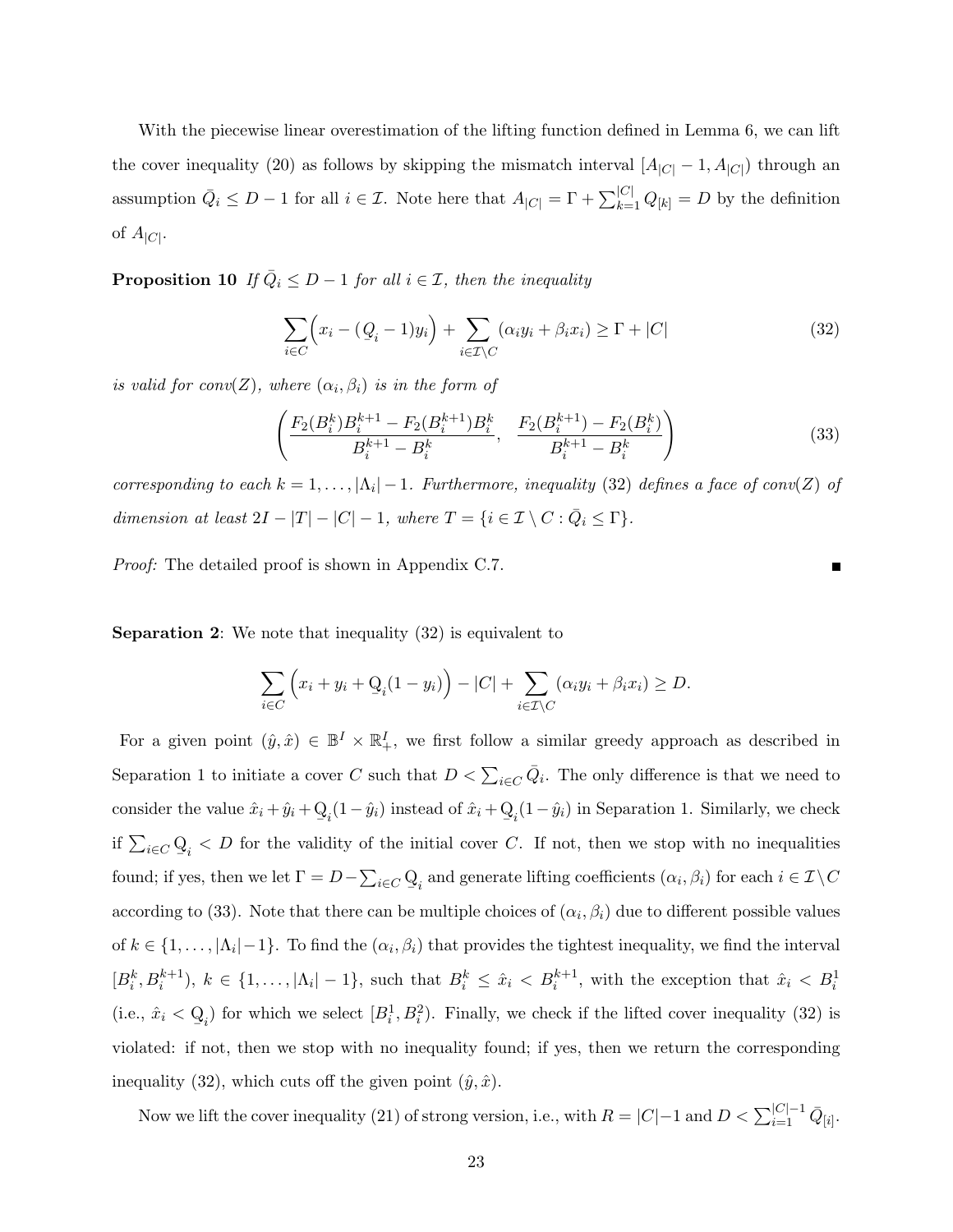**Proposition 11** For a cover seed inequality (21) where  $R = |C| - 1$ ,  $D < \sum_{i=1}^{|C|-1} \bar{Q}_{[i]}$ , we let  $\Omega = D - \sum_{i=3}^{|C|} \bar{Q}_{[i]}$  and  $G_j = \sum_{i=3}^j \bar{Q}_{[i]}$  for  $j = 2, \ldots, |C|$ . The lifting function is  $F_3(z) =$  $\sqrt{ }$  $\begin{array}{c} \hline \end{array}$  $\begin{array}{|c|c|} \hline \rule{0pt}{12pt} \rule{0pt}{2pt} \rule{0pt}{2pt} \rule{0pt}{2pt} \rule{0pt}{2pt} \rule{0pt}{2pt} \rule{0pt}{2pt} \rule{0pt}{2pt} \rule{0pt}{2pt} \rule{0pt}{2pt} \rule{0pt}{2pt} \rule{0pt}{2pt} \rule{0pt}{2pt} \rule{0pt}{2pt} \rule{0pt}{2pt} \rule{0pt}{2pt} \rule{0pt}{2pt} \rule{0pt}{2pt} \rule{0pt}{2pt} \rule{0pt}{2pt} \rule{0pt}{2pt} \rule{0pt}{2pt} \rule{0pt}{2$  $-\infty$ , if  $z \in (-\infty, D - \sum_{i \in C} \bar{Q}_i)$ ,  $-1,$  if  $z \in [D - \sum_{i \in C} \bar{Q}_i, D - \sum_{i=2}^{|C|} \bar{Q}_{[i]}),$ 0,  $if z \in [D - \sum_{i=2}^{|C|} \bar{Q}_{[i]}, \Omega),$  $j-1$ , if  $z \in [\Omega + G_j, \Omega + G_{j+1}), \ \forall j = 2, \ldots, |C| - 1,$  $|C| - 1$ , if  $z \in [\Omega + G_{|C|}, \infty)$ .

Proof: The detailed proof is shown in Appendix C.8.

Unlike the previous two lifting functions,  $F_3(z)$  is not subadditive in general. To recapture subadditivity, we apply the approximate lifting function recently developed in [6].

**Proposition 12** (Proposition 3.23 in  $[6]$ ) The function

$$
\tilde{F}_3(z) = \begin{cases}\n\frac{z}{\Omega}, & \text{if } z \in [0, \Omega) \\
j - 1, & \text{if } z \in [\Omega + G_j, G_{j+1}), \ \forall j = 2, \dots, |C| - 1, \\
j - 1 + \frac{z - G_{j+1}}{\Omega}, & \text{if } z \in [G_{j+1}, \Omega + G_{j+1}), \ \forall j = 2, \dots, |C| - 1, \\
|C| - 1, & \text{if } z \in [\Omega + G_{|C|}, \infty)\n\end{cases}
$$

is a valid subadditive approximation of  $F_3(z)$  that is nondominated over  $\mathbb{R}_+$ , where  $\tilde{F}_3(z)$  being nondominated is defined that there does not exist a valid subadditive approximation  $J(z)$  of  $F_3(z)$ , such that  $J(z) < \tilde{F}_3(z)$  for some  $z \in \mathbb{R}_+$  (see Figure 4).



Figure 4: Lifting functions  $F_3(z)$  and  $\tilde{F}_3(z)$  on  $\mathbb{R}_+$ , where  $\tilde{F}_3(z)$  is marked in red in intervals  $[G_{j+1}, \Omega + G_{j+1})$  for  $j = 1, ..., |C| - 1$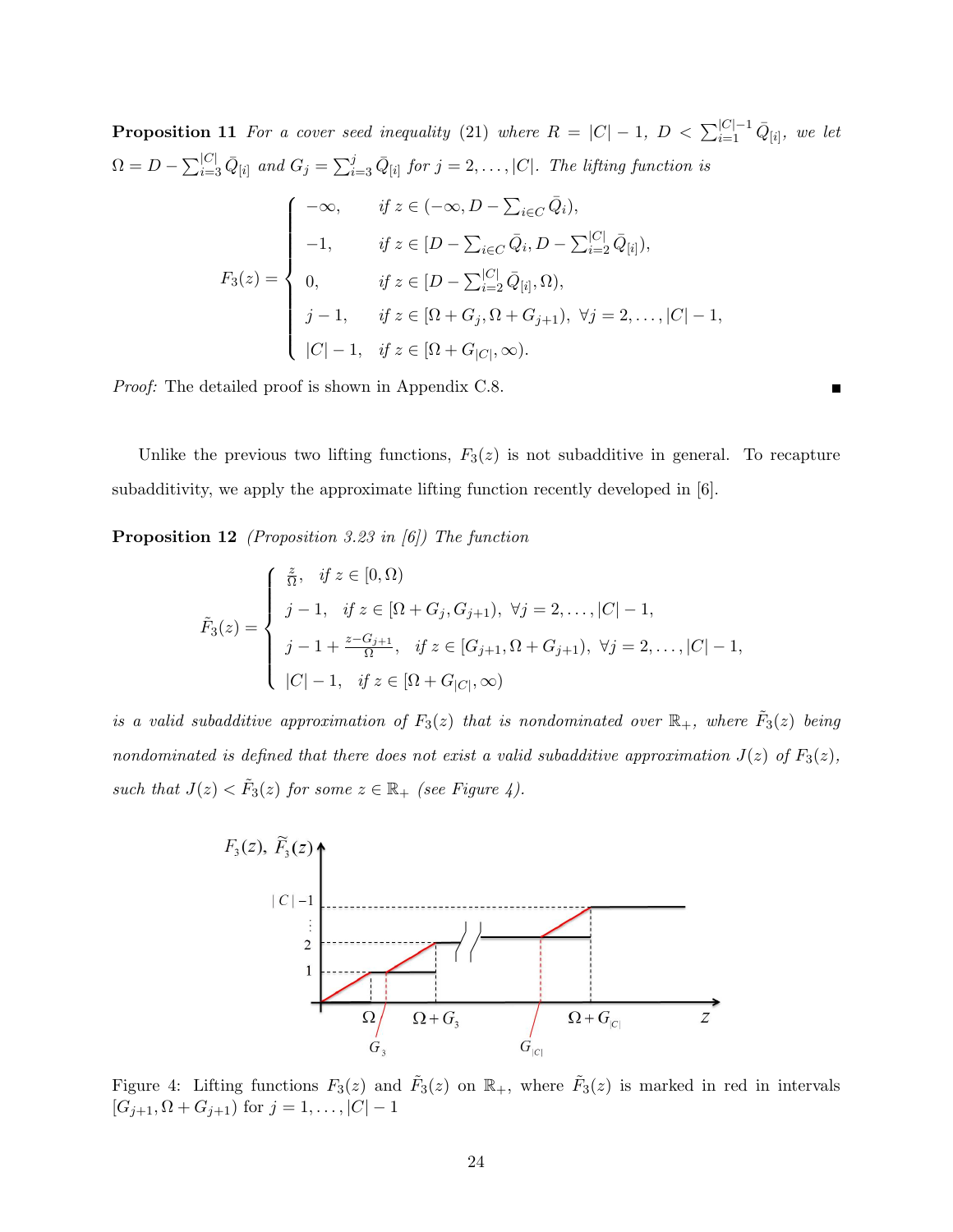In order to obtain valid lifting coefficients, we construct a piecewise linear overestimation for the approximate lifting function  $\tilde{F}_3(z)$ . If there exist pieces of the overestimation touching the actual lifting function  $F_3(z)$  at two points, we can then obtain the corresponding lifting coefficients by the intersect and slope of the piece. A similar result as Lemma 6 for the approximate lifting function  $\tilde{F}_3(z)$  is shown as follows.

**Lemma 7** For each  $i \in \mathcal{I} \setminus C$ , define set  $\Pi_i = \{G_j : \ Q_i \leq \Omega + G_j \leq \bar{Q}_i, j = 2, \ldots, |C|\} \cup \{Q_i, \bar{Q}_i\}$ ,  $\frac{1}{2}i$   $\frac{1}{2}$   $\frac{1}{2}$   $\frac{1}{2}$   $\frac{1}{2}$   $\frac{1}{2}$   $\frac{1}{2}$   $\frac{1}{2}$   $\frac{1}{2}$   $\frac{1}{2}$ and let  $H_i^1 < H_i^2 < \cdots < H_i^{|\Pi_i|}$  be its increasing sorted order. Then the piecewise linear function

$$
\Psi_i(z) = \min_{k=1,\dots,|\Pi_i|-1} \{ \psi_i^k(z) \},\tag{34}
$$

where  $\psi_i^k(z) = \tilde{F}_3(H_i^k) + \left(\frac{\tilde{F}_3(H_i^{k+1}) - \tilde{F}_3(H_i^k)}{H_i^{k+1} - H_i^k}\right)$  $H_i^{k+1}$ – $H_i^k$  $\Big)(z-H_{i}^{k})$  is an overestimation of  $\tilde{F}_{3}(z)$  on  $[Q]$  $[Q_i, \bar{Q}_i]$ , and each  $\psi_i^k(z)$  touches  $F_3(z)$  at two points  $(H_i^k, F_3(H_i^k))$  and  $(H_i^{k+1}, F_3(H_i^{k+1}))$  with possible exception when  $k = 1$  or  $|\Pi_i| - 1$ .

Proof: The detailed proof is shown in Appendix C.9.

With the piecewise linear overestimation of the approximate lifting function  $\tilde{F}_3(z)$  defined in Lemma 7, the cover inequality (21) can be lifted as follows.

**Proposition 13** For a given cover seed inequality (21), the lifted inequality

$$
\sum_{i \in C} y_i + \sum_{i \in \mathcal{I} \setminus C} (\alpha_i y_i + \beta_i x_i) \ge |C| - 1 \tag{35}
$$

is valid for conv(Z), where  $(\alpha_i, \beta_i)$  is in the form of

$$
\left(\frac{\tilde{F}_3(H_i^k)H_i^{k+1} - \tilde{F}_3(H_i^{k+1})H_i^k}{H_i^{k+1} - H_i^k}, \frac{\tilde{F}_3(H_i^{k+1}) - \tilde{F}_3(H_i^k)}{H_i^{k+1} - H_i^k}\right) \tag{36}
$$

corresponding to each  $k = 1, ..., |\Pi_i| - 1$ . Furthermore, inequality (35) is facet-defining for conv(Z) if  $|\Pi_i| \geq 4$  and  $k = 2, \ldots, |\Pi_i| - 2$  for each  $i \in \mathcal{I} \setminus C$ .

Proof: The detailed proof is shown Appendix C.10.

**Separation 3:** For a given point  $(\hat{y}, \hat{x}) \in \mathbb{B}^I \times \mathbb{R}^I_+$ , similar to Separations 1 and 2, we use a greedy approach to find an initial cover C such that  $D < \sum_{i=1}^{|C|-1} \bar{Q}_{[i]}$ . Note here that the requirement

**The Second Service**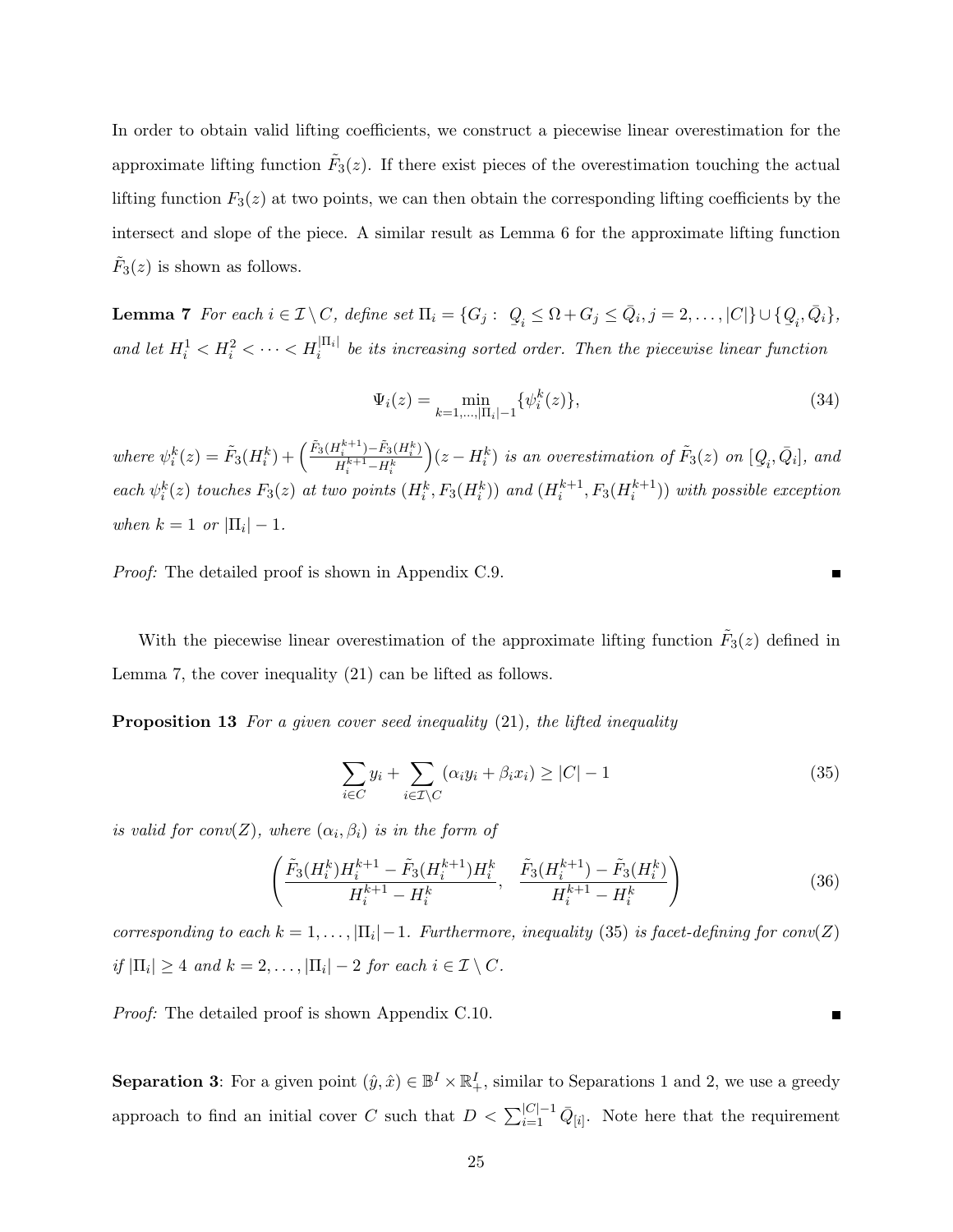for a cover is equivalent to  $\sum_{i=3}^{|C|} \bar{Q}_{[i]} < D < \sum_{i=1}^{|C|-1} \bar{Q}_{[i]}$  when the conditions  $R = |C|-1$  and  $D < \sum_{i=1}^{|C|-1} \bar{Q}_{[i]}$  as described in Lemma 4 are enforced. Now, we check if  $\sum_{i=3}^{|C|} \bar{Q}_{[i]} < D$  is satisfied. If not, then we stop with no inequality found; if yes, then we let  $\Omega = D - \sum_{i=3}^{|C|} \bar{Q}_{[i]}$  and generate lifting coefficients  $(\alpha_i, \beta_i)$  for each  $i \in \mathcal{I} \setminus C$  according to (36). Here, we use a similar approach as described in Separation 2 to find the corresponding  $(\alpha_i, \beta_i)$  for each  $i \in \mathcal{I} \setminus C$ . Finally, we check if the lifted cover inequality (35) is violated: if not, then we stop with no inequality found; if yes, then we return the corresponding inequality (35), which cuts off the given point  $(\hat{y}, \hat{x})$ .

### 6 Computational Experiments

In this section, we conduct a computational experiment to assess the effectiveness of our cutting planes, by implementing a branch-and-cut algorithm and testing it on an illustrative test instance, under various parameter settings. In the following, we describe the test instances in Section 6.1 and report the computational results in Section 6.2.

#### 6.1 Test Instances

Our computational experiment is based on a power system data set containing 118 buses, 33 generators, and 186 transmission lines (available online at http://www.ee.washington.edu/research/ pstca/pf118/pg\_tca118bus.htm). In this experiment, we create four groups of instances by considering subsets of the generators with cardinalities 15, 20, 25, and 30, respectively. For each group of instances, we consider two types of scenario tree structures, including (1) a binary tree, i.e., each non-leaf node in the scenario tree has two children, and (2) a ternary tree, i.e., each non-leaf node in the scenario tree has three children. In addition, we consider instances with 9 and 10 time periods for the binary tree structure, and instances with 6 and 7 time periods for the ternary tree structure. We use  $a-b-c$  to denote an instance, with a denoting the number of generators, b denoting the scenario tree structure, and  $c$  denoting the number of time periods. For example, an instance 20-2-10 considers 20 generators on a binary tree with the operational time horizon to be 10 time periods.

For the UC characteristics of the generators in this experiment, we set the minimum up and down time of each generator to be between 1 and 10 periods, the start-up and shut-down ramp rate limits of each generator to be 50% of the upper generation limit, i.e.,  $\bar{V}^b = \bar{B}^b = 0.5\bar{Q}_b$ ,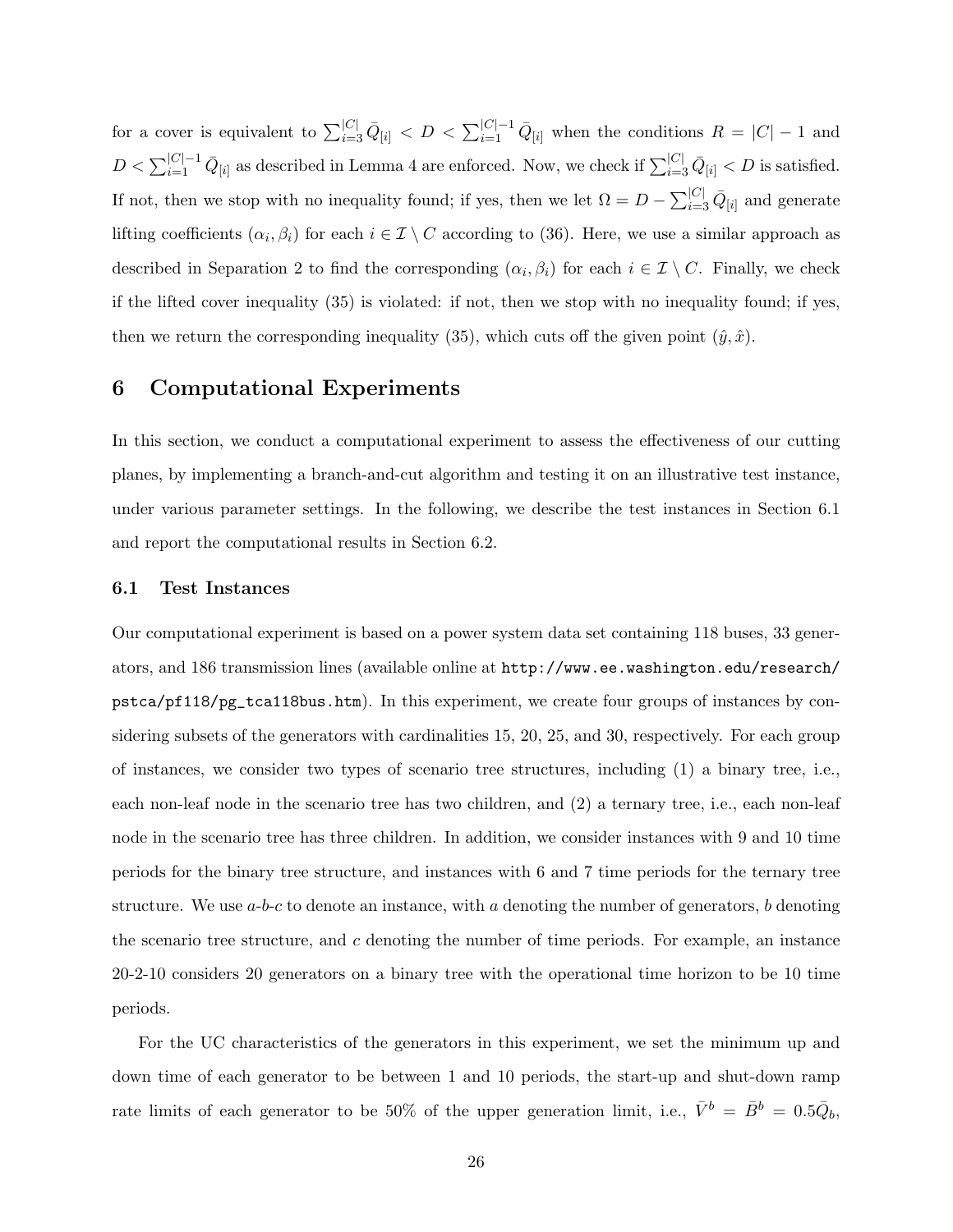$\forall b \in \mathcal{I}, \forall n \in \mathcal{V},$  and the ramp-up and ramp-down rate limits of each generator to be 30% of the upper generation limit, i.e.,  $V^b = B^b = 0.3 \overline{Q}_b$ ,  $\forall b \in \mathcal{I}, \forall n \in \mathcal{V}$ . In addition, the load uncertainty is assumed to be uniform within the interval  $[0.9\overline{N}, 1.1\overline{N}]$ , where  $\overline{N}$  represents the nominal load. As stated in Section 2, we assume no curtailment of renewable energy, combine the uncertainties in the generation and load sides in this experiment, and regard the combined uncertainty as the net load uncertainty.

### 6.2 Computational Results

The algorithms were implemented using CPLEX 12.1 callable library, and all the numerical experiments were conducted at an Intel Quad Core 2.40GHz with 2GB memory. The computational results of this experiment are reported in Tables 1 and 2, which collect the root node and branchand-cut algorithm statistics respectively. In both tables, we let Top represent the results obtained by the algorithm if we consider only the turn on/off inequalities, Top+R represent the results obtained by considering both turn on/off and ramping inequalities, and Top+R+C represent the results obtained by considering turn on/off, ramping, and lifted cover inequalities.

In Table 1, we compare the root node gaps obtained by using different approaches. The column OriGap reports the root node gap of the original linear programming relaxation of the MSUC formulation as compared to the best upper bound obtained by the default CPLEX on the corresponding instance. Similarly, the columns Top, Top+R and Top+R+C report the root node gaps obtained by implementing turn on/off inequalities, both turn on/off and ramping inequalities, and all three types of inequalities, respectively. We observe that OriGap is between 1% and 3% in all the instances, and the root node gap is reduced to within  $1\%$  after adding the turn on/off inequalities, is further reduced to within 0.5% after adding the ramping inequalities, and is finally reduced to within 0.3% after adding the lifted cover inequalities. This observation implies that all the three groups of cutting planes proposed in this paper can effectively strengthen the linear programming relaxation of the MSUC formulation.

In Table 2, we compare the performance of our branch-and-cut algorithm obtained by implementing different approaches, with a one-hour time limit. In the columns Top, Top+R and Top+R+C, we report the final optimality gap and the CPU time (in seconds), where we use a "∗∗∗" to indicate that the corresponding instance is not solved to the default CPLEX optimality tolerance within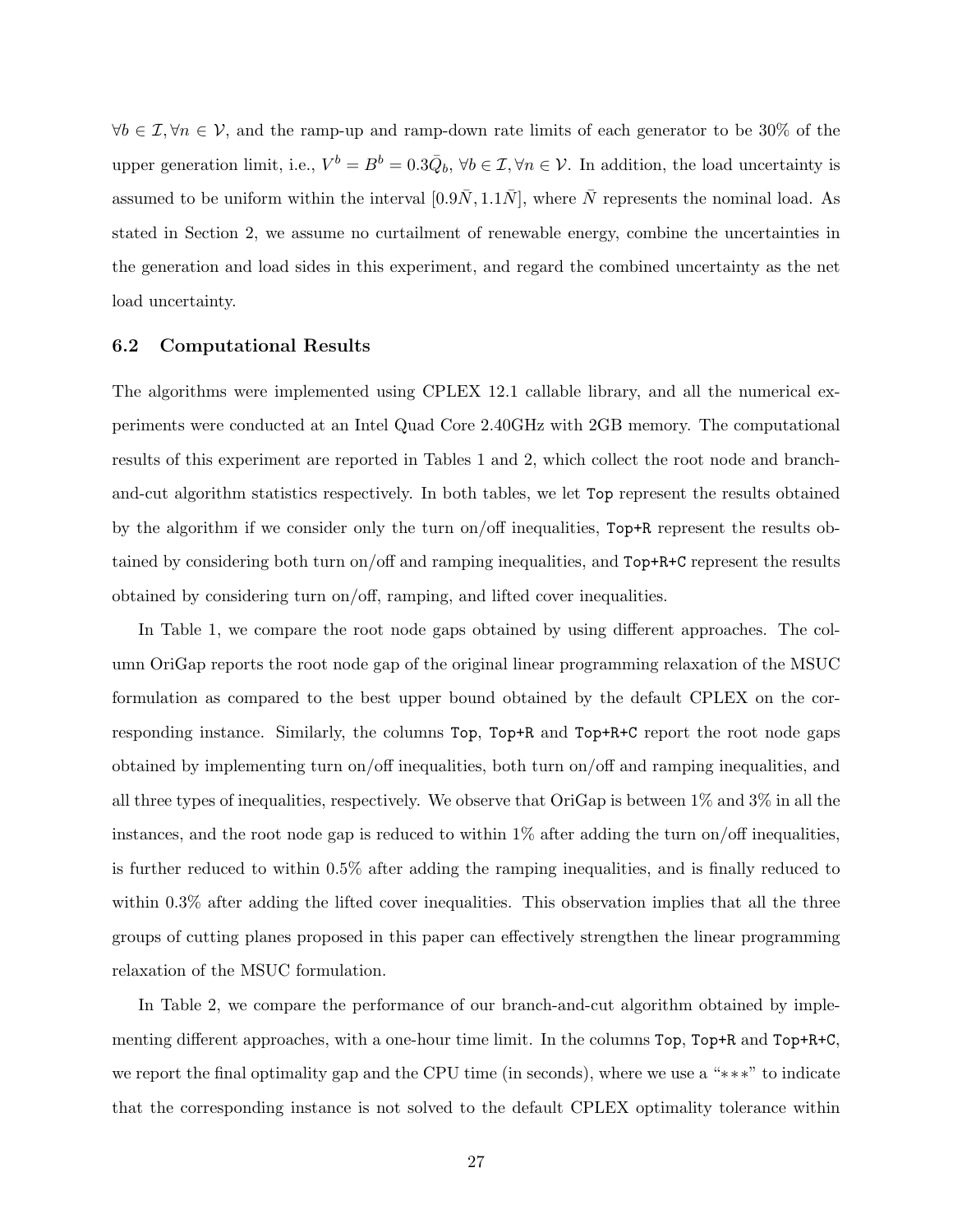| Instance      | OriGap $(\%)$ | Top $(\%)$ | Top+R $(\%)$ | Top+R+C $(\%)$ |
|---------------|---------------|------------|--------------|----------------|
| $15 - 2 - 9$  | 1.883         | 0.036      | 0.018        | 0.016          |
| $15 - 2 - 10$ | 2.170         | 0.200      | 0.105        | 0.095          |
| $15 - 3 - 6$  | 2.547         | 0.020      | 0.020        | 0.010          |
| $15 - 3 - 7$  | 1.968         | 0.044      | 0.024        | 0.020          |
| $20 - 2 - 9$  | 1.883         | 0.027      | 0.017        | 0.017          |
| $20 - 2 - 10$ | 2.191         | 0.216      | 0.112        | 0.111          |
| $20 - 3 - 6$  | 2.549         | 0.006      | 0.006        | 0.006          |
| $20 - 3 - 7$  | 1.969         | 0.065      | 0.044        | 0.044          |
| $25 - 2 - 9$  | 2.109         | 0.346      | 0.157        | 0.127          |
| $25 - 2 - 10$ | 2.478         | 0.559      | 0.291        | 0.177          |
| $25 - 3 - 6$  | 2.558         | 0.061      | 0.044        | 0.044          |
| $25 - 3 - 7$  | 2.003         | 0.048      | 0.043        | 0.025          |
| $30-2-9$      | 1.895         | 0.053      | 0.029        | 0.023          |
| $30 - 2 - 10$ | 2.214         | 0.833      | 0.315        | 0.257          |
| $30 - 3 - 6$  | 2.612         | 0.059      | 0.054        | 0.054          |
| $30 - 3 - 7$  | 2.003         | 0.026      | 0.026        | 0.025          |

Table 1: Root node optimality gaps

3600s. Note that in each instance, the final optimality gap reported is obtained by comparing the best lower bound to the best upper bound obtained within the test, rather than the best upper bound obtained for the instance throughout all the tests. That is, the experiment for testing each family of inequalities (e.g., turn on/off inequalities, ramping inequalities, or lifted cover inequalities) is self-contained in terms of obtaining lower and upper bounds. Hence, the final optimality gaps reported in Table 2 can be viewed as a conservative estimate of the true optimality gap. From results shown in Table 2, we first observe that the proposed algorithm can solve the comparatively easy instances to optimality within the one-hour time limit (see, e.g., instances 15-3-6 by all variants and instances 20-2-9 by the variant Top+R+C). Further, in such instances the solution time in the variants Top+R and Top+R+C are significantly shorter than those of Top variant in most instances. Second, we observe that in all the instances where optimality cannot be achieved, the proposed algorithm solves them to within 1% optimality. For the comparatively harder instances (e.g., instances 25-2-10 and 30-2-10), we observe that the optimality gaps are significantly reduced by adding the ramping inequalities, and are further reduced to within 0.2% by adding the lifted cover inequalities. Both of the above observations indicate that the proposed branch-and-cut algorithm can effectively solve our MSUC test instances and obtain (near) optimal solutions. In particular, by implementing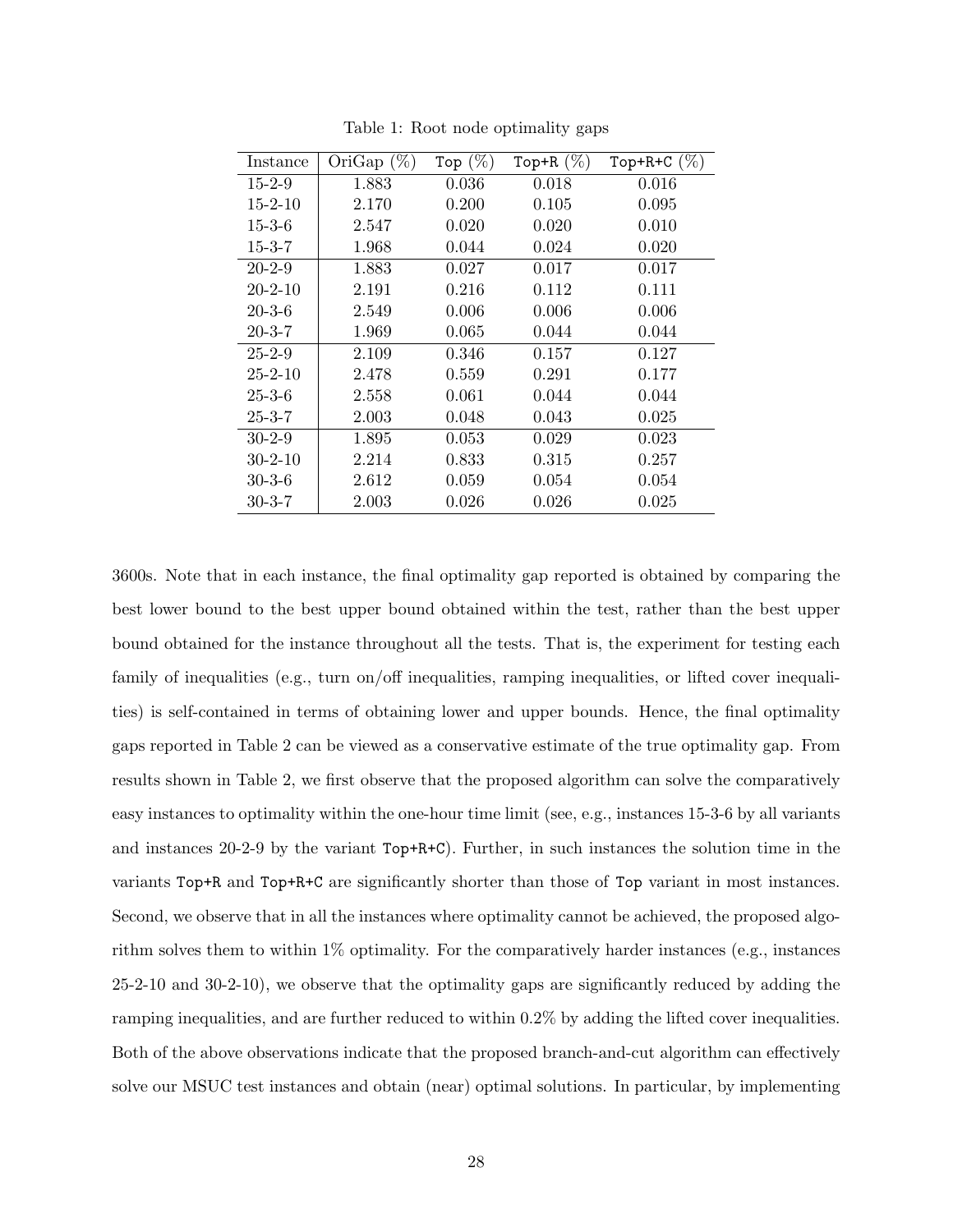the cutting planes generated by the ramping inequalities and lifted cover inequalities, we can solve the easier instances to optimality in shorter times and solve the harder instances to within smaller optimality gaps, than by executing branch-and-cut without these specialized cutting planes.

| Instance      |                               | Top                |                       | $Top+R$     | Top+R+C        |          |  |  |
|---------------|-------------------------------|--------------------|-----------------------|-------------|----------------|----------|--|--|
|               | $\text{Gap } (\overline{\%})$ | <b>CPU</b><br>secs | Gap $(\overline{\%})$ | CPU<br>secs | $(\% )$<br>Gap | CPU secs |  |  |
| $15 - 2 - 9$  | 0.00                          | 2277               | 0.00                  | 1336        | 0.00           | 1332     |  |  |
| $15 - 2 - 10$ | 0.10                          | ***                | 0.08                  | ***         | 0.05           | ***      |  |  |
| $15 - 3 - 6$  | 0.00                          | 86                 | 0.00                  | 54          | 0.00           | 52       |  |  |
| 15-3-7        | 0.02                          | ***                | 0.02                  | ***         | 0.01           | ***      |  |  |
| $20 - 2 - 9$  | 0.01                          | $***$              | 0.01                  | ***         | 0.00           | 3445     |  |  |
| $20 - 2 - 10$ | 0.12                          | ***                | 0.10                  | ***         | 0.10           | ***      |  |  |
| $20 - 3 - 6$  | 0.00                          | 231                | 0.00                  | 223         | 0.00           | 212      |  |  |
| $20 - 3 - 7$  | 0.03                          | ***                | 0.02                  | ***         | 0.02           | ***      |  |  |
| $25 - 2 - 9$  | 0.13                          | ***                | 0.09                  | ***         | 0.09           | ***      |  |  |
| $25 - 2 - 10$ | 0.43                          | ***                | 0.27                  | ***         | 0.16           | ***      |  |  |
| $25 - 3 - 6$  | 0.00                          | 910                | 0.00                  | 909         | 0.00           | 693      |  |  |
| $25 - 3 - 7$  | 0.03                          | ***                | 0.03                  | ***         | 0.02           | ***      |  |  |
| $30-2-9$      | 0.02                          | ***                | 0.02                  | ***         | 0.01           | ***      |  |  |
| $30 - 2 - 10$ | 0.74                          | ***                | 0.27                  | ***         | 0.10           | ***      |  |  |
| $30 - 3 - 6$  | 0.00                          | 1723               | 0.00                  | 1319        | 0.00           | 1299     |  |  |
| 30-3-7        | 0.01                          | ***                | 0.01                  | ***         | 0.01           | ***      |  |  |

Table 2: Gap and run-time statistics for branch-and-cut algorithms

# 7 Conclusions

In this paper, we introduced efficient cutting planes for MSUC and developed a branch-and-cut algorithm to solve the problem. In particular, we discovered several families of strong valid inequalities for the minimum up/down time polytope, the ramping polytope, and the economic dispatch polytope, respectively. In our approach, by exploring the problem structures, we first obtained a convex hull representation of the minimum up/down time polytope under the multi-stage stochastic scenario tree setting. Then, by taking advantage of the minimum up/down time restrictions, we discovered the sequence independent lifting properties for the original ramping constraints, which lead to obtaining stronger valid ramping inequalities. The derived two family of inequalities are facet-defining under mild conditions and more importantly, the numbers for these inequalities are polynomial functions of the input size of the problem. Finally, corresponding to each node in the scenario tree, by analyzing the economic dispatch polytope structure, we derived sequence inde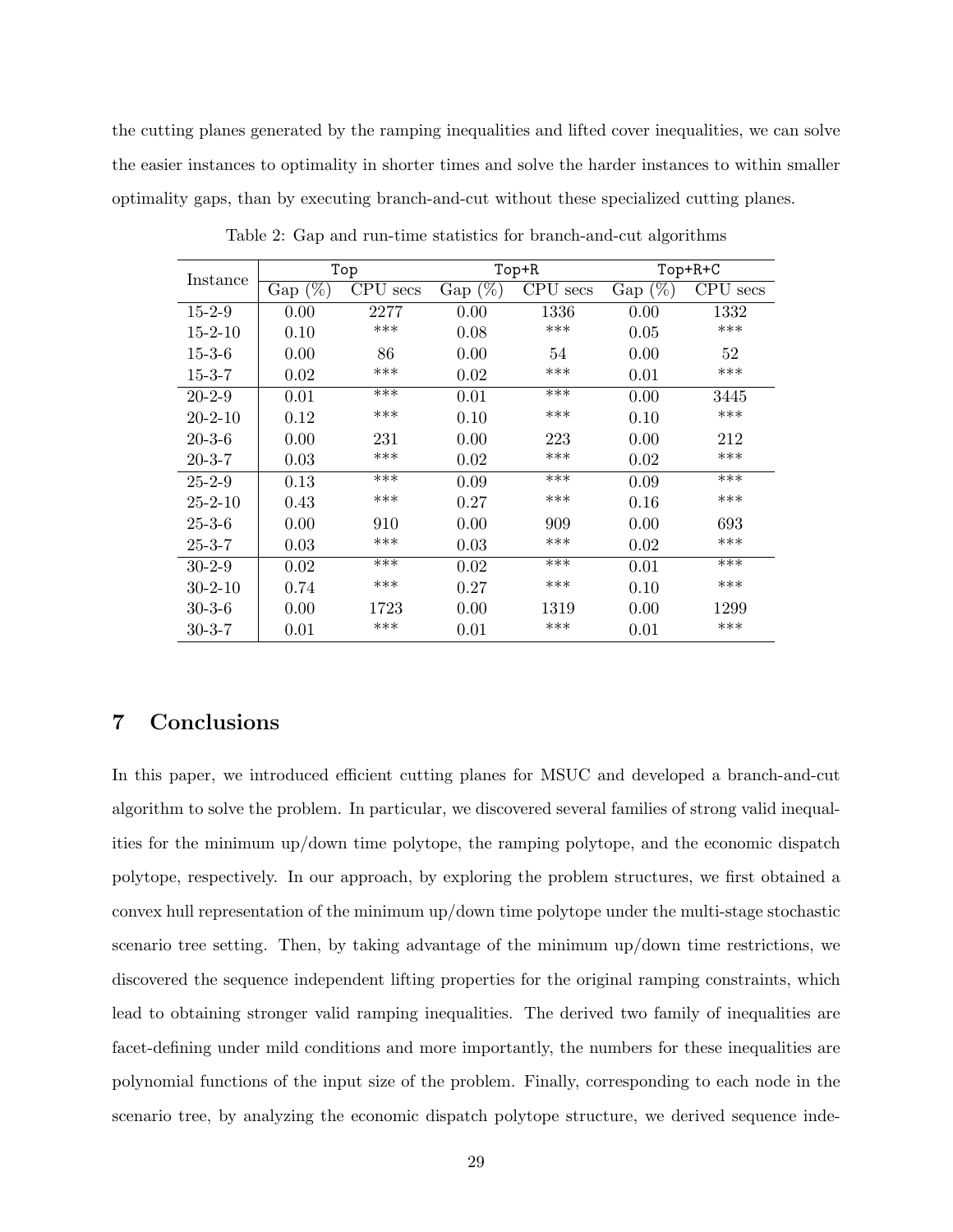pendent and subadditive approximation lifting properties to obtain strong valid inequalities. The separations for these inequalities are NP-hard in general, and we provided efficient heuristic separation algorithms. Due to the same structure of the economic dispatch polytope at each node in the stochastic scenario tree, our lifted cover inequalities can be generated once based on different right hand side values and applied to each node in the scenario tree.

In general, as shown one of the premier methods to improve linear programming relaxation bounds of mixed-integer linear programs, the cutting plane approach helps reduce the optimality gap and ultimately speed up the corresponding branch-and-cut algorithm to solve mixed-integer linear programs. In our computational experiment, the derived strong valid inequalities for the three polytopes helped significantly strengthen the linear programming relaxation of the MSUC problem. The computational experiment results based on a power system under various data parameter settings verified the empirical effectiveness of the proposed cutting planes and the corresponding branch-and-cut algorithm. The proposed approach is very promising and in future research, we will explore how to integrate the cutting plane approach with the progressive hedging heuristic and other decomposition algorithms to solve large-scale problems.

# Acknowledgments

The authors would like to thank Ming Zhao at SAS and Xing Wang at Alstom Grid, for insight discussions. This research was supported in part by the U.S. National Science Foundation under CAREER Award CMMI-0942156 and in part from the Office of Advanced Scientific Computing Research within the Department of Energy's Office of Science. Sandia National Laboratories is a multi-program laboratory managed and operated by Sandia Corporation, a wholly owned subsidiary of Lockheed Martin Corporation, for the U.S. Department of Energy's National Nuclear Security Administration under contract DE-AC04-94AL85000.

### References

- [1] S. Ahmed, M. Tawarmalani, and N. V. Sahinidis. A finite branch and bound algorithm for two-stage stochastic integer programs. Mathematical Programming, 100(2):355–377, 2004.
- [2] A. Botterud, J. Wang, V. Miranda, and R. Bessa. Wind power forecasting in U.S. electricity markets. The Electricity Journal, 23(3):71–82, 2010.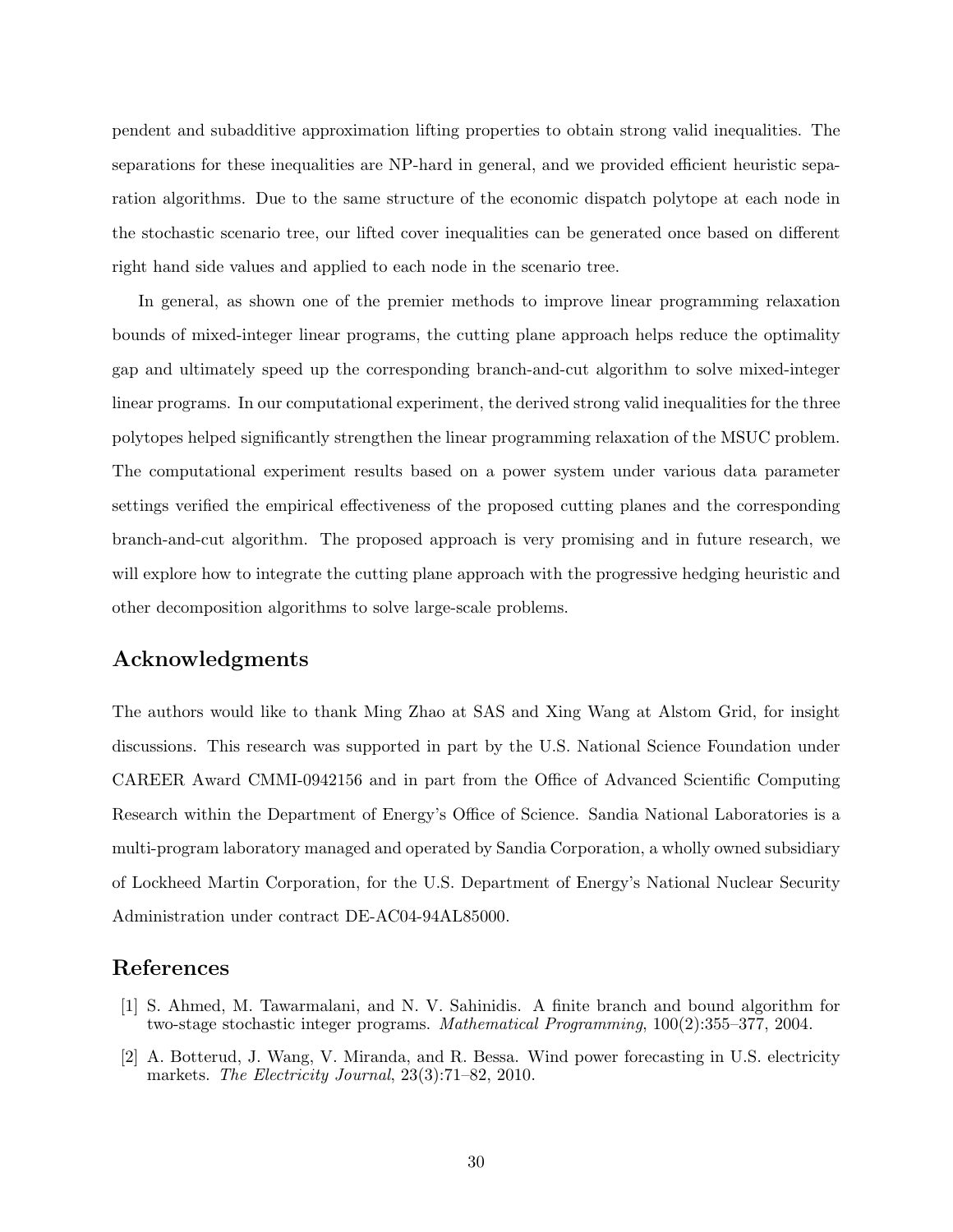- [3] C. C. Carøe. Decomposition in stochastic integer programming. PhD thesis, University of Copenhagen, 1998.
- [4] C. C. Carøe and R. Schultz. Dual decomposition in stochastic integer programming. Operations Research Letters, 24(1–2):37–45, 1999.
- [5] S. Cerisola, A. Baíllo, J. M. Fernández-López, A. Ramos, and R. Gollmer. Stochastic power generation unit commitment in electricity markets: A novel formulation and a comparison of solution methods. Operations Research, 57(1):32–46, 2009.
- [6] K. Chung, J.-P. Richard, and M. Tawarmalani. Lifted inequalities for 0-1 mixed-integer bilinear covering sets. Preprint available at: www.optimization-online.org, 2011.
- [7] A. Faruqui and S. Sergici. Household response to dynamic pricing of electricity: a survey of 15 experiments. Journal of Regulatory Economics, 38(2):193–225, 2010.
- [8] S. Fink, C. Mudd, K. Porter, and B. Morgenstern. Wind energy curtailment case studies. In National Renewable Energy Laboratory Report, 2009. Available online at http://www.nrel.gov/docs/fy10osti/46716.pdf.
- [9] Z. Gu, G. Nemhauser, and M. Savelsbergh. Sequence independent lifting in mixed integer programming. Journal of Combinatorial Optimization, 4(1):109–129, 2000.
- [10] X. Guan, P. B. Luh, J. A. Yan, and J. A. Amalfi. An optimization-based method for unit commitment. International Journal of Electrical Power & Energy Systems, 14(1):9–17, 1992.
- [11] Y. Guan, S. Ahmed, and G. Nemhauser. Cutting planes for multistage stochastic integer programs. Operations Research, 57(2):287–298, 2009.
- [12] Y. Guan, S. Ahmed, G. Nemhauser, and A. J. Miller. A branch-and-cut algorithm for the stochastic uncapacitated lot-sizing problem. Mathematical Programming, 105(1):55–84, 2006.
- [13] K. Huang and S. Ahmed. The value of multi-stage stochastic programming in capacity planning under uncertainty. Operations Research, 57(4):893–904, 2009.
- [14] D. Klabjan, G. Nemhauser, and C. Tovey. The complexity of cover inequality separation. Operations Research Letters, 23(1–2):35–40, 1998.
- [15] W. K. Klein Haneveld, L. Stougie, and M. H. van der Vlerk. An algorithm for the construction of convex hulls in simple integer recourse programming. Annals of Operations Research, 64(1):67–81, 1996.
- [16] G. Laporte and F. V. Louveaux. The integer L-shaped method for stochastic integer programs with complete recourse. *Operations Research Letters*, 13:133–142, 1993.
- [17] A. Løkketangen and D. L. Woodruff. Progressive hedging and tabu search applied to mixed integer  $(0, 1)$  multi-stage stochastic programming. Journal of Heuristics,  $2(2)$ :111–128, 1996.
- [18] G. Lulli and S. Sen. A branch-and-price algorithm for multi-stage stochastic integer programming with application to stochastic batch-sizing problems. Management Science, 50(6):786– 796, 2004.
- [19] P. Meibom, R. Barth, H. Brand, and C. Weber. Wind power integration studies using a multi-stage stochastic electricity system model. In IEEE Power Engineering Society General Meeting, 2007., pages 1–4, 2007.
- [20] G. Nemhauser and L. A. Wolsey. Integer and Combinatorial Optimization. Wiley, 1988.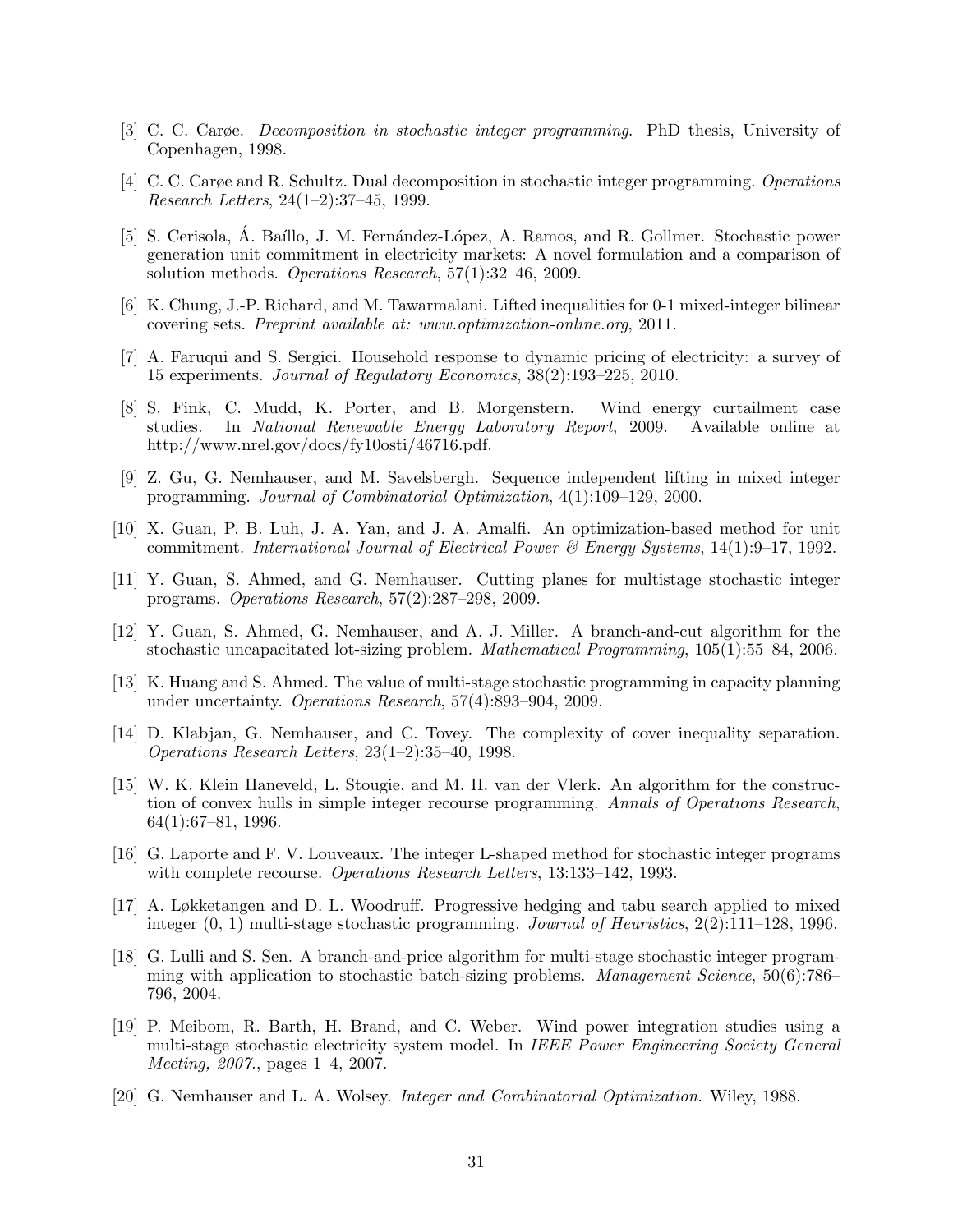- [21] A. Papavasiliou, S. Oren, and R.P. O'Neill. Reserve requirements for wind power integration: A scenario-based stochastic programming framework. IEEE Transactions on Power Systems, 26(4):2197–2206, 2011.
- [22] D. Rajan and S. Takriti. Minimum up/down polytopes of the unit commitment problem with start-up costs. IBM Research Report, 2005.
- [23] J.-P. Richard and M. Tawarmalani. Lifting inequalities: a framework for generating strong cuts for nonlinear programs. Mathematical Programming, 121(1):61–104, 2010.
- [24] S. Sen and J. L. Higle. The  $C^3$  Theorem and a  $D^2$  algorithm for large scale stochastic mixedinteger programming: Set convexification. Mathematical Programming, 104(1):1–20, 2005.
- [25] G. Sheble and G. Fahd. Unit commitment literature synopsis. IEEE Transactions on Power Systems, 9(1):128–135, 1994.
- [26] S. Takriti, J. R. Birge, and E. Long. A stochastic model for the unit commitment problem. IEEE Transactions on Power Systems, 11(3):1497–1508, 1996.
- [27] C. Tseng, S. Oren, C. Cheng, C. Li, A. Svoboda, and R. Johnson. A transmission-constrained unit commitment method in power system scheduling. Decision Support Systems, 24(3):297– 310, 1999.
- [28] J. Wang, A. Botterud, V. Miranda, C. Monteiro, and G. Sheble. Impact of wind power forecasting on unit commitment and dispatch. In 8th Int. Workshop on Large-Scale Integration of Wind Power into Power Systems, Bremen, Germany, Oct. 2009.
- [29] J. Wang, M. Shahidehpour, and Z. Li. Security-constrained unit commitment with volatile wind power generation. IEEE Transactions on Power Systems, 23(3):1319–1327, 2008.
- [30] Q. Wang, Y. Guan, and J. Wang. A chance-constrained two-stage stochastic program for unit commitment with uncertain wind power output. IEEE Transactions on Power Systems, 27(1):206–215, 2012.
- [31] S. Wang, S. Shahidehpour, D. Kirschen, S. Mokhtari, and G. Irisarri. Short-term generation scheduling with transmission and environmental constraints using an augmented Lagrangian relaxation. IEEE Transactions on Power Systems, 10(3):1294–1301, 1995.
- [32] B. Whittle, J. Yu, S. Teng, and J. Mickey. Reliability unit commitment in ERCOT. In Proceedings of the IEEE Power Engineering Society General Meeting, Montreal, Que., 2006.
- [33] L. Wolsey. Valid inequalities and superadditivity for 0-1 integer programs. Mathematics of Operations Research, 2(1):66–77, 1977.
- [34] L. Wu, M. Shahidehpour, and T. Li. Stochastic security-constrained unit commitment. IEEE Transactions on Power Systems, 22(2):800–811, 2007.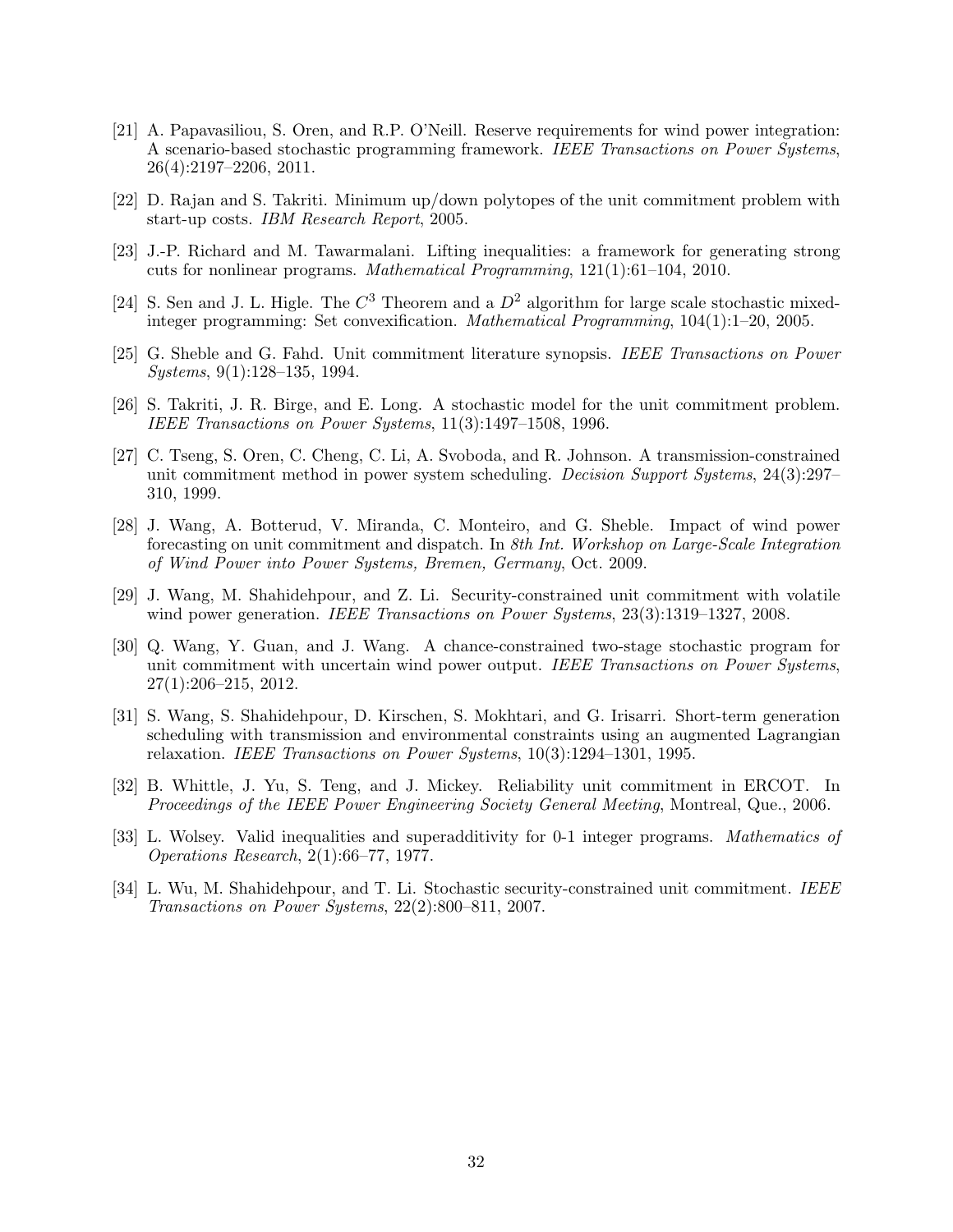### Appendix A Proofs for the Minimum Up/Down Time Polytope

In this section, we provide detailed proofs for the claims in Section 3. For self-containedness, we recall that the minimum up/down time polytope is the convex hull of  $P$ , where

$$
P := \left\{ (y, u) \in \mathbb{B}^{|\mathcal{V}|} \times \mathbb{B}^{|\mathcal{V}|-1} : y_n - y_{n^-} \le y_i, \ \forall n \in \mathcal{V} \setminus \{1\}, \forall i \in \mathcal{H}_{\bar{L}}(n), \right\}
$$
(37)

$$
y_{n-} - y_n \le 1 - y_i, \quad \forall n \in \mathcal{V} \setminus \{1\}, \forall i \in \mathcal{H}_{\mathbf{L}}(n),\tag{38}
$$

$$
y_n - y_{n-} \le u_n \le \min\{y_n, 1 - y_{n-}\}, \quad \forall n \in \mathcal{V} \setminus \{1\}.
$$

Besides, we recall that the turn on/off inequalities on the scenario tree as follows:

Turn on inequality: 
$$
\sum_{i=0}^{\bar{L}-1} u_{n_i^-} \leq y_n, \qquad \forall n, \text{ such that } t(n) = \bar{L} + 1, ..., T, \qquad (39)
$$
  
Turn off inequality: 
$$
\sum_{i=0}^{\bar{L}-1} u_{n_i^-} \leq 1 - y_{n_{\bar{L}}}, \qquad \forall n, \text{ such that } t(n) = \bar{L} + 1, ..., T. \qquad (40)
$$

In the following, we show that the turn on/off inequalities are (i) valid for  $conv(P)$ , and (ii) sufficient to describe  $conv(P)$  together with some trivial inequalities.

**Observation 1** The turn on/off inequalities (39) and (40) are valid for conv(P).

*Proof:* In the following, we show that the turn on/off inequalities are valid for  $P$ , which implies that they are valid for conv $(P)$ . For the validity of the turn on inequalities, we consider the following cases:

- **Case 1.** Suppose  $y_n = 1$ . Since  $n_0^-, n_1^-, \ldots, n_{\bar{L}-1}^-$  are  $\bar{L}$  consecutive nodes on  $\mathcal{P}(n)$ , we know that  $\sum_{i=0}^{\bar{L}-1} u_{n_i^-} \leq 1$  because the minimum up time is  $\bar{L}$ , and so we cannot start up the generator twice within  $L$  periods.
- **Case 2.** Suppose  $y_n = 0$ , i.e., the generator is off at node n. In this case, we cannot start up the generator at node  $n_i^-$  for any  $i = 0, \ldots, \bar{L} - 1$ , because otherwise  $y_n$  would be forced to 1 by the minimum up time constraint (37) in view that  $n \in \mathcal{H}_{\bar{L}}(n_i^-)$ .

Similarly, we prove the validity of the turn off inequalities by considering the following two cases:

**Case 1.** Suppose  $y_{n_{\underline{\text{L}}}}$ up the generator at least twice within  $L$  periods, we have to shut it down in some period = 0 and assume that  $\sum_{i=0}^{\mathbf{L}-1} u_{n_i^-} \geq 2$  for a contradiction. Since we start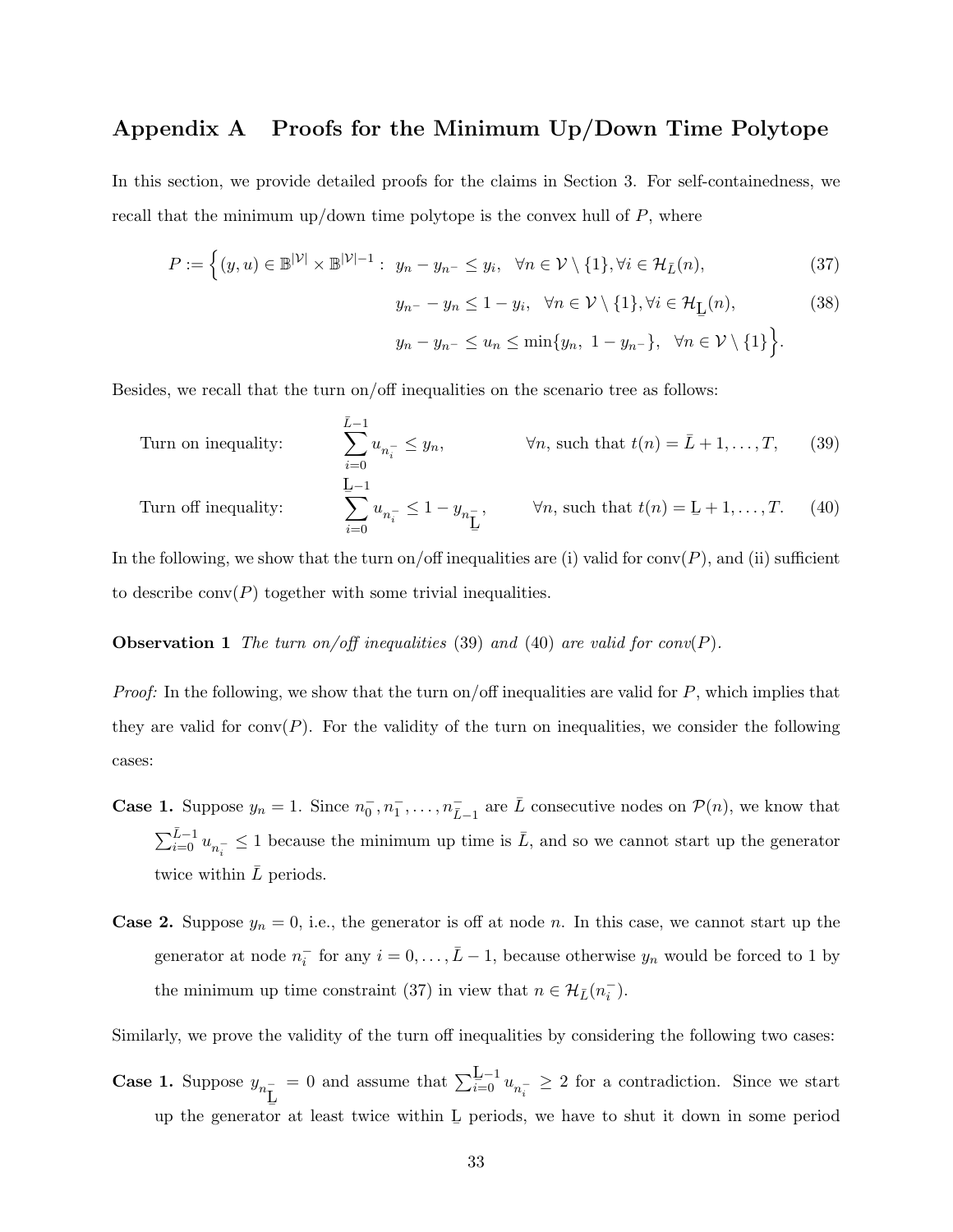between the two consecutive starting up operations, which violates the minimum down time constraints. Hence, we have  $\sum_{i=0}^{\underline{L}-1} u_{n_i^-} \leq 1$ .

**Case 2.** Suppose  $y_{n_{\underline{\text{L}}}}$ ¯  $= 1.$  By following a similar argument as described in Case 1, it is easy to verify that we cannot start a generator up in the next  $\underline{L}$  periods, i.e.,  $\sum_{i=0}^{\underline{L}-1} u_{n_i^-} \leq 0$ .

Next we show that the above proposed inequalities are sufficient to describe conv $(P)$ . To prove this, we construct the polytope

$$
Q = \left\{ (y, u) \in \mathbb{R}_+^{|\mathcal{V}|} \times \mathbb{R}_+^{|\mathcal{V}|-1} : \sum_{i=0}^{\bar{L}-1} u_{n_i^-} \leq y_n, \forall n, \text{ such that } t(n) = \bar{L} + 1, \dots, T,
$$
  

$$
\sum_{i=0}^{\bar{L}-1} u_{n_i^-} \leq 1 - y_{n_{\bar{L}}}^-, \forall n, \text{ such that } t(n) = \bar{L} + 1, \dots, T,
$$
  

$$
y_n - y_{n^-} \leq u_n, \forall n \in \mathcal{V} \setminus \{1\} \right\},
$$

and show that  $Q = \text{conv}(P)$ . Since Q consists of valid inequalities for  $\text{conv}(P)$ , we have  $\text{conv}(P) \subseteq$ Q. To prove the reserve part, i.e.,  $Q \subseteq \text{conv}(P)$ , our plan is to prove that (i) all the extreme points of  $Q$  are integral, and (ii) all the integral points of  $Q$  are contained in  $P$ . We summarize these two steps as Claims 1 and 2 as follows. The readers can find a similar proof for the deterministic case in [22]. In the following, we let functions  $y_n(\cdot)$  and  $u_n(\cdot)$  to reflect the corresponding component of vector  $z = (\bar{y}, \bar{u}) \in Q$ , i.e.,  $y_n(z) = \bar{y}_n$  for each  $n \in \mathcal{V}$  and  $u_n(z) = \bar{u}_n$  for each  $n \in \mathcal{V} \setminus \{1\}$ . Accordingly, we define function  $v_n(z) = y_{n-1}(z) - y_n(z) + u_n(z)$  for each  $z \in Q$  and each  $n \in \mathcal{V} \setminus \{1\}$ .

**Claim 1** Let  $z = (\bar{y}, \bar{u}) \in Q$ . There exists a set of integral vectors  $(z^s)_{s \in S}$  in Q, where S is an index set, such that:

- (i)  $z = \sum_{s \in S} \lambda_s z^s$  for some  $\lambda_s \in \mathbb{R}_+$  and  $\sum_{s \in S} \lambda_s = 1$ .
- (ii) For each node  $n \in \mathcal{V} \setminus \{1\}$ , let  $S_n^u = \{s \in S : u_n(z^s) = 1\}$ . Then we have  $\bar{u}_n = \sum_{s \in S_n^u} \lambda_s$ .
- (iii) For each node  $n \in \mathcal{V} \setminus \{1\}$ , let  $S_n^d = \{s \in S : v_n(z^s) = 1\}$ . Then we have  $\overline{v}_n = \overline{y}_{n^-} \overline{y}_n + \overline{u}_n =$  $\sum_{s\in S^d_n}\lambda_s$  .

*Proof:* Note here that we employ  $\bar{v}_n$  and  $v_n(z^s)$  defined above as auxiliary variables. For  $n \in [2, |\mathcal{V}|]_{{\mathbb{Z}}}$ , we let  $Q_n$  be the projection of Q onto the  $(y_1, \ldots, y_n, u_2, \ldots, u_n)$  space, i.e.,  $Q_n = \text{proj}_{\mathbb{R}^{n \times (n-1)}} Q$ .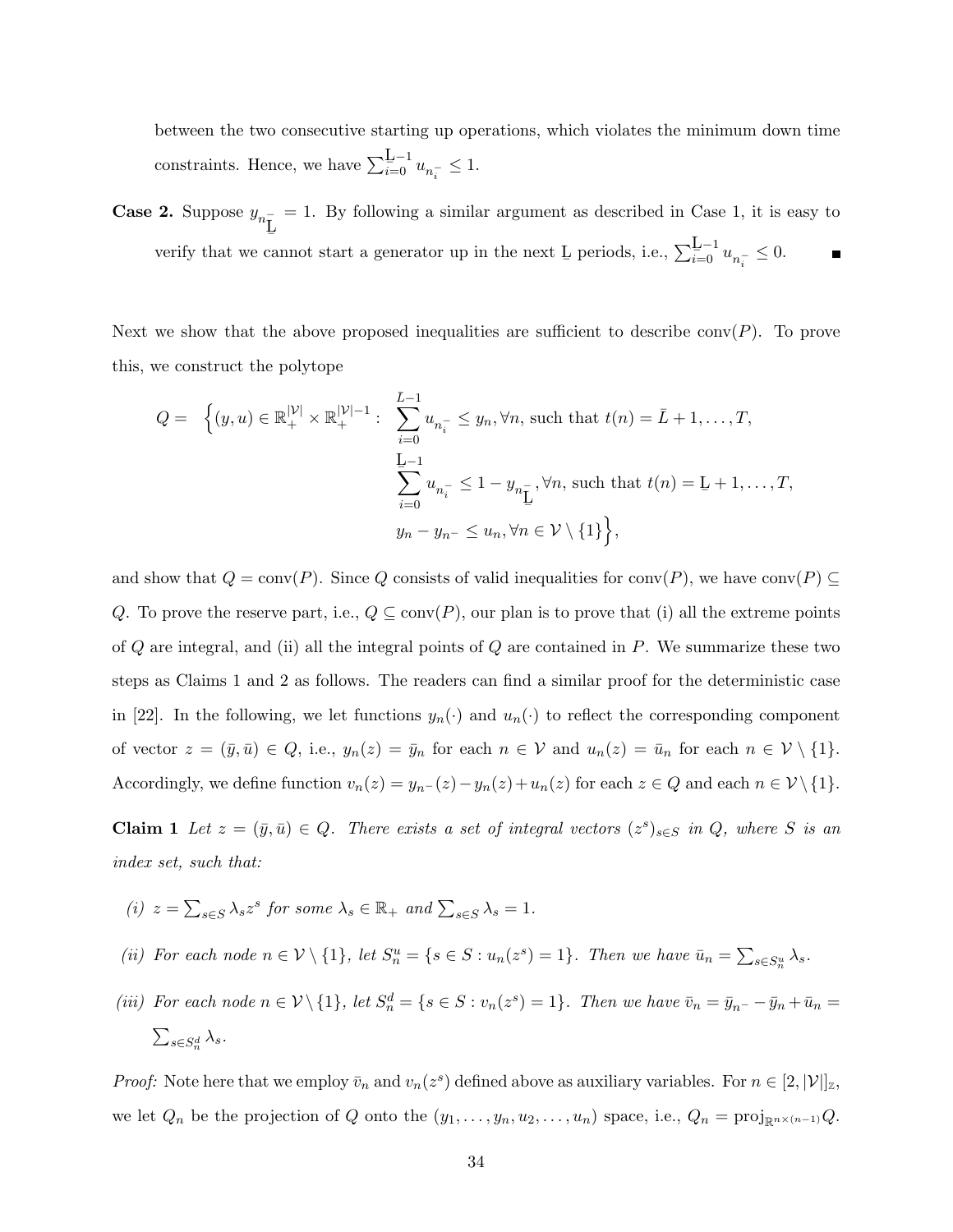For example,  $Q_{|\mathcal{V}|} = Q$ . Accordingly, we let  $z_n = (\bar{y}_1, \ldots, \bar{y}_n, \bar{u}_2, \ldots, \bar{u}_n)$  be the projection of z on  $\mathbb{R}^{n\times(n-1)}$ , such that  $z_n \in Q_n$ . We prove claims (i), (ii), and (iii) by induction on n.

**Base Case:** For  $n = 2$ ,  $z_n = (\bar{y}_1, \bar{y}_2, \bar{u}_2)$ , we pick  $z^1, \ldots, z^4 \in Q_n$ , such that

$$
y_1(z^1) = 1
$$
,  $y_2(z^1) = 0$ ,  $u_2(z^1) = 0$ ,  
\n $y_1(z^2) = 0$ ,  $y_2(z^2) = 0$ ,  $u_2(z^2) = 0$ ,  
\n $y_1(z^3) = 0$ ,  $y_2(z^3) = 1$ ,  $u_2(z^3) = 1$ , and  
\n $y_1(z^4) = 1$ ,  $y_2(z^4) = 1$ ,  $u_2(z^4) = 0$ ,

and thus  $z_n = (\bar{y}_1 - \bar{y}_2 + \bar{u}_2)z^1 + (1 - \bar{y}_1 - \bar{u}_2)z^2 + \bar{u}_2z^3 + (\bar{y}_2 - \bar{u}_2)z^4$ . In other words, we have  $z_n = \sum_{s=1}^4 \lambda_s z^s$  with  $\lambda_1 = \bar{y}_1 - \bar{y}_2 + \bar{u}_2$ ,  $\lambda_2 = 1 - \bar{y}_1 - \bar{u}_2$ ,  $\lambda_3 = \bar{u}_2$ , and  $\lambda_4 = \bar{y}_2 - \bar{u}_2$ . Clearly,  $\lambda_1,\ldots,\lambda_4\geq 0$  and  $\sum_{s=1}^4\lambda_s=1$ . In this case, we have  $S_2^u=\{3\}$  and  $S_2^d=\{1\}$ , and we can verify that  $\bar{u}_2 = \sum_{s \in S_2^u} \lambda_s = \lambda_3$  and  $\bar{v}_2 = \sum_{s \in S_2^d} \lambda_s = \lambda_1$ . Hence, claims (i), (ii), and (iii) hold for  $Q_2$ . **Induction Case:** Assume that claims (i), (ii), and (iii) hold for  $Q_n$  for each  $n \in [2, |\mathcal{V}|-1]_Z$ , where we define  $[a, b]_z$  to be the set  $\{a, a+1, \ldots, b\}$  for integers a and b. By assumption, there exists a set S' and  $(w^s)_{s \in S'}$  in  $Q_n$  associated with  $(\mu_s)_{s \in S'}$ , such that  $z_n = \sum_{s \in S'} \mu_s w^s$ ,  $\mu_s \geq 0$  for each  $s \in S'$ ,

and  $\sum_{s \in S'} \mu_s = 1$ . Besides, we have  $\bar{u}_m = \sum_{s \in (S')_m^u} \mu_s$  and  $\bar{v}_m = \sum_{s \in (S')_m^d} \mu_s$  for each  $m \in [2, n]_{{\mathbb{Z}}}$ . Now, we show the claims hold for  $Q_{n+1}$ , i.e., there exists an index set S and  $(z^s)_{s\in S}$  in  $Q_{n+1}$ 

associated with  $(\lambda_s)_{s\in S}$ , such that  $z_{n+1} = \sum_{s\in S} \lambda_s z^s$ ,  $\lambda_s \geq 0$  for each  $s \in S$ , and  $\sum_{s\in S} \lambda_s = 1$ . Besides, we show that  $\bar{u}_m = \sum_{s \in S_m^u} \lambda_s$  and  $\bar{v}_m = \sum_{s \in S_m^d} \lambda_s$  for each  $m \in [2, n + 1]_{{\mathbb{Z}}}$ . We are going to obtain  $(z^s)_{s\in S}$  by augmenting each point  $w^s$  in two more dimensions  $y_{n+1}$  and  $u_{n+1}$  while keeping the components in the other dimensions the same. Accordingly, we are going to divide weight  $\mu_s$  for the points augmented from  $w^s$ . As shown in Figure 5, there are three possible ways of augmenting  $w^s$ , for which we make the following observations:

1. We can augment  $w^s$  by (a) starting up the generator, (b) continuing keeping the generator on, or (c) continuing keeping the generator of for shutting it down at node  $n + 1$ . We note that the feasibility of  $z^{s_1}$ ,  $z^{s_2}$ , and  $z^{s_3}$  (i.e., if they belong to  $Q_{n+1}$ ) depends on  $w^s$ . However, there are at least one of them being feasible. We let  $f(s) := \{s_i : z^{s_i} \in Q_{n+1}, i = 1, 2, 3\}$  represent the set of the indices of feasible augmented vectors. After augmenting  $w^s$  for each  $s \in S'$ , we let  $S = \bigcup_{s \in S'} f(s)$  and collect all the feasible augmented vectors  $(z^s)_{s \in S}$ , where  $z^s \in Q_{n+1}$  for each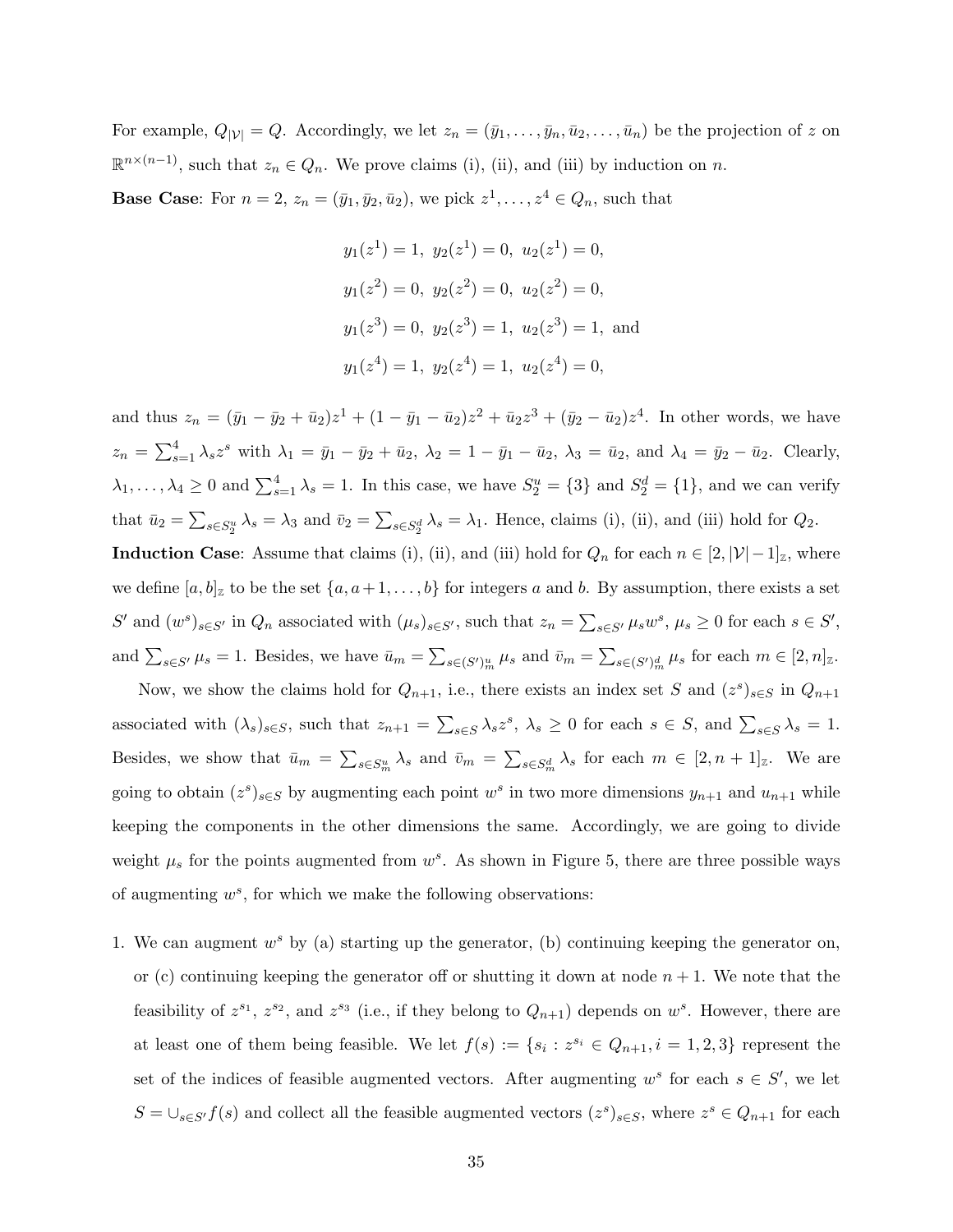- $s \in S$ .
- 2. Since we inherit components  $y_1, \ldots, y_n$  and  $u_1, \ldots, u_n$  from  $w^s$  and let  $\lambda_{s_1} + \lambda_{s_2} + \lambda_{s_3} = \mu_s$  for each  $s \in S'$ , it follows that however we assign the weights  $\lambda_{s_1}, \lambda_{s_2}$ , and  $\lambda_{s_3}$ , claims (i), (ii), and (iii) are automatically satisfied except in the dimensions  $y_{n+1}$  and  $u_{n+1}$ .

$$
y_{n+1} \t u_{n+1}
$$
  
\n
$$
\downarrow \t u_{n+1}
$$
  
\n
$$
\downarrow \t u_{n+1}
$$
  
\n
$$
\downarrow \t u_{n+1}
$$
  
\n
$$
\downarrow \t u_{n+1}
$$
  
\n
$$
\downarrow \t u_{n+1}
$$
  
\n
$$
\downarrow \t u_{n+1}
$$
  
\n
$$
\downarrow \t u_{n+1}
$$
  
\n
$$
\downarrow \t u_{n+1}
$$
  
\n
$$
\downarrow \t u_{n+1}
$$
  
\n
$$
\downarrow \t u_{n+1}
$$
  
\n
$$
\downarrow \t u_{n+1}
$$
  
\n
$$
\downarrow \t u_{n+1}
$$
  
\n
$$
\downarrow \t u_{n+1}
$$
  
\n
$$
\downarrow \t u_{n+1}
$$
  
\n
$$
\downarrow \t u_{n+1}
$$
  
\n
$$
\downarrow \t u_{n+1}
$$
  
\n
$$
\downarrow \t u_{n+1}
$$
  
\n
$$
\downarrow \t u_{n+1}
$$
  
\n
$$
\downarrow \t u_{n+1}
$$
  
\n
$$
\downarrow \t u_{n+1}
$$
  
\n
$$
\downarrow \t u_{n+1}
$$
  
\n
$$
\downarrow \t u_{n+1}
$$
  
\n
$$
\downarrow \t u_{n+1}
$$
  
\n
$$
\downarrow \t u_{n+1}
$$
  
\n
$$
\downarrow \t u_{n+1}
$$
  
\n
$$
\downarrow \t u_{n+1}
$$
  
\n
$$
\downarrow \t u_{n+1}
$$
  
\n
$$
\downarrow \t u_{n+1}
$$
  
\n
$$
\downarrow \t u_{n+1}
$$
  
\n
$$
\downarrow \t u_{n+1}
$$
  
\n
$$
\downarrow \t u_{n+1}
$$
  
\n
$$
\downarrow \t u_{n+1}
$$
  
\n
$$
\downarrow \t u_{n+1}
$$
  
\n
$$
\downarrow \t u_{n+1}
$$
  
\n
$$
\downarrow \t u_{n+1}
$$
  
\n<math display="block</math>

Figure 5: Augmenting the points in induction step

Next we show how to assign the weights  $\lambda_{s_1}, \lambda_{s_2}$ , and  $\lambda_{s_3}$  for each  $w^s, s \in S'$ , to make the claims valid for dimensions  $y_{n+1}$  and  $u_{n+1}$ .

To satisfy claim (ii), we assign a weight to  $\lambda_{s_1}$  (in which case  $u_{n+1}(z^{s_1}) = 1$ ) for sufficiently many vectors  $w^s$  such that  $\bar{u}_{n+1} = \sum_{s \in S_{n+1}^u} \lambda_s$ . Since we can divide and assign the weight  $\mu_s$ continuously, we only have to show there is sufficient amount of weight  $\mu_s$  we can assign from. For each  $s \in S'$ , to assign weight  $\mu_s$  to  $\lambda_{s_1}$  for vector  $w^s$ , we augment  $w^s$  to  $z^{s_1}$  by starting up the generator at node  $n + 1$ . We observe that  $z^{s_1} \in Q_{n+1}$  and accordingly  $\mu_s$  can be assigned from for each  $s \in S'$  except the following two cases. First,  $z^{s_1} \notin Q_{n+1}$  if the generator is on at node  $(n+1)^{-}$ , i.e.,  $z^{s_1} \notin Q_{n+1}$  if  $s \in S'_1 = \{s \in S': y_{(n+1)^{-}}(w^s) = 1\}$ . Second, in view of the minimum down time constraints,  $z^{s_1} \notin Q_{n+1}$  if  $s \notin S'_1$  but the generator is shut down at any nodes among  $(n+1)<sub>1</sub><sup>-</sup>,..., (n+1)<sub>L-1</sub><sup>-</sup>, i.e., z<sup>s<sub>1</sub></sup> \notin Q<sub>n+1</sub> if s \in (S')<sub>(n+1)<sub>i</sub><sup>-</sup></sub><sup>d</sup> for any i \in [1, L-1]<sub>z</sub>. Hence, the total$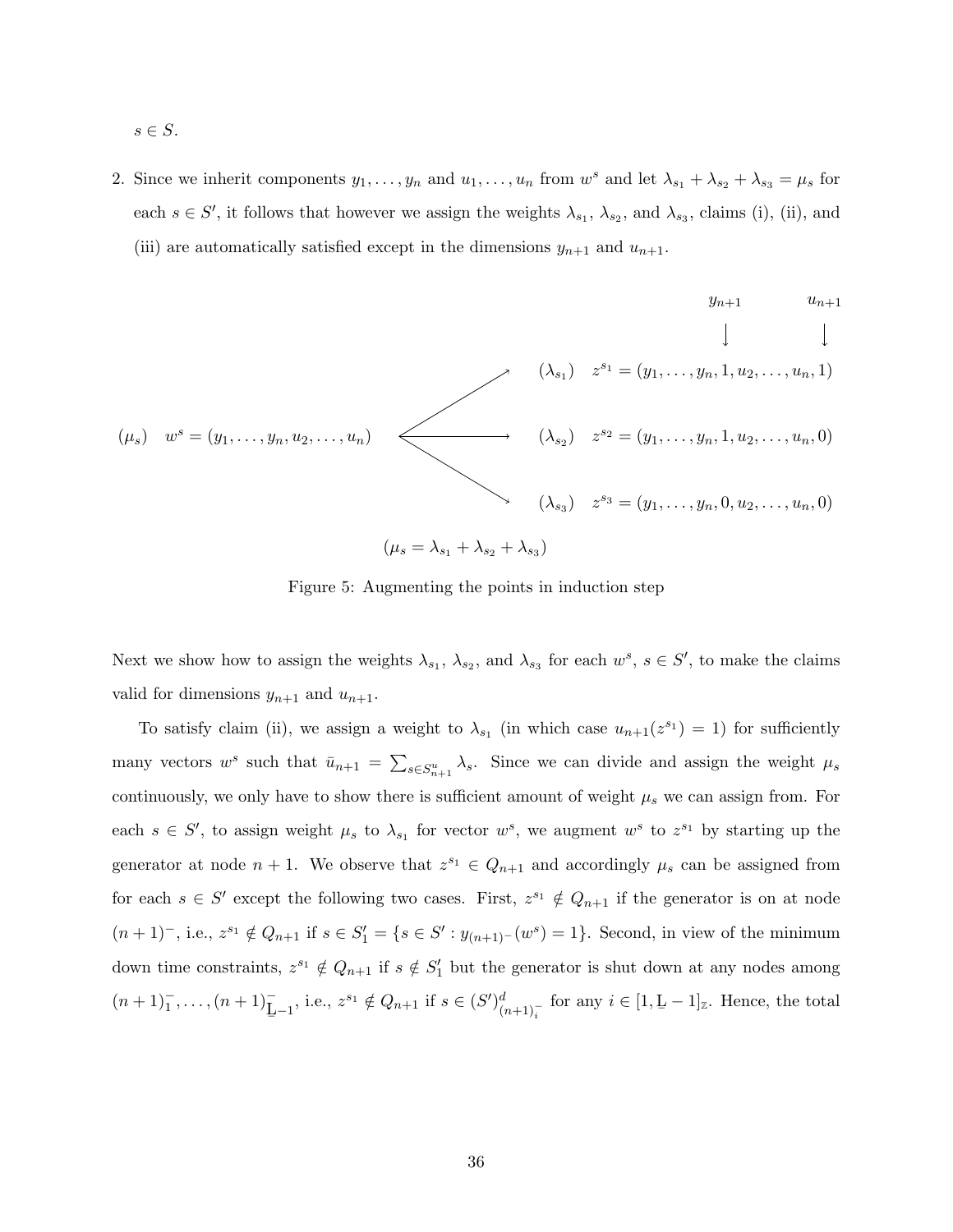amount of  $\mu_s$  we can assign weight from is  $1 - \sum_{s \in S'_1} \mu_s - \sum_{i=1}^{\underline{L}-1}$  $\frac{L^{n-1}}{i=1}$   $\sum_{s \in (S')_{(n+1)}^{-}$  $\mu_s$ . It follows that

$$
1 - \sum_{s \in S_1'} \mu_s - \sum_{i=1}^{L-1} \sum_{s \in (S')_{(n+1)_i^-}^d} \mu_s = 1 - \bar{y}_{(n+1)^-} - \sum_{i=1}^{L-1} \bar{v}_{(n+1)_i^-}
$$
  

$$
= 1 - \bar{y}_{(n+1)^-} - \sum_{i=1}^{L-1} (\bar{y}_{(n+1)_{i+1}^-} - \bar{y}_{(n+1)_{i}^-} + \bar{u}_{(n+1)_{i}^-})
$$
  

$$
= 1 - \bar{y}_{(n+1)^-} + \bar{y}_{(n+1)^-} - \bar{y}_{(n+1)_{L}^-} - \sum_{i=1}^{L-1} \bar{u}_{(n+1)_{i}^-}
$$
  

$$
\geq 1 - \bar{y}_{(n+1)_{L}^-} - (1 - \bar{y}_{(n+1)_{L}^-} - \bar{u}_{n+1}) = \bar{u}_{n+1},
$$

where the first equality is due to the definitions of  $S'_1$  and  $(S')^d_{(n+1)^{-}}$ , the second equality follows from  $\bar{v} = y_{n} - y_n + u_n$  for each  $n \in V$ , and the last inequality follows from the turn off inequality. Hence, we have sufficient amount of  $\mu_s$  to assign from, and accordingly claim (ii) is satisfied.

To satisfy claim (iii), we assign a weight to  $\lambda_{s_3}$  for sufficiently many vectors  $w^s$  such that  $\bar{v}_{n+1} = \sum_{s \in S_{n+1}^d} \lambda_s$ . Similarly, for claim (iii), we only have to check if we have sufficient amount of  $\mu_s$  to assign from. For each  $s \in S'$ , to assign weight  $\mu_s$  to  $\lambda_{s_3}$ , we augment  $w^s$  to  $z^{s_3}$  by shutting down the generator at node  $n + 1$ . First, we observe that  $z^{s_3} \in Q_{n+1}$  only if  $s \in S'_1$ . Second, in view of the minimum up time constraint,  $z^{s_3} \notin Q_{n+1}$  if  $s \in S'_1$  but the generator is started up at any nodes among  $(n+1)^{-}_{1}, \ldots, (n+1)^{-}_{L-1}$  i.e.,  $z^{s_3} \notin Q_{n+1}$  if  $s \in (S')^{u}_{(n+1)^{-}_{i}}$  for any  $i \in [1, \bar{L}-1]_{\mathbb{Z}}$ . Hence, the total amount of  $\mu_s$  we can assign weight from is  $\sum_{s \in S'_1} \mu_s - \sum_{i=1}^{\bar{L}-1} \sum_{s \in (S')^u_{(n+1)}_{\bar{i}}}$  $\mu_s$ . It follows that

$$
\sum_{s \in S'_1} \mu_s - \sum_{i=1}^{\bar{L}-1} \sum_{s \in (S')^u_{(n+1)^{-}}}\mu_s = \bar{y}_{(n+1)^{-}} - \sum_{i=1}^{\bar{L}-1} \bar{u}_{(n+1)^{-}} \geq \bar{y}_{(n+1)^{-}} + (\bar{u}_{n+1} - \bar{y}_{n+1}) = \bar{v}_{n+1},
$$

where the first equality follows from the definitions of  $S'_1$  and  $(S')^u_{(n+1)^{-}}$ , and the inequality is due to the turn on inequality. Hence, we have sufficient amount of  $\mu_s$  to assign from, and accordingly claim (iii) is satisfied.

Finally, we show that claim (i) is satisfied. Since claims (ii) and (iii) are satisfied, there exists  $(\lambda_s)_{s\in S}$  such that  $\bar{u}_{n+1} = \sum_{s\in S_{n+1}^u} \lambda_s$  and  $\bar{v}_{n+1} = \sum_{s\in S_{n+1}^d} \lambda_s$ . For claim (i), we show  $\bar{u}_{n+1} =$  $\sum_{s\in S} \lambda_s u_{n+1}(z^s)$  and  $\bar{y}_{n+1} = \sum_{s\in S} \lambda_s y_{n+1}(z^s)$ . To that end, we have

$$
\bar{u}_{n+1} = \sum_{s \in S_{n+1}^u} \lambda_s = \sum_{s \in S: u_{n+1}(z^s) = 1} \lambda_s = \sum_{s \in S} \lambda_s u_{n+1}(z^s).
$$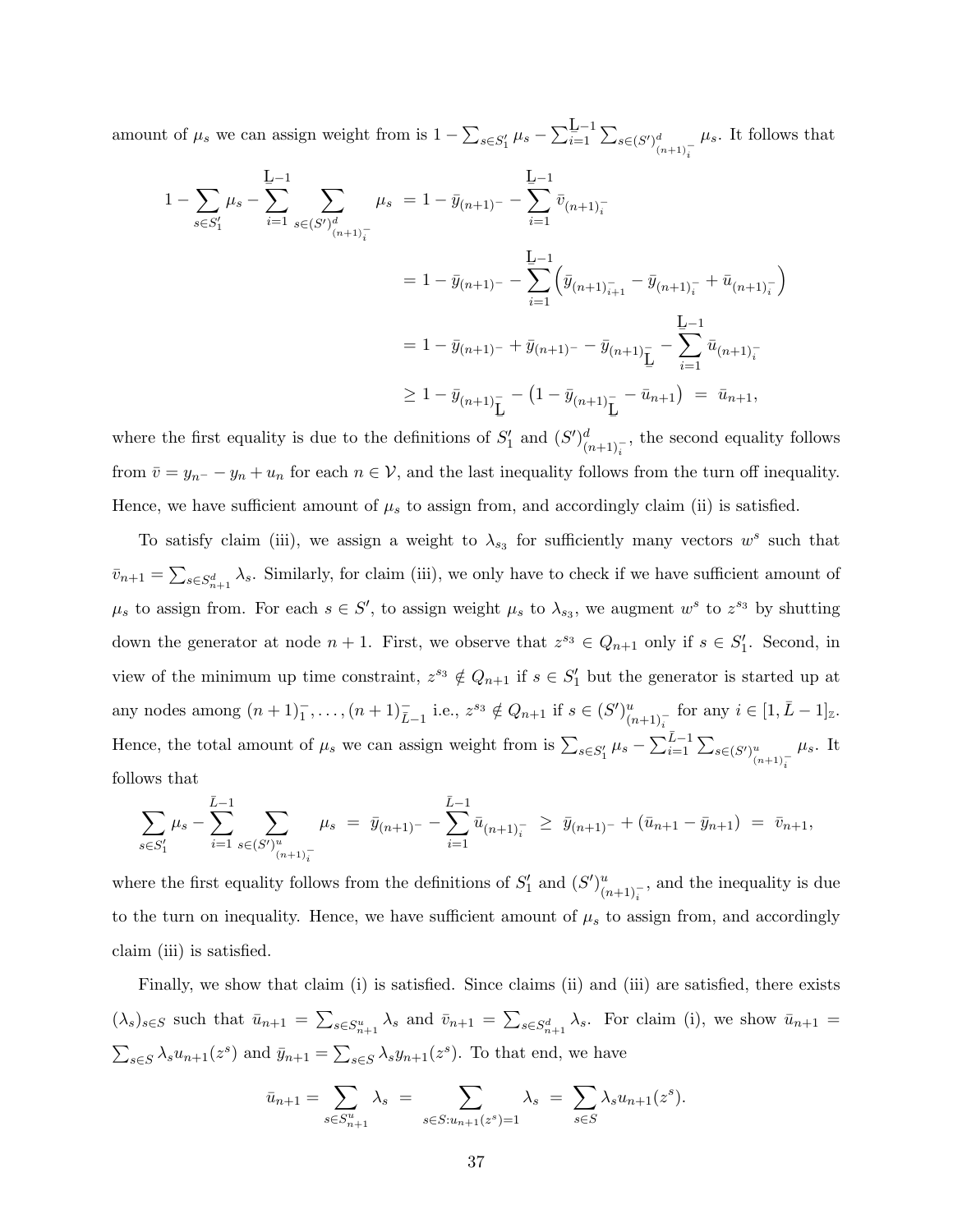Furthermore, we have

$$
\sum_{s \in S} \lambda_s y_{n+1}(z^s) = \sum_{s \in S: y_{n+1}(z^s) = 1} \lambda_s
$$
\n
$$
= \sum_{s \in S: y_{n+1}(z^s) = 1, y_{(n+1)-}(z^s) = 0} \lambda_s + \sum_{s \in S: y_{n+1}(z^s) = 1, y_{(n+1)-}(z^s) = 1} \lambda_s
$$
\n
$$
= \sum_{s \in S_{n+1}^u} \lambda_s + \sum_{s \in S: y_{(n+1)-}(z^s) = 1} \lambda_s - \sum_{s \in S: y_{n+1}(z^s) = 0, y_{(n+1)-}(z^s) = 1} \lambda_s
$$
\n
$$
= \bar{u}_{n+1} + \sum_{s \in S_1'} \mu_s - \sum_{s \in S_{n+1}^d} \lambda_s
$$
\n
$$
= \bar{u}_{n+1} + \bar{y}_{(n+1)-} - \bar{v}_{n+1}
$$
\n
$$
= \bar{y}_{n+1}.
$$

To sum up, we have proved that claims (i), (ii), and (iii) also hold for  $Q_{n+1}$ , and hence the desired conclusions follow by induction.

**Claim 2** Any integral vectors in Q belongs to P, i.e.,  $Q \cap \mathbb{B}^{|\mathcal{V}| \times (|\mathcal{V}|-1)} \subseteq P$ .

*Proof:* For any given integral vector  $(\bar{y}, \bar{u}) \in Q \cap \mathbb{B}^{|\mathcal{V}| \times (|\mathcal{V}|-1)}$ , we show that  $(\bar{y}, \bar{u})$  satisfies both minimum up and down time constraints.

To see  $(\bar{y}, \bar{u})$  satisfying the minimum up time constraint (37), we pick any nodes  $n \in \mathcal{V} \setminus \{1\}$ and  $i \in \mathcal{H}_{\bar{L}}(n)$ . We only discuss the case when  $\bar{y}_{n^-} = 0$  and  $\bar{y}_n = 1$ , since constraint (37) is clearly satisfied in all the other cases. We have  $\bar{u}_n = 1$  because  $\bar{u}_n \ge \bar{y}_n - \bar{y}_{n^-} = 1$ , and it follows that  $\sum_{j=0}^{\bar{L}-1} \bar{u}_{i_j} = 1$  since  $i \in \mathcal{H}_{\bar{L}}(n)$ . Hence, we have  $\bar{y}_i = 1$  by the turn on inequality, and so constraint (37) is satisfied.

To see  $(\bar{y}, \bar{u})$  satisfying the minimum down time constraint (38), we pick any nodes  $n \in \mathcal{V} \setminus \{1\}$ and  $i \in \mathcal{H}_{\underline{L}}$ (n). We only discuss the case when  $\bar{y}_{n^-} = 1$  and  $\bar{y}_n = 0$ , since constraint (38) is clearly satisfied in all the other cases. We have  $\bar{v}_n = 1$  because  $\bar{v}_n = \bar{u}_n - \bar{y}_n + \bar{y}_{n-} \ge 1$ , and it follows that  $\sum_{j=0}^{\mathbf{L}-1} \bar{v}_{i_j^-} = 1$  since  $i \in \mathcal{H}_{\mathbf{L}}$ (*n*). Hence, we have  $\bar{y}_i \leq 1 - \sum_{j=0}^{\underline{L}-1} \bar{v}_{i_j^-} = 0$  by the turn off inequality, and so constraint (38) is satisfied. Г

The above two claims immediately give us the main conclusion on the minimum up/down time polytope.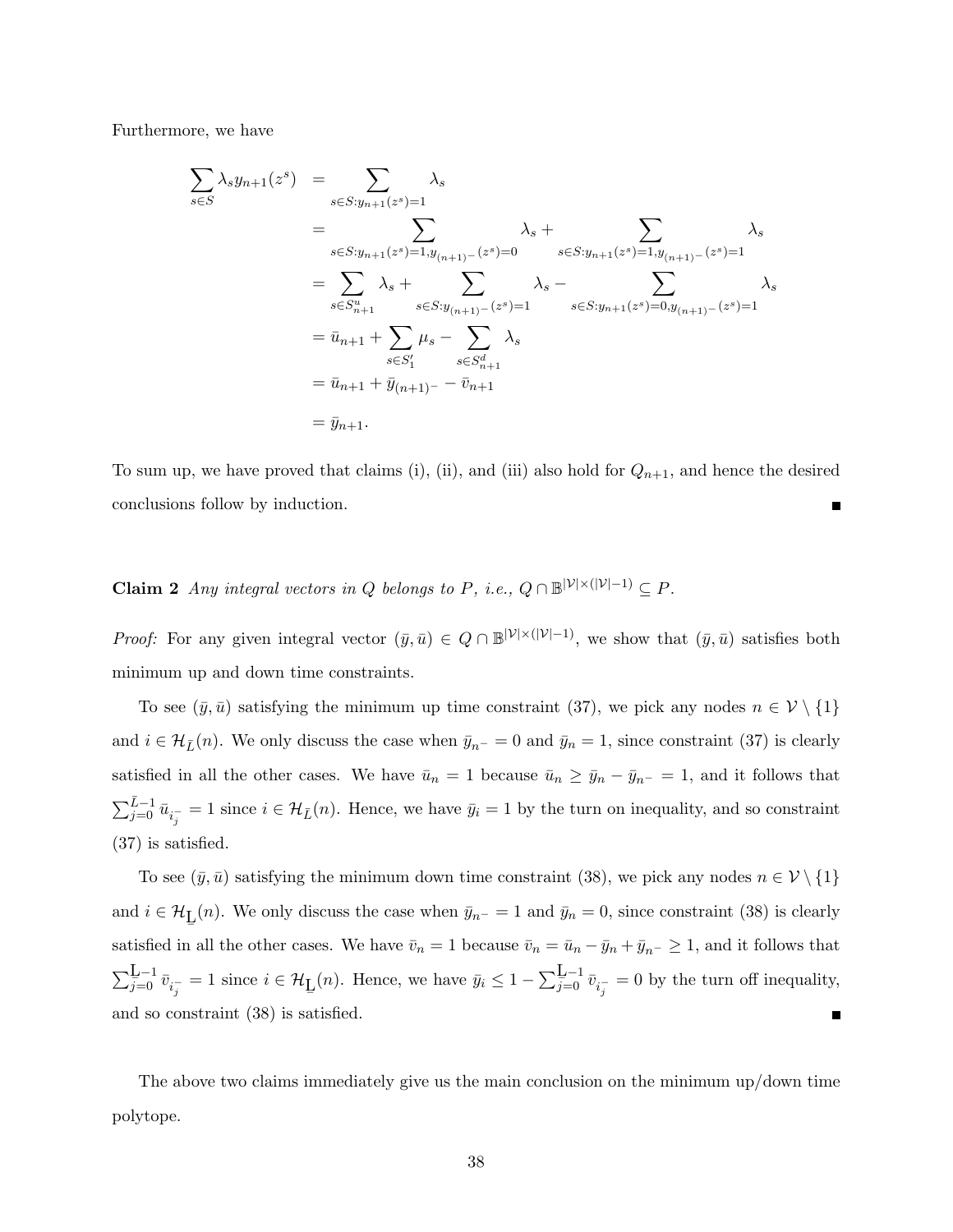**Theorem 1**  $Q = conv(P)$ .

*Proof:* Since Q consists of valid inequalities for conv $(P)$ , we have conv $(P) \subseteq Q$ .

On the other side, by the conclusion (i) in Claim 1 and Claim 2, we know that for any  $z \in Q$ , there exists vectors  $(z^s)_{s\in S}$  in P, where S is an index set, such that  $z = \sum_{s\in S} \lambda_s z^s$  for some  $\lambda_s \in \mathbb{R}_+$  and  $\sum_{s \in S} \lambda_s = 1$ . It follows that  $Q \subseteq \text{conv}(P)$ .

### Appendix B Proofs for the Ramping Polytope

In this section, we provide detailed proofs of the claims for the ramping polytope in Section 4.

### B.1 Proof of Proposition 1

*Proof:* We prove that  $\dim (\text{conv}(Y_n^i)) = 3T - 1$  by generating 3T affinely independent points in conv $(Y_n^i)$ . Since  $0 \in \text{conv}(Y_n^i)$ , we generate another  $3T - 1$  linearly independent points in conv $(Y_n^i)$ . For notation brevity, we let  $[a, b]_{\mathbb{Z}}$  represent  $[a, b] \cap \mathbb{Z}$ , i.e.,  $\{a, a+1, \ldots b\}$  for integers a and b. First, we have  $(\bar{y}^s, \bar{u}^s, \bar{x}^s) \in \text{conv}(Y_n^i)$  for each  $s \in [1, T]_{\mathbb{Z}}$ , where

$$
\bar{y}^s_r = \left\{ \begin{array}{ll} 1, & \text{if } r \in [1,s]_{\mathbb{Z}}, \\[1mm] 0, & \text{o.w.} \end{array} \right. \; , \; \; \bar{u}^s = 0, \text{ and } \bar{x}^s_r = \left\{ \begin{array}{ll} \bar{B}, & \text{if } r \in [1,s], \\[1mm] 0, & \text{o.w.} \end{array} \right.
$$

.

.

.

Second, we have  $(\hat{y}^s, \hat{u}^s, \hat{x}^s) \in \text{conv}(Y_n^i)$  for each  $s \in [2, T]_{\mathbb{Z}}$ , where

$$
\hat{y}^s_r = \left\{ \begin{array}{ll} 1, & \text{if } r \in [s,T]_{\mathbb{Z}}, \\[1mm] 0, & \text{o.w.} \end{array} \right. \; , \; \; \hat{u}^s_r = \left\{ \begin{array}{ll} 1, & \text{if } r=s, \\[1mm] 0, & \text{o.w.} \end{array} \right. \; , \; \; \text{and} \; \hat{x}^s_r = \left\{ \begin{array}{ll} \text{\large $\textbf{Q}$}, & \text{if } r \in [s,T]_{\mathbb{Z}}, \\[1mm] 0, & \text{o.w.} \end{array} \right.
$$

Third, we have  $(\tilde{y}^s, \tilde{u}^s, \tilde{x}^s) \in \text{conv}(Y_n^i)$  for each  $s \in [1, T]_{\mathbb{Z}}$ , where

$$
\tilde{y}_r^s = 1
$$
,  $\forall r \in [1, T]_{\mathbb{Z}}$ ,  $\tilde{u}^s = 0$ , and  $\tilde{x}_r^s = \begin{cases} \mathbf{Q}, & \text{if } r = s, \\ \bar{Q}, & \text{o.w.} \end{cases}$ 

Note here that the T points  $(\tilde{y}^s, \tilde{u}^s, \tilde{x}^s)_{s=1}^T$  are different since  $\bar{Q} > Q$ by observation (6). Besides, it is clear that the points  $(\bar{y}^s, \bar{u}^s, \bar{x}^s)_{s=1}^T$ ,  $(\hat{y}^s, \hat{u}^s, \hat{x}^s)_{s=2}^T$  and  $(\tilde{y}^s, \tilde{u}^s, \tilde{x}^s)_{s=1}^T$  are linearly independent, which completes the proof. п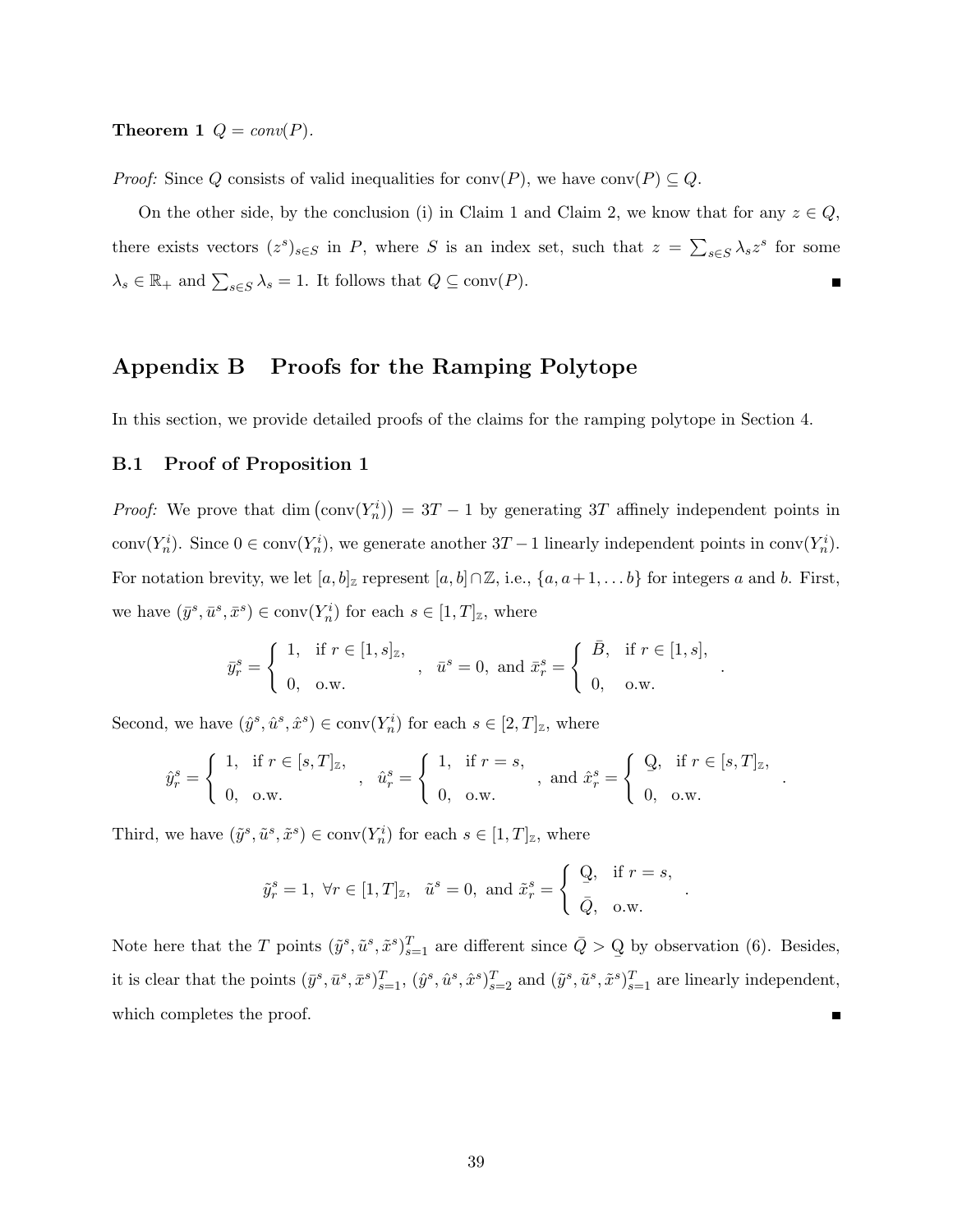#### B.2 Proof of Proposition 4

*Proof:* (Validity) We discuss the following four cases based on the values of  $y_{t-1}$  and  $y_t$ .

- (i) If  $y_{t-1} = y_t = 0$ , inequality (10) is satisfied since  $x_{t-1} = 0$  and  $x_t = 0$  due to constraint constraint (1f) in the definition of  $Y_n^i$  in (5).
- (ii) If  $y_{t-1} = 0$  and  $y_t = 1$ , inequality (10) is satisfied since  $x_{t-1} = 0$  due to constraint (1f), and  $x_t \geq Q$ ¯  $\geq$  min $\{Q\}$ ¯  $, \bar{B} - B$ } where the first inequality is due to constraint (1f) in the definition of  $Y_n^i$  in (5).
- (iii) If  $y_{t-1} = 1$  and  $y_t = 0$ , inequality (10) reduces to ramping-down constraint (1i) in the definition of  $Y_n^i$  in (5).
- (iv) If  $y_{t-1} = y_t = 1$ , inequality (10) is satisfied since  $x_{t-1} x_t \leq B \leq \max{\{\overline{B} Q\}}$ ¯  $, B$ } =  $\bar{B} - \min\{Q\}$ ¯  $, \bar{B} - B$ , where the first inequality is due to ramping-down constraint (1i).

(Facet-defining) To prove that inequality (10) is facet-defining for conv $(Y_n^i)$ , we generate  $3T - 1$ affinely independent points in  $conv(Y_n^i)$  that satisfy inequality (10) at equality. Since  $0 \in conv(Y_n^i)$ and satisfies inequality (10) at equality, we generate another  $3T - 2$  linearly independent points as shown in Table 3. We categorize these points in five groups as follows.

(i) For each  $s \in [1, t-1]_{\mathbb{Z}}, (\bar{y}^s, \bar{u}^s, \bar{x}^s) \in \text{conv}(Y_n^i)$  with

$$
\bar{y}_r^s = \begin{cases} 1, & \text{if } r \in [1, s]_{\mathbb{Z}}, \\ 0, & \text{o.w.} \end{cases}, \quad \bar{u}^s = 0, \text{ and } \bar{x}_r^s = \begin{cases} \bar{B}, & \text{if } r \in [1, s]_{\mathbb{Z}}, \\ 0, & \text{o.w.} \end{cases}
$$

.

.

Meanwhile,  $(\bar{y}^s, \bar{u}^s, \bar{x}^s)$  satisfies inequality (10) at equality because  $\bar{y}_t^s = \bar{x}_t^s = 0$  and  $\bar{x}_{t-1}^s =$  $\bar{B}\bar{y}_{t-1}^s$ .

(ii) For each  $s \in [t, T]_{\mathbb{Z}}$ ,  $(\bar{y}^s, \bar{u}^s, \bar{x}^s) \in \text{conv}(Y_n^i)$  with

$$
\bar{y}_r^s = \begin{cases} 1, & \text{if } r \in [1, s]_{\mathbb{Z}}, \\ 0, & \text{o.w.} \end{cases}, \quad \bar{u}^s = 0, \text{ and } \bar{x}_r^s = \begin{cases} \bar{B} + B, & \text{if } r[1, s]_{\mathbb{Z}} \setminus \{t\}, \\ \bar{B}, & \text{if } r = t, \\ 0, & \text{o.w.} \end{cases}
$$

Note here that  $\bar{B} + B < \bar{Q}$  by one condition in Proposition 4. Meanwhile,  $(\bar{y}^s, \bar{u}^s, \bar{x}^s)$  satisfies inequality (10) at equality because  $\bar{x}_{t-1}^s - \bar{x}_t^s - \bar{B} \bar{y}_{t-1}^s + \min\{Q\}$  $, \bar{B} - B$ } $\bar{y}_t^s = (\bar{B} + B) - \bar{B} - \bar{B} +$  $(\bar{B} - B) = 0$ , where the first equality is due to  $\bar{y}_{t-1}^s = \bar{y}_t^s = 1$  and the condition Q  $=\bar{B}-B.$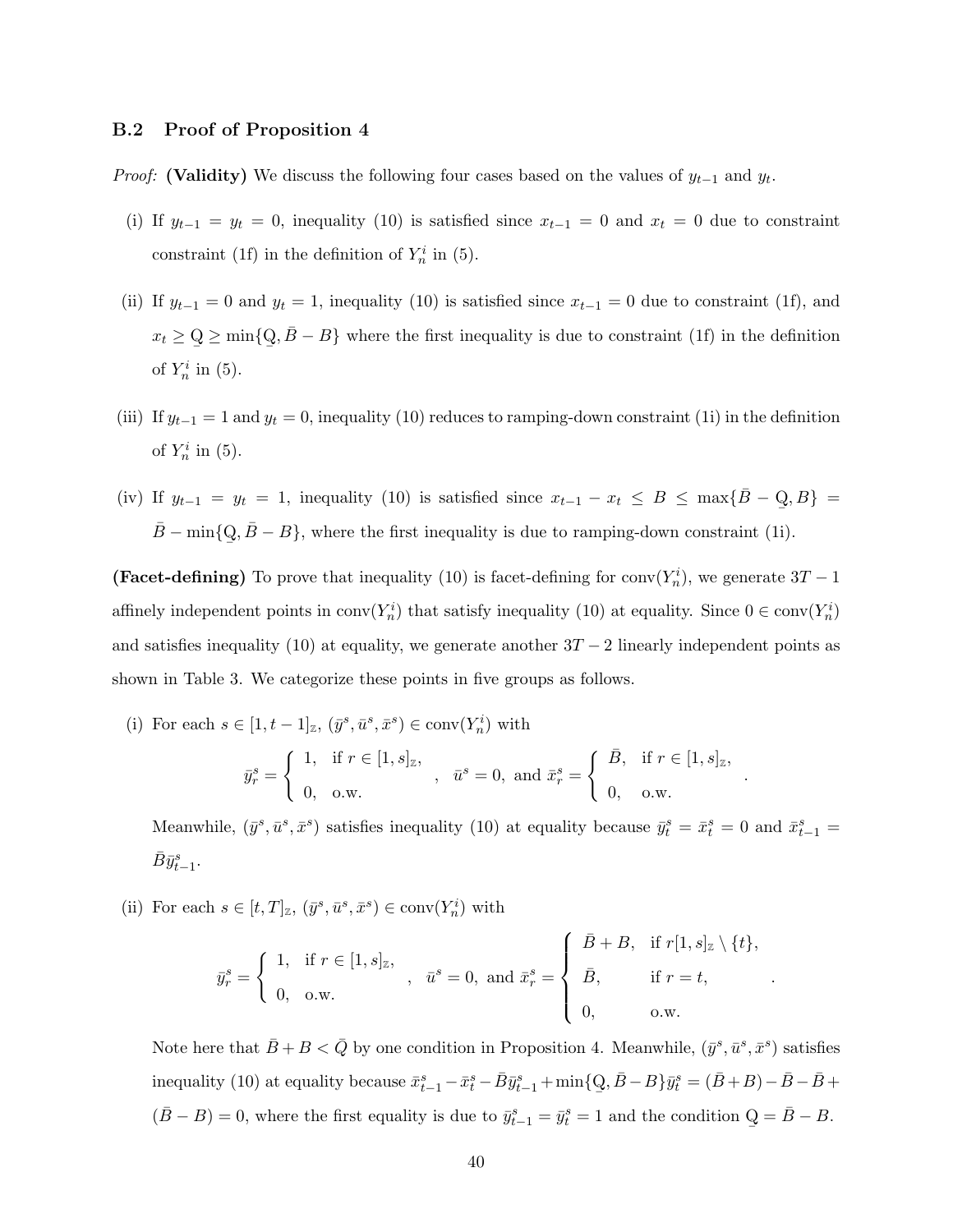(iii) For each  $s \in [2, t-1]_{{\mathbb{Z}}}, (\tilde{y}^s, \tilde{u}^s, \tilde{x}^s) \in \text{conv}(Y_n^i)$  with

$$
\tilde{y}_r^s = \begin{cases} 1, & \text{if } r \in [s, T]_{\mathbb{Z}}, \\ 0, & \text{o.w.} \end{cases}, \quad \tilde{u}_r^s = \begin{cases} 1, & \text{if } r = s, \\ 0, & \text{o.w.} \end{cases}, \text{ and } \tilde{x}_r^s = \begin{cases} \bar{V}, & \text{if } r \in [s, t-1]_{\mathbb{Z}}, \\ \bar{V} - B, & \text{if } r \in [t, T]_{\mathbb{Z}}, \\ 0, & \text{o.w.} \end{cases}
$$

Note here that  $\bar{V} - B \geq \bar{B} - B = Q$ ¯ , where the inequality is due to the condition  $\bar{V} \geq$  $\bar{B}$ . Meanwhile,  $(\tilde{y}^s, \tilde{u}^s, \tilde{x}^s)$  satisfies inequality (10) at equality because  $\tilde{x}_{t-1}^s - \tilde{x}_t^s - \bar{B}\tilde{y}_{t-1}^s +$  $\min\{Q$ ¯  $\overline{AB} - B$ } $\tilde{y}_t^s = \overline{V} - (\overline{V} - B) - \overline{B} + (\overline{B} - B) = 0$ , where the first equality uses the condition  $\rm{Q}$ ¯  $=\bar{B}-B.$ 

(iv) For each  $s \in [t, T]_{\mathbb{Z}}$ ,  $(\tilde{y}^s, \tilde{u}^s, \tilde{x}^s) \in \text{conv}(Y_n^i)$  with

$$
\tilde{y}_r^s = \begin{cases} 1, & \text{if } r \in [s, T]_{\mathbb{Z}}, \\ 0, & \text{o.w.} \end{cases}, \quad \tilde{u}_r^s = \begin{cases} 1, & \text{if } r = s, \\ 0, & \text{o.w.} \end{cases}, \text{ and } \tilde{x}_r^s = \begin{cases} \mathbf{Q}, & \text{if } r \in [s, T]_{\mathbb{Z}}, \\ 0, & \text{o.w.} \end{cases}
$$

.

.

Meanwhile,  $(\tilde{y}^s, \tilde{u}^s, \tilde{x}^s)$  satisfies inequality (10) at equality because  $\tilde{y}_{t-1}^s = \tilde{x}_{t-1}^s = 0$  and  $\tilde{x}_t^s = \mathbf{Q}\tilde{y}_t^s.$ ¯

(v) For each  $s \in [0,T]_{\mathbb{Z}} \setminus \{t-1,t\}, \, (\dot{y}^s, \dot{u}^s, \dot{x}^s) \in \text{conv}(Y_n^i)$  with

$$
\dot{y}_r^s = 1, \forall r \in [1, T]_{\mathbb{Z}}, \quad \dot{u}^s = 0, \text{ and } \dot{x}_r^s = \begin{cases} \n\overline{Q} - B, & \text{if } r = s \text{ or } r = t, \\ \n\overline{Q}, & \text{o.w.} \n\end{cases}
$$

Note here that when  $s = 0$ ,  $\dot{x}_r^s = \bar{Q}$  for each  $r \in [1, T]_{{\mathbb{Z}}}$  except that  $\dot{x}_t^s = \bar{Q} - B$ . Meanwhile,  $(y^s, \dot{u}^s, \dot{x}^s)$  satisfies inequality (10) at equality because  $\dot{x}^s_{t-1} - \dot{x}^s_t - \bar{B}\dot{y}^s_{t-1} + \min\{Q\}$  $, \bar{B}-B\} \dot{y}_t^s =$  $\overline{Q} - (\overline{Q} - B) - \overline{B} + (\overline{B} - B) = 0$ , where the first equality uses the condition Q ¯  $=\bar{B}-B.$ 

Finally, these five groups of points are clearly linearly independent from Table 3. Hence, we have generated  $(t-1) + (T - t + 1) + (t-2) + (T - t + 1) + (T - 1) = 3T - 2$  linearly independent points as desired, and accordingly inequality (10) is facet-defining for  $conv(Y_n^i)$ .

### B.3 Proof of Lemma 1

*Proof:* (Validity) Since the variable  $u_{t+i} = 0$  for each  $i \in W$  where  $W = [K - \bar{L} + 1, \min\{T - t, L\}]_z$ , we have  $u_{t+i} = 0$  for each  $i \in [0, K]_{\mathbb{Z}}$  because (i)  $K - \overline{L} + 1 \leq 0$  by the definition of K, and (ii)  $K \le \min\{T-t, L\}$  by  $t \le T-K$  and the definition of K. It follows that sequence  $\{y_{t+i}, i \in [0, K]_{\mathbb{Z}}\}$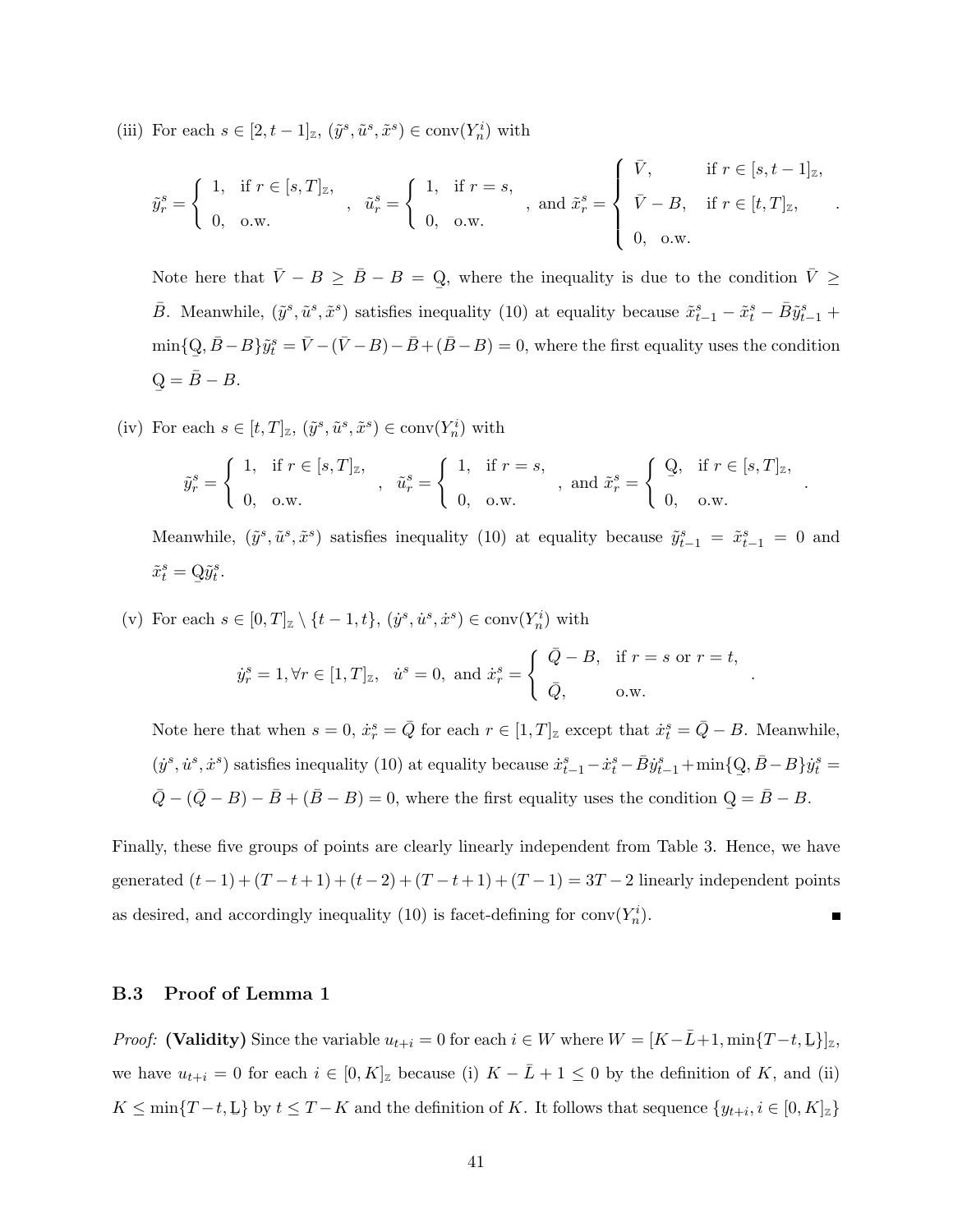| Group          |                |                | $\mathcal{Y}$                          |                         |                | $\boldsymbol{u}$                       |                         |                |                | $\boldsymbol{x}$           |                   |                              |                   |
|----------------|----------------|----------------|----------------------------------------|-------------------------|----------------|----------------------------------------|-------------------------|----------------|----------------|----------------------------|-------------------|------------------------------|-------------------|
|                | $\mathbf{1}$   | $\overline{2}$ | $\cdots t-1$                           | $t\cdots T$             | $\overline{2}$ | $\cdots t-1$                           | $t\cdots T$             | $\mathbf{1}$   | 2              | $\cdots$ $t-1$             | t                 | $\cdots$                     | T                 |
|                | $\mathbf{1}$   | $\theta$       | $\cdots$ 0                             | $0 \cdot \cdot \cdot 0$ | $\Omega$       | $\overline{0}$<br>$\cdots$             | $0 \cdots 0$            | $\bar{B}$      | $\Omega$       | $\overline{0}$<br>$\cdots$ | $\Omega$          | $\cdots$                     | $\overline{0}$    |
| $\mathbf{1}$   | $\overline{1}$ | $\mathbf{1}$   | $\overline{0}$<br>$\cdots$             | $0 \cdots 0$            | $\Omega$       | $\overline{0}$<br>$\sim$ $\sim$ $\sim$ | $0 \cdot \cdot \cdot 0$ | $\bar{B}$      | Ē              | $\Omega$<br>$\cdots$       | $\Omega$          | $\cdots$                     | $\Omega$          |
|                |                |                |                                        | $\ddot{\cdot}$<br>÷.    |                |                                        | $\ddot{\cdot}$          |                |                |                            |                   |                              |                   |
|                | $\mathbf{1}$   | 1.             | $\overline{1}$<br>$\sim$ $\sim$ $\sim$ | $0 \cdots 0$            | $\Omega$       | $\Omega$<br>$\sim$ $\sim$ $\sim$       | $0 \cdots 0$            | $\bar{B}$      | $\bar{B}$      | Ē<br>$\cdots$              | $\Omega$          | $\cdots$                     | 0                 |
|                | $\overline{1}$ | $\mathbf{1}$   | $\mathbf{1}$<br>$\sim$ $\sim$ $\sim$   | $1 \cdots 0$            | $\overline{0}$ | $\overline{0}$<br>$\ldots$ .           | $0 \cdot \cdot \cdot 0$ | $\bar{B}+B$    | $\bar{B}+B$    | $\cdots \bar{B} + B$       | Ē                 | $\cdots$                     | $\overline{0}$    |
| $\overline{2}$ |                |                |                                        |                         |                | $\ddot{\cdot}$                         | $\frac{1}{2}$<br>ŧ.     |                | ÷              |                            |                   |                              |                   |
|                | $\mathbf{1}$   | $\mathbf{1}$   | - 1<br>$\sim$ $\sim$ $\sim$            | $1 \cdots 1$            | $\Omega$       | $\overline{0}$<br>$\sim$ $\sim$ $\sim$ | $0 \cdots 0$            | $\bar{B}+B$    | $\bar{B}+B$    | $\cdots \bar{B}+B$         | $\bar{B}$         | $\ldots$                     | $\bar{B}+B$       |
|                | $\Omega$       | $\mathbf{1}$   | $\mathbf{1}$<br>$\sim$ $\sim$ $\sim$   | $1 \cdots 1$            | 1              | $\overline{0}$<br>$\cdots$             | $0 \cdot \cdot \cdot 0$ | $\overline{0}$ | $\bar{V}$      | $\bar{V}$<br>$\cdots$      | $\bar{V}-\bar{B}$ | $\sim$ . $\sim$              | $\bar{V}-\bar{B}$ |
| 3              |                |                |                                        | $\ddot{\cdot}$          |                |                                        | $\frac{1}{2}$<br>÷      |                |                |                            |                   |                              |                   |
|                | $\Omega$       | $\Omega$       | $\mathbf{1}$<br>$\cdots$               | $1 \cdots 1$            | $\Omega$       | $\sim$ $\sim$ $\sim$<br>$\mathbf{1}$   | $0 \cdots 0$            | $\Omega$       | $\Omega$       | $\bar{V}$<br>$\cdots$      | $\bar{V}-\bar{B}$ | $\sim$ . $\sim$              | $\bar{V}-\bar{B}$ |
|                | $\overline{0}$ | $\theta$       | $\overline{0}$<br>$\cdots$             | $1 \cdots 1$            | $\overline{0}$ | $\overline{0}$<br>$\cdots$             | $1 \cdots 0$            | $\overline{0}$ | $\overline{0}$ | $\overline{0}$<br>$\cdots$ | Q                 | $\cdots$                     | $\overline{Q}$    |
| $\overline{4}$ |                |                |                                        | ÷                       |                |                                        | $\frac{1}{2}$           |                |                |                            |                   |                              |                   |
|                | $\Omega$       | $\Omega$       | $\overline{0}$<br>$\cdots$             | $0 \cdot \cdot \cdot 1$ | $\Omega$       | $\overline{0}$<br>$\ldots$             | $0 \cdot \cdot \cdot 1$ | $\Omega$       | $\Omega$       | $\Omega$<br>$\cdots$       | $\overline{0}$    | $\cdots$                     | ð                 |
|                | $\mathbf{1}$   | $\mathbf{1}$   | $\cdots$ 1                             | $1 \cdots 1$            | $\overline{0}$ | $\overline{0}$<br>$\ldots$             | $0 \cdot \cdot \cdot 0$ | $\bar{Q}$      | Ō              | $\bar{Q}$<br>$\cdots$      | $\bar{Q}-B$       | $\sim$ $\sim$ $\sim$         | $\bar{Q}$         |
| $\overline{5}$ | $\mathbf{1}$   | $\mathbf{1}$   | $\overline{1}$<br>$\ldots$             | $1 \cdots 1$            | $\overline{0}$ | $\overline{0}$<br>$\ldots$             | $0 \cdots 0$            | $Q - B$        | Q              | Ō<br>$\cdots$              | $\bar{Q}-B$       | $\ldots$                     | $\bar{Q}$         |
|                |                |                |                                        |                         |                |                                        | $\frac{1}{2}$           |                |                |                            |                   |                              |                   |
|                | 1              | $\mathbf{1}$   | $\,$ 1 $\,$<br>$\cdots$                | $1 \cdots 1$            | $\overline{0}$ | $\overline{0}$<br>$\cdots$             | $0 \cdots 0$            | Ō,             | Ō.             | Q                          | $\bar{Q}-B$       | $\sim$ 100 $\sim$ 100 $\sim$ | $\bar{Q}-B$       |

Table 3:  $3T - 2$  linearly independent points for inequality (10)

is nonincreasing. That is, for some  $i \in [0, K]_{{\mathbb{Z}}}$ ,  $y_{t+i} = 0$  implies  $y_{t+i'} = 0$  for each  $i' \in [i, K]_{{\mathbb{Z}}}$ , and  $y_{t+i} = 1$  implies  $y_{t+i'} = 1$  for each  $i' \in [0, i]_{\mathbb{Z}}$ . We prove the validity of inequality (14) by discussing the following cases based on the value of  $\{y_{t+i}, i \in [0, K]_{\mathbb{Z}}\}.$ 

- 1. If  $y_{t+i} = 0$  for each  $i \in [0, K]_{\mathbb{Z}}$ , then inequality (14) is clearly satisfied.
- 2. If  $y_{t+i} = 1$ ,  $y_{t+i+1} = 0$  for some  $i \in [0, K-1]_{\mathbb{Z}}$ , then from the nonincreasing property of sequence  $\{y_{t+i}, i \in [0,K]_{\mathbb{Z}}\}$  we have  $y_{t+i'} = 1$  for each  $i' \in [0,i]_{\mathbb{Z}}$  and  $y_{t+i'} = 0$  for each  $i \in [i+1,K]_{\mathbb{Z}}$ . It follows that  $x_t \leq \bar{B} + (i-1)B$  by ramping-down constraint (1i) in the definition of  $Y_n^i$  in (5). Meanwhile, since the right-hand-side (RHS) of inequality (14) is  $\bar{B}y_t + \sum_{i=1}^{K-1} By_{t+i} + (\bar{Q} - \bar{B} (K-1)^+B)y_{t+K} = \bar{B} + (i-1)B$ , inequality (14) is satisfied.
- 3. If  $y_{t+i} = 1$  for each  $i \in [0, K]_{\mathbb{Z}}$ , then inequality (14) reduces to  $x_t \leq \overline{Q}$ , which is clearly satisfied.

(Facet-defining) Since we fix  $u_{t+i} = 0$  for each  $i \in W$  in the ramping polytope conv $(Y_n^i)$ , the lower-dimensional space of conv $(Y_n^i)$  thus obtained has dimension  $(3T-1)-|W| = 2T-1+(t+K \bar{L}$ )+(T-t-L)<sup>+</sup>. Since  $0 \in \text{conv}(Y_n^i)$ , we prove the facet-defining property by generating 3T-|W|-2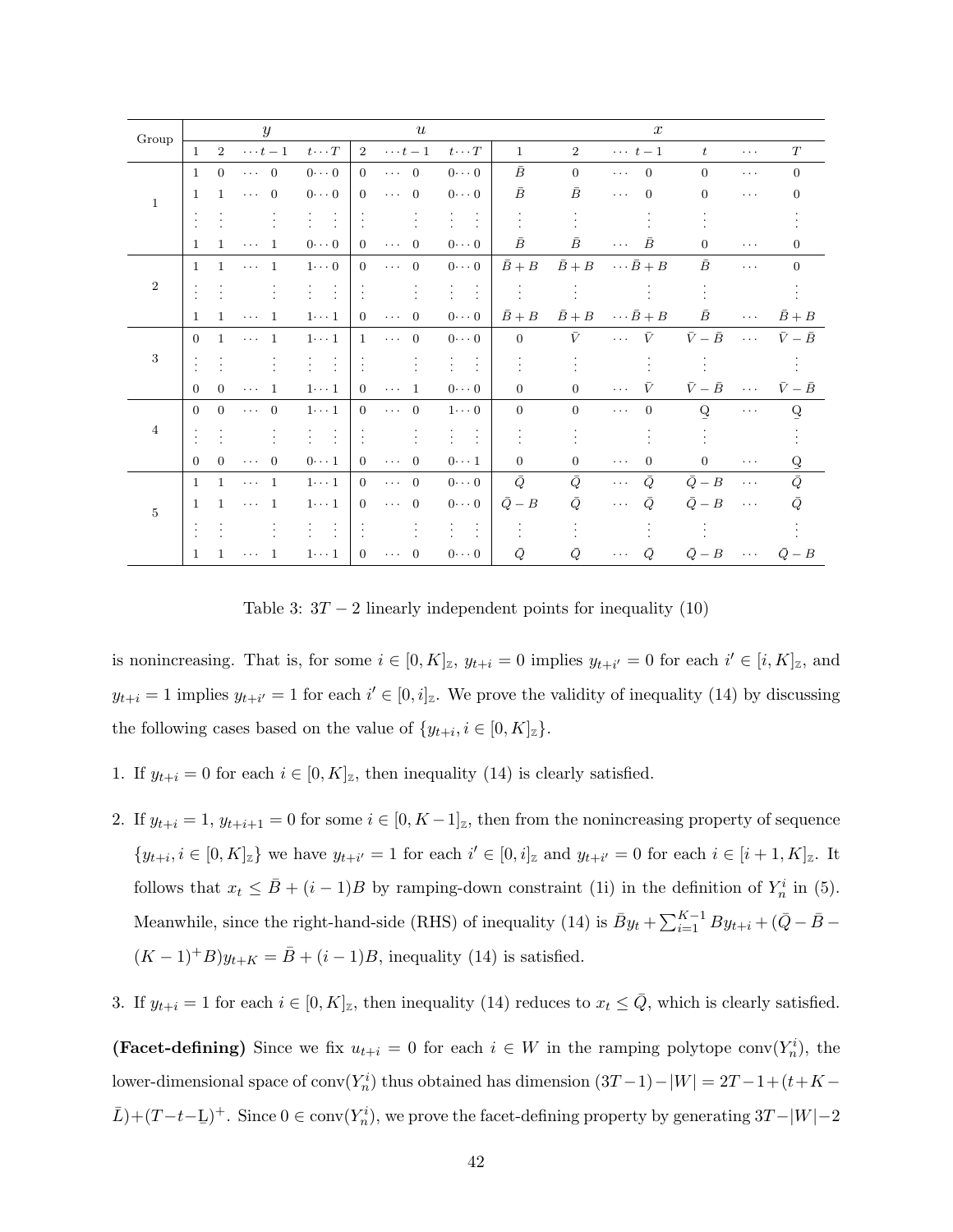linearly independent points  $conv(Y_n^i)$  satisfying inequality (14) at equality. We categorize the points into four groups as follows.

1. For each  $s \in [1, T-1]_{\mathbb{Z}}, (\bar{y}^s, \bar{u}^s, \bar{x}^s) \in \text{conv}(Y_n^i)$  with

$$
\bar{y}_r^s = \begin{cases} 1, & \text{if } r \in [1, s]_{\mathbb{Z}}, \\ 0, & \text{o.w.} \end{cases}, \quad \bar{u}^s = 0, \text{ and } \bar{x}_r^s = \begin{cases} \min\{\bar{Q}, \bar{B} + (s - r)B\}, & \text{if } r \in [1, s]_{\mathbb{Z}}, \\ 0, & \text{o.w.} \end{cases}
$$

,

because (i)  $\min\{\bar{Q}, \bar{B} + (s-r)B\} \leq \bar{Q}$  for each  $r \in [1, s]_{\mathbb{Z}}$ , and (ii)  $\bar{x}_r^s$  is nonincreasing and  $\bar{x}_r^s - \bar{x}_{r+1}^s \leq B$  for each  $r \in [1, s-1]_{{\mathbb{Z}}}$ . Meanwhile, inequality (14) is satisfied at equality because:

- (a) If  $s \in [0, t-1]_{{\mathbb{Z}}}$ , then inequality (14) is clearly satisfied at equality since  $\bar{x}_t^s = 0$  and  $\bar{y}_{t+i}^s = 0$ for each  $i \in [0, K]_{\mathbb{Z}}$ .
- (b) If  $s \in [t, t + K 1]_{\mathbb{Z}}$ , then  $\bar{x}_t^s = \bar{B} + (s t)B$  since  $\bar{B} + (s t)B \le \bar{B} + (K 1)B < \bar{Q}$  due to  $K-1 = K_2$ ,  $\bar{y}_i^s = 1$  for each  $i \in [t, s]_{\mathbb{Z}}$ , and  $\bar{y}_i^s = 0$  for each  $i \in [s+1, t+K]$ . It follows that the RHS of inequality (14) is  $\bar{B}y_t + \sum_{i=1}^{K-1} By_{t+i} + (\bar{Q} - \bar{B} - (K-1)^+B)y_{t+K} = \bar{B} + (s-t)B$ , which implies that inequality (14) is satisfied at equality.
- (c) If  $s \in [t + K, T 1]_{\mathbb{Z}}$ , then  $\bar{x}_t^s = \bar{Q}$  since  $\bar{B} + (s t)B \geq \bar{B} + (K_2 + 1)B \geq \bar{Q}$  due to  $K = K_2 + 1$ , and  $\bar{y}_{t+i}^s = 1$  for each  $i \in [0, K]_{\mathbb{Z}}$ . It follows that the RHS of inequality (14) is  $Q$ , which implies that inequality  $(14)$  is satisfied at equality.

For  $s = T$ ,  $(\bar{y}^s, \bar{u}^s, \bar{x}^s) \in \text{conv}(Y_n^i)$  with

$$
\bar{y}_r^s=1, \ \forall r \in [1,T]_{\mathbb{Z}}, \quad \bar{u}^s=0, \text{ and } \bar{x}_r^s=\bar{Q}, \ \forall r \in [1,T]_{\mathbb{Z}}.
$$

Meanwhile, inequality (14) is satisfied at equality because  $\bar{x}_t^s = \bar{Q}$  and RHS of inequality (14) is  $\overline{Q}$  as well in view that  $\overline{y}_{t+i}^s = 1$  for each  $i \in [0, K]_{\mathbb{Z}}$ .

2. For each  $s \in [2, t + K - \bar{L}]_{\mathbb{Z}}, (\tilde{y}^s, \tilde{u}^s, \tilde{x}^s) \in \text{conv}(Y_n^i)$  with

$$
\tilde{y}_r^s = \begin{cases}\n1, & \text{if } r \in [s, t + K - 1]_{{\mathbb{Z}}}, \\
0, & \text{o.w.} \n\end{cases}, \quad \tilde{u}_r^s = \begin{cases}\n1, & \text{if } r = s, \\
0, & \text{o.w.} \n\end{cases},
$$
\n
$$
\tilde{x}_r^s = \begin{cases}\n\min{\{\bar{V} + (r - s)V, \bar{B} + K_2B\}}, & \text{if } r \in [s, t - 1]_{{\mathbb{Z}}}, \\
\bar{B} + (K_2 - r + t)B, & \text{if } r \in [t, t + K - 1]_{{\mathbb{Z}}}, \\
0, & \text{o.w.}\n\end{cases}
$$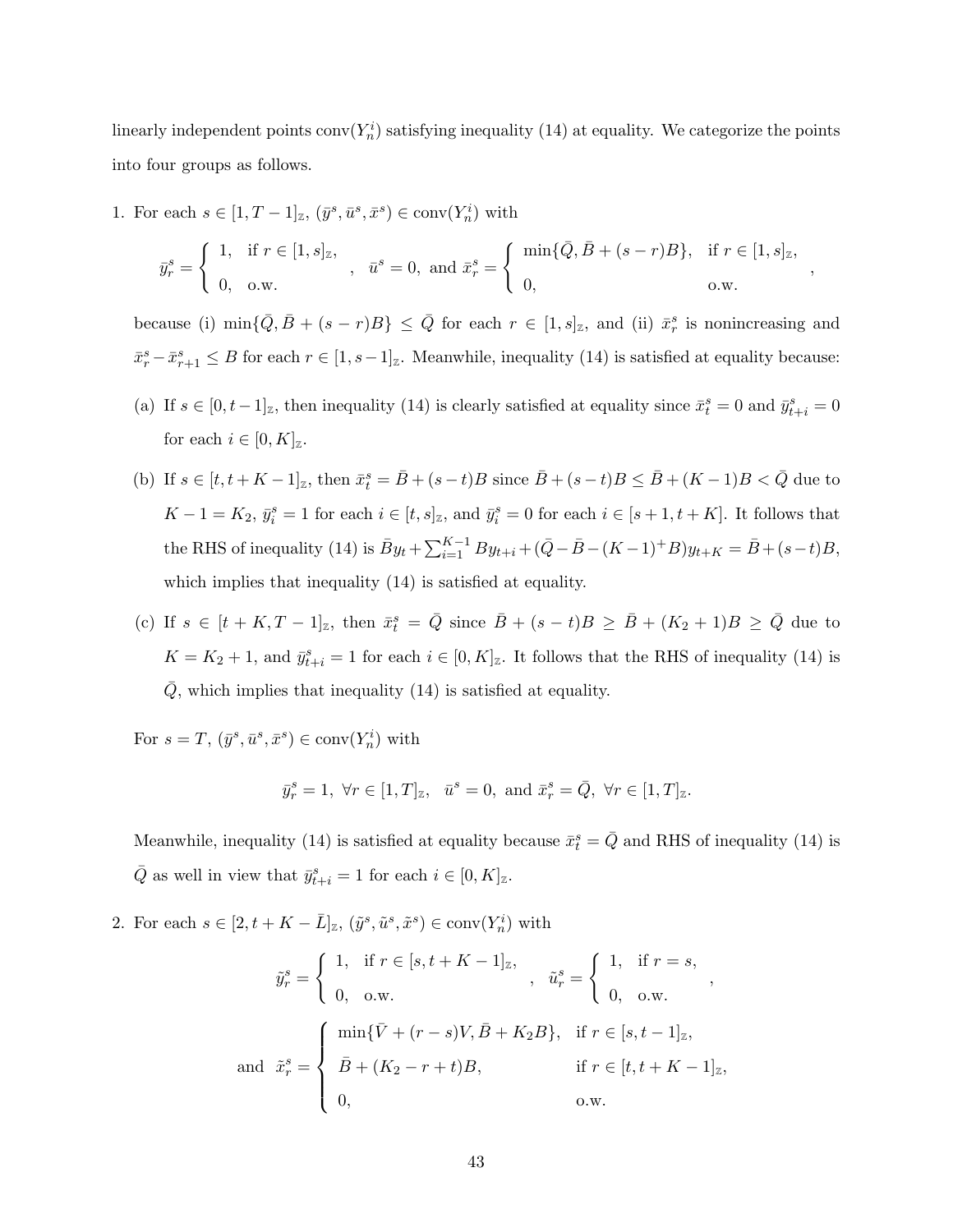because (i)  $\tilde{x}_r^s \leq \bar{B} + K_2B < \bar{Q}$  for each  $r \in [1, T]_{\mathbb{Z}}$ , (ii)  $\tilde{x}_r^s$  is nondecreasing on set  $[s, t-1]_{\mathbb{Z}}$  as r increases and  $\tilde{x}_{r+1}^s - \tilde{x}_r^s \leq V$  for each  $r \in [s, t-2]_{\mathbb{Z}}$ , (iii)  $\tilde{x}_r^s$  is nonincreasing on set  $[t, t+K]_{\mathbb{Z}}$  as r increases and  $\tilde{x}_r^s - \tilde{x}_{r+1}^s = B$  for each  $r \in [t, t + K - 1]_{{\mathbb{Z}}}$ , and (iv)  $\tilde{x}_t^s \geq \tilde{x}_{t-1}^s$  and  $\tilde{x}_t^s - \tilde{x}_{t-1}^s \leq V$ , since if  $\tilde{x}_{t-1}^s = \bar{B} + K_2 B$  we have  $\tilde{x}_t^s - \tilde{x}_{t-1}^s = 0$ , and if  $\tilde{x}_{t-1}^s = \bar{V} + (t - s - 1)V$  we have

$$
\tilde{x}_t^s - \tilde{x}_{t-1}^s = \bar{B} + K_2 B - \bar{V} + (s - t + 1)V
$$
  
\n
$$
\leq \bar{B} + K_2 B - \bar{V} + (K - \bar{L} + 1)V
$$
  
\n
$$
= \bar{B} + K_2 B - (\bar{V} + (\bar{L} - K)V) + V
$$
  
\n
$$
\leq V,
$$

where the first inequality is due to  $s \leq t + K - \overline{L}$ , and the last inequality is due to the condition  $\bar{V} + (\bar{L} - K)V \ge \bar{B} + K_2B$ . Meanwhile, inequality (14) is satisfied at equality. Indeed, since  $\tilde{y}_{t+i} = 1$  for each  $i \in [0, K - 1]_{\mathbb{Z}}$  and  $\tilde{y}_{t+K} = 0$ , we have RHS of inequality (14) is  $\bar{B} + K_2B$ , which agrees with  $\tilde{x}_t^s = \bar{B} + K_2 B$ .

3. For  $s \in [t + \underline{L} + 1, T]_{{\mathbb{Z}}}, (y^s, \dot{u}^s, \dot{x}^s) \in \text{conv}(Y_n^i)$  with

$$
\dot{y}_r^s = \begin{cases} 1, & \text{if } r \in [s, T]_{\mathbb{Z}}, \\ 0, & \text{o.w.} \end{cases}, \quad \dot{u}_r^s = \begin{cases} 1, & \text{if } r = s, \\ 0, & \text{o.w.} \end{cases}, \text{ and } \dot{x}_r^s = \begin{cases} Q, & \text{if } r \in [s, T]_{\mathbb{Z}}, \\ 0, & \text{o.w.} \end{cases}
$$

.

,

Meanwhile, inequality (14) is satisfied at equality because  $\dot{x}_t^s = 0$ , and  $\dot{y}_{t+i}^s = 0$  for each  $i \in [0, K]_{{\mathbb{Z}}}$ since  $t + K < t + L + 1 \leq s$  due to the definition of K and  $s \geq t + L + 1$ .

4. For  $s \in [1, T]_{\mathbb{Z}} \setminus \{t\}, (\ddot{y}^s, \ddot{u}^s, \ddot{x}^s) \in \text{conv}(Y_n^i)$  with

$$
\ddot{y}_r^s = 1, \forall r \in [1, T]_{\mathbb{Z}}, \quad \ddot{u}^s = 0, \text{ and } \ddot{x}_r^s = \begin{cases} \n\overline{Q} - \epsilon, & \text{if } r = s, \\ \n\overline{Q}, & \text{o.w.} \n\end{cases}
$$

where  $\epsilon := \min\{\bar{Q} - Q, V, B\}$ . Note that both ramping constraints (1h) and (1i) are satisfied since ¯ the generator is always on and the difference of generation quantities between two consecutive time periods is at most  $\epsilon$ . Meanwhile, inequality (14) is satisfied at equality because  $\ddot{x}_t^s = \bar{Q}$ , and  $\ddot{y}_{t+i}^s = 1$  for each  $i \in [0, K]_{\mathbb{Z}}$ .

Finally, these five groups of points are linearly independent because variables  $\bar{y}^s$  for  $s \in [1, T]_{{\mathbb{Z}}}$ consist of a lower triangle matrix with all nonzero components being one, variables  $\tilde{u}^s$  for  $s \in$  $[2, t + K - \bar{L}]_z$  and  $\dot{u}^s$  for  $s \in [t + \underline{L} + 1, T]_z$  consist of a matrix with each row and column having a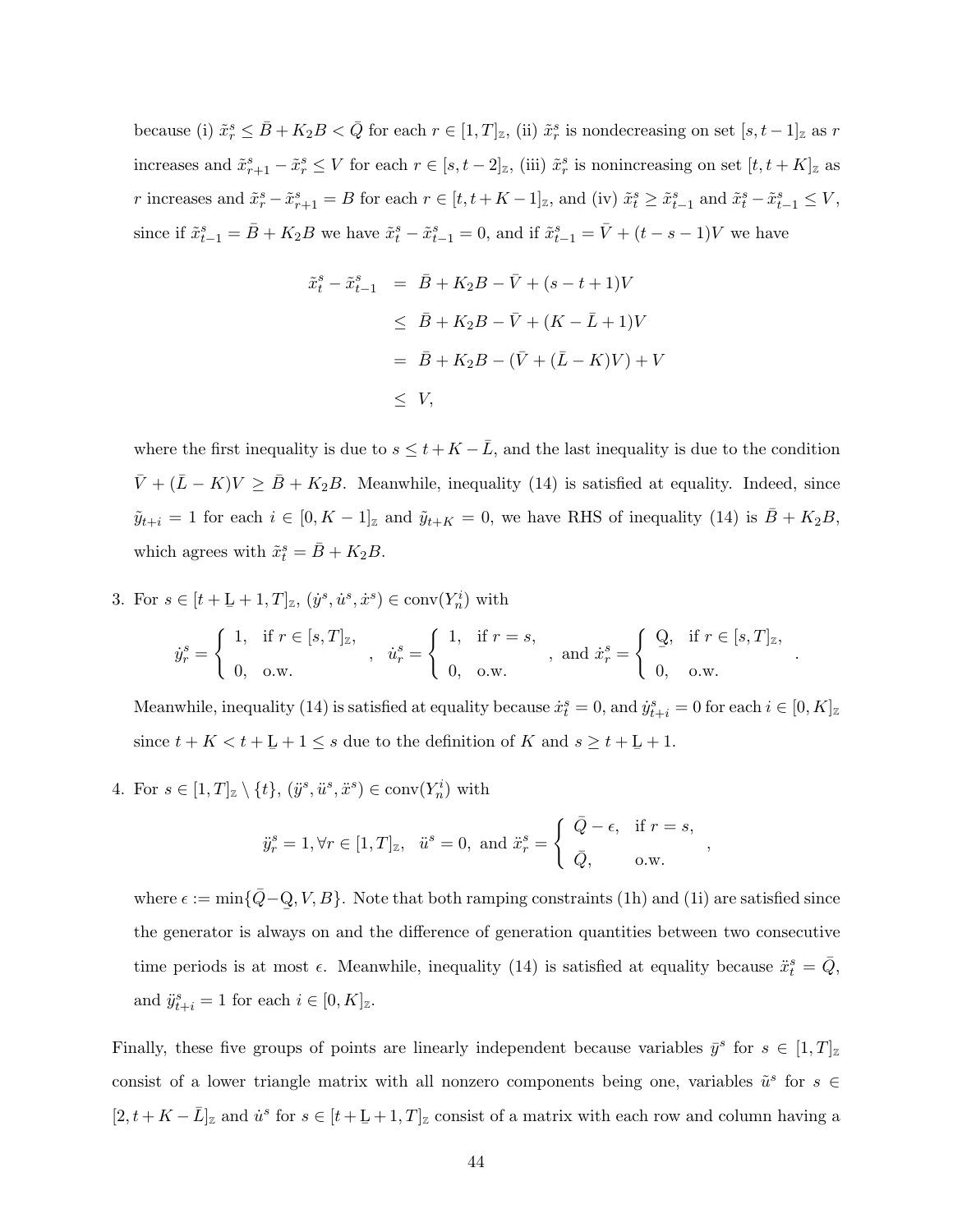component one and any other component zero, and variables  $\ddot{x}^s$  for  $s \in [1, T]_{\mathbb{Z}} \setminus \{t\}$  consist of a matrix with each row and column having a component  $\overline{Q} - \epsilon$  and any other component  $\overline{Q}$ . Therefore, we have generated  $T + (t + K - \bar{L} - 1) + (T - t - \bar{L})^+ + (T - 1) = 2T - 2 + (t + K - \bar{L}) + (T - t - \bar{L})^+$ linearly independent points as desired, and accordingly the proof is complete.

# Appendix C Proofs for the Economic Dispatch Polytope

### C.1 Proof of Proposition 8

*Proof:* To show dim  $(\text{conv}(Z)) = 2I$ , we find  $2I + 1$  affinely independent points in conv(Z). First, by assumption (18), we have  $(\bar{x}^j, \bar{y}^j) \in \text{conv}(Z)$  for each  $j \in \mathcal{I}$  with

$$
\bar{y}_i^j = \begin{cases} 0, & \text{if } i = j, \\ 1, & \text{o.w.} \end{cases}, \quad \bar{x}_i^j = \begin{cases} 0, & \text{if } i = j, \\ \bar{Q}_i, & \text{o.w.} \end{cases}, \forall i \in \mathcal{I}.
$$

Similarly, we have  $(\hat{x}^j, \hat{y}^j) \in \text{conv}(Z)$  for each  $j \in \mathcal{I}$  with

$$
\hat{y}_i^j = 1, \quad \hat{x}_i^j = \begin{cases} Q_i, & \text{if } i = j, \\ \bar{Q}_i, & \text{o.w.} \end{cases}, \forall i \in \mathcal{I}.
$$

In addition, we have  $(\tilde{x}, \tilde{y}) \in \text{conv}(Z)$  with each  $\tilde{x}_i = 1$  and each  $\tilde{y}_i = \overline{Q}_i$ . Finally, it is clear that points  $\{(\bar{x}^j, \bar{y}^j), j \in \mathcal{I}\}\$  and  $(\tilde{x}, \tilde{y})$  are affinely independent, and so the proof is thus complete.

### C.2 Proof of the facet-defining property of Lemma 4

Proof: First, by following a similar argument in the proof of Proposition 8, we can show that conv $(Z_C)$  is full-dimensional, i.e.,  $\dim(\text{conv}(Z_C)) = 2|C|$ . We omit the proof here for notation brevity. Next, to prove the the facet-defining property of inequality  $(21)$ , we find  $2|C|$  affinely independent points in conv $(Z_C)$  that satisfy (21) at equality. Since  $D < \sum_{i=1}^{|C|-1} \bar{Q}_{[i]}$ , we have  $\sum_{i\in C} \bar{Q}_i - \bar{Q}_j > D$  for each  $j \in C$ . It follows that  $(\bar{y}^j, \bar{x}^j) \in \text{conv}(Z_C)$ , where

$$
\bar{y}_i^j = \begin{cases} 0, & \text{if } i = j, \\ 1, & \text{o.w.} \end{cases}, \quad \bar{x}_i^j = \begin{cases} 0, & \text{if } i = j, \\ \bar{Q}_i, & \text{o.w.} \end{cases}, \forall i \in C.
$$

Since  $D < \sum_{i=1}^{|C|-1} \bar{Q}_{[i]}$  we let  $\epsilon = \sum_{i=1}^{|C|-1} \bar{Q}_{[i]} - D$  and accordingly  $\sum_{i \in C} \bar{Q}_i - \bar{Q}_j - \epsilon \ge D$ . We also sort the indices in C in an increasing order and denote this order as permutation  $\sigma$ , i.e.,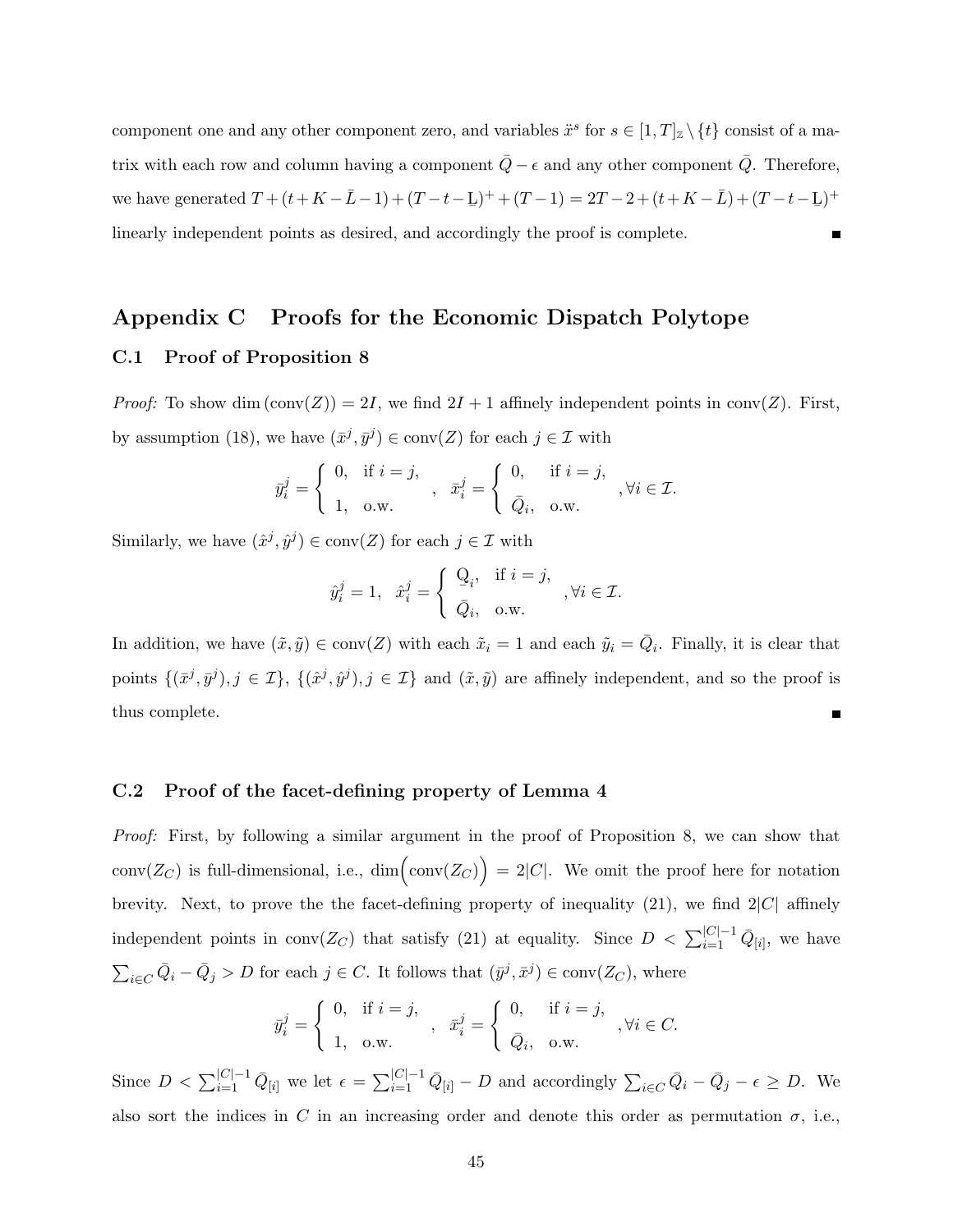we have  $C = \{\sigma_1, \ldots, \sigma_{|C|}\}\$ and  $\sigma_1 < \cdots < \sigma_{|C|}$ . It follows that  $(\hat{y}^{\sigma_j}, \hat{x}^{\sigma_j}) \in \text{conv}(Z_C)$  for each  $j = 1, \ldots, |C| - 1$ , where

$$
\bar{y}_i^{\sigma_j} = \begin{cases} 0, & \text{if } i = j, \\ 1, & \text{o.w.} \end{cases}, \quad \bar{x}_i^{\sigma_j} = \begin{cases} 0, & \text{if } i = j, \\ \bar{Q}_i - \epsilon, & \text{if } i = j + 1, \\ \bar{Q}_i, & \text{o.w.} \end{cases}, \forall i \in C.
$$

In addition,  $(\hat{y}^{\sigma_{|C|}}, \hat{x}^{\sigma_{|C|}}) \in \text{conv}(Z_C)$ , where

$$
\bar y_i^{\sigma_{|C|}}=\left\{\begin{array}{ll}0, \ \ \text{if} \ i=|C|, \\[1mm] 1, \ \ \text{o.w.}\end{array}\right., \ \ \bar x_i^{\sigma_{|C|}}=\left\{\begin{array}{ll}0, \ \ \text{if} \ i=|C|, \\[1mm] \bar Q_i-\epsilon, \ \ \text{if} \ i=1, \ \ \text{, } \ \forall i \in C. \\[1mm] \bar Q_i, \ \ \text{o.w.}\end{array}\right.
$$

Finally, it is clear that  $(\bar{y}^j, \bar{x}^j)$  for each  $j \in C$  and  $(\hat{y}^{\sigma_j}, \hat{x}^{\sigma_j})$  for each  $j = 1, \ldots, |C|$  satisfy inequality (21) at equality and they are affinely independent, which completes the proof.

### C.3 Proof of Theorem 3

Proof: (Lifting function) We recall from the lifting procedure described in Section 5.2 that lifting function  $F_1(z)$  can be represented by the optimal objective value of the optimization problem

$$
F_1(z) = \Delta - \min_{y,x} \left\{ \sum_{i \in C_2} (x_i - \mathcal{Q}_i y_i) \right\} \tag{41a}
$$

$$
\text{s.t. } \sum_{i \in C} x_i \ge D - z,\tag{41b}
$$

$$
\mathcal{Q}_i y_i \le x_i \le \bar{Q}_i y_i, \quad \forall i \in C,
$$
\n(41c)

$$
y_i \in \{0, 1\}, \quad \forall i \in C. \tag{41d}
$$

Now we compute  $F_1(z)$  by discussing the value of z and solving the corresponding problem (41) in the following cases.

- 1. If  $z \in (-\infty, D \sum_{i \in C} \bar{Q}_i)$ , we have  $\sum_{i \in C} \bar{Q}_i < D z$ . It follows that any point  $(y, x)$  satisfying constraints (41c)-(41d) violates constraint (41b) since  $\sum_{i \in C} x_i \leq \sum_{i \in C} \overline{Q}_i < D-z$ , where the first inequality follows from constraint (41c) and  $y_i \leq 1$  for each  $i \in C$ . Therefore, problem (41) is infeasible and its optimal objective value is  $\infty$ . Accordingly,  $F_1(z) = -\infty$ .
- 2. If  $z \in [D \sum_{i \in C} \bar{Q}_i, \Delta)$ , then  $D z > \sum_{i \in C_1} \bar{Q}_i + \sum_{i \in C_2} Q_i$  $\mathcal{Q}_i$  by the definition of  $\Delta$ . We show that the optimal objective value of problem (41) is  $\Delta - z$ . First, we follow a similar argument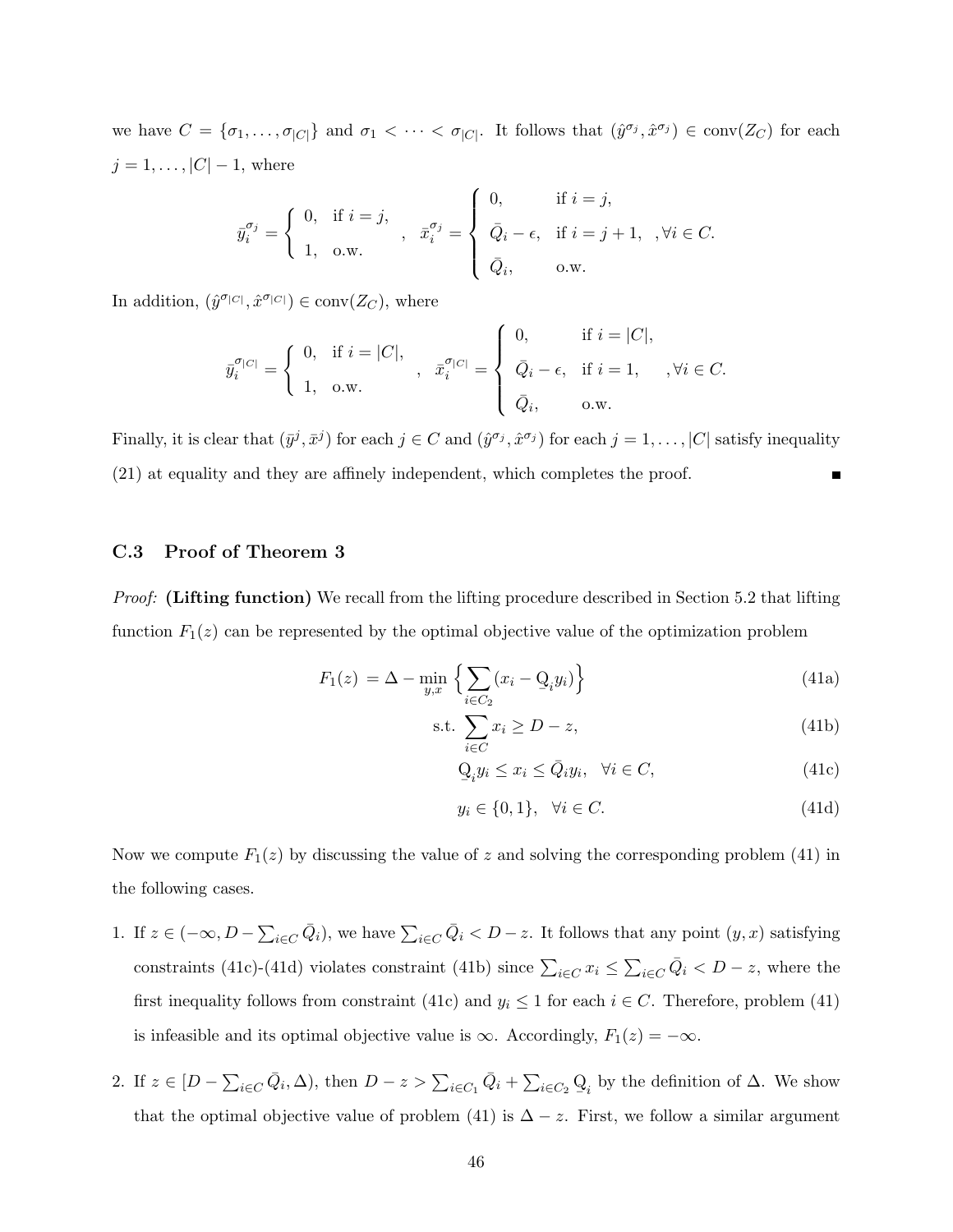in the proof of Lemma 2 to show that any given point  $(y, x)$  satisfying constraints (41b)-(41d) also satisfies inequality  $\sum_{i \in C_2} (x_i - \mathbf{Q})$  $Q_i y_i$ ) ≥  $\Delta - z$ , which implies that  $\Delta - z$  is a lower bound for the optimal objective value of problem (41). To that end, we observe

$$
D-z \le \sum_{i \in C} x_i = \sum_{i \in C_1} x_i + \sum_{i \in C_2} (x_i - \mathbf{Q}_i y_i + \mathbf{Q}_i y_i) \le \sum_{i \in C_1} \bar{Q}_i + \sum_{i \in C_2} (x_i - \mathbf{Q}_i y_i) + \sum_{i \in C_2} \mathbf{Q}_i,
$$

where the first inequality is due to constraint (41b), and the second inequality follows from the fact that  $x_i \leq \overline{Q}_i$  for each  $i \in C_1$  and  $y_i \leq 1$  for each  $i \in C_2$ . Therefore, we have  $\sum_{i\in C_2} (x_i - \mathbf{Q})$  $Q_i y_i$ )  $\geq \Delta - z$  by the definition of  $\Delta$ . Next we show that the lower bound  $\Delta - z$  can be attained by a feasible solution  $(y^*, x^*)$  to problem (41). Indeed,  $D-z > \sum_{i \in C_1} \bar{Q}_i + \sum_{i \in C_2} Q_i$  $\mathbf{r}_i$ implies that the solution with  $y_i^* = 1$  for each  $i \in C$ ,  $x_i^* = \overline{Q}_i$  for each  $i \in C_1$  and  $x_i^* = \underline{Q}_i$ for each  $i \in C_2$  satisfies constraints (41c)-(41d) but not constraint (41b). To satisfy constraint (41b), we increase the value of  $x_i^*, i \in C_2$ , one by one until  $\sum_{i \in C} x_i^* = D - z$ , which is well defined because  $D - z \le \sum_{i \in C} \bar{Q}_i$ . Finally,  $\sum_{i \in C_2} (x_i^* - Q_i y_i^*) = \sum_{i \in C} x_i^* - \sum_{i \in C_1} x_i^* - \sum_{i \in C_2} Q_i$  $Q_i =$  $D-z-\sum_{i\in C_1}\bar{Q}_i-\sum_{i\in C_2}Q_i$  $Q_i = \Delta - z$ . Therefore, the optimal objective value of problem (41) is  $\Delta - z$ , and accordingly  $F_1(z) = z$ .

3. If  $z \geq \Delta$ , we have  $\sum_{i \in C_1} \bar{Q}_i + \sum_{i \in C_2} Q_i$  $Q_i \geq D - z$  by the definition of  $\Delta$ . It follows that point  $(y^*, x^*)$  with  $y_i^* = 1$  for each  $i \in C$ ,  $x_i^* = \overline{Q}_i$  for each  $i \in C_1$ , and  $x_i^* = \overline{Q}_i$  for each  $i \in C_2$  is feasible to problem (41) and has an objective value  $\sum_{i \in C_2} (x_i^* - Q_i y_i^*) = \sum_{i \in C_2} (Q_i^*)$  $Q_i - Q_i$  $\mathcal{Q}_i$ ) = 0. Hence, zero is an upper bound of the optimal objective value of problem (41). Meanwhile, any feasible solution  $(y, x)$  to problem (41) satisfies  $\sum_{i \in C_2} (x_i - Q_i)$  $Q_i y_i$ )  $\geq 0$  due to constraint (41c), which implies that zero is a lower bound of the optimal objective value of problem (41). Therefore, the optimal objective value to problem(41) is zero, and accordingly  $F_1(z) = \Delta$ .

(Subadditivity) We observe that  $0 \leq F_1(z) \leq z$  for all  $z \in \mathbb{R}_+$  by its definition. For any given  $z_1, z_2 \in \mathbb{R}_+$ , we assume without loss of generality that  $z_1 \leq z_2$ . We show  $F_1(z_1+z_2) \leq F_1(z_1)+F_1(z_2)$ by discussing the following tow cases on the values of  $z_1$  and  $z_2$ :

- 1. If  $z_1, z_2 \in [0, \Delta)$ , then  $F_1(z_1 + z_2) \le z_1 + z_2 = F_1(z_1) + F_1(z_2)$ , where the inequality is due to  $F_1(z) \leq z$  for all  $z \in \mathbb{R}_+$ .
- 2. If  $z_2 \geq \Delta$ , then  $F_1(z_1 + z_2) = \Delta \leq F_1(z_1) + \Delta = F_1(z_1) + F_1(z_2)$  where the inequality is due to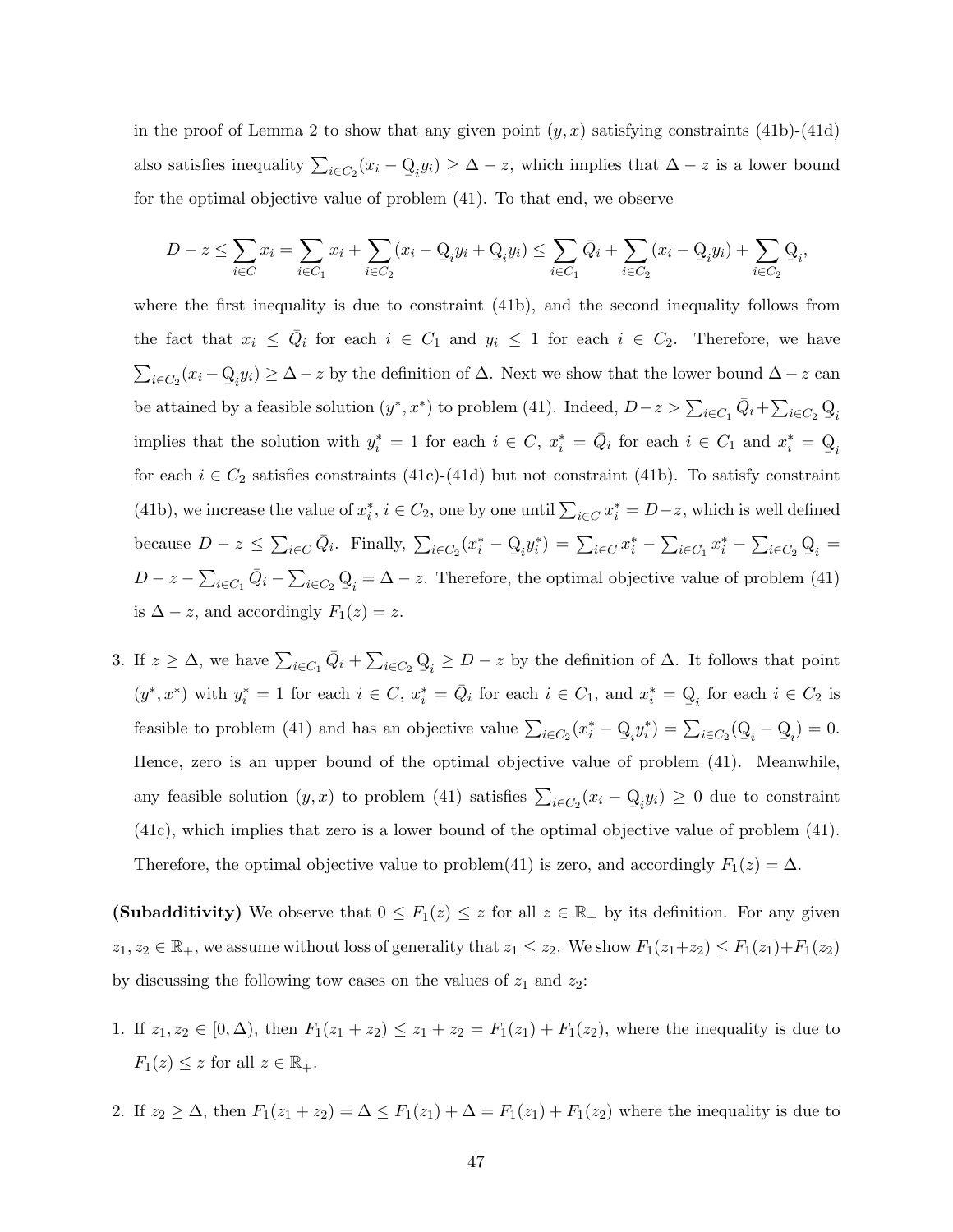$F_1(z_1) \geq 0.$ 

### C.4 Proof of Proposition 9

Proof: (Validity) Since the lifting function associated with inequality (19) is subadditive, we can lift the inequality in a sequence independent manner. To prove the validity of the lifted inequality, by the lifting procedure described in Section 5.2, we only need to show that  $\alpha_i + \beta_i x_i \geq F_1(x_i)$  for each  $i \in \mathcal{I} \setminus C$  over the intervals  $x_i \in \lbrack \text{Q}$  $Q_i, \bar{Q}_i$ . Clearly, from the definition of the lifted coefficients in (29), we know that for each  $i \in \mathcal{I} \setminus C$ :

- 1. If  $\Delta \leq Q$  $Q_i$ , then  $(\alpha_i, \beta_i) = (\Delta, 0)$  and accordingly  $\alpha_i + \beta_i x_i = \Delta \ge F_1(x_i)$  for each  $x_i \in [Q]$  $Q_i, \bar{Q}_i$ ];
- 2. If Q  $Q_i < \Delta < \bar{Q}_i$  and  $(\alpha_i, \beta_i)$  is chosen to be  $(\Delta, 0)$ , then  $\alpha_i + \beta_i x_i = \Delta \ge F_1(x_i)$  for each  $x_i \in [\mathbf{Q}]$  $Q_i, \bar{Q}_i$ ];
- 3. If Q  $Q_i < \Delta < \bar{Q}_i$  and  $(\alpha_i, \beta_i)$  is chosen to be  $(0, 1)$ , then  $\alpha_i + \beta_i x_i = x_i \geq F_1(x_i)$  for each  $x_i \in [\mathbf{Q}]$  $Q_i, \bar{Q}_i$ ];

4. If  $\Delta \geq \overline{Q}_i$ , then  $(\alpha_i, \beta_i) = (0, 1)$  and accordingly  $\alpha_i + \beta_i x_i = x_i \geq F_1(x_i)$  for each  $x_i \in [Q]$  $Q_i, \bar{Q}_i$ ].

Hence, the validity of inequality (28) follows.

(Facet-defining) To show that facet-defining property of the lifted inequality (28), we prove that the inequality

$$
\sum_{i \in C_2} (x_i - \mathcal{Q}_i y_i) + \Delta y_s \ge \Delta \tag{42}
$$

is facet-defining for conv $(Z_{C\cup\{s\}})$ . That is, the seed inequality (19) becomes facet-defining for the low-dimensional polytope after lifting the pair  $(x_s, y_s)$  with coefficient  $(\Delta, 0)$ . To that end, we first observe that  $(\Delta, 0)$  is a valid lifting coefficient because, for any  $i \in C_1$ ,  $\overline{Q}_s \ge \overline{Q}_i$  +  $\Delta > \Delta$  by condition (ii). Hence, the lifted inequality (42) is valid for conv $(Z_{C \cup \{s\}})$ . Second, we can use a similar argument as in the proof of Proposition 8 to prove that dim  $(\text{conv}(Z_{C\cup\{s\}}))$  =  $2|C| + 2$ , i.e., conv $(Z_{C \cup \{s\}})$  is full-dimensional. We omit the detailed proof by generating affinely independent points for notation brevity, and show that the condition of Proposition 8, namely  $\sum_{i\in (C\cup\{s\})\setminus\{b\}} \bar{Q}_i \geq D$  for each  $b \in C \cup \{s\}$  is satisfied as follows.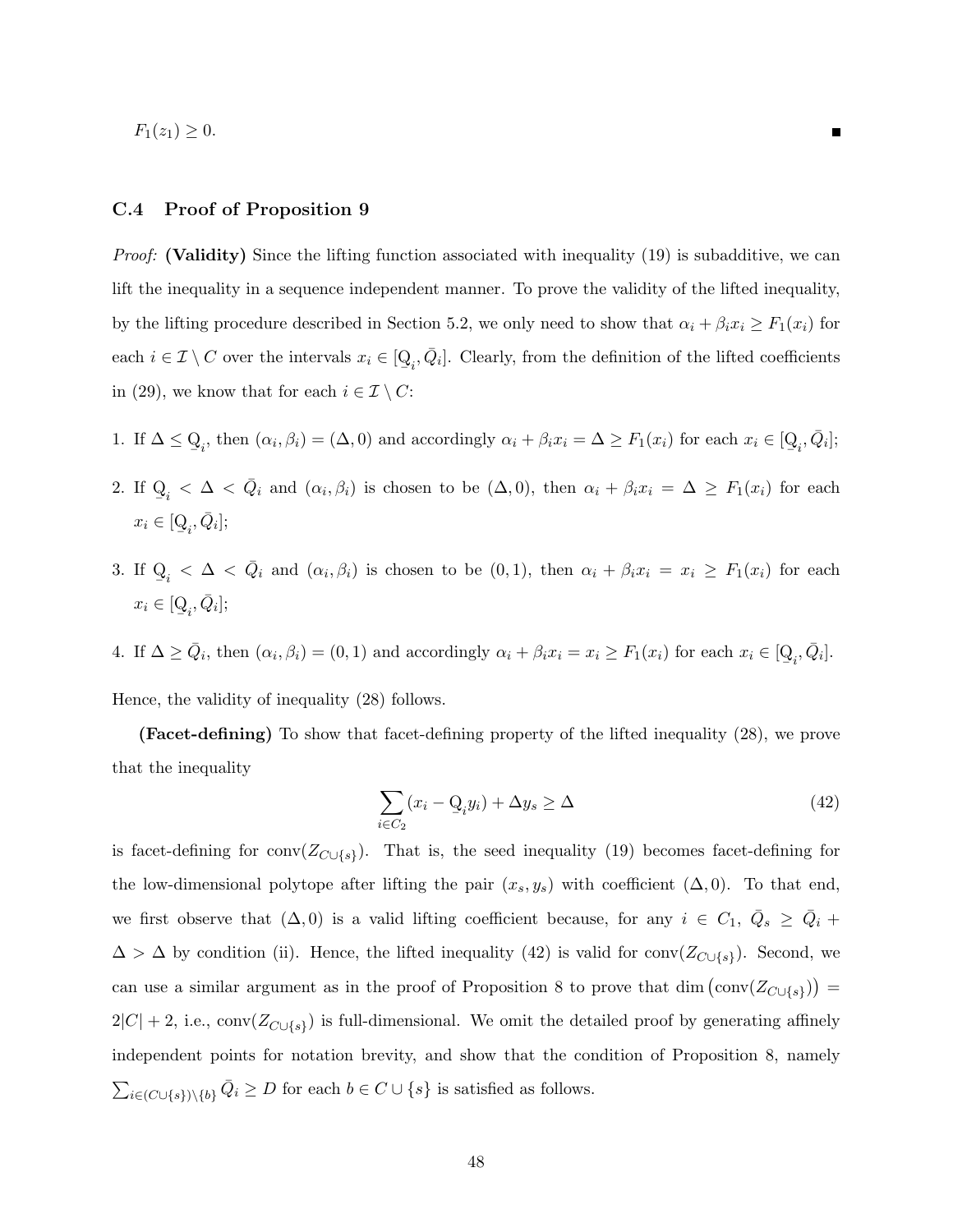- 1. If  $b \in C_1$ , we have  $\sum_{i \in (C \cup \{s\}) \setminus \{b\}} \bar{Q}_i \ge \sum_{i \in C_1} \bar{Q}_i + \sum_{i \in C_2} Q_i$  $Q_i + \bar{Q}_s - \bar{Q}_b = D - \Delta + \bar{Q}_s - \bar{Q}_b \ge D,$ where the equality is due to the definition of  $\Delta$ , and the last inequality follows from condition (ii);
- 2. If  $b \in C_2$ , we have

$$
\sum_{i \in (C \cup \{s\}) \setminus \{b\}} \bar{Q}_i - \left(\sum_{i \in C_1} \bar{Q}_i + \sum_{i \in C_2} \mathbf{Q}_i + \bar{Q}_s - \mathbf{Q}_b\right)
$$
\n
$$
= \left(\sum_{i \in C_1} \bar{Q}_i + \sum_{i \in C_2} \bar{Q}_i + \bar{Q}_s - \bar{Q}_b\right) - \left(\sum_{i \in C_1} \bar{Q}_i + \sum_{i \in C_2} \mathbf{Q}_i + \bar{Q}_s - \mathbf{Q}_b\right)
$$
\n
$$
= \sum_{i \in C_2} (\bar{Q}_i - \mathbf{Q}_i) - (\bar{Q}_b - \mathbf{Q}_b) \ge 0,
$$

and hence  $\sum_{i \in (C \cup \{s\}) \setminus \{b\}} \bar{Q}_i \ge \sum_{i \in C_1} \bar{Q}_i + \sum_{i \in C_2} \mathcal{Q}$  $\mathbf{Q}_i + \bar{Q}_s - \mathbf{Q}$  $\mathbf{Q}_b = D - \Delta + \bar{Q}_s - \mathbf{Q}$  $\mathcal{Q}_b \geq D$ , where the last inequality follows from condition (ii);

3. If  $b = s$ , we have  $\sum_{i \in (C \cup \{s\}) \setminus \{b\}} \bar{Q}_i = \sum_{i \in C} \bar{Q}_i \geq D$  by the condition of Lemma 2.

Third, we show that the face defined by inequality (42) is of dimension  $2|C| + 1$  by generating  $2|C| + 2$  affinely independent points in conv $(Z_{C \cup \{s\}})$  satisfying (42) at equality (see the rows of Table 4). In Table 4, we categorize these points into six groups and distinguish them by notation  $a, b, \ldots, f$  (see the first column of Table 4). For notation brevity, we index each element in  $C_1$  and  $C_2$  by using subscripts  $1, \ldots, |C_1|$  and  $1, \ldots, |C_2|$  respectively, and highlight  $\bar{Q}_i$  and Q  $Q_i$  in subsets  $C_i$ ,  $i = 1, 2$ , by using superscript i. For example,  $\overline{Q}_1^1$  represents the first generation upper bound in  $C_1$ . We define each group of points in the rows of Table 4, and show that they belong to  $conv(Z_{C\cup\{s\}})$ and satisfy inequality (42) at equality as follows.

- 1. For each  $k = 1, ..., |C_1|$ ,  $a_k := (y, x) \in \text{conv}(Z_{C \cup \{s\}})$  since  $\sum_{i \in C \cup \{s\}} x_i = \sum_{i \in C_1} \bar{Q}_i^1 \bar{Q}_k^1 + \cdots$  $\sum_{i\in C_2}\c0$ ¯ 2  $\frac{1}{2} + \bar{Q}_s = \bar{Q}_s - \bar{Q}_k^1 - \Delta + D \geq D$ , where the second equality is due to the definition of  $\Delta$ , and the last inequality is due to condition (ii). Moreover,  $a_k$  satisfies inequality (42) at equality since  $x_i = Q$  $Q_i$  for each  $i \in C_2$  and  $y_s = 1$ .
- 2. For each  $k = 1, ..., |C_2|, b_k := (y, x) \in conv(Z_{C \cup \{s\}})$  since  $\sum_{i \in C \cup \{s\}} x_i = \sum_{i \in C_1} \bar{Q}_i^1 + \sum_{i \in C_2} Q_i^1$ ¯ 2  $\frac{2}{i}$  $\rm{Q}$ ¯ 1  $\frac{1}{k} + \bar{Q}_s = \bar{Q}_s - \mathcal{Q}$ ¯ 2  $k<sup>2</sup> - \Delta + D \ge D$ , where the last inequality is due to condition (ii). Moreover,  $b_k$  satisfies inequality (42) at equality since  $x_i = Q$  $Q_i y_i$  for each  $i \in C_2$  and  $y_s = 1$ .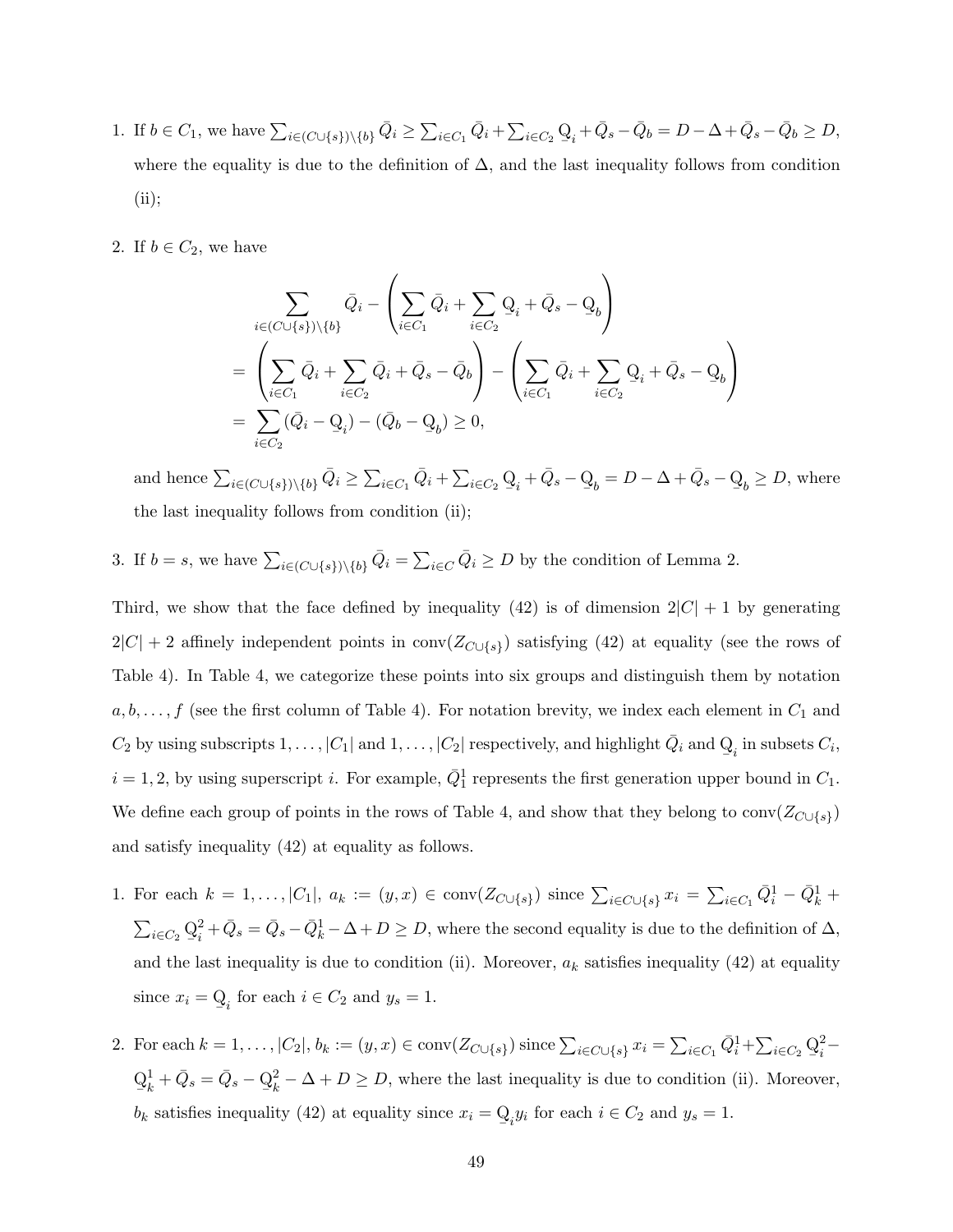- 3.  $c := (y, x) \in \text{conv}(Z_{C \cup \{s\}})$  since  $\sum_{i \in C \cup \{s\}} x_i = \sum_{i \in C_1} \bar{Q}_i^1 + \sum_{i \in C_2} Q_i^1$ ¯ 2  $i<sup>2</sup> + max\{Q$  $Q_s$ ,  $\Delta\} \ge \sum_{i \in C_1} \bar{Q}_i^1 +$  $\sum_{i\in C_2}\c0$ ¯ 2  $i^2 + \Delta \geq D$ , where the last inequality is due to the definition of  $\Delta$ . Moreover, c satisfies inequality (42) at equality since  $x_i = Q$  $Q_i$  for each  $i \in C_2$  and  $y_s = 1$ .
- 4. For each  $k = 1, ..., |C_1|$ ,  $d_k := (y, x) \in \text{conv}(Z_{C \cup \{s\}})$  since  $\sum_{i \in C \cup \{s\}} x_i = \sum_{i \in C_1} \overline{Q}_i^1 (\overline{Q}_k^1 \rm{Q}$ ¯ 1  $\binom{1}{k} + \sum_{i \in C_2} \mathcal{Q}$ ¯ 2  $\frac{1}{2} + \bar{Q}_s \ge \bar{Q}_s - \Delta + D \ge D$ , where the last inequality follows from condition (ii). Moreover,  $d_k$  satisfies inequality (42) at equality since  $x_i = Q$  $Q_i$  for each  $i \in C_2$  and  $y_s = 1$ .
- 5. For each  $k = 1, ..., |C_2|, e_k := (y, x) \in conv(Z_{C \cup \{s\}})$  since  $\sum_{i \in C \cup \{s\}} x_i = \sum_{i \in C_1} \bar{Q}_i^1 + \sum_{i \in C_2} Q_i^1$ ¯ 2  $i^2$ +  $\Delta = D$  by the definition of  $\Delta$ , and Q  $\mathbb{Q}_i + \Delta \leq \bar{Q}_i$  by condition (i). Moreover,  $e_k$  satisfies inequality (42) at equality since  $\sum_{i \in C_2} (x_i - \mathbf{Q})$  $\mathbf{Q}_i$ ) =  $\Delta$  and  $y_s = 0$ .
- 6.  $f := (y, x) \in \text{conv}(Z_{C \cup \{s\}})$  since  $\sum_{i \in C \cup \{s\}} x_i = \sum_{i \in C_1} \bar{Q}_i^1 + \sum_{i \in C_2} Q_i^1$ ¯ 2  $\frac{2}{i} + \bar{Q}_s \ge \sum_{i \in C_1} \bar{Q}_i^1 +$  $\sum_{i\in C_2}\c0$ ¯ 2  $i^2 + \Delta = D$ , where the last inequality is due to condition (ii). Moreover, f satisfies inequality (42) at equality since  $x_i = Q$  $Q_i$  for each  $i \in C_2$  and  $y_s = 1$ .

The affine independence is clear from Table 4, and accordingly inequality (42) is facet-defining for conv( $Z_{C\cup\{s\}}$ ). Finally, we show the facet-defining property of the lifted inequality (28) by lifting pairs  $(x_i, y_i)$  for all  $i \in \mathcal{I} \setminus (C \cup \{s\})$  in a way that provides two linearly independent points. To that end, we assume without loss of generality that  $\overline{Q}_i > \Delta$  for each  $i \in \mathcal{I} \setminus (C \cup \{s\})$ , since if  $\overline{Q}_i < \Delta$  (since  $\overline{Q}_i \neq \Delta$  by condition (iii)) we can insert i into  $C_1$ , replace  $\Delta$  by  $\Delta - \overline{Q}_i$ , and still keep  $\Delta > 0$ . Hence, we can lift each pair  $(x_i, y_i)$  for all  $i \in \mathcal{I} \setminus (C \cup \{s\})$  with lifting coefficient  $(\alpha_i, \beta_i) = (\Delta, 0)$ , which provides two linearly independent points  $(\Delta, \Delta)$  and  $(\bar{Q}_i, \Delta)$  since  $\bar{Q}_i > \Delta$ . Therefore, the final conclusion follows from Lemma 5. г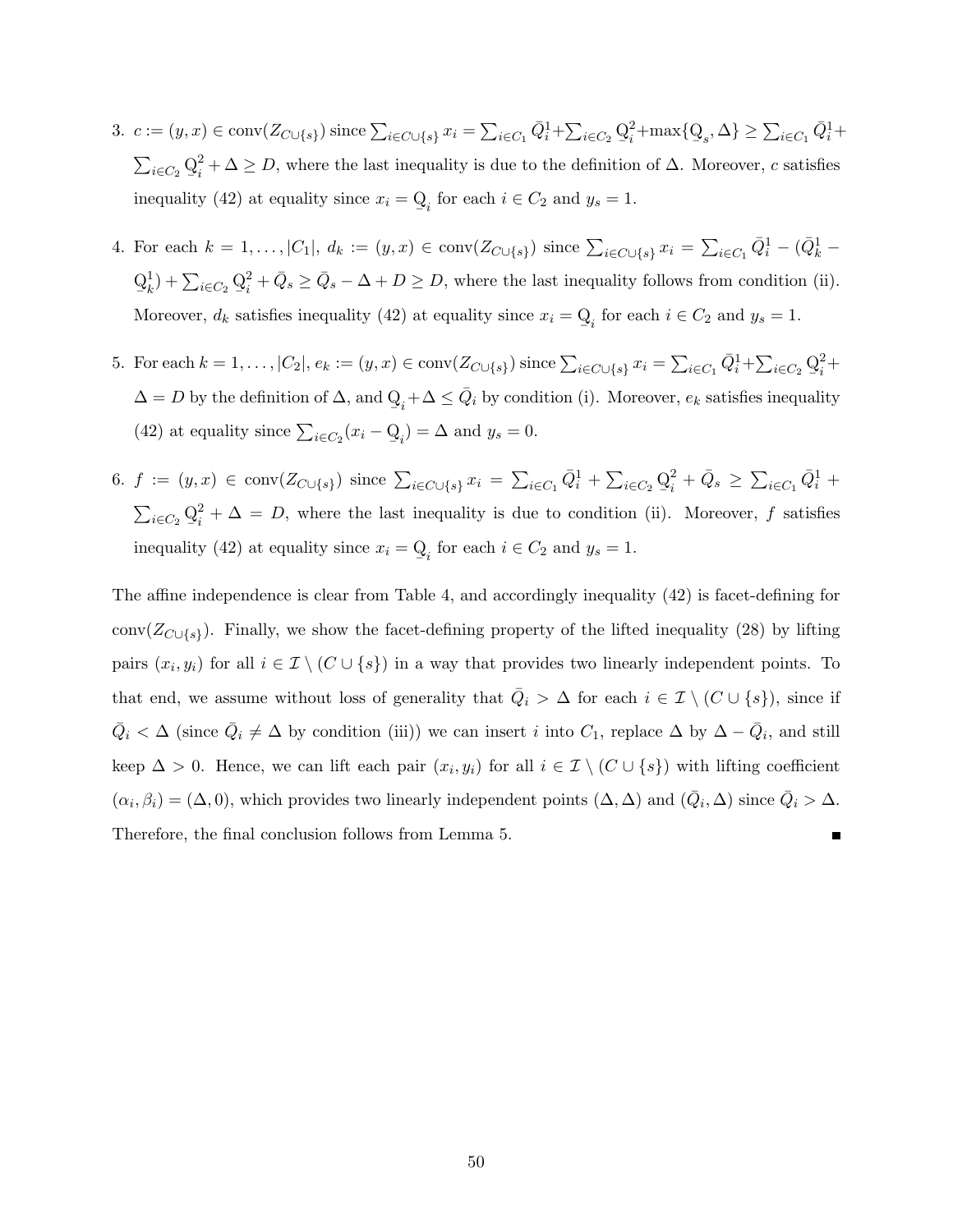|                          | $\mathbf{y}$ |                  |                  |                |                |                                      |          | $\mathbf X$          |                  |                  |                  |          |                                       |                         |                            |          |                                                        |                                |
|--------------------------|--------------|------------------|------------------|----------------|----------------|--------------------------------------|----------|----------------------|------------------|------------------|------------------|----------|---------------------------------------|-------------------------|----------------------------|----------|--------------------------------------------------------|--------------------------------|
|                          |              |                  | $\overline{C_1}$ |                |                | $\overline{C_2}$<br>$\boldsymbol{s}$ |          |                      |                  | $\overline{C_1}$ |                  |          |                                       | $\overline{C_2}$        |                            |          |                                                        | $\boldsymbol{s}$               |
| $a_1$                    | $\theta$     |                  | .                | 1              | $\mathbf{1}$   | 1                                    | .        | 1                    | $\mathbf 1$      | $\boldsymbol{0}$ | $\bar{Q}_2^1$    | $\cdots$ | $\bar{\bar{Q}}{}^1_{ C_1 }$           | $\mathbf{Q}_1^2$        | $\mathbf{Q}_2^2$           | .        | $\mathcal{Q}^2_{ C_2 }$                                | $\bar{Q}_s$                    |
| $\boldsymbol{a}_2$       | $\mathbf{1}$ | $\boldsymbol{0}$ | .                | 1              | $\mathbf{1}$   | $\mathbf{1}$                         | $\cdots$ | 1                    | $\mathbf 1$      | $\bar Q_1^1$     | $\boldsymbol{0}$ | $\cdots$ | $\bar{Q}^1_{ C_1 }$                   | $\mathbf{Q}_1^2$        | $\mathbf{Q}_2^2$           | $\ldots$ | $\mathcal{Q}^2_{ C_2 }$                                | $\bar Q_s$                     |
| ÷                        | $\cdot$      |                  |                  | $\ddot{\cdot}$ |                |                                      |          | $\cdot$              |                  |                  |                  |          |                                       |                         |                            |          |                                                        |                                |
| $a_{ C_1 }$              | 1            |                  | .                | 0              | 1              | $\mathbf 1$                          | $\cdots$ | $\mathbf 1$          | 1                | $\bar{Q}_1^1$    | $\bar{Q}_2^1$    | $\cdots$ | $\overline{0}$                        | $\mathbf{Q}_1^2$        | $\mathbf{Q}_2^2$           | $\cdots$ | $Q_{ C_2 }^2$                                          | $\bar{Q}_s$                    |
| $\boldsymbol{b}_1$       | $\mathbf 1$  | 1                | .                | $\mathbf{1}$   | $\overline{0}$ | $\mathbf{1}$                         | .        | $\mathbf{1}$         | $\mathbf 1$      | $\bar{Q}_1^1$    | $\bar Q_2^1$     | .        | $\bar{\bar{Q}}{}^1_{ C_1 }$           | $\mathbf{0}$            | $\mathbf{Q}_2^2$           | .        | $\mathcal{Q}^2_{ C_2 }$                                | $\bar{Q}_s$                    |
| $\mathfrak{b}_2$         | $\mathbf{1}$ | 1                | .                | 1              | $\mathbf{1}$   | $\boldsymbol{0}$                     | .        | 1                    | 1                | $\bar{Q}_1^1$    | $\bar{Q}_2^1$    | $\cdots$ | $\bar{Q}^1_{ C_1 }$                   | $\mathbf{Q}_1^2$        | $\boldsymbol{0}$           | $\cdots$ | $\mathcal{Q}^2_{ C_2 }$                                | $\bar Q_s$                     |
| $\cdot$<br>$\bullet$     | $\cdot$      |                  |                  | $\ddot{\cdot}$ |                |                                      |          | $\bullet$<br>$\cdot$ |                  |                  |                  |          |                                       |                         |                            |          |                                                        |                                |
| $b_{ C_2 }$              | 1            |                  | .                | 1              | 1              | $\mathbf{1}$                         | .        | $\overline{0}$       | 1                | $\bar{Q}_1^1$    | $\bar{Q}_2^1$    | $\cdots$ | $\bar{Q}^1_{ \underline{C_1} }$       | ${\mathcal Q}_1^2$      | ${\mathbf Q}_2^2$          | $\cdots$ | $\overline{0}$                                         | $\bar Q_s$                     |
| $\boldsymbol{c}$         | $\mathbf{1}$ | 1                | .                | $\mathbf{1}$   | 1              | $\mathbf{1}$                         | .        | $\mathbf 1$          | 1                | $\bar Q_1^1$     | $\bar Q_2^1$     | $\cdots$ | $\bar{\bar{Q}}^1_{\mid C_1 \mid}$     | ${\bf Q}_1^2$           | $\mathbf{Q}_2^2$           | $\cdots$ | $\mathcal{Q}^2_{ C_2 }$                                | $\max\{\mathcal{Q}_s,\Delta\}$ |
| $\boldsymbol{d}_1$       | $\mathbf{1}$ | 1                | .                | $\mathbf{1}$   | $\mathbf{1}$   | $\mathbf{1}$                         | .        | $\mathbf 1$          | $\mathbf{1}$     | $\mathbf{Q}_1^1$ | $\bar{Q}_2^1$    | .        | $\bar{\bar{Q}}{}^1_{ C_1 }$           | $\mathbf{Q}_1^2$        | $\mathbf{Q}_2^2$           | $\cdots$ | $\mathcal{Q}^2_{ C_2 }$                                | $\bar Q_s$                     |
| $d_2\,$                  | $\mathbf{1}$ |                  | .                | 1              | 1              | $\mathbf{1}$                         | .        | 1                    | 1                | $\bar{Q}_1^1$    | $\mathbf{Q}_2^1$ | $\cdots$ | $\bar{Q}^1_{ C_1 }$                   | ${\bf Q}_1^2$           | ${\mathbf Q}_2^2$          | $\cdots$ | $\mathcal{Q}^2_{ C_2 }$                                | $\bar{Q}_s$                    |
| $\ddot{\cdot}$           |              |                  |                  |                |                |                                      |          | $\blacksquare$       |                  |                  |                  |          |                                       |                         |                            |          |                                                        |                                |
| $d_{ C_1 }$              | 1            |                  |                  | 1              | 1              | $\mathbf 1$                          | .        | 1                    | 1                | $\bar Q_1^1$     | $\bar Q_2^1$     |          | $Q_{ C_1 }^1$                         | $\mathbf{Q}_1^2$        | $\mathbf{Q}_2^2$           | .        | $\underline{\mathbf{Q}}_{ C_2 }^2$                     | $\bar{Q}s$                     |
| $\boldsymbol{e}_1$       | $\mathbf{1}$ | 1                | .                | $\mathbf{1}$   | $\mathbf{1}$   | $\mathbf{1}$                         | .        | $\mathbf{1}$         | $\overline{0}$   | $\bar Q_1^1$     | $\bar{Q}_2^1$    | $\cdots$ | $\bar{\bar{Q}}{}^1_{ C_1 }$           | $\mathbf{Q}_1^2+\Delta$ | $\mathbf{Q}_2^2$           | $\cdots$ | $\mathcal{Q}^2_{ C_2 }$                                | $\boldsymbol{0}$               |
| $\boldsymbol{e}_2$       | $\mathbf{1}$ |                  | .                | 1              | 1              | $\mathbf{1}$                         | .        | $\mathbf 1$          | $\boldsymbol{0}$ | $\bar{Q}_1^1$    | $\bar{Q}_2^1$    | .        | $\bar{Q}_{ C_1 }^1$                   | $\mathbf{Q}_1^2$        | ${\mathbf Q}^2_2 + \Delta$ | $\ldots$ | $\mathcal{Q}^2_{ C_2 }$                                | 0                              |
| ÷                        |              |                  |                  |                |                |                                      |          | $\cdot$              |                  |                  |                  |          |                                       |                         |                            |          |                                                        |                                |
| $e_{\left C_{2}\right }$ | $\mathbf{1}$ |                  | .                | 1              | 1              | $\mathbf 1$                          | .        | 1                    | $\theta$         | $\bar Q_1^1$     | $\bar Q_2^1$     |          | $\bar{Q}^1_{\underline{ C_1 }}$       | $\mathbf{Q}_1^2$        | $\mathbf{Q}_2^2$           |          | $\cdots \underline{\mathbf{Q}}_{ C_2 }^2$<br>$+\Delta$ | $\boldsymbol{0}$               |
| $\boldsymbol{f}$         | $\mathbf{1}$ | 1                | .                | $\mathbf{1}$   | $\mathbf{1}$   | $\mathbf{1}$                         | $\cdots$ | $\mathbf 1$          | 1                | $\bar Q_1^1$     | $\bar Q_2^1$     | $\cdots$ | $\bar{\bar{Q}}^1_{\underline{ C_1 }}$ | $\mathbf{Q}_1^2$        | $\mathbf{Q}_2^2$           | $\cdots$ | $Q_{ C_2 }^2$                                          | $\bar Q_s$                     |

Table 4: Affinely independent points satisfying inequality (42) at equality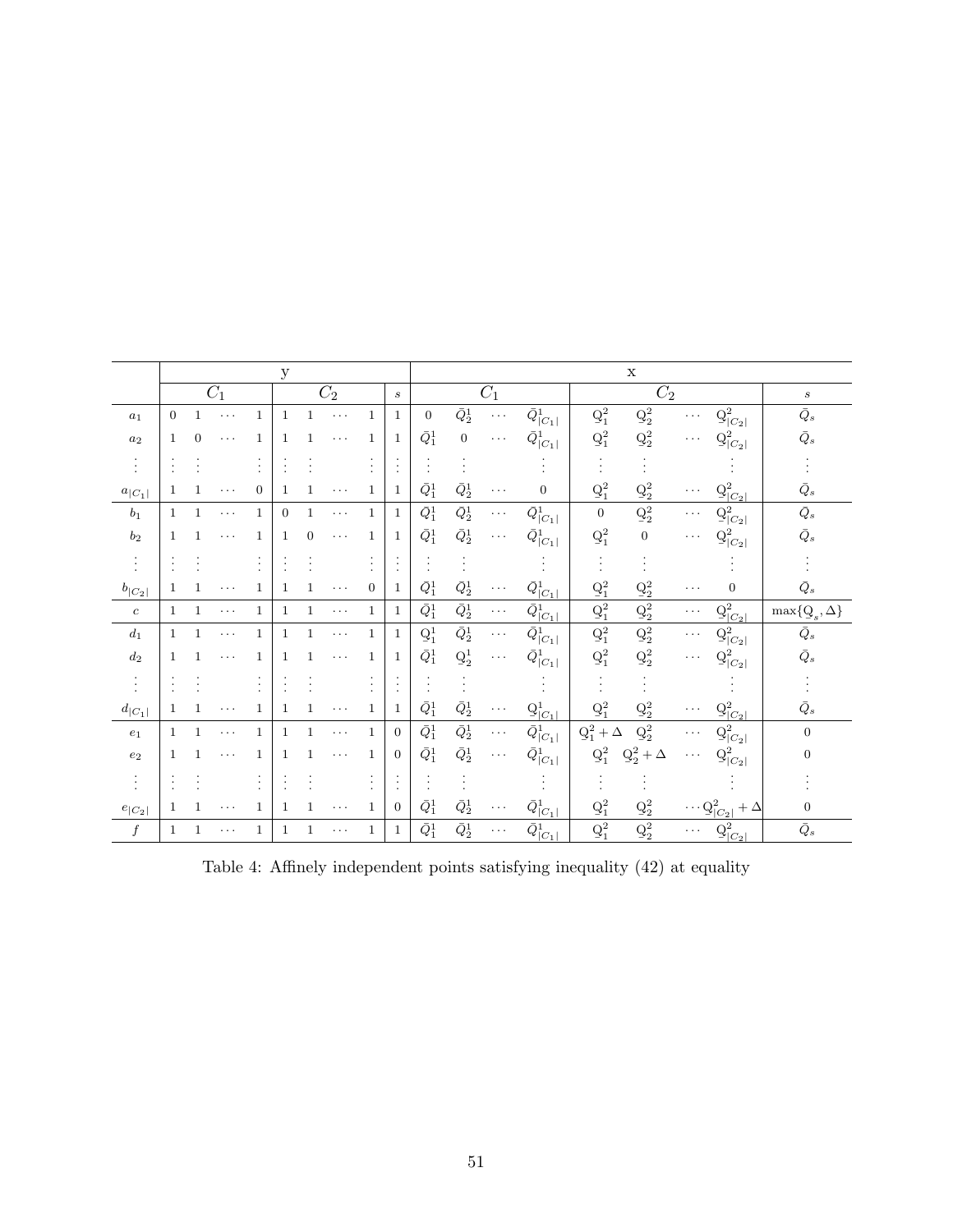#### C.5 Proof of Theorem 4

*Proof:* (Lifting function) We recall from the lifting procedure described in Section 5.2 that lifting function  $F_2(z)$  can be represented by the optimal objective value of the optimization problem

$$
F_2(z) = \Gamma + |C| - \min_{y,x} \left\{ \sum_{i \in C} \left( x_i - (\mathbf{Q}_i - 1)y_i \right) \right\} \tag{43a}
$$

$$
\text{s.t. } \sum_{i \in C} x_i \ge D - z,\tag{43b}
$$

$$
Q_i y_i \le x_i \le \bar{Q}_i y_i, \ \forall i \in C,
$$
\n(43c)

$$
y_i \in \{0, 1\}, \ \forall i \in C. \tag{43d}
$$

Note here that without loss of generality, we can assume that  $\Gamma \geq 1$ , Q  $\mathbf{Q}_i \geq 1$ , and  $\bar{Q}_i - \mathbf{Q}$  $Q_i \geq 1$  for each  $i \in C$ . Indeed, the assumption is valid if the data input for Z are integral because Γ, Q  $Q_i$  and  $\bar{Q}_i - Q$  $Q_i$  for each  $i \in C$  are positive, and we can multiply the data input for Z by a sufficiently large positive integer to make them integral. Now we compute  $F_2(z)$  by discussing the value of z and solving the corresponding problem  $(43)$  in the following cases.

- 1. If  $z \in (-\infty, D \sum_{i \in C} \bar{Q}_i)$ , we have  $\sum_{i \in C} \bar{Q}_i < D z$ . It follows that any point  $(y, x)$  satisfying constraints (43c)-(43d) violates constraint (43b) since  $\sum_{i \in C} x_i \leq \sum_{i \in C} \overline{Q}_i < D - z$ , where the first inequality follows from constraint (43c) and  $y_i \leq 1$  for each  $i \in C$ . Therefore, problem (43) is infeasible and its optimal objective value is  $\infty$ . Accordingly,  $F_2(z) = -\infty$ .
- 2. If  $z \in [D \sum_{i \in C} \bar{Q}_i, A_0)$ , in view that  $A_0 = \Gamma$ , we have  $D z > D \Gamma = \sum_{i \in C} Q_i$  by the definition of Γ. We show that the optimal objective value of problem (43) is  $\Gamma - z + |C|$ . First, we follow a similar argument in the proof of Lemma 3 to show that any given point  $(y, x)$  satisfying constraints (43b)-(43d) also satisfies inequality  $\sum_{i \in C} (x_i - (\mathbf{Q})$  $Q_i - 1y_i$   $\geq \Gamma - z + |C|$ , which implies that  $\Gamma - z + |C|$  is a lower bound for the optimal objective value of problem (43). To that end, we let  $T = \{i \in C : y_i = 0\}$ . Accordingly, we have

$$
D - z \leq \sum_{i \in C} x_i = \sum_{i \in C} Q_i y_i + \sum_{i \in C} (x_i - Q_i y_i)
$$
  

$$
\leq \sum_{i \in C \setminus T} Q_i + \sum_{i \in C} (x_i - Q_i y_i),
$$

where the first inequality follows from constraint (43b), and the second inequality follows from the definition of T. It follows from the definition of  $\Gamma$  that  $\sum_{i\in C} (x_i - \mathcal{Q})$  $\mathcal{Q}_i y_i$ )  $\geq \Gamma - z + \sum_{i \in T} \mathcal{Q}_i$ .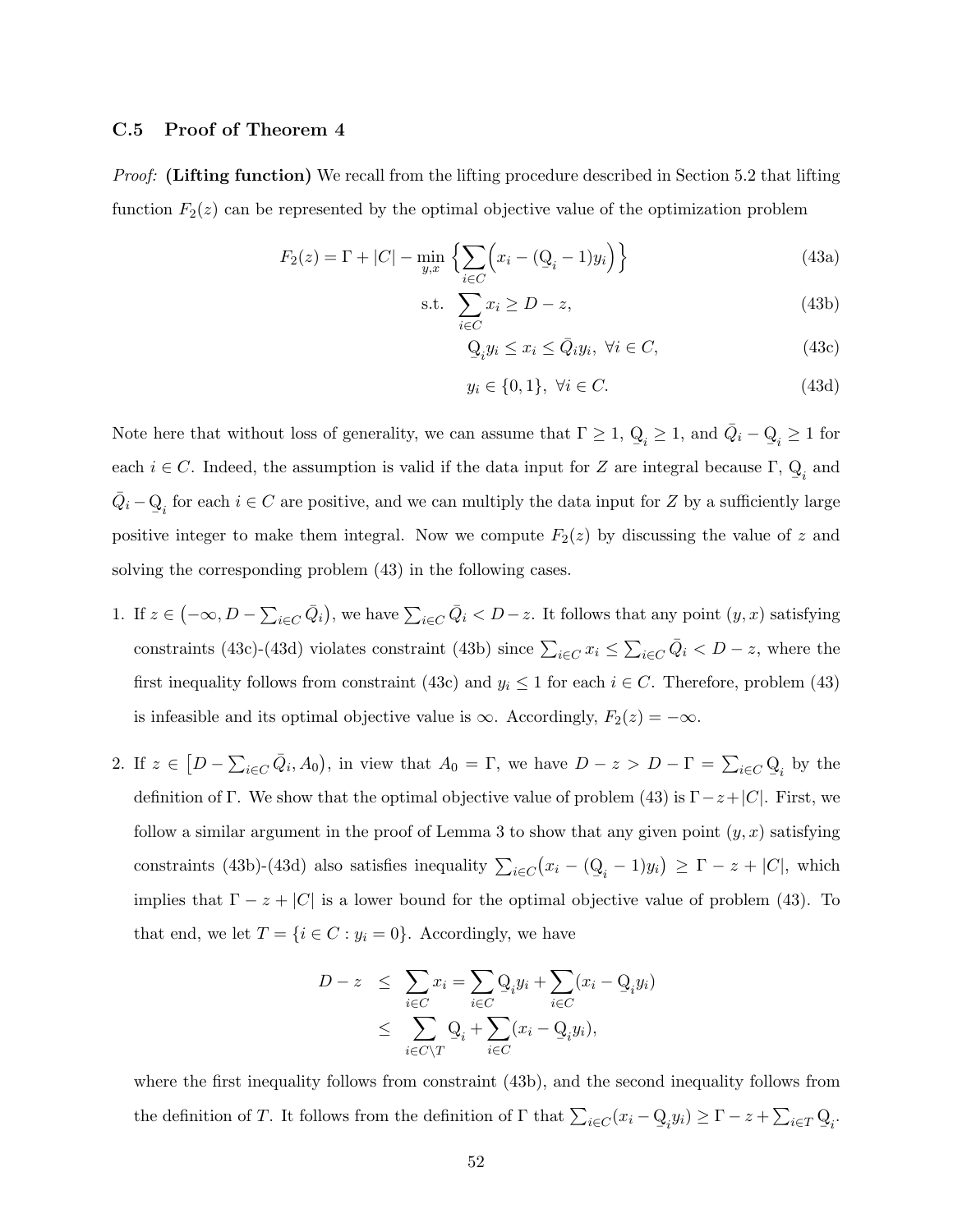Therefore, we have

$$
\sum_{i \in C} \Bigl( x_i - (\mathcal{Q}_i - 1)y_i \Bigr) = \sum_{i \in C} (x_i - \mathcal{Q}_i y_i) + \sum_{i \in C} y_i \ge \Gamma - z + \sum_{i \in T} \mathcal{Q}_i + |C| - |T| \ge \Gamma - z + |C|,
$$

where the first inequality is due to the definition of  $T$ , and the second inequality follows from the fact that Q  $\mathcal{Q}_i \geq 1$  for each  $i \in T$ . Next we show that the lower bound  $\Gamma - z + |C|$  can be attained by some feasible solution to problem (43). To that end, we claim that there exists a feasible solution  $(y^*, x^*)$  to problem (43) such that  $y_i^* = 1$  for each  $i \in C$  and  $\sum_{i \in C} x_i^* = D - z$ . Indeed,  $D - z > \sum_{i \in C} Q_i$  implies that the solution  $y_i^* = 1$  and  $x_i^* = Q_i$  for each  $i \in C$  satisfies constraints (43c)-(43d) but not constraint (43b). To satisfy constraint (43b), we increase the value of  $x_i^*$  one by one until  $\sum_{i \in C} x_i^* = D - z$ , which is well defined because  $D - z \le \sum_{i \in C} \overline{Q}_i$ . It follows that  $\sum_{i \in C} (x_i^* - (\underline{Q}_i - 1)y_i^*) = \Gamma - z + |C|$ , and so the lower bound is attained. Therefore, the optimal objective value of problem (43) is  $\Gamma - z + |C|$  and accordingly  $F_2(z) = z$ .

3. If  $z \in [A_j, A_{j+1} - 1)$  for some  $j = 0, ..., |C| - 2$ , since  $A_{|C|} = \Gamma + \sum_{i=1}^{|C|} Q_{[i]} = D$  due to the definition of  $\Gamma$ , we have

$$
D - z = A_{|C|} - z > A_{|C|} - A_{j+1} + 1 = \sum_{i=j+2}^{|C|} Q_{[i]} + 1.
$$
 (44)

We show that the optimal objective value of problem (43) is  $|C| - j$ . Similar to the proof in the last case, we first show that  $|C| - j$  is a lower bound for the optimal objective value by considering any given point  $(y, x)$  satisfying constraints (43b)-(43d). We let  $T = \{i \in C : y_i = 1\}$ and distinguish two cases on the value of  $|T|$ . If  $|T| \geq |C| - j$ , we have

$$
\sum_{i \in C} (x_i - (\mathbf{Q}_i - 1)y_i) = \sum_{i \in C} (x_i - \mathbf{Q}_i y_i) + \sum_{i \in C} y_i \ge \sum_{i \in C} y_i = |T| \ge |C| - j;
$$

where the first inequality follows from constraint (43c), and the second equality follows from the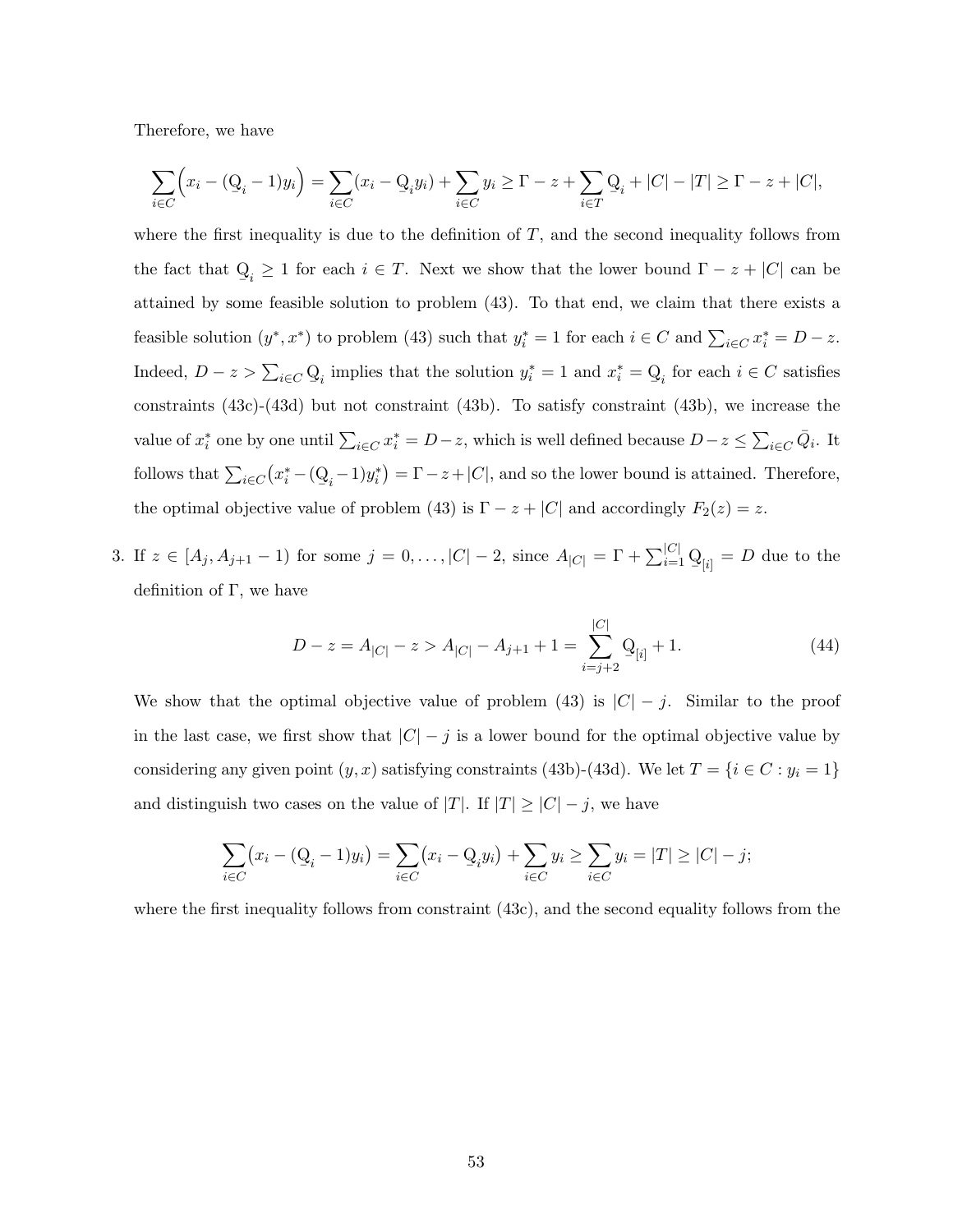definition of T. If  $|T| \leq |C| - j - 1$ , we have

$$
\sum_{i \in C} (x_i - (\mathbf{Q}_i - 1)y_i)
$$
\n
$$
= \sum_{i \in C} x_i - \sum_{i \in T} \mathbf{Q}_i + |T| \qquad \text{(by the definition of } T)
$$
\n
$$
\geq D - z - \sum_{i=|C|-|T|+1}^{|C|} \mathbf{Q}_{[i]} + |T| \qquad \text{(by constraint (43b) and the denition of } \mathbf{Q}_{[i]})
$$
\n
$$
> 1 + \sum_{i=j+2}^{|C|-|T|} \mathbf{Q}_{[i]} + |T| \qquad \text{(by (44))}
$$
\n
$$
\geq |C| - j. \qquad \text{(since } \mathbf{Q}_i \geq 1, \forall i \in C)
$$

Next we observe that  $|C|-j$  can be attained by a feasible solution  $(y^*, x^*)$  to problem (43) with

$$
y_{[i]}^{*} = \begin{cases} 1, & \text{if } i = j + 1, \dots, |C| \\ 0, & \text{o.w.} \end{cases}, x_{[i]}^{*} = \begin{cases} \mathcal{Q}_{[i]}, & \text{if } i = j + 1, \dots, |C| \\ 0, & \text{o.w.} \end{cases}
$$

where variables  $y_{[i]}^*$  and  $x_{[i]}^*$  correspond to Q  $Q_{[i]}$  for each  $i \in C$ .  $(y^*, x^*)$  is feasible to problem (43) because (i) it clearly satisfies constraints (43c)-(43d), and (ii) it satisfies constraint (43b) since  $\sum_{i \in C} x_i^* = \sum_{i=j+1}^{|C|} \mathcal{Q}_{[i]} = A_{|C|} - A_j \ge D - z$ , where the inequality follows from  $D = A_{|C|}$  and  $z \geq A_j$ . Finally, we observe that  $\sum_{i \in C} (x_i^* - (\mathcal{Q}_i - 1)y_i^*) = |C| - j$ . Therefore, the optimal objective value of problem (43) is  $|C| - j$  and accordingly  $F_2(z) = \Gamma + |C| - (|C| - j) = \Gamma + j$ .

4. If  $z \in [A_{j+1} - 1, A_{j+1})$  for some  $j = 0, ..., |C| - 2$ , we have  $A_{j+1} - z \le 1$  and

$$
D - z = A_{|C|} - A_{j+1} + A_{j+1} - z = \sum_{i=j+2}^{|C|} Q_{[i]} + A_{j+1} - z,
$$
\n(45)

,

where the first equality follows from  $D = A_{|C|}$ . We show that the optimal objective value of problem (43) is  $(|C|-j-1)+(A_{j+1}-z)$ . Similar to the proofs in previous cases, we first show that  $(|C| - j - 1) + (A_{j+1} - z)$  is a lower bound of the optimal objective value by considering any point  $(y, x)$  satisfying constraints (43b)-(43d). To that end, we let  $T = \{i \in C : y_i = 1\}$  and distinguish two cases on the value of |T|. If  $|T| \geq |C| - j$ , we have

$$
\sum_{i \in C} (x_i - (\mathbf{Q}_i - 1)y_i) = \sum_{i \in C} (x_i - \mathbf{Q}_i y_i) + \sum_{i \in C} y_i \ge \sum_{i \in C} y_i = |T|
$$
  
 
$$
\ge |C| - j \ge (|C| - j - 1) + (A_{j+1} - z),
$$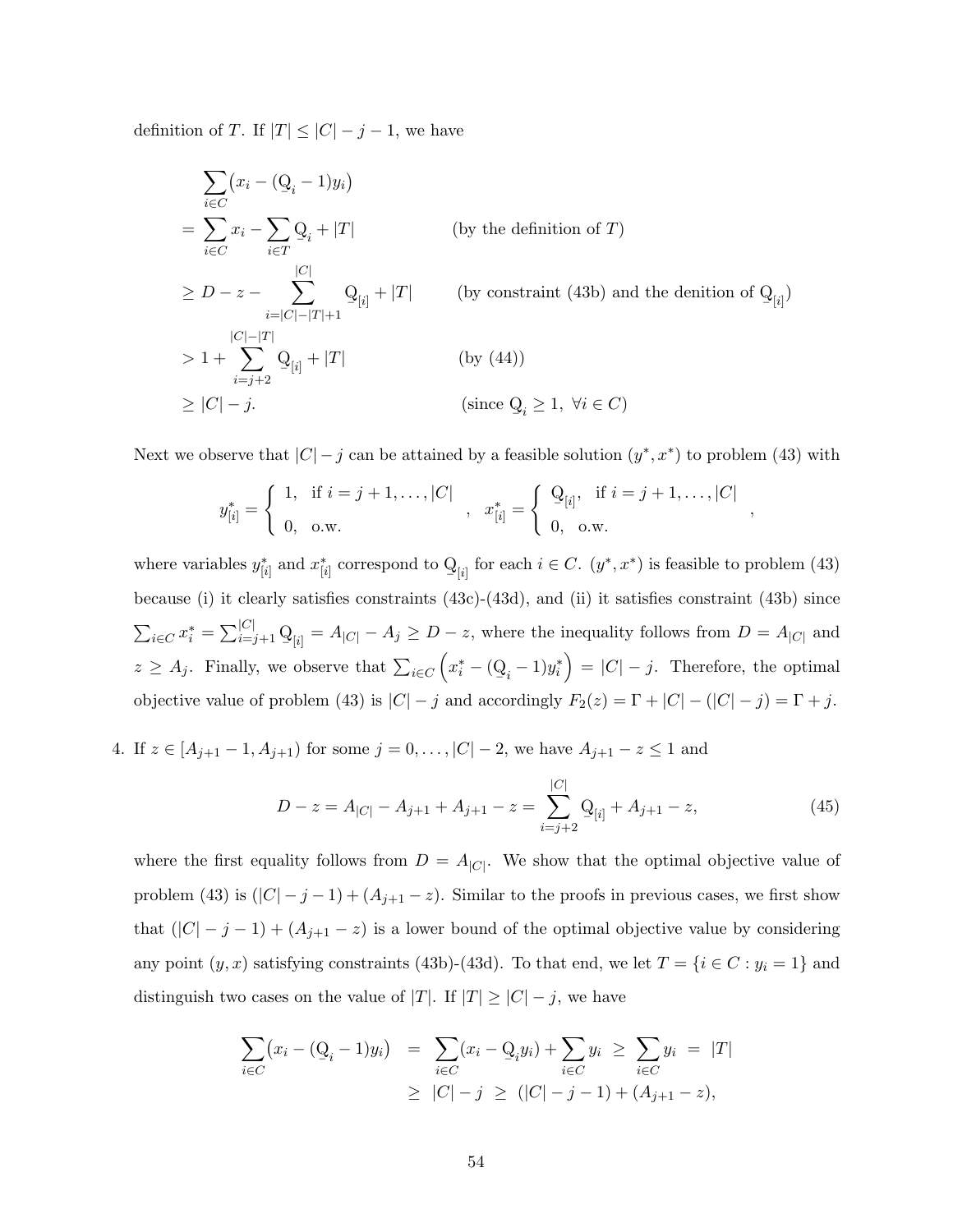where the first inequality follows from constraint (43c), the second equality follows from the definition of T, and the last inequality is due to  $A_{j+1} - z \leq 1$ . If  $|T| \leq |C| - j - 1$ , we have

$$
\sum_{i \in C} (x_i - (\mathbf{Q}_i - 1)y_i)
$$
\n
$$
\geq \sum_{i \in C} x_i - \sum_{i \in T} \mathbf{Q}_{[i]} + |T| \qquad \text{(by the definition of } T)
$$
\n
$$
\geq D - z - \sum_{i=|C|-|T|+1}^{|C|} \mathbf{Q}_{[i]} + |T| \qquad \text{(by constraint (43b) and the definition of } \mathbf{Q}_i)
$$
\n
$$
= \sum_{i=j+2}^{|C|} \mathbf{Q}_{[i]} + A_{j+1} - z - \sum_{i=|C|-|T|+1}^{|C|} \mathbf{Q}_{[i]} + |T| \qquad \text{(by (45))}
$$
\n
$$
= A_{j+1} - z + \sum_{i=j+2}^{|C|-|T|} \mathbf{Q}_{[i]} + |T|
$$
\n
$$
\geq |C| - j - 1 + A_{j+1} - z. \qquad \text{(since } \mathbf{Q}_i \geq 1, \forall i \in C)
$$

Next we observe that  $(|C|-j-1)+(A_{j+1}-z)$  can be attained by a feasible solution  $(y^*,x^*)$ to problem (43) with

$$
y_{[i]}^* = \begin{cases} 1, & \forall i = j+2, \dots, |C| \\ 0, & \text{o.w.} \end{cases}, x_{[i]}^* = \begin{cases} \frac{Q_{[j+2]} + A_{j+1} - z, & \text{if } i = j+2 \\ Q_{[i]}, & \text{if } i = j+3, \dots, |C| \\ 0, & \text{o.w.} \end{cases}
$$

,

where variables  $y_i^*$  and  $x_i^*$  correspond to Q  $Q_i$  for each  $i \in C$ .  $(y^*, x^*)$  is feasible to problem (43) because (i) it clearly satisfies constraint (43d), (ii) it satisfies constraint (43c) since Q  $Q_{[j+2]} +$  $A_{j+1} - z \leq Q$  $Q_{[j+2]}$  + 1  $\leq \bar{Q}_{[j+2]}$  due to  $A_{j+1} - z \leq 1$  and  $\bar{Q}_{[j+2]} - Q_{[j+2]} \geq 1$  for each  $i \in C$ , and (iii) it satisfies constraint (43b) since Q  $Q_{[j+2]} + A_{j+1} - z + \sum_{i=j+3}^{|C|} Q_{[i]} = D - z$  due to (45). Finally, we observe that  $\sum_{i \in C} (x_i^* - (\mathbf{Q}_i - 1)y_i^*) = (|C| - j - 1) + (A_{j+1} - z)$ . Therefore, the optimal objective value of problem (43) is  $(|C|-j-1)+(A_{j+1}-z)$  and accordingly  $F_2(z)$  $\Gamma + |C| - (|C| - j - 1 + A_{j+1} - z) = z - A_{j+1} + 1 + \Gamma + j.$ 

5. If  $z \in [A_{|C|-1}, A_{|C|})$ , we have  $0 < D - z \le Q$  $\mathcal{Q}_{\left[\left|C\right|\right]}$  because  $A_{\left|C\right|} = D$  and  $A_{\left|C\right|-1} = D - \mathcal{Q}_{\left[\left|C\right|\right]}$ . We show that the optimal objective value of problem (43) is 1. First, for any given feasible solution  $(y, x)$  to problem  $(43)$  we have

$$
\sum_{i \in C} (x_i - (\mathbf{Q}_i - 1)y_i) = \sum_{i \in C} (x_i - \mathbf{Q}_i y_i) + \sum_{i \in C} y_i \ge \sum_{i \in C} y_i \ge 1,
$$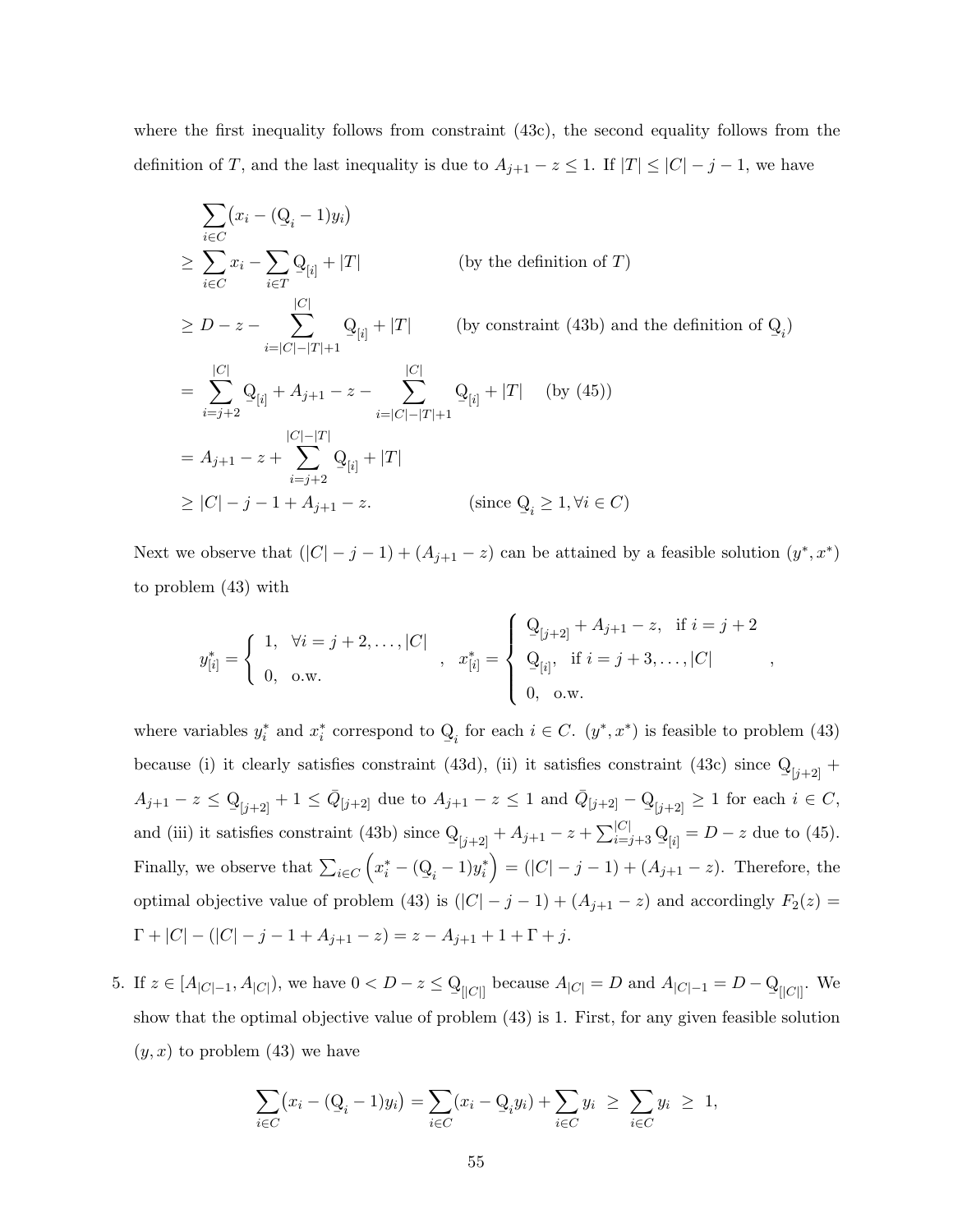where the first inequality is due to constraint (43c) and the second inequality follows from the fact that there exists at least one index  $i \in C$  with  $y_i = 1$  since  $D - z > 0$  in constraint (43b). Second, the lower bound 1 is attained by the solution  $(y^*, x^*)$  with  $y^*_{[|C|]} = 1$ ,  $x^*_{[|C|]} = Q_{[|C|]}$  and all their other components zero, where variables  $y_{\parallel C||}^*$  and  $x_{\parallel C||}^*$  correspond to Q  $Q_{|C|}$ . Finally, we observe that  $(y^*, x^*)$  is feasible to problem (43) in view that constraint (43b) is satisfied since  $\rm{Q}$  $Q_{|C|} \ge D - z$ , and that  $\sum_{i \in C} (x_i^* - (Q_i - 1)y_i^*) = 1$ . Therefore, the optimal objective value of problem (43) is 1 and accordingly  $F_2(z) = \Gamma + |C| - 1$ .

6. If  $z \geq A_{|C|}$ , we have  $D - z \leq 0$  since  $D = A|C|$ . It is clear that the optimal objective value of problem (43) is zero, since it has at least one feasible solution (0, 0). Accordingly,  $F_2(z) = \Gamma + |C|$ .

(Subadditivity) We prove the subadditivity of the function  $\hat{F}_2(z)$  over  $\mathbb{R}_+$ , whose definition is restated as follows:

$$
\hat{F}_2(z) = \begin{cases}\n-\infty, & \text{if } z \in (-\infty, D - \sum_{i \in C} \bar{Q}_i), \\
z, & \text{if } z \in [D - \sum_{i \in C} \bar{Q}_i, A_0), \\
\Gamma + j, & \text{if } z \in [A_j, A_{j+1} - 1), \ \forall j = 0, \dots, |C| - 1, \\
z - A_{j+1} + 1 + \Gamma + j, & \text{if } z \in [A_{j+1} - 1, A_{j+1}), \ \forall j = 0, \dots, |C| - 1, \\
\Gamma + |C|, & \text{if } z \in [A_{|C|}, \infty).\n\end{cases}
$$
\n(46)

For any given  $z_1, z_2 \in \mathbb{R}_+$ , we assume without loss of generality that  $z_1 \leq z_2$ . Since  $\hat{F}_2(z)$  is continuous over  $\mathbb{R}_+$  and  $d\hat{F}_2(z)/dz \leq 1$  for each  $z \in \mathbb{R}_+$  where  $\hat{F}_2(z)$  is differentiable, we have

$$
\frac{\hat{F}_2(z_1+z_2)-\hat{F}_2(z_2)}{(z_1+z_2)-z_2} \le 1 \quad \Leftrightarrow \quad \hat{F}_2(z_1+z_2)-\hat{F}_2(z_2) \le z_1. \tag{47}
$$

To show that  $\hat{F}_2(z_1) + \hat{F}_2(z_2) \ge \hat{F}_2(z_1 + z_2)$ , we discuss the following cases based on the values of  $z_1$  and  $z_2$ .

- 1. If  $z_1 \in [0, \Gamma 1)$ , in view that  $D \sum_{i \in C} \overline{Q}_i \le 0$  based on the conditions of Lemma 3 and  $A_0 = \Gamma$ by definition, we have  $\hat{F}_2(z_1) = z_1$ . It follows that  $\hat{F}_2(z_1 + z_2) - \hat{F}_2(z_2) \le z_1 = \hat{F}_2(z_1)$  where the first inequality is due to (47). Therefore,  $\hat{F}_2(z_1) + \hat{F}_2(z_2) \ge \hat{F}_2(z_1 + z_2)$ .
- 2. If  $z_1 > \Gamma 1$ , we define an auxiliary function  $J(z)$  by translating function  $\hat{F}_2(z)$  by  $\Gamma 1$  units in both negative z-axis and negative  $\hat{F}_2(z)$ -axis, i.e., we define

$$
J(z) = \hat{F}_2 (z + (\Gamma - 1)) - (\Gamma - 1).
$$
 (48)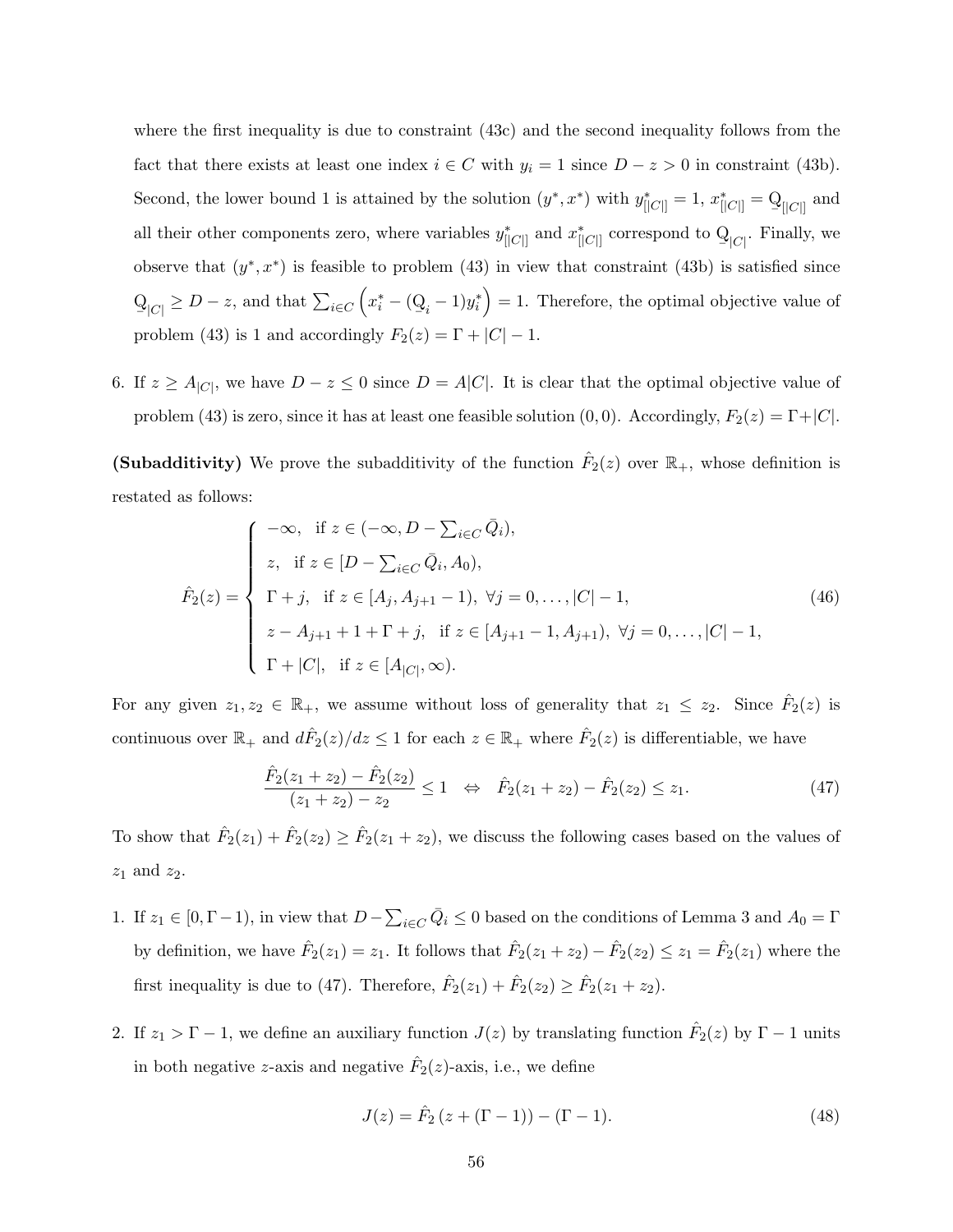For further discussion, we define  $A'_j = \sum_{i=1}^j \mathcal{Q}_{[i]}$  for each  $j = 0, \ldots, |C|$ . Note here that  $A'_j$  is obtained by translating  $A_j$  by  $\Gamma$  units by the definition of  $A_j$  and accordingly  $A'_0 = 0$ . Under this notation, we have

$$
J(z) = \begin{cases}\n-\infty, & \text{if } z \in (-\infty, \sum_{i \in C} (\mathbf{Q}_i - \bar{Q}_i) + 1), \\
z, & \text{if } z \in \left[ \sum_{i \in C} (\mathbf{Q}_i - \bar{Q}_i) + 1, A'_0 \right), \\
z - A'_j + j, & \text{if } z \in [A'_j, A'_j + 1), \ \forall j = 0, \dots, |C|, \\
j + 1, & \text{if } z \in [A'_j + 1, A'_{j+1}), \ \forall j = 0, \dots, |C| - 1, \\
|C| + 1, & \text{if } z \in [A'_{|C|} + 1, \infty).\n\end{cases}
$$
\n(49)

Now we prove the subadditivity of  $\hat{F}_2(z)$  by showing the subadditivity of  $J(z)$  over  $\mathbb{R}_+$ . Assume for now that  $J(z)$  is subadditive over  $\mathbb{R}_+$ , and so we have

$$
\hat{F}_2(z_1 + z_2) = \hat{F}_2(z_1 + z_2) - \hat{F}_2(z_1 + z_2 - (\Gamma - 1)) + \hat{F}_2(z_1 + z_2 - (\Gamma - 1))
$$
\n
$$
\leq \Gamma - 1 + \hat{F}_2(z_1 + z_2 - (\Gamma - 1))
$$
\n
$$
= \Gamma - 1 + J(z_1 + z_2 - 2(\Gamma - 1)) + (\Gamma - 1)
$$
\n
$$
\leq \Gamma - 1 + J(z_1 - (\Gamma - 1)) + J(z_2 - (\Gamma - 1)) + (\Gamma - 1)
$$
\n
$$
= \hat{F}_2(z_1) + \hat{F}_2(z_2),
$$

where the first inequality is due to (47) and  $z_1 + z_2 \ge z_1 + z_2 - (\Gamma - 1) \ge 0$ , the second equality is due to (48), the second inequality is due to the subadditivity of  $J(z)$  and the fact that  $z_2 - (\Gamma - 1) \ge z_1 - (\Gamma - 1) \ge 0$  and  $z_1 + z_2 - 2(\Gamma - 1) \ge 0$ , and the last equality is due to (48). The remaining task is to show the subadditivity of  $J(z)$  which is stated in the following claim.

#### **Claim**  $J(z)$  is subadditive over  $\mathbb{R}_+$ .

*Proof of claim:* For any given  $z_1, z_2 \in \mathbb{R}_+$ , we assume without loss of generality that  $z_1 \leq z_2$ . We first extend the definition  $A'_j = \sum_{i=1}^j \mathcal{Q}_{[i]}$  for  $j = 0, \ldots, |C|$  by defining Q  $\mathcal{Q}_{\lbrack \ell \rbrack}$  and  $A'_\ell$  to be  $\infty$  for each integer  $\ell \geq |C| + 1$ . Under this extended definition, there exists  $j, k \in \{0, \ldots, |C|\}$  such that  $z_1 \in [A'_j, A'_{j+1}]$  and  $z_2 \in [A'_k, A'_{k+1})$ . Next, to show  $J(z_1 + z_2) \leq J(z_1) + J(z_2)$ , we observe that there exists  $R_1 \in [0, Q]$  $Q_{[j+1]}$  and  $R_2 \in [0, Q_{[k+1]}]$  such that  $z_1 = A'_j + R_1$  and  $z_2 = A'_k + R_2$ . By definition of  $J(z)$  in (49), we have

$$
J(z_1) = j + \min\{R_1, 1\}, \quad J(z_2) = k + \min\{R_2, 1\},\tag{50}
$$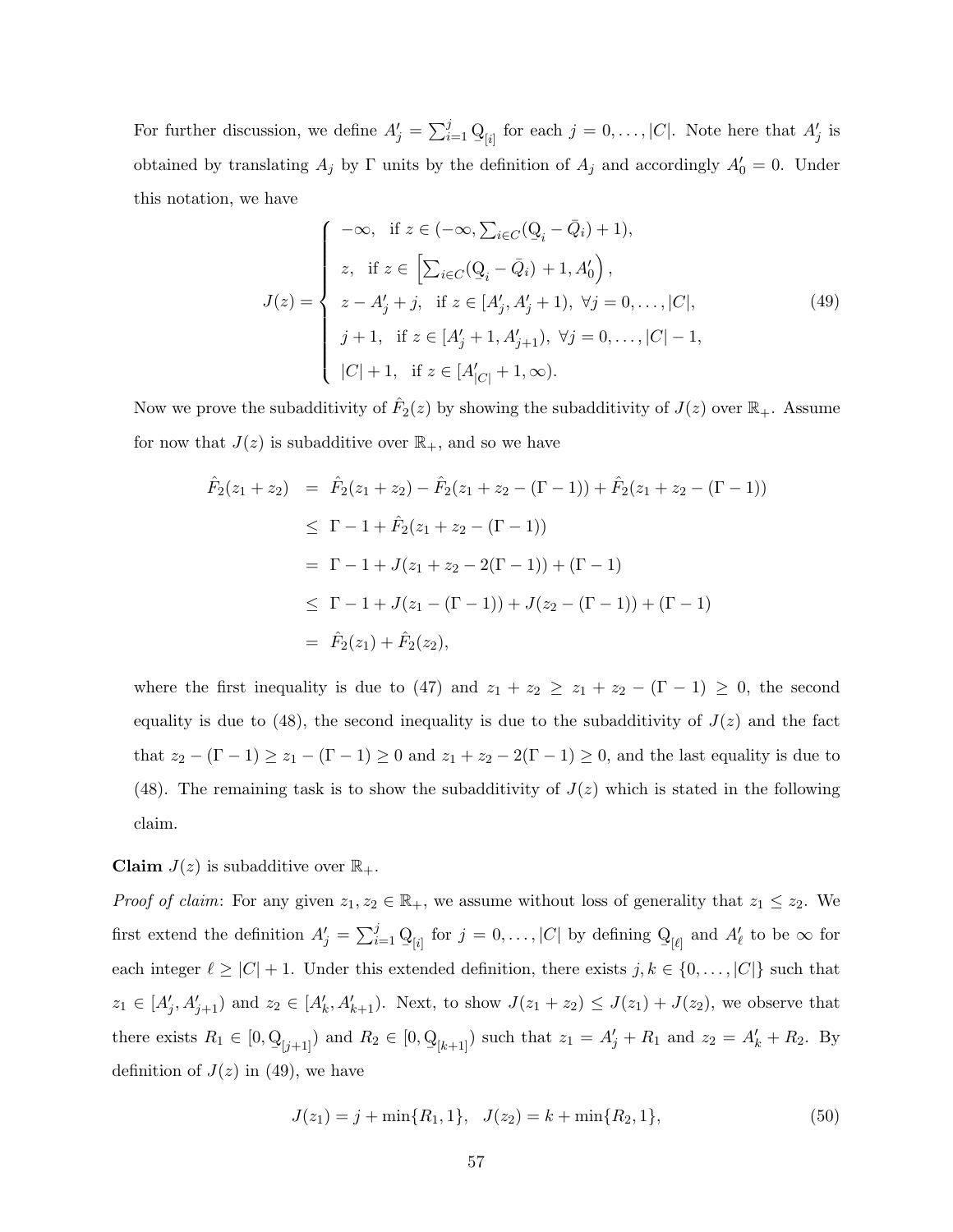since  $J(z_1) = z - A'_j + j = j + R_1$  if  $R_1 \in [0, 1)$  and  $J(z_1) = j + 1$  if  $R_1 \in [1, \mathcal{Q}_{[j+1]}),$  and the same reasoning holds for  $J(z_2)$ . Meanwhile, since

$$
z_1 + z_2 = A'_j + A'_k + R_1 + R_2 = \sum_{i=1}^j \mathcal{Q}_{[i]} + \sum_{i=1}^k \mathcal{Q}_{[i]} + R_1 + R_2
$$
  

$$
\leq \sum_{i=1}^j \mathcal{Q}_{[i]} + \sum_{i=j+1}^{j+k} \mathcal{Q}_{[i]} + R_1 + R_2
$$
  

$$
= \sum_{i=1}^{j+k} \mathcal{Q}_{[i]} + R_1 + R_2 = A'_{j+k} + R_1 + R_2,
$$

where the inequality holds since {Q  $Q_i$ <sub>i</sub> $\}_{i=1}^{\infty}$  is a nondecreasing order, and the last equality is due to the definition of  $A'_{j+k}$ . It follows that

$$
J(z_1 + z_2) \le J(A'_{j+k} + R_1 + R_2),
$$

since function  $J(z)$  is nondecreasing. Finally, we show  $J(z_1 + z_2) \leq J(z_1) + J(z_2)$  by proving  $J(A'_{j+k} + R_1 + R_2) \leq J(z_1) + J(z_2)$  and discussing the following cases based on the values of  $j + k$ and  $R_1 + R_2$ .

- (a) If  $j + k \geq |C| + 1$ , then  $A'_{j+k} + R_1 + R_2 = \infty$  and accordingly  $J(A'_{j+k} + R_1 + R_2) = |C| + 1 \leq$  $j + k \leq J(z_1) + J(z_2)$  by equations (50). Therefore,  $J(z_1 + z_2) \leq J(z_1) + J(z_2)$ .
- (b) If  $j+k = |C|$ , then  $J(A'_{j+k}+R_1+R_2) = j+k+\min\{R_1+R_2, 1\}$  according to the definition of  $J(z)$ in (49). Furthermore, we have  $\min\{R_1 + R_2, 1\} \le \min\{R_1, 1\} + \min\{R_2, 1\}$ . Indeed, if  $R_1 + R_2 <$ 1, then  $R_1 < 1$  and  $R_2 < 1$  and so  $\min\{R_1 + R_2, 1\} = R_1 + R_2 = \min\{R_1, 1\} + \min\{R_2, 1\}.$ Otherwise, if  $R_1 + R_2 \ge 1$ , then  $\min\{R_1 + R_2, 1\} = 1$ . But in this case  $\min\{R_1, 1\} + \min\{R_2, 1\}$ can only take 4 values depending on if  $R_1$  and  $R_2$  are greater than 1, namely  $R_1 + 1$ ,  $1 + R_2$ , 2, and  $R_1 + R_2$ , each of which is greater than 1. Hence, we have  $\min\{R_1 + R_2, 1\} \leq \min\{R_1, 1\}$  +  $\min\{R_2, 1\}.$  Therefore,  $J(z_1+z_2) \leq j+k+\min\{R_1+R_2, 1\} \leq j+k+\min\{R_1, 1\}+\min\{R_2, 1\} =$  $J(z_1) + J(z_2)$ .
- (c) If  $j + k \leq |C| 1$ , then we distinguish the value of  $R_1 + R_2$  in the following cases. Firstly, if  $R_1 + R_2 \in [0, Q]$  $Q_{[j+k+1]}$ ), then  $A'_{j+k} + R_1 + R_2 < A'_{j+k+1}$  and accordingly  $J(A'_{j+k} + R_1 + R_2) =$  $j+k+\min\{R_1+R_2, 1\}$  based on the definition of  $J(z)$  in (49). It follows that  $J(z_1+z_2) \leq j+k+1$  $\min\{R_1 + R_2, 1\} \leq j + k + \min\{R_1, 1\} + \min\{R_2, 1\} = J(z_1) + J(z_2)$  where the second inequality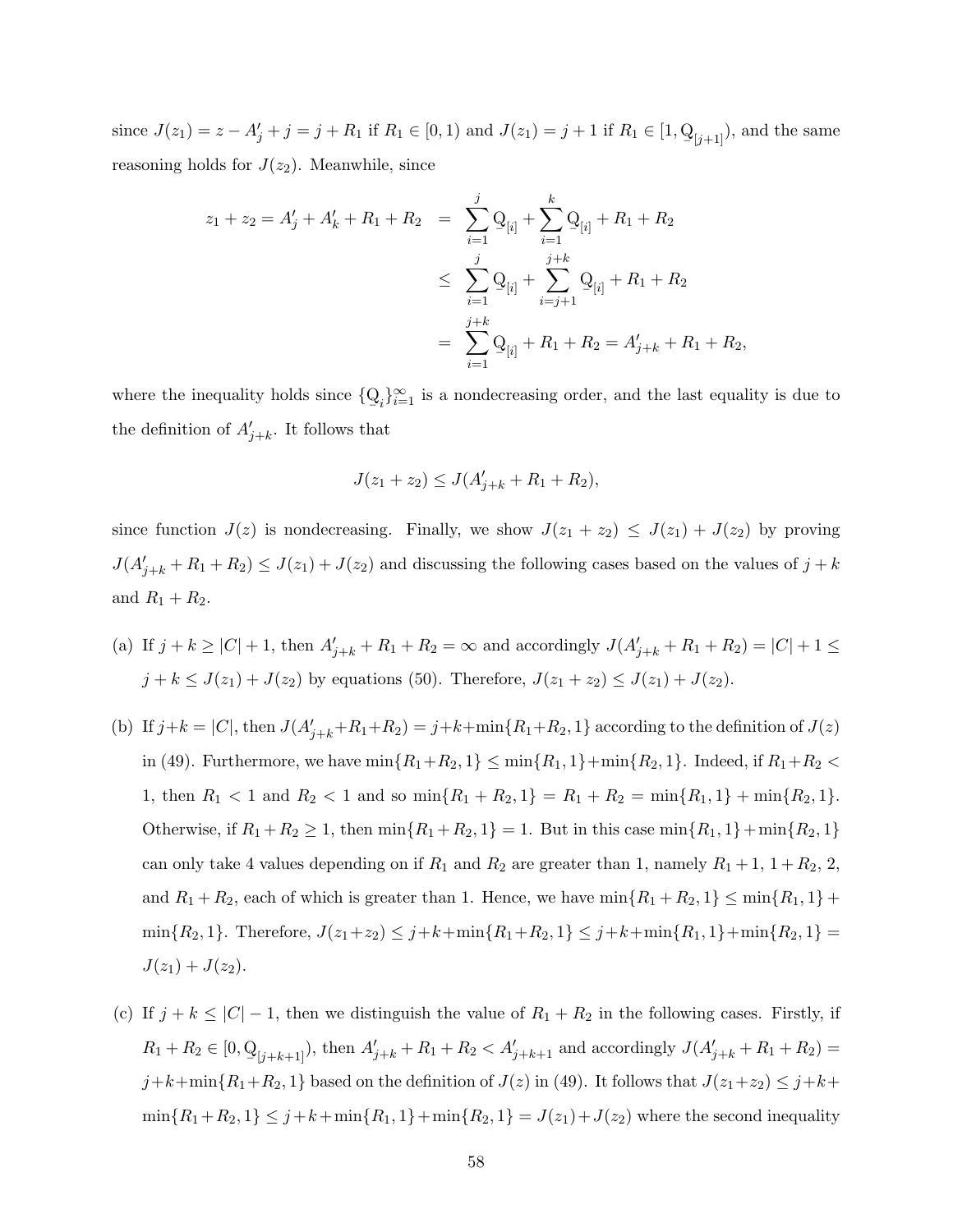has been proved in part (b). Secondly, if  $R_1 + R_2 \ge Q$  $Q_{[j+k+1]}$ , then  $A'_{j+k} + R_1 + R_2 \ge A'_{j+k+1}$ . Meanwhile,  $A'_{j+k} + R_1 + R_2 \le A'_{j+k} + Q_{[j+1]} + Q_{[k+1]} \le A'_{j+k+2}$  due to  $R_1 \in [0, Q_{[j+1]})$  and  $R_2 \in [0, Q]$  $Q_{[k+1]}$ ). Hence,  $J(A'_{j+k} + R_1 + R_2) = j + k + 1 + \min\{R_1 + R_2 - Q_{[j+k+1]}, 1\}$  according to the definition of  $J(z)$  in (49). Furthermore, we have  $1 + \min\{R_1 + R_2 - Q\}$  $Q_{[j+k+1]}, 1 \} \leq$  $min{R_1, 1} + min{R_2, 1}$ . To see that, we discuss the values of  $R_1$  and  $R_2$  in the following subcases.

- **Subcase 1.** If  $R_1 \geq 1$  and  $R_2 \geq 1$ , then  $1 + \min\{R_1 + R_2 Q\}$  $Q_{[j+k+1]}, 1$   $\leq 2 = \min\{R_1, 1\}$  +  $\min\{R_2, 1\}$ . Therefore,  $J(z_1 + z_2) \le j + k + 1 + \min\{R_1 + R_2 - Q\}$  $Q_{[j+k+1]}, 1 \} \leq j+k+1$  $\min\{R_1, 1\} + \min\{R_2, 1\} = J(z_1) + J(z_2).$
- **Subcase 2.** If only one of  $R_1$  and  $R_2$  is greater than 1, say without loss of generality  $R_1 \geq 1$ and  $R_2 < 1$ , then

$$
1 + \min\{R_1 + R_2 - Q_{[j+k+1]}, 1\} \le 1 + R_1 + R_2 - Q_{[j+k+1]}
$$
  

$$
\le 1 + R_2 = \min\{R_1, 1\} + \min\{R_2, 1\},
$$

where the last inequality is due to  $R_1 < Q$  $\mathbb{Q}_{[j+1]} \leq \mathbb{Q}_{[j+k+1]}$ . Therefore,  $J(z_1 + z_2) \leq$  $j + k + 1 + \min\{R_1 + R_2 - Q\}$  $Q_{[j+k+1]}, 1 \} \leq j+k+\min\{R_1, 1\}+\min\{R_2, 1\} = J(z_1)+J(z_2).$ **Subcase 3.** If  $R_1, R_2 \in [0, 1)$ , then

$$
1 + \min\{R_1 + R_2 - \mathcal{Q}_{[j+k+1]}, 1\} \le 1 + R_1 + R_2 - \mathcal{Q}_{[j+k+1]}
$$
  

$$
\le R_1 + R_2 = \min\{R_1, 1\} + \min\{R_2, 1\}
$$

where the last inequality is due to Q  $\mathbb{Q}_{[j+k+1]} \geq 1$ . Therefore,  $J(z_1 + z_2) \leq j + k + 1 + \cdots$  $\min\{R_1 + R_2 - Q\}$  $Q_{[j+k+1]}, 1 \} \leq j+k + \min\{R_1, 1\} + \min\{R_2, 1\} = J(z_1) + J(z_2).$ 

#### C.6 Proof of Lemma 6

*Proof:* First, we prove that  $\Phi_i(z) \geq \hat{F}_2(z)$  for each  $z \in [\mathbb{Q}]$  $Q_i, \overline{Q}_i$ . To that end, we claim that  $\phi_i^k(z) \geq \hat{F}_2(z)$  for each  $z \in [B_i^k, B_i^{k+1}]$  for each  $k = 1, \ldots, |\Lambda_i| - 1$ . Indeed, by the definitions of  $B_i^k$ ,  $B_i^{k+1}$ , and  $\hat{F}_2(z)$  in (46), we have  $\hat{F}_2(z) = \max{\{\hat{F}_2(B_i^k), z + \hat{F}_2(B_i^{k+1}) - B_i^{k+1}\}}$  and

$$
0 \le \frac{\hat{F}_2(B_i^{k+1}) - \hat{F}_2(B_i^k)}{B_i^{k+1} - B_i^k} \le 1
$$
\n(51)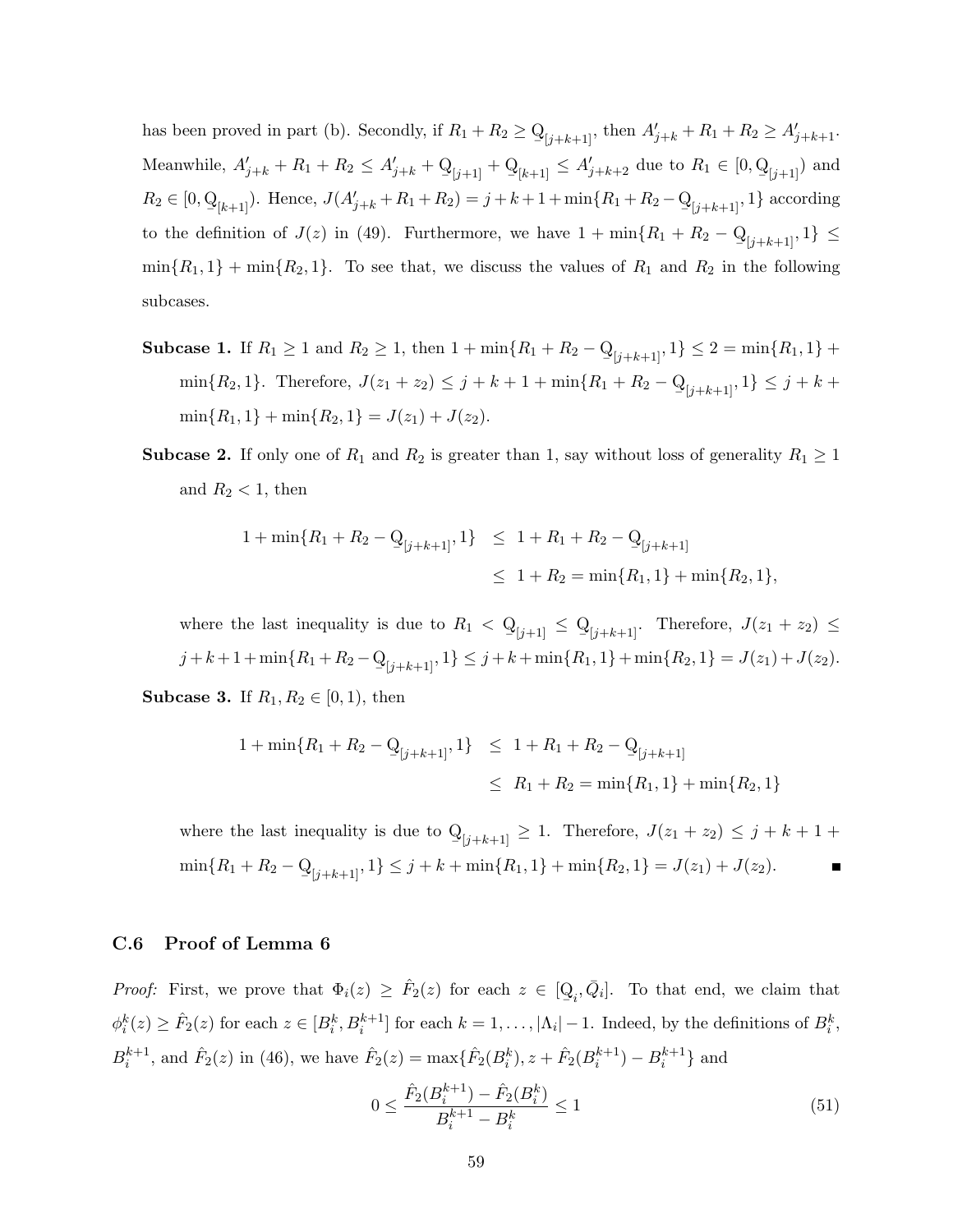since  $\hat{F}_2(z)$  is continuous and  $d\hat{F}_2(z)/dz \leq 1$  wherever  $\hat{F}_2(z)$  is differentiable. It follows that (i)

$$
\phi_i^k(z) = \hat{F}_2(B_i^k) + \left(\frac{\hat{F}_2(B_i^{k+1}) - \hat{F}_2(B_i^k)}{B_i^{k+1} - B_i^k}\right)(z - B_i^k) \ge \hat{F}_2(B_i^k),
$$

where the last inequality follows from (51) and  $z \geq B_i^k$ , and (ii)

$$
\begin{aligned}\n\phi_i^k(z) &= \hat{F}_2(B_i^k) + \left(\frac{\hat{F}_2(B_i^{k+1}) - \hat{F}_2(B_i^k)}{B_i^{k+1} - B_i^k}\right)(z - B_i^{k+1} + B_i^{k+1} - B_i^k) \\
&= \hat{F}_2(B_i^{k+1}) + \left(\frac{\hat{F}_2(B_i^{k+1}) - \hat{F}_2(B_i^k)}{B_i^{k+1} - B_i^k}\right)(z - B_i^{k+1}) \\
&\ge \hat{F}_2(B_i^{k+1}) + z - B_i^{k+1},\n\end{aligned}
$$

where the inequality follows from (51) and  $z \leq B_i^{k+1}$ . Hence,  $\phi_i^k(z) \geq \hat{F}_2(z)$  on interval  $[B_i^k, B_i^{k+1}]$ . Furthermore, for two consecutive pieces  $\phi_i^k(z)$  and  $\phi_i^{k+1}(z)$  for each  $k = 1, \ldots, |\Lambda_i| - 2$ , we observe that they meet at point  $(B_i^{k+1}, \hat{F}_2(B_i^{k+1}))$  and that their slopes satisfy

$$
\frac{\hat{F}_2(B_i^{k+2})-\hat{F}_2(B_i^{k+1})}{B_i^{k+2}-B_i^{k+1}}\leq \frac{\hat{F}_2(B_i^{k+1})-\hat{F}_2(B_i^{k})}{B_i^{k+1}-B_i^{k}}.
$$

It follows that  $\phi_i^k(z) \leq \phi_i^{k+1}(z)$  over [Q  $Q_i, B_i^{k+1}$ , and  $\phi_i^k(z) \geq \phi_i^{k+1}(z)$  over  $[B_i^{k+1}, \bar{Q}_i]$ . Therefore, by following similar arguments for each  $k = 1, ..., |\Lambda_i| - 2$  we have  $\Phi_i(z) = \phi_i^k(z)$  over each interval  $[B_i^k, B_i^{k+1}],$  and thus  $\Phi_i(z) \geq \hat{F}_2(z)$  on interval [Q  $Q_i, \bar{Q}_i$  since  $\phi_i^k(z) \geq \hat{F}_2(z)$ .

Second,  $\phi_i^k(z)$  touches  $\hat{F}_2(z)$  at two points  $(B_i^k, \hat{F}_2(B_i^k))$  and  $(B_i^{k+1}, \hat{F}_2(B_i^{k+1}))$  by the definition of  $\phi_i^k(z)$ .

### C.7 Proof of Proposition 10

*Proof:* First, since  $\overline{Q}_i \leq D-1$  for all  $i \in \mathcal{I}$ , we have  $F_2(z) = \hat{F}_2(z)$  for all  $z \in [Q]$  $Q_i, \bar{Q}_i$  for each  $i \in \mathcal{I}$ . Hence,  $F_2(z)$  is subadditive on interval [Q  $[Q_i, \bar{Q}_i]$  for each  $i \in \mathcal{I} \setminus C$  and it can be used to lift pair  $(y_i, x_i)$  for each  $i \in \mathcal{I} \setminus C$  in a sequence independent manner.

Second, to lift pair  $(y_i, x_i)$  for each  $i \in \mathcal{I} \setminus C$ , since the function  $\Phi_i(z)$  defined in (31) is a piecewise linear overestimation of  $F_2(z)$ , we can choose  $(\alpha_i, \beta_i)$  as the intersect and slope of the linear piece  $\phi_i^k(z)$  to obtain a valid lifting coefficient for any  $k = 1, ..., |\Lambda_i| - 1$ . Since  $\phi_i^k(z) =$  $F_2(B_i^k) + \left(\frac{F_2(B_i^{k+1}) - F_2(B_i^k)}{B_i^{k+1} - B_i^k}\right)$  $B_i^{k+1}$ – $B_i^k$  $(z - B_i^k)$  by Lemma 6, we choose

$$
\alpha_i = \frac{F_2(B_i^k)B_i^{k+1} - F_2(B_i^{k+1})B_i^k}{B_i^{k+1} - B_i^k}, \quad \beta_i = \frac{F_2(B_i^{k+1}) - F_2(B_i^k)}{B_i^{k+1} - B_i^k},
$$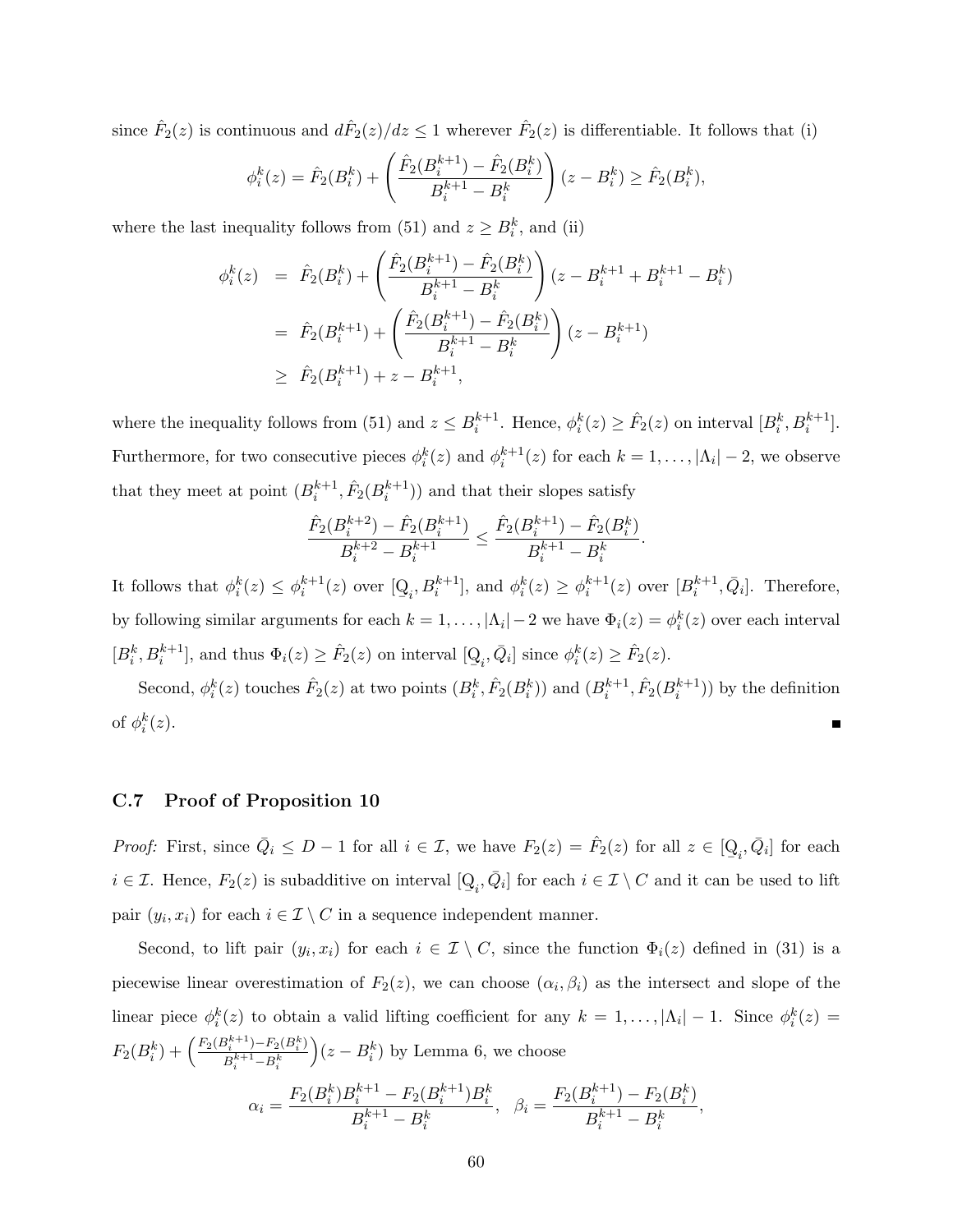and so the lifted inequality  $(32)$  is valid for conv $(Z)$ .

Third, to prove the dimension of the face defined by the lifted inequality (32), we claim that its seed inequality (20) defines a face of conv( $Z_C$ ) of dimension at least  $|C|-1$ . To this end, we generate |C| affinely independent points  $(\bar{y}^j, \bar{x}^j) \in \text{conv}(Z_C)$  for  $j = 1, ..., |C|$  which satisfy inequality (20) at equality. Note here that since  $D < \sum_{i \in C} \overline{Q}_i$  due to a condition of Lemma 3, there exists a set of generation quantities  $\{x_i^* : i \in C\}$  such that Q  $Q_i < x_i^* < \bar{Q}_i$  and  $\sum_{i \in C} x_i^* = D + \epsilon$  for a sufficiently small positive number  $\epsilon$  with  $\epsilon \leq \sum_{i \in C} \bar{Q}_i - D$  and  $\epsilon \leq x_i^* - Q_i$  for each  $i \in C$ . (Intuitively, since the total generation capacity  $\sum_{i\in C} \bar{Q}_i$  is strictly greater than load D, there exists a set of generation quantity that can over-satisfy D by a small amount.) It follows that  $(\bar{y}^j, \bar{x}^j) \in \text{conv}(Z_C)$  for each  $j = 1, \ldots, |C|$  with

$$
\bar{y}_i^j=1,\ \ \bar{x}_i^j=\left\{\begin{array}{ll} x_i^*-\epsilon, & \text{if } i=j,\\ x_i^*, & \text{o.w.} \end{array}\right.,\ \forall i\in C,
$$

since  $\sum_{i \in C} (\bar{x}_i^j - (\mathbf{Q}_i - 1)\bar{y}_i^j)$  $\sum_{i \in C} \bar{x}_i^* - \epsilon - \sum_{i \in C} Q_i + |C| = D - \sum_{i \in C} Q_i + |C| = \Gamma + |C|$ , where the last equality follows from the definition of Γ. Moreover, it is clear that points  $\{(\bar{y}^j, \bar{x}^j) : j =$  $1, \ldots, |C|$  are affinely independent and accordingly seed inequality (20) defines a face of conv( $Z_C$ ) of dimension at least  $|C| - 1$ .

Furthermore, for each  $k = 1, ..., |\Lambda_i| - 1$ ,  $\phi_i^k(z)$  touches  $F_2(z)$  at two points  $(B_i^k, F_2(B_i^k))$  and  $(B_i^{k+1}, F_2(B_i^{k+1})\big)$ , and these two points are linearly independent for all  $i \in \mathcal{I} \setminus C$  with exception that  $\overline{Q}_i \geq \Gamma$ , in which case these two points are parallel. Hence, lifting pair  $(y_i, x_i)$  provides two linear independent points for each  $i \in \mathcal{I} \setminus (C \cup T)$ , and one point for each  $i \in T$ . Therefore, after lifting all the pairs  $(y_i, x_i)$  for  $i \in \mathcal{I} \setminus C$ , the lifted inequality defines a face of conv $(Z)$  of dimension at least  $|C| - 1 + 2(I - |C| - |T|) + |T| = 2I - |C| - |T| - 1$ , where  $|C| - 1$  is the dimension of the seed inequality,  $2(I-|C|-|T|)$  is provided by lifting  $(y_i, x_i)$  for  $i \in \mathcal{I} \setminus (C \cup T)$ , and  $|T|$  is provided by lifting  $(y_i, x_i)$  for  $i \in T$ .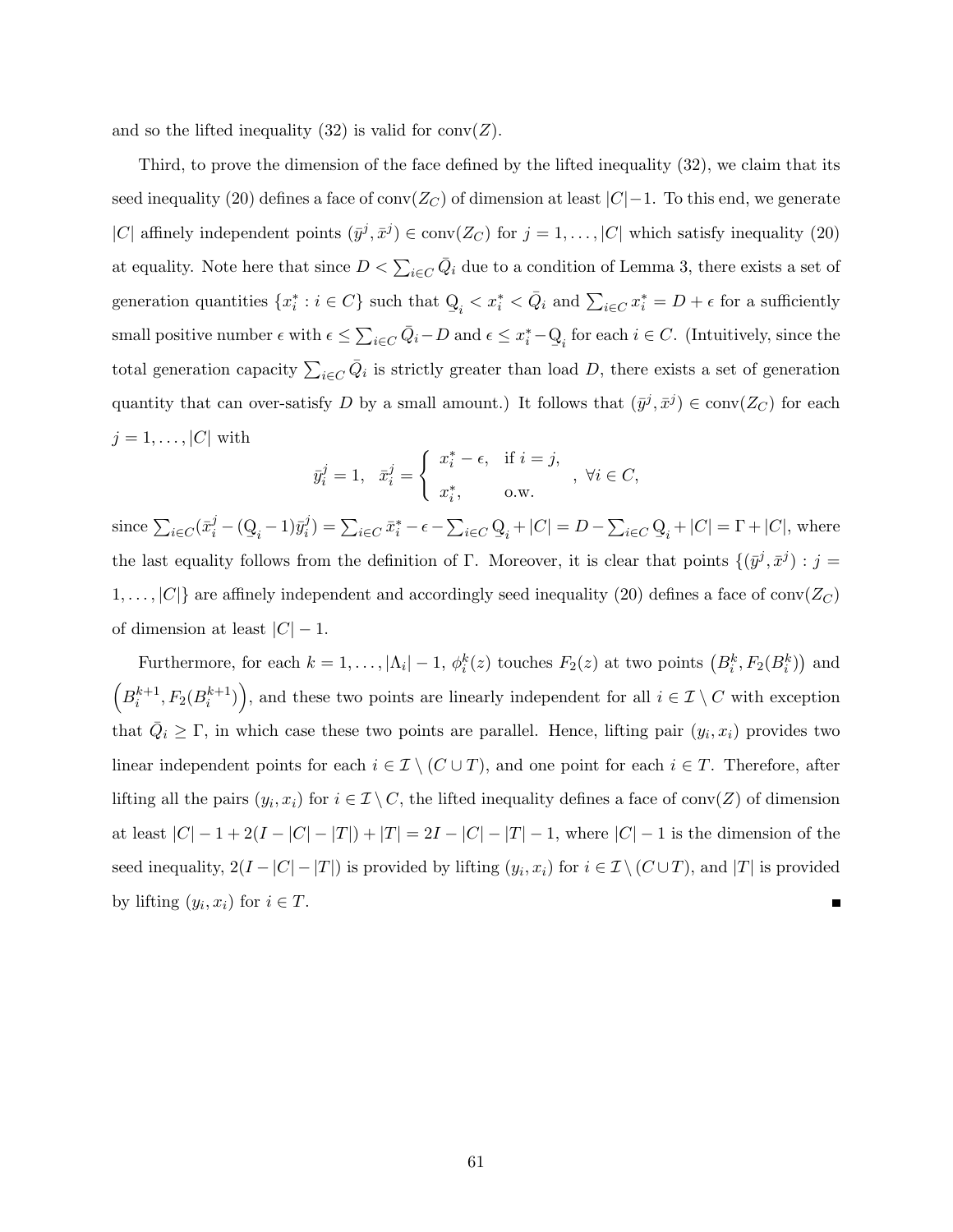#### C.8 Proof of Proposition 11

*Proof:* We recall from the lifting procedure described in Section 5.2 that lifting function  $F_3(z)$  can be represented by the optimal objective value of the optimization problem

$$
F_3(z) = |C| - 1 - \min_{y,x} \left\{ \sum_{i \in C} y_i \right\} \tag{52a}
$$

$$
\text{s.t. } \sum_{i \in C} x_i \ge D - z,\tag{52b}
$$

$$
Q_i y_i \le x_i \le \bar{Q}_i y_i, \ \forall i \in C,
$$
\n(52c)

$$
y_i \in \{0, 1\}, \ \forall i \in C,\tag{52d}
$$

Now we compute  $F_3(z)$  by discussing the value of z and solving the corresponding problem (52) in the following cases.

- 1. If  $z \in (-\infty, D \sum_{i \in C} \bar{Q}_i)$ , we have  $\sum_{i \in C} \bar{Q}_i < D z$ . It follows that any point  $(y, x)$  satisfying constraints (52c)-(52d) violates constraint (52b) since  $\sum_{i\in C} x_i \leq \sum_{i\in C} \overline{Q}_i < D-z$ , where the first inequality follows from constraint (52c) and  $y_i \leq 1$  for each  $i \in C$ . Therefore, problem (52) is infeasible and its optimal objective value is  $\infty$ . Accordingly,  $F_3(z) = -\infty$ .
- 2. If  $z \in [D \sum_{i \in C} \bar{Q}_i, D \sum_{i=2}^{|C|} \bar{Q}_{[i]}),$  we have  $\sum_{i=2}^{|C|} \bar{Q}_{[i]} < D z \leq \sum_{i \in C} \bar{Q}_i$  and so  $\sum_{i=2}^{|C|} \bar{Q}_{[i]} <$  $\sum_{i\in C} x_i$  by constraint (52b). We show that the optimal objective value of problem (52) is |C|. To that end, we consider any feasible solution  $(y, x)$  to problem (52) (note here that such feasible solution exists because  $D-z \le \sum_{i \in C} \bar{Q}_i$  and we can set  $y_i = 1$  and  $x_i = \bar{Q}_i$  to satisfy constraints (52b)-(52d)). We claim that  $y_i = 1$  for each  $i \in C$  and prove this claim by contradiction. Assume that  $\sum_{i \in C} y_i \leq |C| - 1$ , then we have

$$
\sum_{i \in C} x_i \leq \sum_{i \in C} \bar{Q}_i y_i \leq \sum_{i=2}^{|C|} \bar{Q}_{[i]},
$$

where the first inequality follows from constraint (52c), and the second inequality is due to  $\sum_{i\in C} y_i \leq |C|-1$  and the definition of  $\bar{Q}_{[i]}$ , which contradicts with the fact that  $\sum_{i=2}^{|C|} \bar{Q}_{[i]}$  $\sum_{i\in C} x_i$ . Hence,  $y_i = 1$  for each  $i \in C$  and so  $\sum_{i\in C} y_i = |C|$ , which implies that  $|C|$  is a lower bound of the optimal objective value of problem (52). But  $\sum_{i\in C} y_i \leq |C|$  due to constraint  $(52d)$ , and so  $|C|$  is also an upper bound. Therefore, the optimal objective value of problem  $(52)$ is |C| and accordingly  $F_3(z) = -1$ .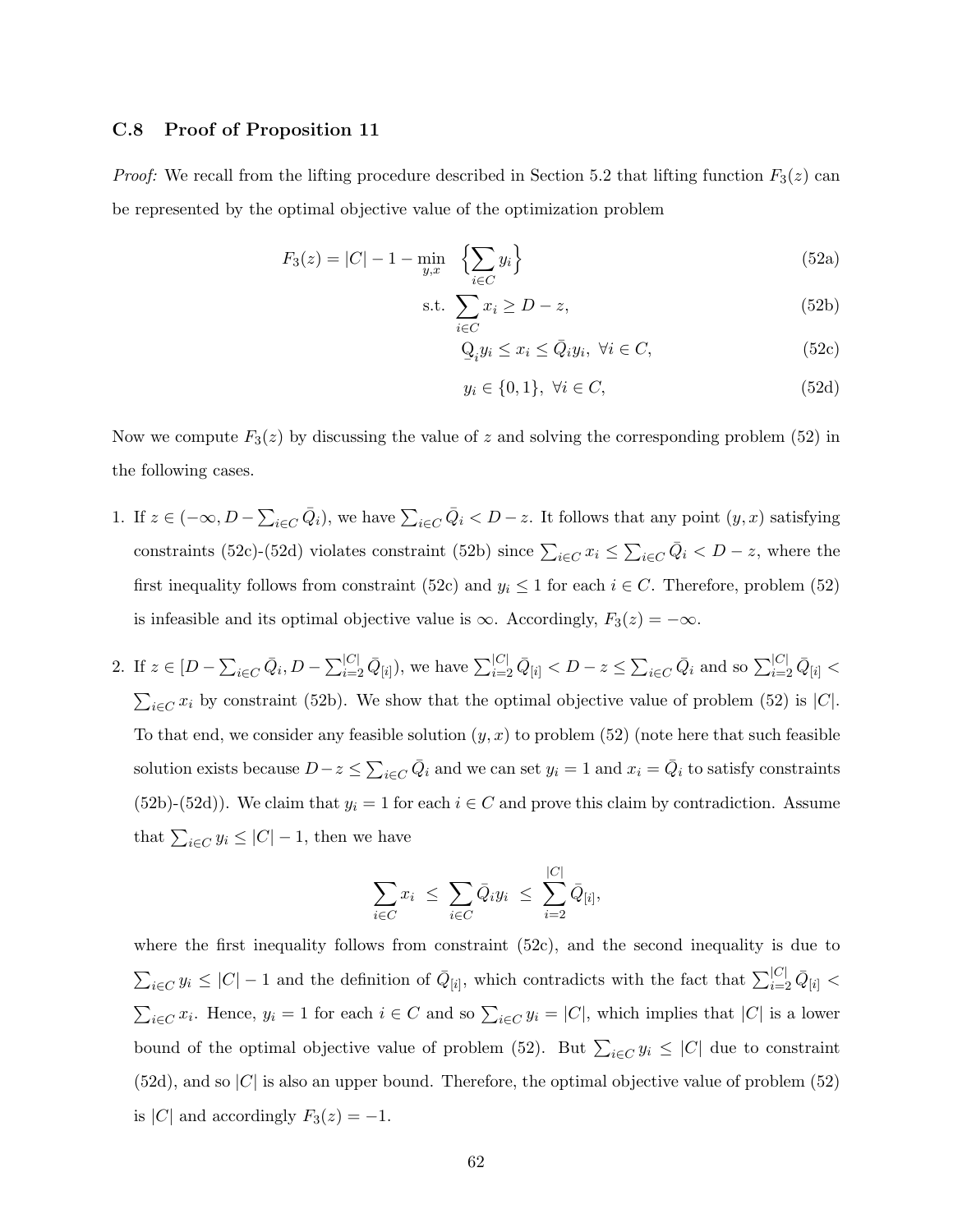3. If  $z \in [D - \sum_{i=j+1}^{|C|} \bar{Q}_{[i]}, D - \sum_{i=j+2}^{|C|} \bar{Q}_{[i]}$  for  $j = 1, \ldots, |C| - 1$ , i.e., if  $z \in [D - \sum_{i=2}^{|C|} \bar{Q}_{[i]}, \Omega)$ (for  $j = 1$ ) or if  $z \in [\Omega + G_j, \Omega + G_{j+1})$  for  $j = 2, ..., |C| - 1$  by the definitions of  $\Omega$  and  $G_j$ , then we have  $\sum_{i=j+2}^{|C|} \bar{Q}_{[i]} < D-z \leq \sum_{i=j+1}^{|C|} \bar{Q}_{[i]}$ . It follows that  $\sum_{i=j+2}^{|C|} \bar{Q}_{[i]} < \sum_{i \in C} x_i$  due to constraint (52b). We show that the optimal objective value of problem (52) is  $|C| - j$ . To that end, we first claim that any feasible solution  $(y, x)$  to problem (52) satisfies  $\sum_{i \in C} y_i \ge |C| - j$ , which implies that  $|C| - j$  is a lower bound of the optimal objective value of problem (52). We prove by contradiction and assume that  $\sum_{i \in C} y_i \leq |C| - j - 1$ . It follows that

$$
\sum_{i \in C} x_i \leq \sum_{i \in C} \bar{Q}_i y_i \leq \sum_{i=j+2}^{|C|} \bar{Q}_{[i]},
$$

where the first inequality follows from constraint (52c), and the second inequality is due to  $\sum_{i\in C} y_i \leq |C|-j-1$  and the definition of  $\bar{Q}_{[i]}$ , which contradicts with the fact that  $\sum_{i=j+2}^{|C|} \bar{Q}_{[i]}$  $\sum_{i\in C} x_i$ . Hence,  $|C|-j$  is a lower bound of the optimal objective value of problem (52). Next we claim that this lower bound can be attained by a feasible solution  $(y^*, x^*)$  with

$$
y_{[i]}^* = \begin{cases} 0, & \text{if } i = 1, \dots, j, \\ 1, & \text{if } i = j + 1, \dots, |C|, \end{cases} \qquad x_{[i]}^* = \begin{cases} 0, & \text{if } i = 1, \dots, j, \\ \bar{Q}_{[i]}, & \text{if } i = j + 1, \dots, |C|, \end{cases}
$$

where  $y_{[i]}^*$  and  $x_{[i]}^*$  correspond to  $\overline{Q}_{[i]}$  for each  $i \in C$ .  $(y^*, x^*)$  is feasible because (i) it clearly satisfies constraints (52c)-(52d), and (ii) it satisfies constraint (52b) due to  $D-z \leq \sum_{i=j+1}^{|C|} \bar{Q}_{[i]}$ . Finally,  $\sum_{i \in C} y_i^* = |C| - j$  and so the optimal objective value of problem (52) is  $|C| - j$ , and accordingly  $F_3(z) = j - 1$ .

4. If  $z \geq \Omega + G_{|C|}$ , then we have  $0 \geq D - z$  by the definitions of  $\Omega$  and  $G_{|C|}$ . It follows that  $(y^*, x^*) = (0,0)$  is a feasible solution to problem (52) since it satisfies constraints (52b)-(52d), and so zero is an upper bound of the optimal objective value of problem (52). On the other hand, zero is also a lower bound because any feasible solution  $(y, x)$  to problem (52) satisfies  $\sum_{i\in C} y_i \geq 0$ . Therefore, the optimal objective value of problem (52) is zero and accordingly  $F_3(z) = |C| - 1.$ 

### C.9 Proof of Lemma 7

*Proof:* By following a similar reasoning to the one given in Lemma 6, we can show that  $\Psi_i(z)$  is an overestimation of  $\hat{F}_3(z)$  on [Q  $Q_i, \bar{Q}_i$  for each  $i \in \mathcal{I} \setminus C$ , and each  $\psi_i^k(z)$  touches  $\hat{F}_3(z)$  at two